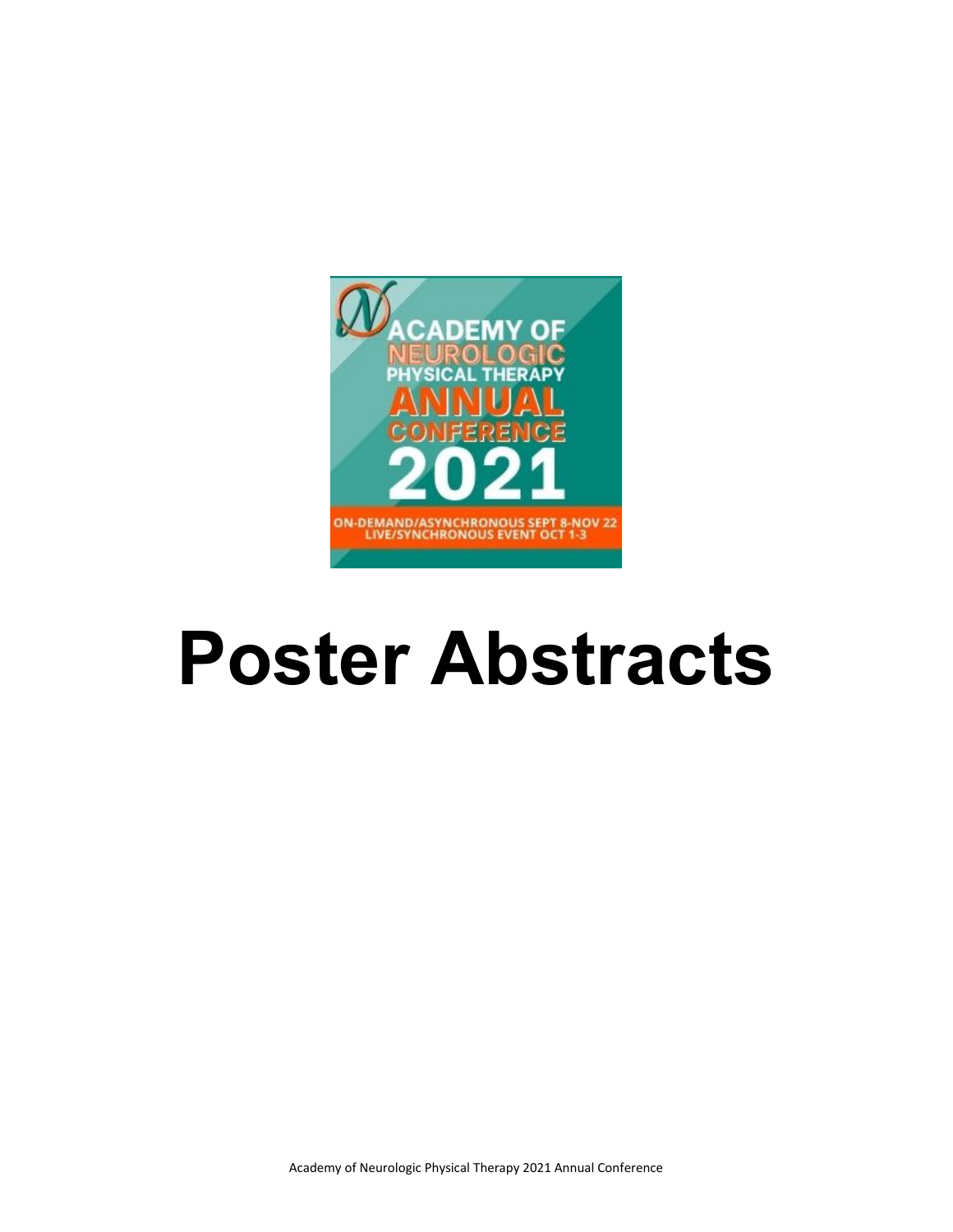## **(Backward) Steps to Mitigate Fall-Risk Post-Stroke**

#### **Authors:**

Dorian, Rose, PT, PhD, University of Florida Joanna deLacy, PT, DPT, NCS, Brooks Rehabilitation Gina Brunetti, PT, DPT, Brooks Rehabilitation Brooke Hoisington, PT, DPT, Brooks Rehabilitation Dolores Miller-Sellers, PT, DPT, LSVT, AIB-R Malcom Randall VAMC

## **Abstract**:

**Purpose/Hypothesis:** Falls post-stroke often occur when a backward step is required to sit down or to turn or transfer. Backward Walking Training (BWT), with its postural and lower extremity motor control requirements may facilitate this important gait sub-task and improve gait and dynamic balance. This study tested the hypothesis that backward step length, gait speed and dynamic balance would increase following BWT.

**Participants:** Twenty-three adults (16 male; 13 left hemisphere lesion; 2.8±0.8 months post-stroke; age: 59.6±9.7 years)

Methods: Participants engaged in eighteen BWT sessions on a treadmill and over-ground. The Ten Meter Walk Test (10MWT), Four-Square Step Test (FSST), 3-meter Backward Walk Test (3MBWT), Functional Gait Assessment (FGA) and step length during backward walking were assessed and paired ttests compared pre- to post-intervention values (Bonferroni correction p < 0.01).

**Results:** Both forward (0.41±0.06 to 0.50±0.06 m/s) and backward (0.22±0.00 to 0.32±0.04 m/s) gait speed increased. Backward step length increased 18.1±2.5 to 27.9±3.6 cm (paretic limb) and 20.3±2.4 to 27.3±2.8 cm (non-paretic limb). Dynamic balance also improved, assessed by FSST (decreased completion time from 58.5±10.0 to 42.5±7.2 seconds) and FGA (7.6±1.4 to 11.7±1.5). Gains were statistically significant (p < 0.01).

**Conclusions:** This novel intervention resulted in improvements not only in gait speed and dynamic balance, but specifically step length during backward walking, potentially leading to a larger base of support, an important factor in mitigating falls.

**Clinical Relevance**: BWT provides a novel gait and balance intervention tool for therapists to employ to improve dynamic balance and gait to decrease post-stroke falls.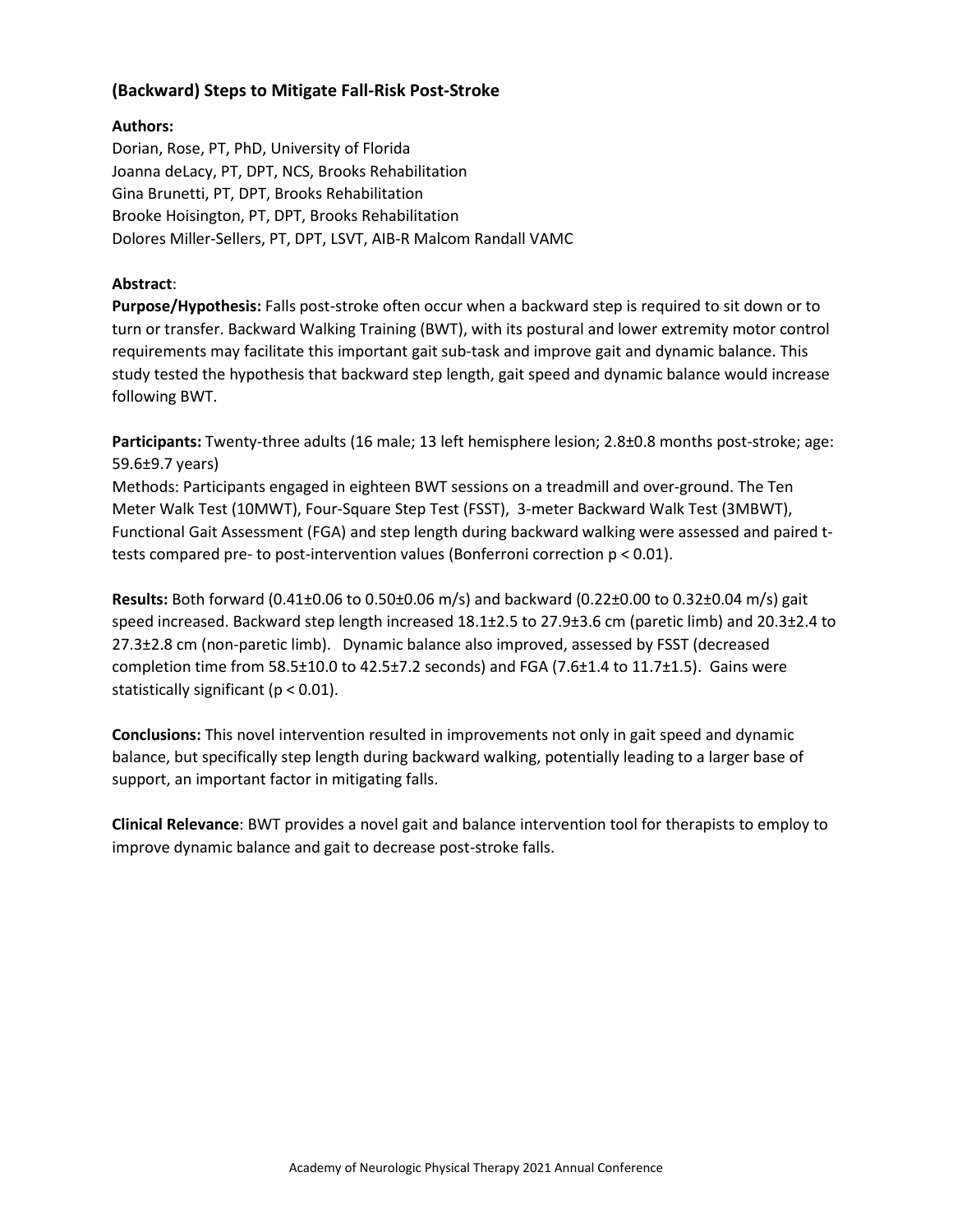## **A Comparison of Quantitative Pupillometry and VOMS in Division 1 Female Soccer Players**

## **Authors:**

John Heick, PT, PhD, DPT, OCS, NCS, SCS Northern Arizona University Department of Athletic Training and Physical Therapy, Flagstaff, Arizona John.Heick@nau.edu Lauren Entsler, SPT Northern Arizona University Department of Athletic Training and Physical Therapy, Flagstaff, Arizona lre35@nau.edu

## **Abstract**:

**Purpose:** A potential biomarker for concussion is quantitative pupillometry (QP). A Neurological Pupil index (NPi) score < 3.0 has been observed in severe traumatic brain injuries. The Vestibular Ocular Motor Screening (VOMS) is a valid tool for assessing concussion. Female soccer players have an increased risk for concussion. This study evaluated QP in female soccer athletes compared to VOMS scores.

**Participants:** Twenty-seven female soccer athletes (20.46 + 2.36 years).

**Methods:** Athletes completed the QP and VOMS at baseline. The NeurOptic® NPi-200 provided (NPi, pupil size, minimum pupil size [MPS], constriction percentage [CH], constriction velocity, maximum constriction velocity, latency, and dilation velocity). NPi were categorized as low, medium, or high.

**Results:** Three athletes (11.5%) had significant findings. Mean NPi score was 3.9 + 0.4 and 4.0 + 0.4. A significant difference was observed for CH  $((\chi2(2) = 17.843, p \ 0.05)$ .

**Conclusion:** Athletes with an NPi < 3.8 had significantly less CH and larger MPS compared to those with higher NPi. Clinical Relevance: The lack of relationship between QP and VOMS suggest these are evaluating different constructs. Clinicians should not rely on NPi but should consider individual QP measures.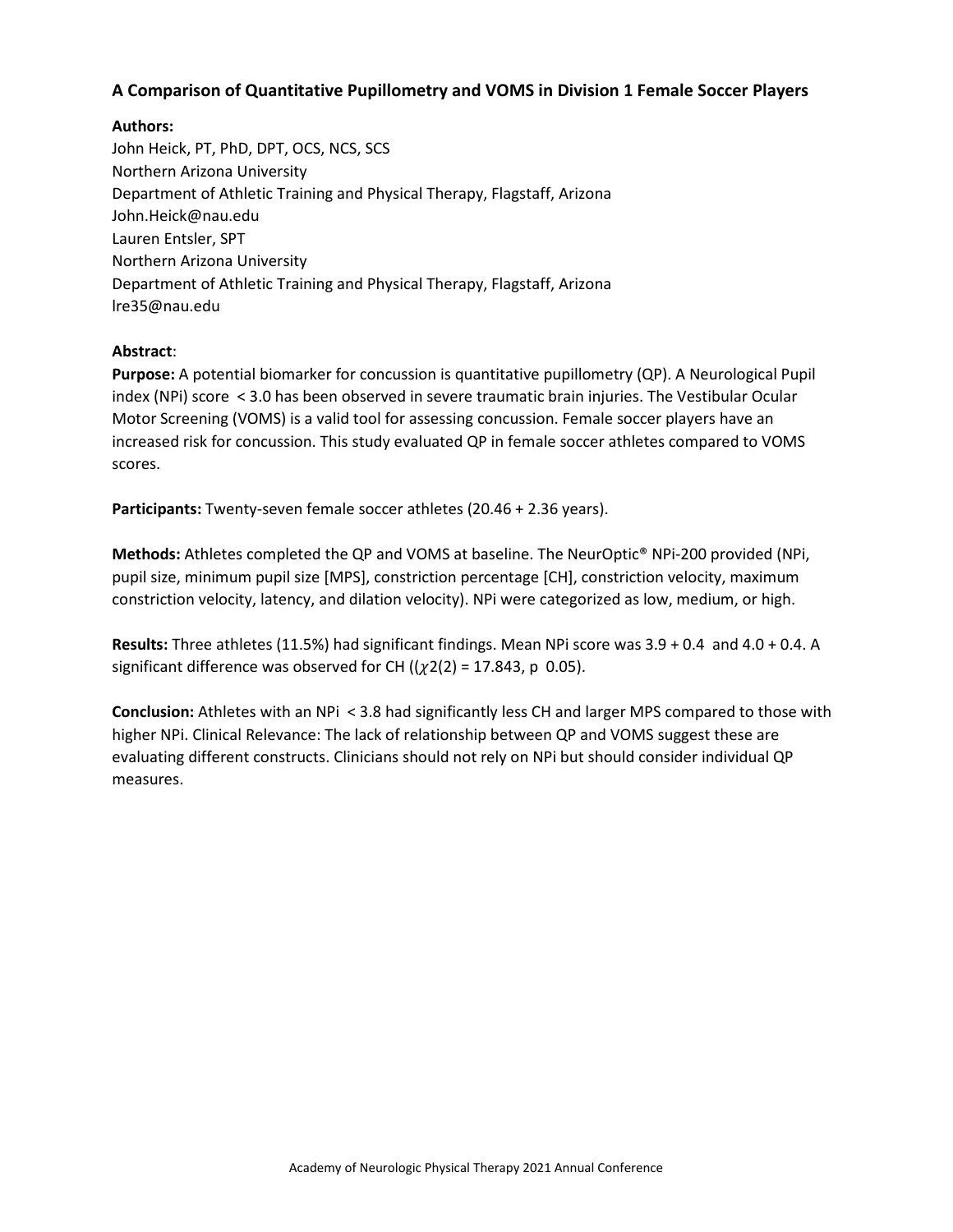# **A data visualization method to improve standardized outcome collection, functional outcome improvement, and measure knowledge translation strategies in inpatient rehabilitation**

#### **Author:**

Amber Walter, PT, DPT, NCS, Sheltering Arms Institute, Jessi Vaught, PT, DPT, NCS, Matt Wilks, PT, NCS

#### **Abstract**:

**Purpose:** Over a decade ago, Dianne Jette and colleagues (2009) described the need to continue to increase the frequency of outcome measure use despite a previous decade of work in developing measures in physical therapy. A large number of published works, resources, and presentations are now available demonstrating the importance of measurement and supporting clinical practice change. We sought to use these resources to guide us in achieving 90% completion of outcome collection by physical therapists after opening a new 114-bed inpatient rehabilitation facility. The present work will describe how we merged this fundamental practice of measurement with new trends in data science and visualization.

**Description:** While utilizing a knowledge to action approach with implementation, we supplemented audit and feedback interventions with a data dashboard. Due to the variety of measures used amongst four diagnosis-specific clinical units, the interactive and customizable dashboard became a powerful tool to understand our data. Clinicians can easily see completion rates and compare patient outcomes across clinician, unit, and diagnosis, driving decisions in intervention selection.

**Summary of Use:** The dashboard is one of many strategies utilized to improve outcome measure use. Data is made more accessible, thus providing an additional facilitator to implementation. In addition, we are able to utilize the dashboard to track success of various implementation strategies over time. Importance to Neurologic Physical Therapy: Combining data visualization techniques with implementation of outcome measures for neurologic populations provides increased accessibility and understanding leading to improved adoption and more focus on achieving improved patient outcomes.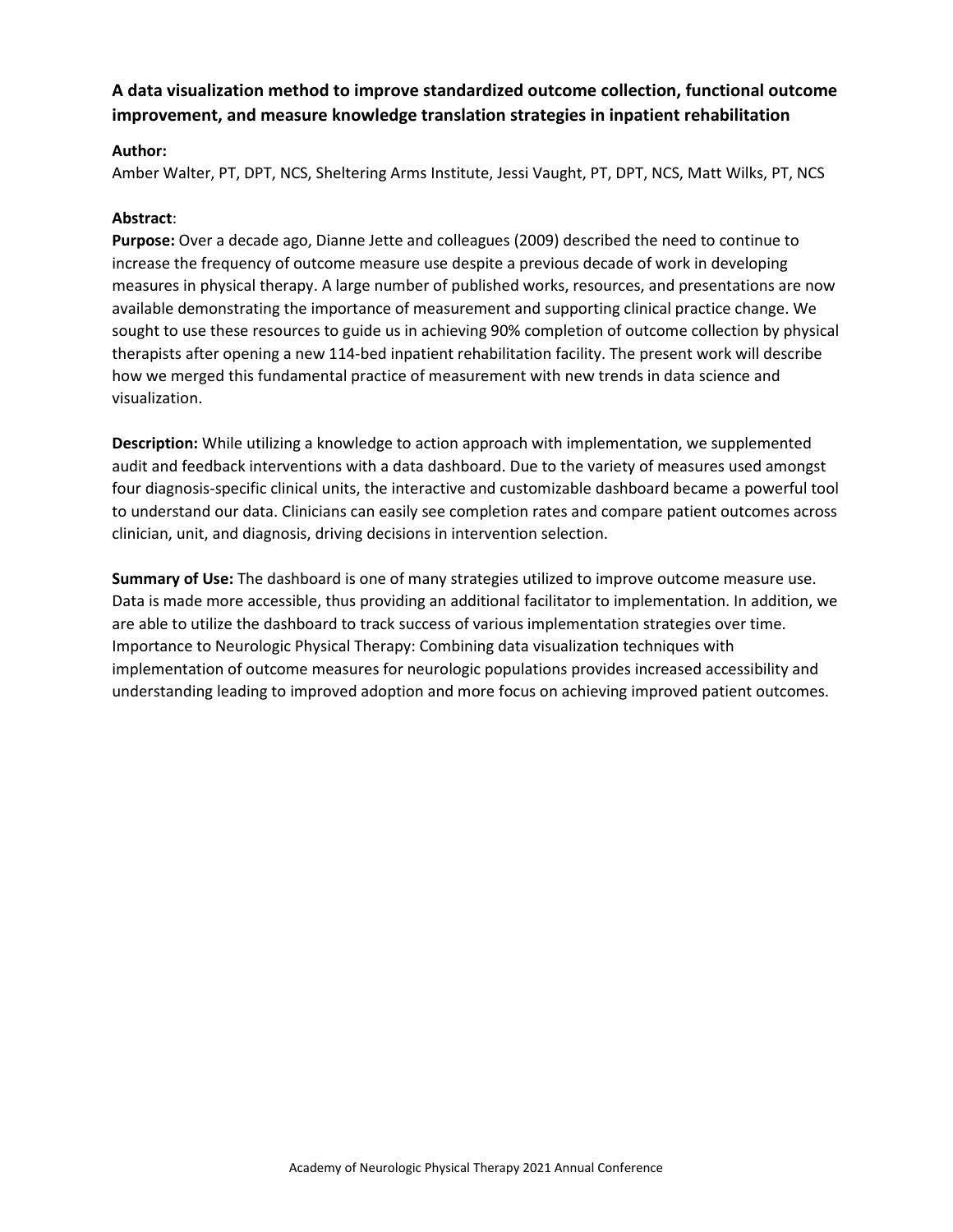# **A Guessing Game: Physical Therapy Management of Autonomic Dysfunction in a Patient with Spinal Cord Injury and Covid-19**

## **Author:**

Caitlyn Anderson, PT, DPT, NCS, GCS, University of Wisconsin-Milwaukee

#### **Abstract**:

**Background/Purpose**: The purpose of this case study is to highlight the unpredictable nature of Covid-19 in those with spinal cord (SCI) and possibly other neurologic injuries. More specifically, those with autonomic dysfunction (AD) may be at higher risk for morbidity and mortality when infected with Covid-19 and warrant skilled physical therapy (PT) management and interdisciplinary (ID) coordination.

**Case Description:** A 68 year old male pt 3 months status post C6 complete traumatic SCI presented from inpatient rehabilitation (IR) to the intensive care unit (ICU) with respiratory failure from Covid-19. Additional complications included tracheostomy, stage 4 sacral ulcer, and diabetes mellitus. He received PT services in the ICU over the next 3 months in the height of the pandemic, where newly emerged and severe AD created barriers and setbacks.

**Outcomes:** Early mobilization, ID coordination for timing and medication, and the use of equipment allowed this pt to participate in daily PT and return to IR despite a highly complex presentation. These strategies were able to be implemented in other neurologic populations with Covid-19 within an urban hospital setting.

**Discussion:** Despite no identifiable noxious stimuli or previously diagnosed AD, pts with SCI may suffer from severe symptoms due to cytokine storming, psychologic stress, and hyper-inflammatory state of Covid-19.

**Clinical Relevance:** AD may cause more severe and prolonged symptoms with dangerous scenarios in those with SCI and Covid-19. It is imperative the PT screens for AD in these populations across the continuum of care for successful pt outcomes.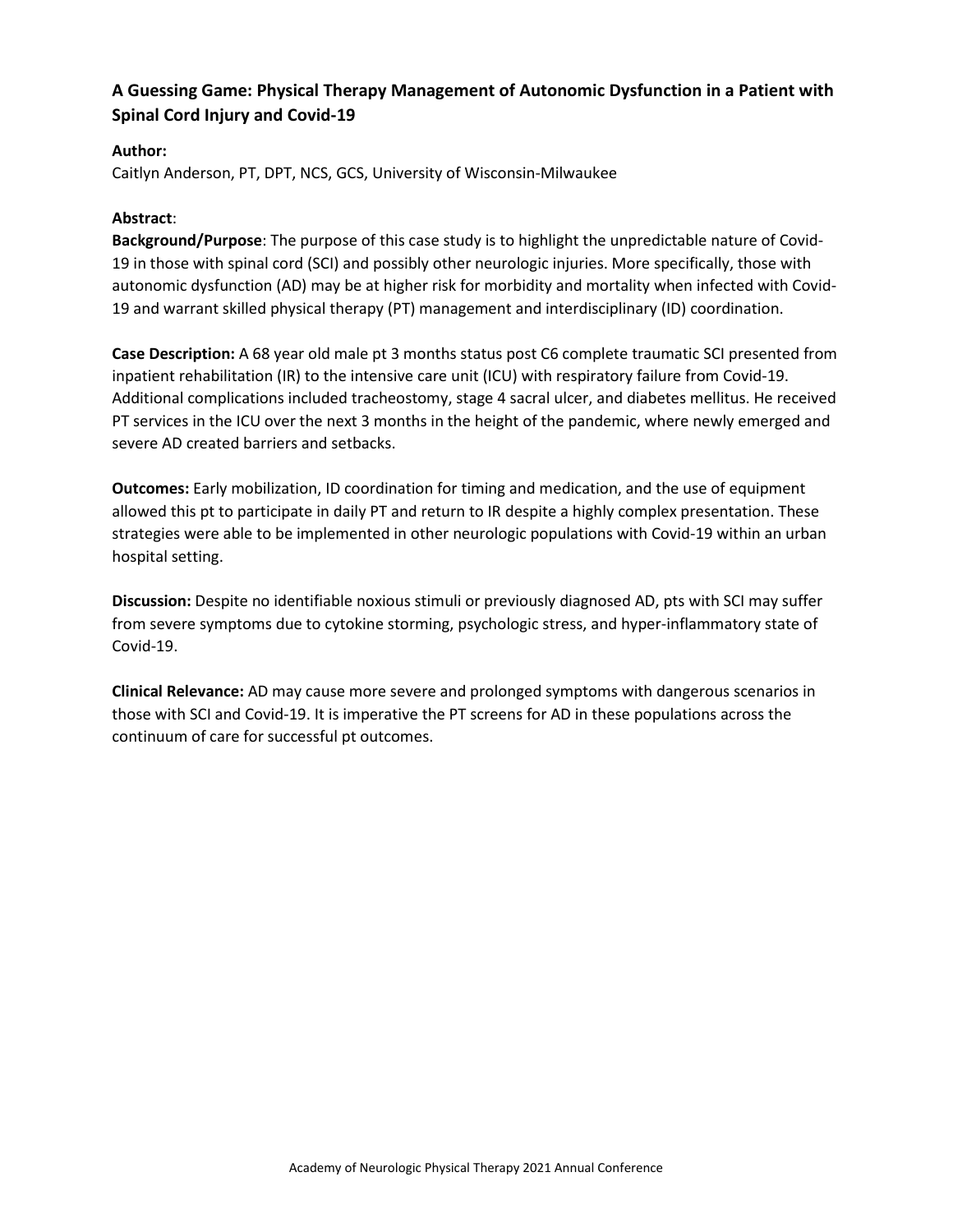# **A Knowledge Translation Case Study Focusing on Outcome Measure Utilization Within Inpatient Rehabilitation**

## **Author:**

Matthew Babunovic, DPT, NCS, Johns Hopkins Bayview Medical Center

#### **Abstract**:

**Background/purpose:** To conduct a knowledge translation(KT) case study within an inpatient rehabilitation facility(IRF) focusing on increasing outcome measure(OM) utilization of the "core set of outcome measures (Core set)" clinical practice guideline (CPG) in the adult neurologic population (1).

**Description:** Over two years, our facility tracked outcome measure usage by physical therapists while an outcome measure team(OMT) used the Ottawa Model of Research Use, to guide KT of the academy of neurological physical therapy's(ANPT) CPG. The OMT established baseline data then completed four cycles consisting of various interventions, which were all followed by a retrospective chart reviews to track effectiveness.

**Outcomes:** The IRF increased OM completion during evaluations from 38% to 100%, retesting before discharge from 16% to 90%, and established a departmental protocol of preferred OMs.

**Discussion:** Various rehabilitation organizations have determined that OM use in neurologic populations is "essential for monitoring changes over time, quantifying observations and patient-reported function, enhancing communication, and increasing the efficiency of patient care"(3). Data on OM utilization in varying settings are hard to come by and results vary widely. A recent acute care study reported baseline OM usage of 16% (2). KT can be an arduous process but our results show its benefits for improving standards of care.

**Relevance:** There are multiple studies published outlining KT in various institutions (3,4,5), however, there continue to be immense difficulties and prolonged delays. This case study provides another example of both the benefits and potentials challenges within a KT initiative.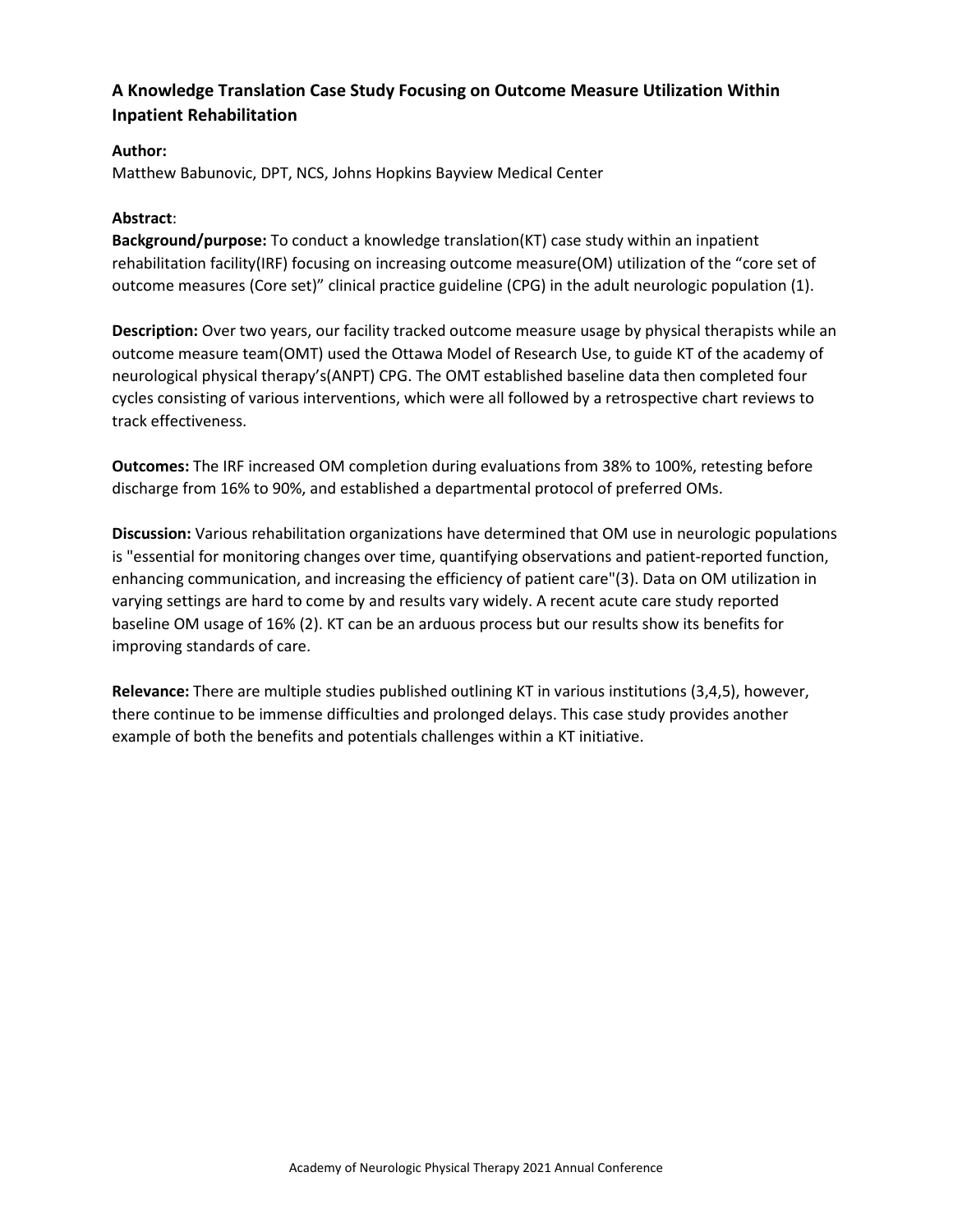# **A SURVEY OF PHYSICAL THERAPISTS' MEASURING INTENSITY OF EXERCISE FOR NEUROLOGICALLY-DIAGNOSED PATIENTS**

## **Authors:**

Macy, Miller, SPT, Franciscan Missionaries of Our Lady University Kelly, Rodriguez, PT, DPT, NCS, Assistant Professor, Doctor of Physical Therapy Program at Franciscan Missionaries of Our Lady university Kelly, Hodges, PT, DPT, NCS, Physical Therapist at Ochsner Lafayette General Medical Center

#### **Abstract**:

**Purpose**: The purpose was to investigate if and how physical therapists (PTs) are dosing the intensity of neurological rehabilitation. Participants: Practicing PTs treating neurologically-diagnosed patients were recruited.

**Methods**: The research consisted of an observational cross-sectional survey. Recruitment occurred by word of mouth, social media advertisement, posting on the Academy of Neurologic Physical Therapy (ANPT) list-serve as well as on the 'Neurocollaborative Professionals' Facebook page, and email. Clinicians agreed to anonymously complete an 18-question survey on SurveyMonkey.

**Results**: The overall response rate was 4%; 201 surveys were analyzed. Therapists tended to measure heart rate (HR) (71%) rather than a rating of perceived exertion (RPE) (49%). The most-used tool to measure intensity was a HR monitor (64%). Most therapists (68%) were monitoring intensity periodically for an individual patient within one session.

**Conclusions**: Walking function and independence are highly sought-after following neurologic injury. Clinicians should follow neurologic clinical practice guidelines (CPGs) for exercise intensity to train fundamentally. Based on the results of this survey, PTs are not consistently dosing moderate to highintensity exercise for neurologic patients. Further research is needed to validate more accessible devices for use in monitoring intensity and observational data to determine what patients are doing versus what therapists think they do.

**Clinical Relevance:** Neurologic disorders are the leading cause of disability. Therapeutic exercise prescription should target cardiovascular efficiency for neuroplastic changes. Locomotor training for neurologic PTs have GPGs that recommend using appropriate intensity, set at moderate to high (60%- 80% heart rate reserve or 70%-85% heart rate maximum).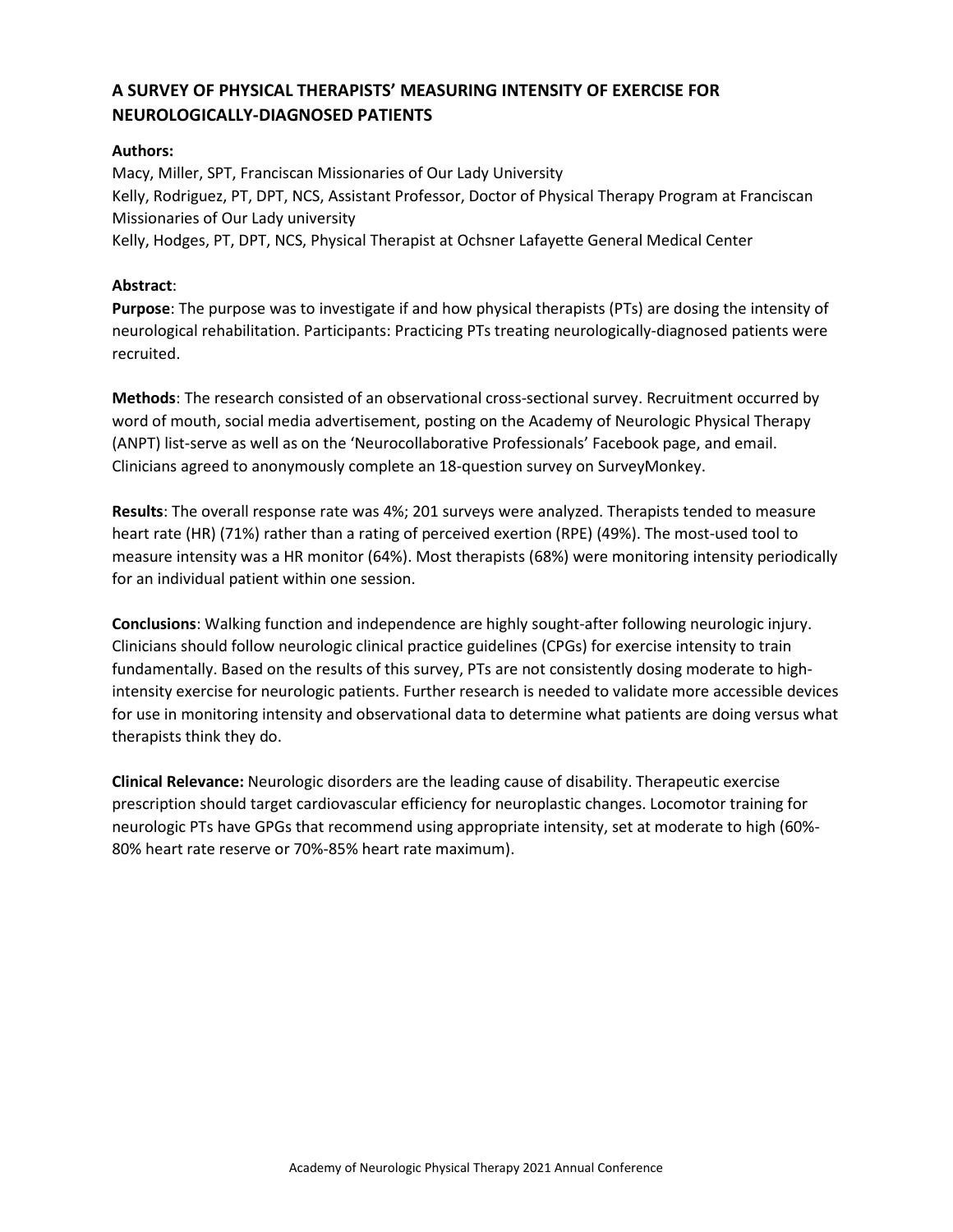# **Aerobic Exercise versus LSVT-BIG® in Addressing Fatigue and Motor Impairments in Parkinson's Disease**

**Author:**  Taylor Pell, PT, DPT

#### **Abstract**:

**Background/Purpose:** Recent research has shown the neuroprotective benefits of aerobic exercise(1,2,3,6,7) in conditions such as Parkinson's disease. This case report evaluates the effectiveness of aerobic exercise, followed by LSVT-BIG®, in addressing fatigue and motor impairments in a patient with Parkinson's symptoms, who could not complete LSVT-BIG® previously due to fatigue.

**Case Description:** The patient is a 65-year-old male with severe bradykinesia and rigidity. The initial treatment consisted of aerobic activity for 15 minutes, 5 days a week for 4 weeks. LSVT-BIG® treatment consisted of 1-hour sessions, 4 times a week for 6 weeks.

**Outcomes**: The outcomes used included: the PDQ-39, PFS-16, supinesit, 5TSTS, and TUG. The subjective measures showed no significant change. The supinesit improved by 23.35 seconds (Supine>Sit) and 31.00 seconds (Sit>Supine) after completion of LSVT-BIG®. The 5TSTS showed a positive MCID(4) during both treatments (Aerobic: 1 minute, 3 seconds; LSVT-BIG®: 34.62 seconds). The TUG scores reached a positive MDC(5) for the LSVT-BIG® treatment only (19 seconds).

**Discussion**: The LSVT-BIG® treatment overall achieved the greatest improvements. Between the aerobic and LSVT-BIG<sup>®</sup> protocols Carbidopa-Levodopa was initiated, which possibly affected the improvements seen during the LSVT-BIG® portion of the program.

**Clinical Relevance:** Significant improvements in motor function were made with both treatment programs, but neither treatment created a significant effect on self-reported fatigue. The aerobic activity yielded beneficial effects and potentially contributed to the success of the following LSVT-BIG® treatment. The introduction of the new medication also enhanced the gains made with the LSVT-BIG® treatment.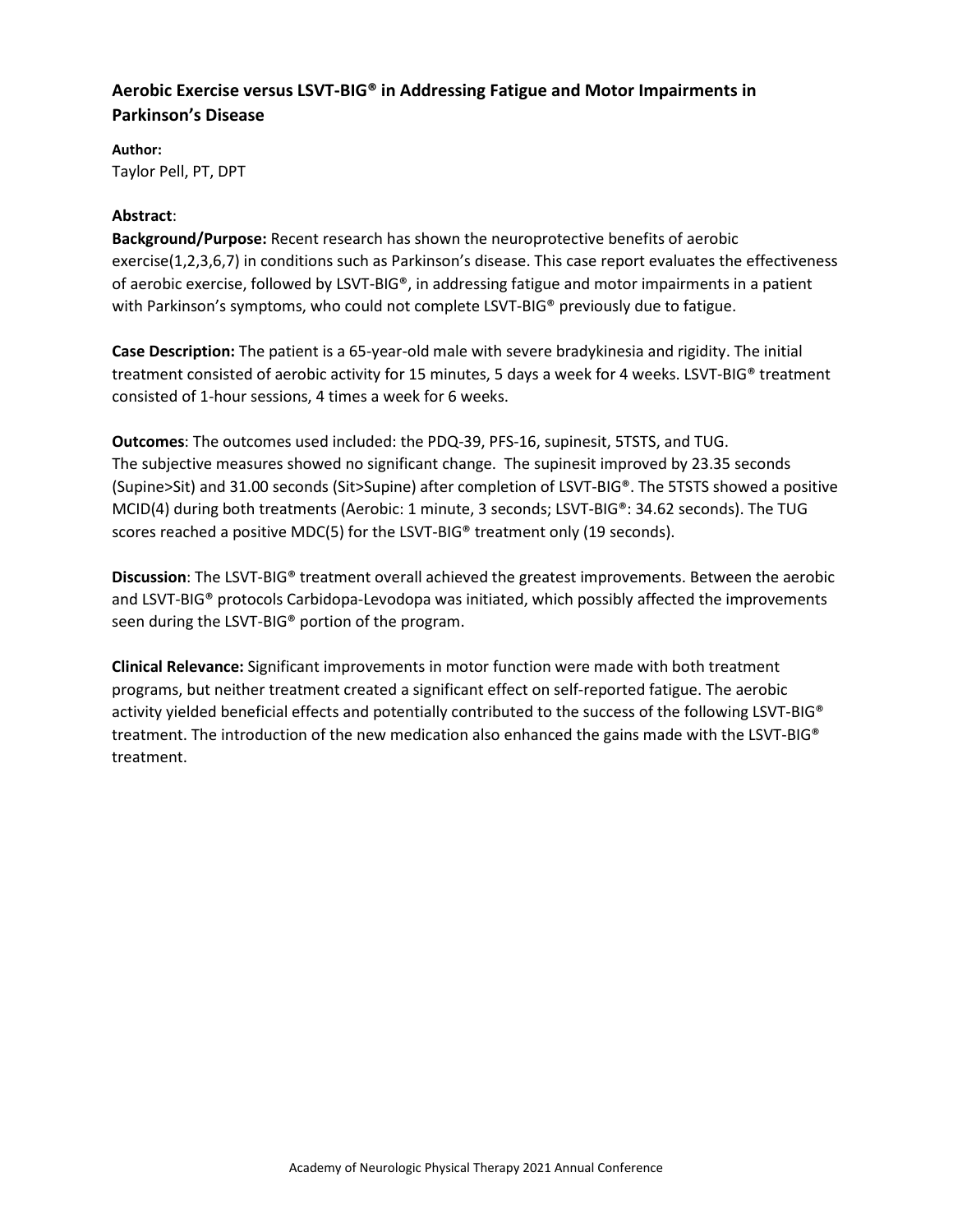## **Augmented Balance Training in Persons with Multiple Sclerosis: A Case Series**

**Authors:**  Emily Myers Deb A Kegelmeyer, DPT, GCS Anne D Kloos, PhD, PT, NCS Nora E Fritz, PhD, PT, DPT, NCS

#### **Abstract**:

**Background/Purpose:** Multiple sclerosis (MS) impacts balance and walking ability. Augmented balance training can enhance functional gains in persons with neurologic disorders, but the extent to which these gains are realized in persons with higher and lower disability is unknown.

**Case Description:** This is a sub-analysis of data from a randomized controlled trial of physically inactive individuals with relapsing-remitting MS randomized to either a wait-list control group or a video-game (multi-directional stepping to music using visual cues) intervention group 3x/week for 8 weeks. Eight participants were part of this case series, n=4 total per group with n=2 with Expanded Disability Status Score (EDSS)  $>3$ , and n=2 with EDSS < 3 in each group.

**Outcomes**: Individuals in the intervention group demonstrated greater gains in gait, balance, and dualtask performance than those in the control group. Specifically, individuals with EDSS>3 (i.e., greater disability) demonstrated the largest gains in forward walking velocity (35.2% and 6.7% increase), dual-task walking velocity (17.7% and 8.1% increase), and Berg Balance Scale (39.6% and 3.9% increase). Further, individuals with EDSS>3 met or exceeded established MDCs for the Berg Balance Scale and 6 Minute Walk Test following training.

**Discussion:** Augmented balance training that combines motor training with increased cognitive demand may result in benefits in walking speed, walking endurance, dual-task ability and balance for persons with MS. In this case series, those with greater disability demonstrated the largest gains.

**Clinical Relevance:** Intensive balance training is feasible in persons with MS-related disability and may confer greater benefits than in those with lower disability.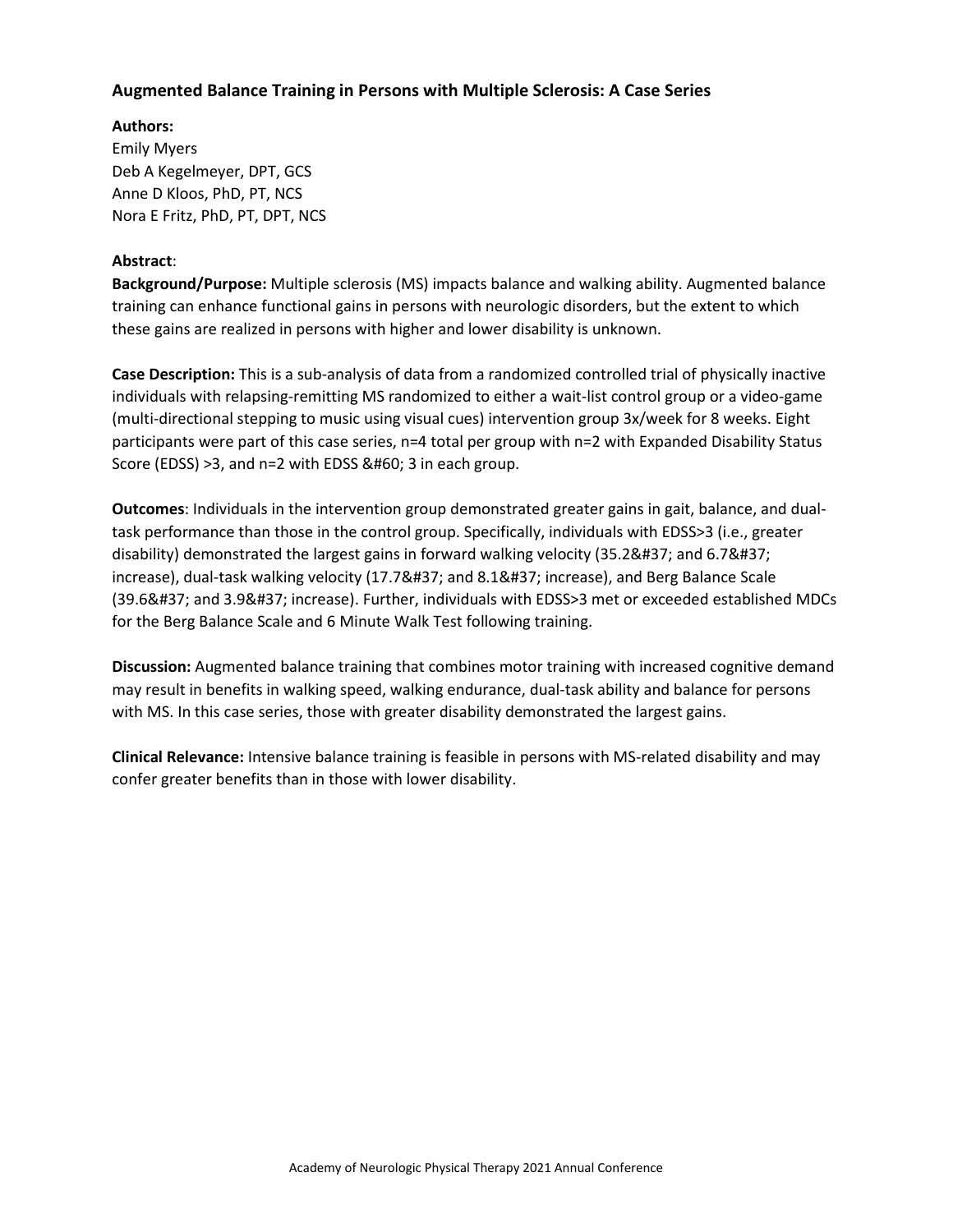# **Barriers and Facilitators to Implementing the Core Set Clinical Practice Guideline in Stroke Rehabilitation**

## **Authors:**

Matthew Annessi PT, DPT, NCS. Siskin Hospital for Physical Rehabilitation Katherine Gibson PT, DPT. Siskin Hospital for Physical Rehabilitation.

#### **Abstract**:

**Purpose:** The Core Set of Outcome Measures for Neurologic Conditions recommends measures for use with patients undergoing neurologic rehabilitation. Multi-component implementation strategies that target barriers may increase success of implementation efforts. The purpose of this study was to identify barriers, facilitators, and current practice related to physical therapists use of the core set in inpatient rehabilitation..

**Participants:** Three physical therapists, three physical therapist assistants, and three supervisors participated.

**Methods:** A modified version of a measurement barrier survey and the Organizational Readiness for Change survey were administered. A focus group was convened to discuss results and explore barriers.

**Results:** Eight completed surveys were returned. 80% of clinicians reported using outcome measures (OMs) in 2/10 patients. Barriers identified included clinicians' belief that OMs were not integral to treatment interventions (66% agreement). Regarding the organization, 0% agreed that OMs are routinely used by colleagues and 66% reported lack of measurement standards led to decreased use. When asked if patients support the use of outcome measures, 83% responded "neutral". Facilitators included familiarity with 4/6 core set measures (100% agreement) and the belief that the organization could successfully implement the guideline (83% agreement). Focus group discussions identified barriers including inaccessible OM documentation, lack of organizational testing standards, education, and testing time/environments.

**Conclusion:** This study identified barriers and facilitators unique to clinicians, the organization, and patients.

**Clinical Relevance**: Barriers and facilitators to implementing standardized measures vary. Surveys and focus groups allow clinicians to identify their barriers and inform selected strategies to implement evidence successfully.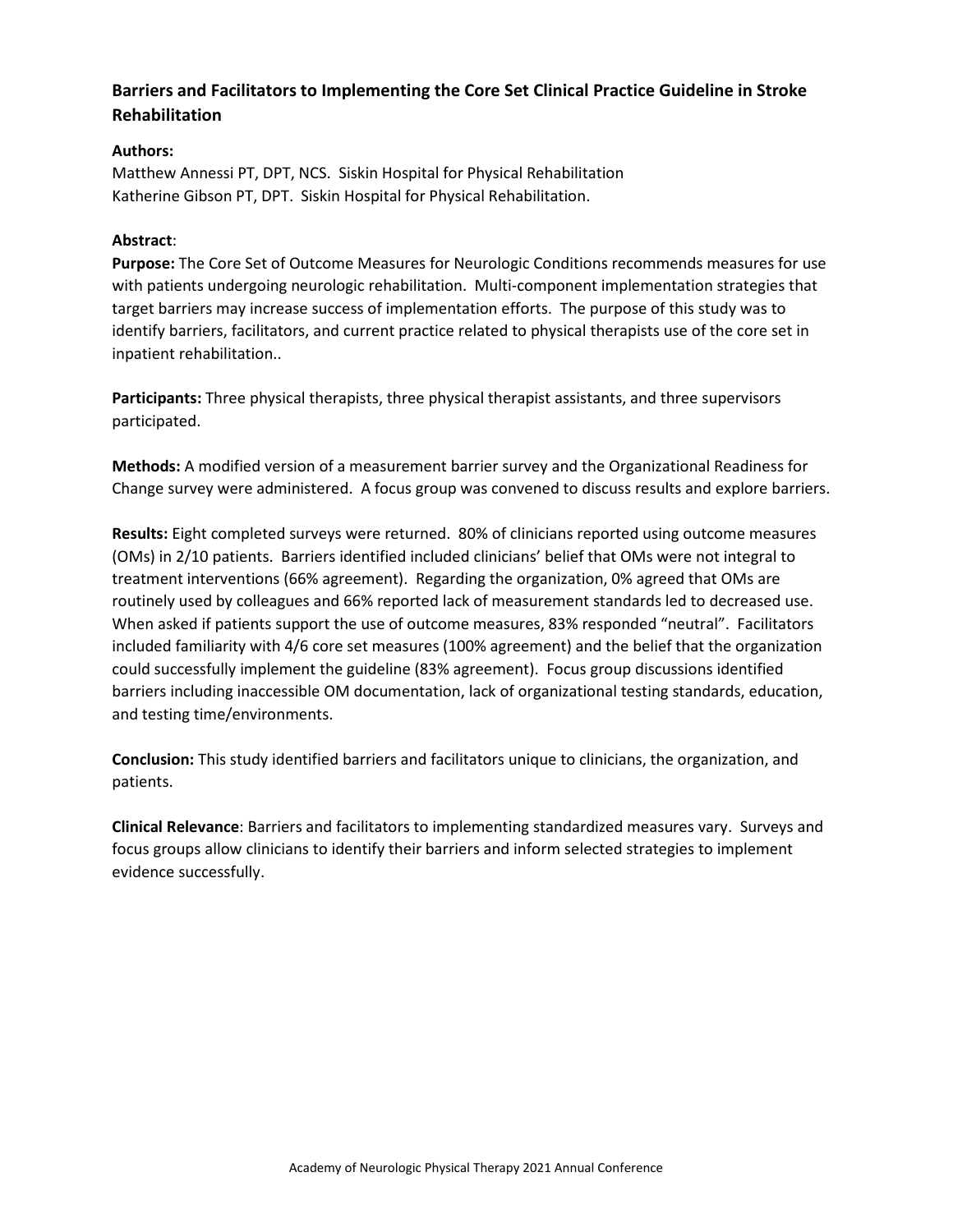## **Barriers and Facilitators to Using Digital Health Technology in an Outpatient Clinic**

## **Authors:**

Jillian MacDonald, PT, DPT, Shirley Ryan AbilityLab Bridget Fowler, PT, DPT, Shirley Ryan AbilityLab Laura Stoff, MPH, Shirley Ryan AbilityLab Ella Nettnin, BS, Shirley Ryan AbilityLab Miriam Rafferty, PT, DPT, PhD, Shirley Ryan AbilityLab, Northwestern University

## **Abstract:**

**Purpose/Hypothesis**: The purpose of this abstract is to describe the barriers and facilitators to the use of digital health technology to facilitate exercise behavior change from the perspective people with Parkinson's disease (PwP), physical therapists, and technology stakeholders.

**Participants**: A purposeful sample of stakeholders included PwP in the early stages of the disease (n=13), outpatient physical therapists (n=12) who work with PwP, and individuals involved in research and development of technology in healthcare (n=13).

**Methods:** Semi-structured interviews were used to better understand barriers and facilitators with use of technology to facilitate behavior change in the clinic. Interviews were coded with deductive coding to the Consolidated Framework for Implementation Research (CFIR) to better understand implementation determinants.

**Results:** Key implementation determinants were similar across participant groups. Intervention characteristics that are important to consider, include design quality and packaging, adaptability, complexity, and cost. Characteristics of the physical therapists and PwP that influence implementation include knowledge, beliefs, and self-efficacy related to digital health technology use. Organizational determinants in the inner setting include available resources and access to knowledge and information. Additional constructs under the process domain were shared by technology stakeholders.

**Conclusion:** Multi-stakeholder input into the determinants of implementation can improve tailoring of interventions to implement digital health technology in physical therapy.

**Clinical Relevance:** Successful implementation of digital health technology in physical therapy will require addressing barriers related to the technology itself, the physical therapist, the patients, the organization, and processes.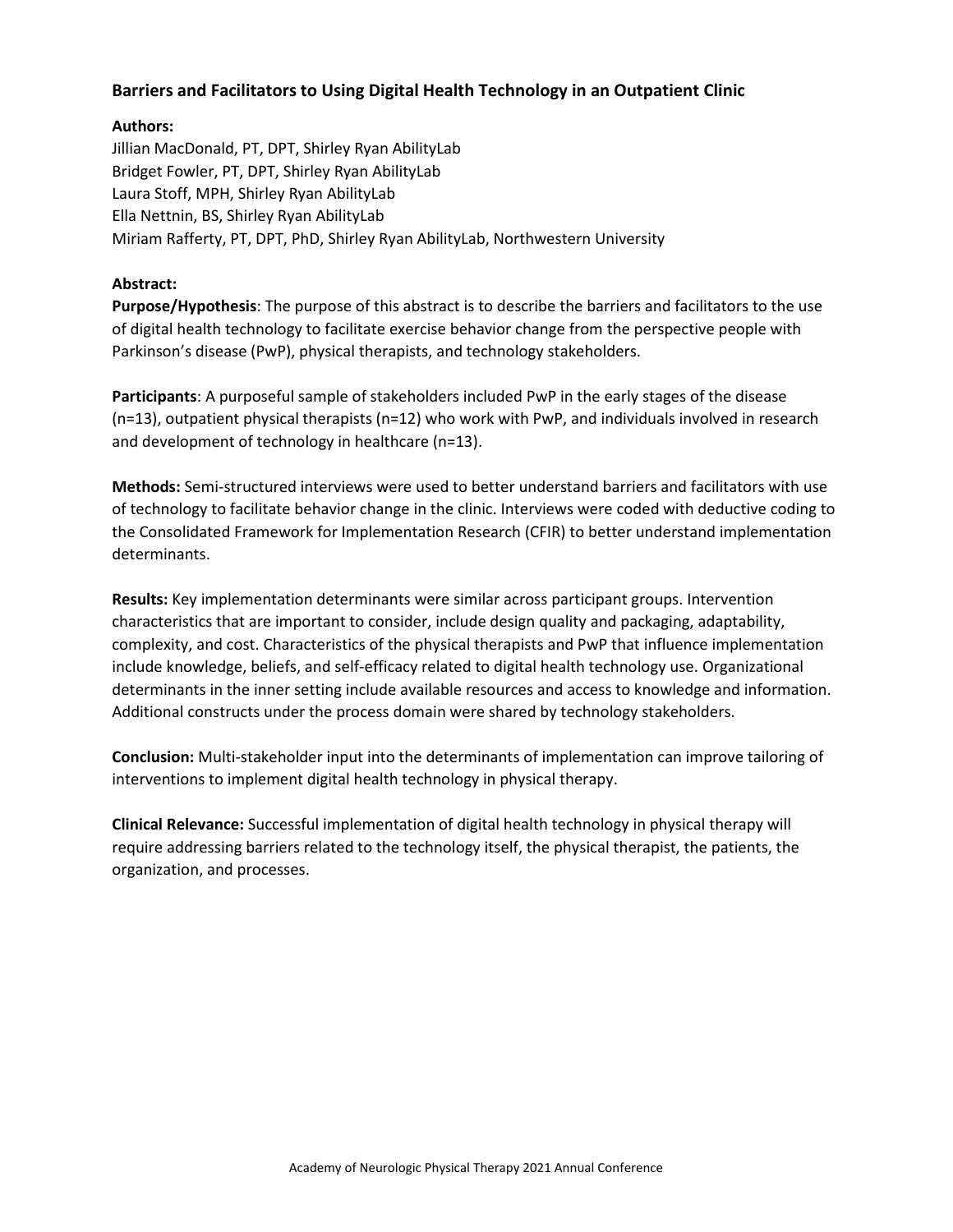# **Case Study: Motor Retraining to Maximize Outcomes in an Individual with Functional Neurologic Disorder**

## **Authors:**

Jodi Krause, PT, DPT, NCS, UPMC Centers for Rehab Services Lindsay Lewis, PT, DPT, NCS, UPMC Centers for Rehab Services

## **Abstract**:

**Background/Purpose**: FNDs consist of symptoms including weakness, tremor, dystonia, gait dysfunction; caused by a problem with functioning of the nervous system, not damage. FNDs are common and associated with poor prognosis. Little research exists to guide the PT management. Purpose of this case study is to discuss the use of existing motor learning models/2014 PT consensus statement in individual with FND.

**Case Description**: 25 year-old female, Intermittent curling of left toes, progressed to spasm of entire left leg, characterized by rapid alternating extensor/flexor synergy pattern; triggered by certain shoes. Evaluated by podiatry, ortho-surgeon, neurosurgeon. Normal brain/spine MRI. Diagnosed FND by Movement Disorders Specialist.

**Interventions:** CBT to identify abnormal movement triggers, demonstration that normal movement can occur, promoting autonomy/enhancing expectations, retraining movement through diverted attention (cognitive/motor distractions), graded-activity.

**Outcomes:** Initial Evaluation: gait speed=0.9m/s, 1.8m/s fast(no spasm); 6MWT=515ft(>10 spasms); FGA=26/30(no spasm). Walked 10minutes. Avoided community ambulation. Only wore flip flops. Discharge: gait speed=1.2m/s, 1.8m/s fast(no spasm); 6MWT=1430ft(no spasm); FGA=30/30; Walked 30 minutes. Walked in grocery store, walked her dog. Wore all of her shoes.

**Discussion:** There is little evidence to guide the treatment of individuals with FND. The variable nature of FNDs makes them difficult to study. There is no "one-size-fits-all" therapy available, thus individualized therapy is required. In this case study, existing models of motor learning were integrated to create a unique approach to manage this individual's movement disorder.

**Clinical Relevance**: FNDs are one of the most common diagnoses seen in neurology. PTs have a pivotal role in their management.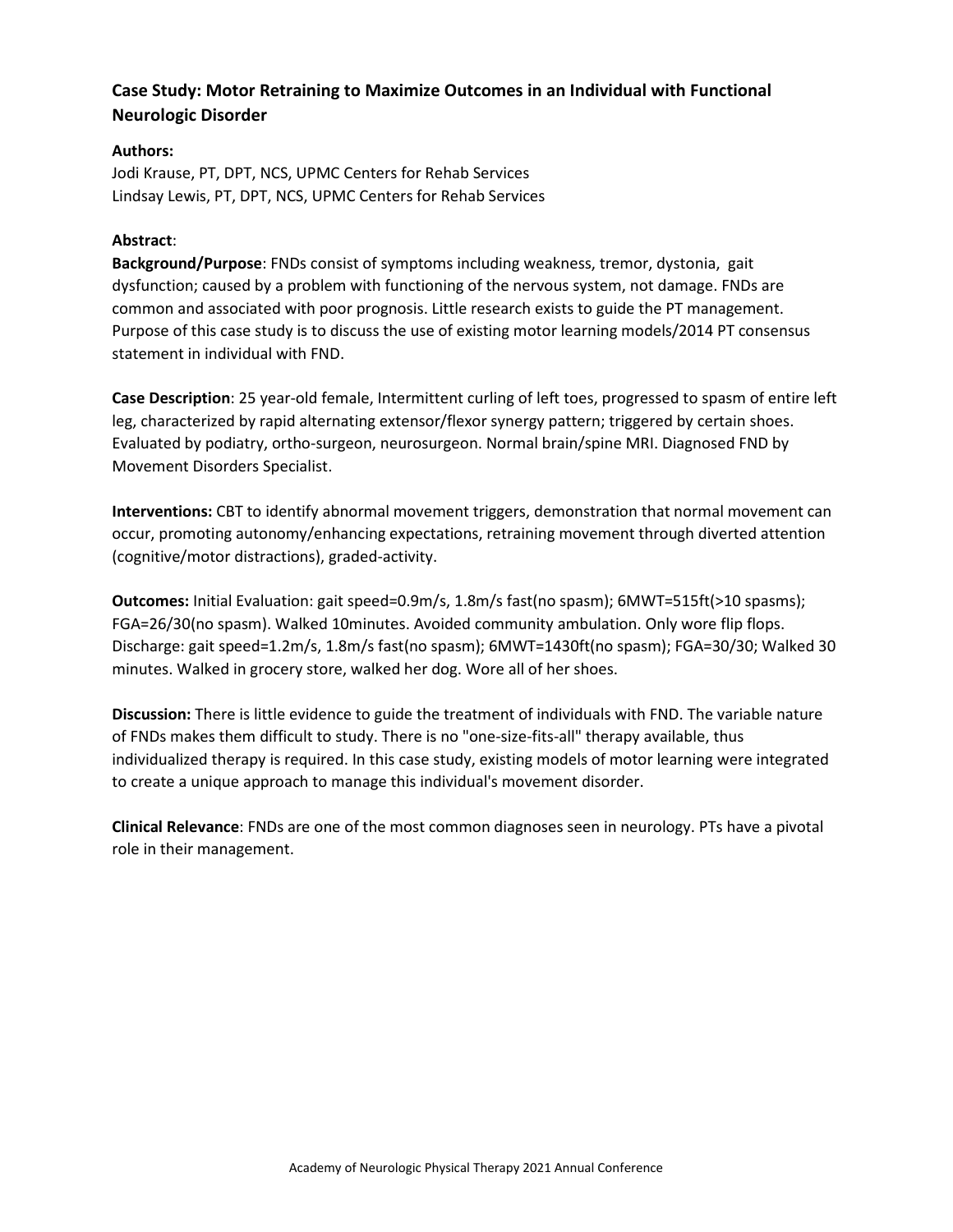# **Clinical Delivery of Robotic Exoskeleton Gait Training during Inpatient Rehabilitation: A Retrospective Study**

## **Authors:**

Austin Wong, BSA, Chad Swank, PT, PhD, Monica Bennett, PhD, Librada Callender, MPH, Jaclyn Miller, PT, DPT Baylor Scott & White Institute for Rehabilitation – Dallas, TX

## **Abstract**:

**Purpose:** Technological advancements enable overground robotic exoskeleton gait training (RGT) in patients with neurologic injury. Yet, no guidelines inform the progression of RGT sessions. Our purpose was to describe RGT utilization with neurologic patients during inpatient rehabilitation (IP).

**Participants:** Patients with spinal cord injury (SCI), stroke, and traumatic brain injury (TBI) who completed at least one RGT session during IP.

**Methods**: Retrospective review of medical records over four years. RGT session data included frequency, dose, and device assistance details.

**Results:** Patients (stroke n=88; SCI n=60; TBI n=18) completed 6.1±4.2 (SCI), 5.8±4.3 (stroke), and 8.7±6.1 (TBI) RGT sessions averaging one session every 7 (SCI), 6 (stroke), and 4 (TBI) days during IP. For SCI, up time (16.3 to 24.4 minutes), walk time (9.3 to 20.9 minutes), steps (268.3 to 729.4) increased and exoskeleton assistance (left: 92.6 to 73.7, right: 93 to 77.5) decreased. For stroke, up time (13.8 to 20.1 minutes), walk time (5.8 to 14.6 minutes), steps (143.8 to 308.9) increased and exoskeleton assistance (left: 89.5 to 71.2, right: 90.2 to 74.4) decreased. For TBI, up time (12.3 to 15.8 minutes), walk time (5.43 to 13.1 minutes), steps (146.4 to 438.2) increased and exoskeleton assistance (left: 86.6 to 62.2, right: 89.4 to 70.8) decreased.

**Conclusion:** Patients with SCI, stroke, and TBI demonstrated progressive tolerance and reduced device assistance across multiple sessions during IP.

**Clinical Relevance:** Robotic exoskeletons may be a useful tool for progressing walking ability during IP. Future studies should explore the association of RGT progression with mobility outcomes.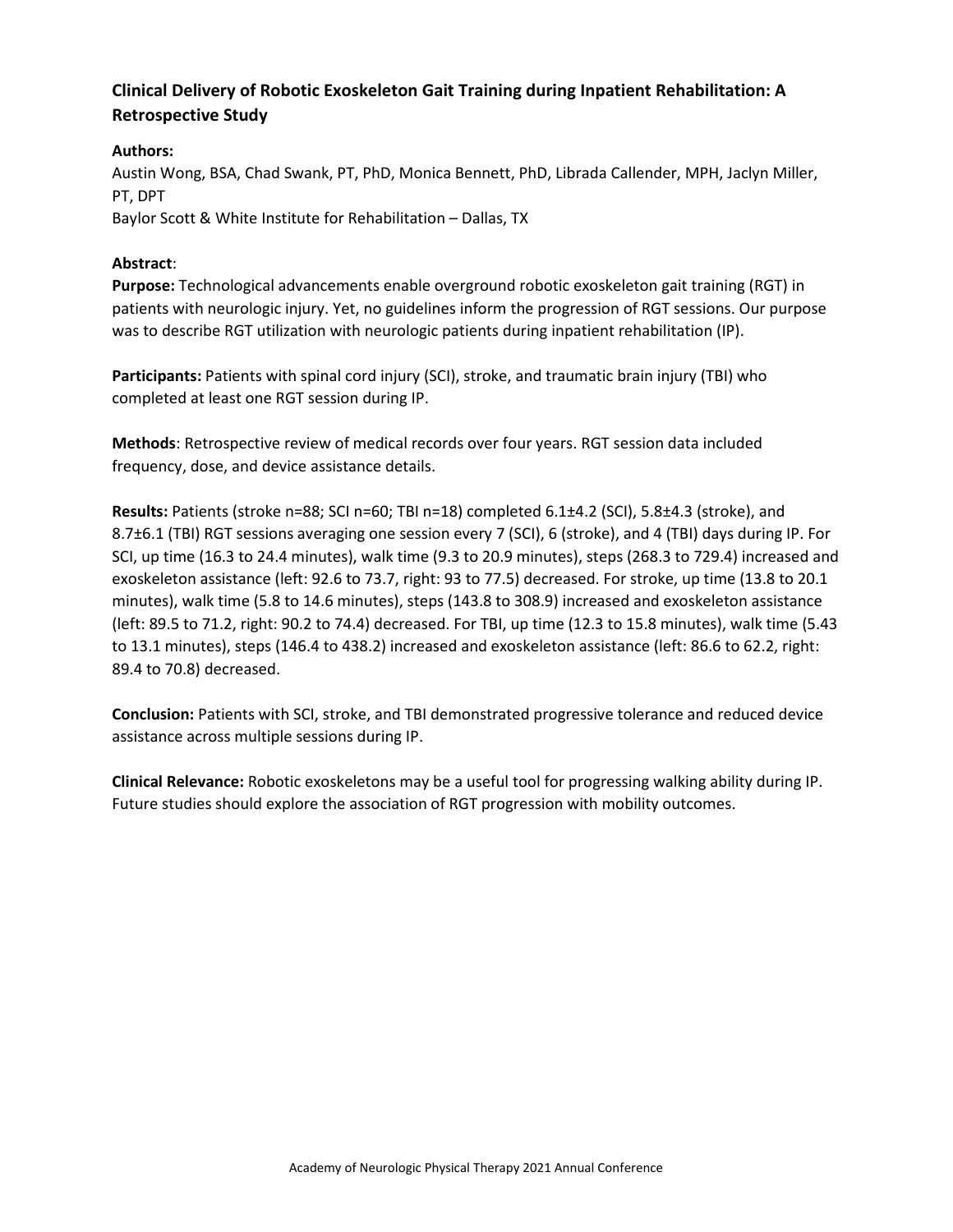# **Community-based exercise class participation for people with Parkinson's disease and their instructors during COVID-19**

## **Authors:**

Mark M. Mañago, PT, DPT, PhD, NCS, Department of Physical Medicine and Rehabilitation, University of Colorado, Aurora, CO, United States; VA Eastern Colorado Geriatric Research, Education, and Clinical Center, Rocky Mountain Regional VA Medical Center, Aurora, CO, United States Laura A. Swink, PhD, OTR, VA Eastern Colorado Geriatric Research Education and Clinical Center, Rocky Mountain Regional VA Medical Center, Aurora, CO, United States Emily R. Hager, MS, Department of Physical Medicine and Rehabilitation, University of Colorado, Aurora, CO, United States; VA Eastern Colorado Geriatric Research, Education, and Clinical Center, Rocky Mountain Regional VA Medical Center, Aurora, CO, United States Robyn Gisbert, DPT, Department of Physical Medicine and Rehabilitation, University of Colorado, Aurora, CO, United States Gammon M. Earhart, PhD, PT, FAPTA, Washington University in St. Louis School of Medicine, Program in Physical Therapy, St. Louis, MO, United States Cory L Christiansen, PhD, PT, Department of Physical Medicine and Rehabilitation, University of Colorado, Aurora, CO, United States; VA Eastern Colorado Geriatric Research, Education, and Clinical Center, Rocky Mountain Regional VA Medical Center, Aurora, CO, United States Margaret Schenkman, PhD, PT, FAPTA, Department of Physical Medicine and Rehabilitation, University of Colorado, Aurora, CO, United States

## **Abstract**:

**Purpose/Hypothesis**: The study purpose was to determine community-based exercise class changes and related barriers for people with Parkinson's disease (PD) and their instructors during the COVID-19 pandemic. We hypothesized an in-person exercise participation decline due to exposure concerns and virtual participation increase with technological barriers identified.

**Participants**: Eighty-four people with PD who regularly participated in exercise class before March 2020 (70±7 years old) and 43 class instructors (51±12 years old) from 20 US states completed surveys between 10/2020-02/2021.

**Methods**: Electronic surveys included custom-designed questions, and for the PD group, the Godin Leisure-Time Questionnaire (GLTQ) and Schwab and England Activities of Daily Living Scale (S&E).

Results: Mean S&E score was 84±16. While 77% of the PD group scored "active" on the GLTQ, >50% reported decreased exercise quantity and intensity compared to pre-COVID. Less than half of respondents still attended or taught in-person classes, and virtual class participation in the PD group increased by 46%. The top in-person class participation barrier for the PD (63%) and instructor (51%) groups was fear of participant COVID-19 exposure. The top virtual class participation barrier was lack of socialization (20% of PD group) and technology problems (74% of instructor group).

**Conclusion**: Class participants largely remained active, but the overall exercise quantity and intensity decline suggests virtual classes may not fully meet the needs of people with PD, possibly because of technology and socialization barriers.

**Clinical Relevance**: As virtual classes become more common for people with PD, these results may help instructors address barriers to exercise participation.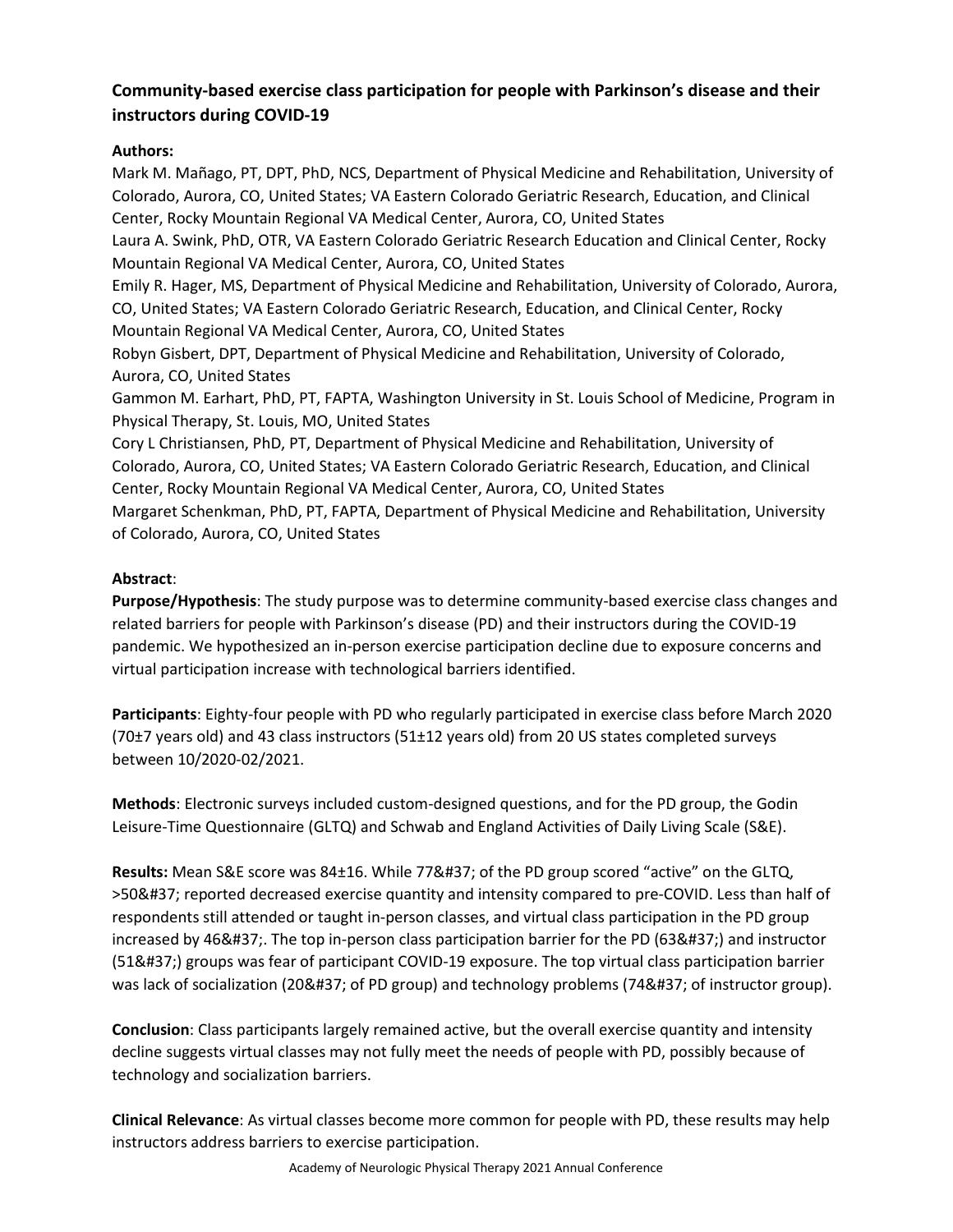## **Consider Barefoot vs. Socks in Postural Control Assessment**

## **Authors:**

Madison A. Pessel, SPT, Department of Physical Therapy, Steinhardt School of Culture, Education and Human Development, New York University, New York, NY, USA

Brittani Morris, PT, DPT, PhD student, Department of Physical Therapy, Steinhardt School of Culture, Education and Human Development, New York University, New York, NY, USA

Susan R. Lunardi, SPT, Department of Physical Therapy, Steinhardt School of Culture, Education and Human Development, New York University, New York, NY, USA

Sarah Mischianti, SPT, Department of Physical Therapy, Steinhardt School of Culture, Education and Human Development, New York University, New York, NY, USA

Andrew Medlin, SPT, Department of Physical Therapy, Steinhardt School of Culture, Education and Human Development, New York University, New York, NY, USA

Maura Cosetti, MD, Department of Otolaryngology-Head and Neck Surgery, New York Eye and Ear Infirmary of Mount Sinai, New York, NY, USA

Jennifer Kelly, PT, DPT, NCS, Vestibular Rehabilitation, New York Eye and Ear Infirmary of Mount Sinai, New York, NY, USA

Anat V. Lubetzky, PT, PhD, CSCS, Department of Physical Therapy, Steinhardt School of Culture, Education and Human Development, New York University, New York, NY, USA

## **Abstract**:

**Purpose.** Head mounted displays carry great promise as a clinical assessment of postural control[1,2] due to the ability to modify sensory load in diverse environments, and to accurately quantify head kinematics.[3,4] Wearing socks during testing could potentially affect proprioceptive feedback and is often not accounted for.[5] We aimed to test whether head kinematics change in response to sensory perturbations when healthy young adults are wearing socks as compared to standing barefoot.

**Participants**. Ten healthy young adults (5 females) , mean age 30.2, SD=5.16 years.

Methods. This protocol was part of a larger study looking at the interaction of visuals (2 levels) and sounds (2 levels) for postural control. Participants wore the HTC Vive Pro Eye and stood hip-width apart with and without socks. The data were quantified via head path and acceleration in the medio-lateral (ML) and anterior-posterior (AP) directions.

**Results**. A small significant increase in all parameters was observed with socks (Mean difference Path ML -2.102 & AP -3.749; P= 0.001, Acceleration: ML -1.01, P= 0.011; AP -2.377, P= 0.044). Acceleration in both directions increased significantly with visual perturbation with and without socks. No significant changes were observed with sound perturbations.

**Conclusions.** The data demonstrated a consistent significant increase in head path and acceleration with socks which did not change responses to sensory perturbations.

**Clinical Relevance**. As wearing socks showed significant differences in movement for healthy young adults, it could potentially lead to larger differences for individuals with balance impairment and should be considered when assessing balance performance.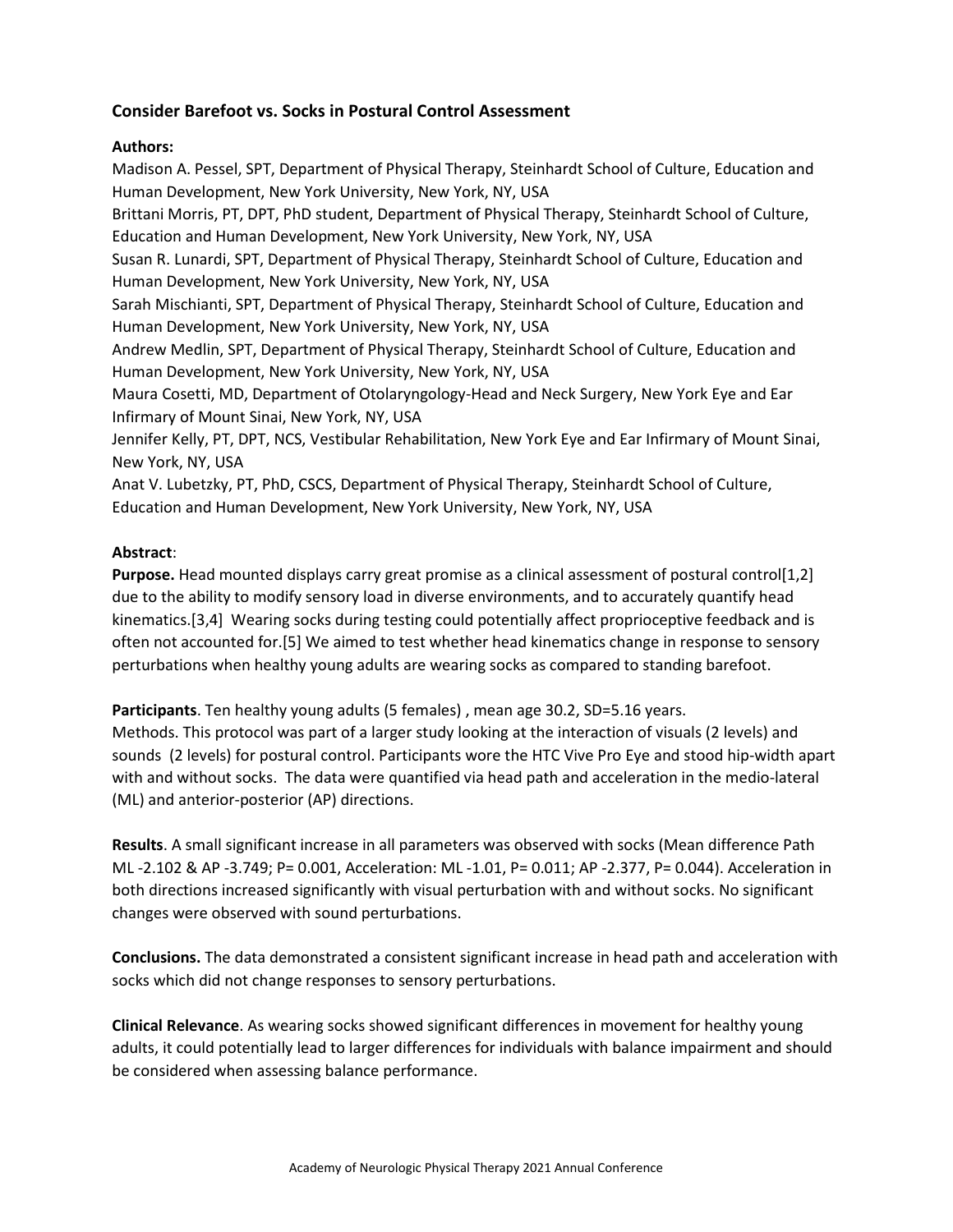# **Continuum of Therapist Confidence and Knowledge in Treating Patients with Parkinson's Disease Across Practice Settings**

## **Authors:**

Jennifer Penn, PT, DPT, NCS, University of the Incarnate Word (San Antonio, Texas) Patti Berg-Poppe, PT, MPT, Ph.D., University of South Dakota (Vermillion, South Dakota) Mona Bains, Ph.D., University of the Incarnate Word (San Antonio, Texas) Miriam R. Rafferty, DPT, Ph.D., Shirley Ryan AbilityLab (Chicago, Illinois), Northwestern University (Chicago, Illinois)

## **Abstract**:

**Purpose/Hypothesis**: To evaluate knowledge as well as perceived importance, mastery, and preparedness among physical therapists (PTs) who treat people with Parkinson's disease (PWP) in settings across the care continuum.

Participant(s): PTs licensed to practice and residing in Texas were invited to participate; 350 responses were retained for analysis.

**Methods**: A 37-item survey collected information about demographics, clinical practice setting, knowledge of Parkinson's disease, and respondent-rated perceived levels of mastery and preparedness when treating PWP. Respondents also reported the perceived importance for preparedness items.

**Results**: Participants reported an average of 17.8 years of practice experience, and 17.7% reported board specialist certification, with advanced Orthopedic specialization most frequently reported, followed by Neurologic and Geriatric. 36% reported advanced training for working with PWP. The percent of correct knowledge question responses was lower among acute care PTs (41.3%), home health PTs (40.2%), and other/unspecified PTs (35.4%) compared to outpatient neurologic PTs (61.9%). Overall knowledge scores were correlated with perceived preparedness (r=0.134, p=0.013), but not perceived mastery (r=0.084, p=0.122) or perceived importance (r=0.041, p=0.454) scores.

**Conclusions:** We identified a knowledge gap between PTs in outpatient neurologic settings when compared to other settings. PTs with less knowledge also felt less prepared to work with this population.

**Clinical Relevance:** Because PD is a chronic progressive disorder, PWP are likely to be treated by PTs across the continuum of care. Tailoring education materials for each setting to improve knowledge across the continuum of care may improve the preparation of PTs to treat this complex population.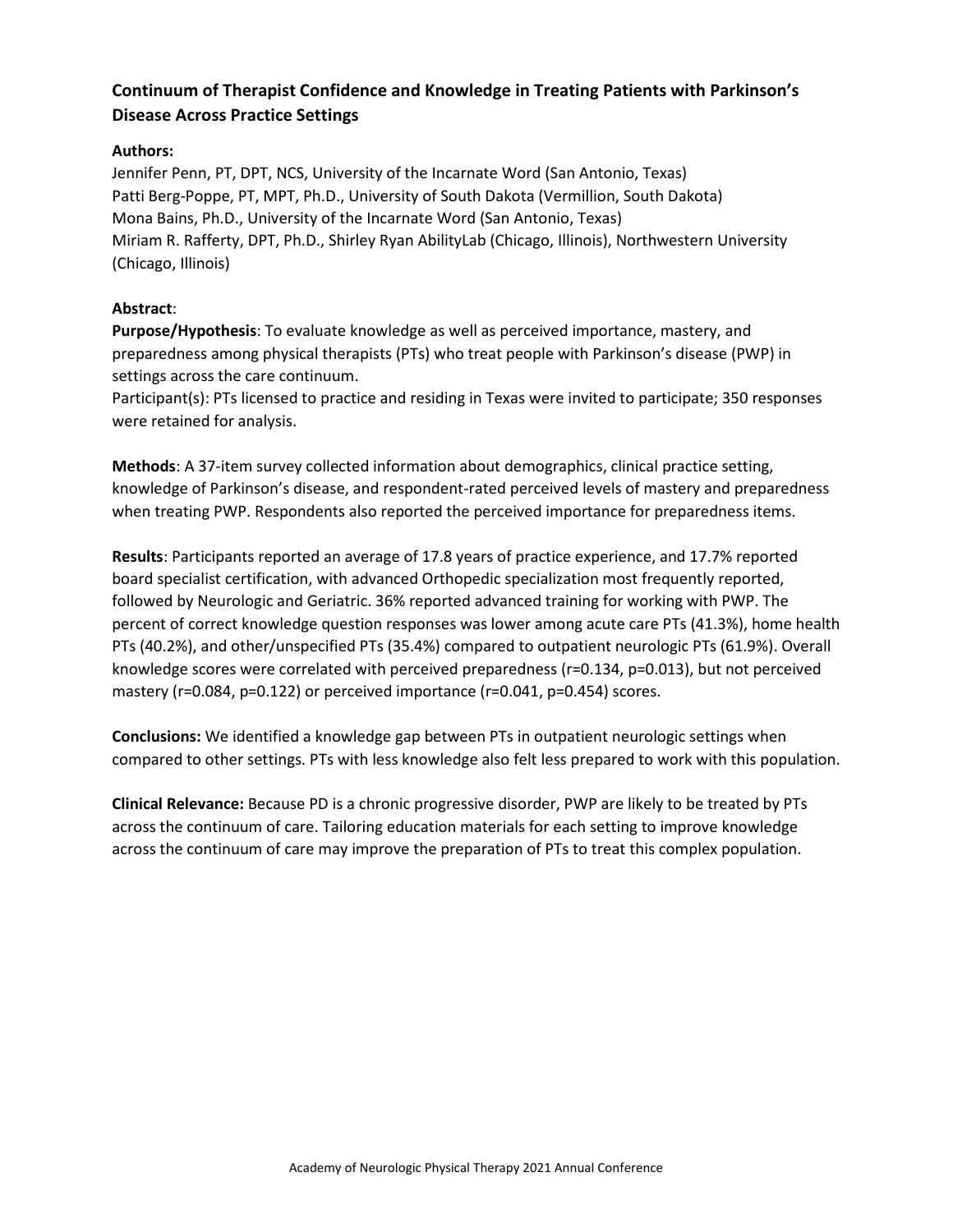# **Do Subjective and Objective Measures of Perceived Walking Challenge predict Community Ambulation Post-stroke?**

## **Authors:**

Kanika Bansal, PT, MPT1,2; David J Clark, ScD1,3; Michael Monaldi, MS1,3; Emily J Fox, PT, DPT, PhD1,2; Dorian K Rose, PT, PhD1, 2, 3

1University of Florida, Gainesville, FL; 2Brooks Rehabilitation, Jacksonville, FL; 3Malcom Randall VAMC, Gainesville, FL

#### **Abstract:**

**Purpose/Hypothesis**: To test the hypothesis that post-stroke sympathetic nervous system (SNS) activity while walking in indoor and outdoor environments will explain higher variance in daily community steps than one's self-efficacy.

Participants: Twenty-two independent ambulators, 5.7±3.5 years post-stroke (11 females, age: 62.4±7.3 years, gait speed: 0.75±0.35 m/s)

**Methods**: Participants walked both indoors and outdoors encountering challenges such as crowded hallways, and uneven terrain. SNS activity was measured from the palmar surface of each hand. Percent change in skin conductance level (ΔSCL) between baseline resting and walking phases was analyzed separately for indoor and outdoor environments. Self-efficacy was assessed with the Activities-Specific Balance Confidence (ABC) Scale. To quantify number and location of steps in the home and community, participants wore an Activity Monitor and a Global Positioning System (GPS) device for seven consecutive days. Using GPS coordinates total steps were differentiated into two geographical zones: home and community. Stepwise multiple regression tested our hypothesis.

**Results**: Stroke survivors took significantly more steps at home (3038±1791 steps/day) than in their community (1538±1103 steps/day; p=0.001). Neither ABC score (r=0.18; p=0.42) nor indoor and outdoor ΔSCL (r=0.31; p=0.53) explained significant variance in community steps/day.

**Conclusions:** Subjective (ABC Score) and objective (SNS activity) measures of perceived challenge of walking in indoor and outdoor environments did not predict daily community walking activity in our post-stroke cohort.

**Clinical Relevance:** Rehabilitation professionals should consider factors other than solely perceived challenge, such as other personal, social and environmental that may impact one's community ambulation post-stroke.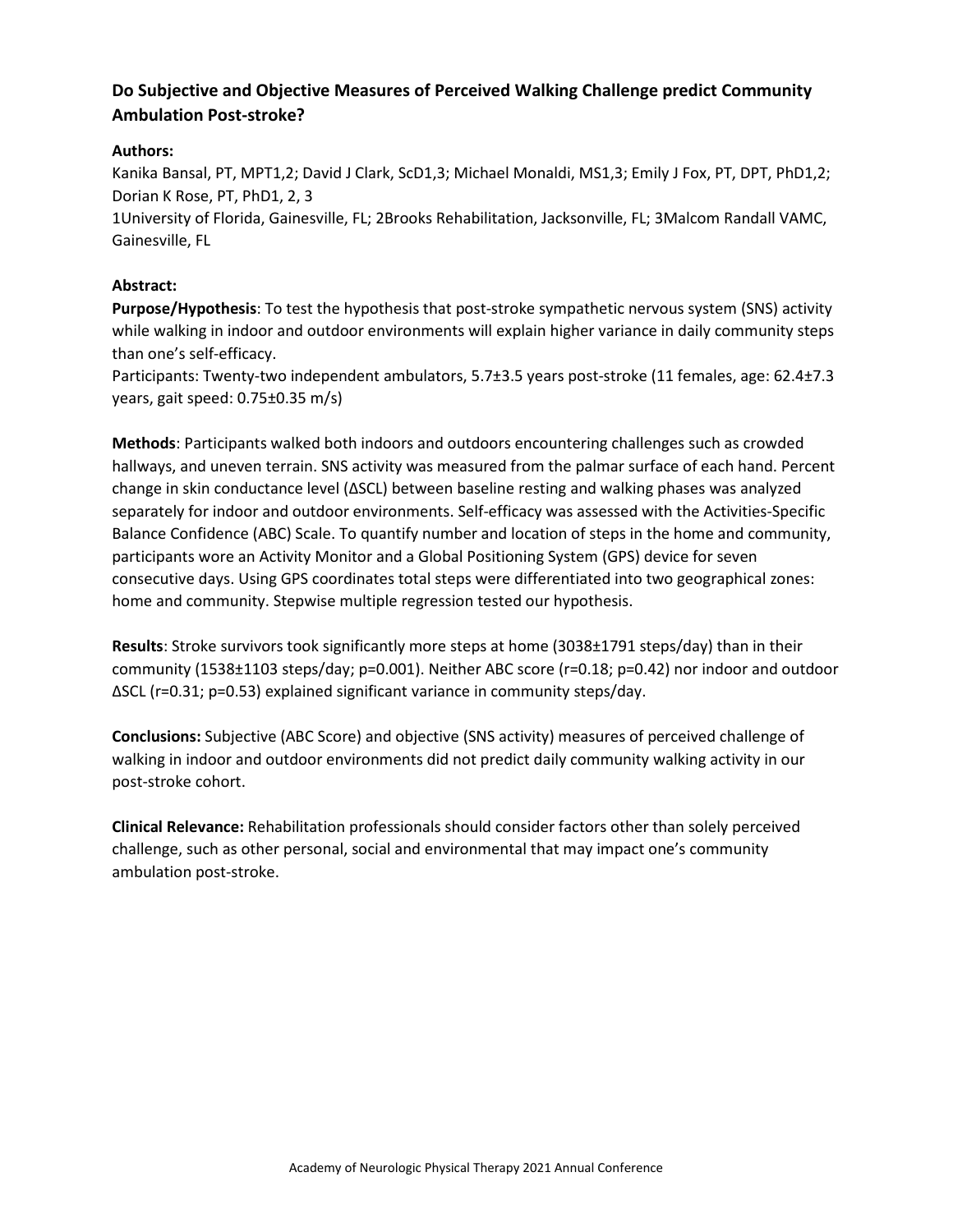# **Does early cervical management impact incidence of delayed recovery in adolescents with acute concussion?**

## **Authors:**

McPherson, Jacob I., PT, DPT, NCS, Department of Rehabilitation Sciences, School of Public Health and Health Professions, State University of New York at Buffalo, Buffalo, NY Sparks, Patrick D., ATC, UBMD Orthopaedics and Sports Medicine Haider, M Nadir, MD, UBMD Department of Orthopaedics and Sports Medicine, Jacobs School of Medicine and Biomedical Sciences, State University of New York at Buffalo, Buffalo, NY

Willer, Barry, PhD, Department of Psychiatry, Jacobs School of Medicine and Biomedical Sciences, State University of New York at Buffalo, Buffalo, NY

Leddy, John J., MD, UBMD Department of Orthopaedics and Sports Medicine, Jacobs School of Medicine and Biomedical Sciences, State University of New York at Buffalo, Buffalo, NY

## **Abstract**:

**Purpose/Hypothesis**: Cervical impairments associated with concussion are historically associated with longer recovery times[1-4]. We hypothesized that adolescents who were provided early cervical intervention, when indicated, would demonstrate recovery time and incidence of persistent symptoms (recovery ≥30 days) comparable to those without cervical findings.

**Participants:** Adolescents with acute concussion presenting with (n=132, 14.99±1.9 years, 58% male, 81% sport-related, 5.70±3.3 days since injury) and without (n=138, 14.85±1.8 years, 65% male, 85% sport-related, 6.13±3.4 days since injury) cervical findings on physical exam.

**Methods**: Patients were assessed with the Buffalo Concussion Physical Exam (BCPE), Neck Disability Index (NDI) and Post-Concussion Symptom Scale (PCSS) instruments[5]. Groups were separated based on positive or negative cervical exam findings on the BCPE. Cervical impairments were addressed by physicians specializing in concussion management using a clinical algorithm. Mild impairments were managed conservatively (over-the-counter analgesics, warm/cold compresses, and/or neck stretching exercises). Patients with moderate or greater impairments were assessed by a physical therapist at the initial clinic encounter who provided specific cervical interventions.

**Results**: Physician-observed cervical findings had moderate agreement with self-reported function on the NDI (ĸ=0.414, p < 0.001). Patients with cervical findings presented with higher initial symptom severity on PCSS (37.9±22.1 vs 30.8±20.2, p=0.011); however, there was no significant difference in recovery time (34.44±33.2 vs 34.81±39.0, p=0.933) or incidence of persistent symptoms (39% vs 35%, p=0.511).

**Conclusions**: In this retrospective case controlled study, cervical impairments managed early after concussion were not associated with prolonged recovery.

**Clinical Relevance:** Early management of cervical impairments may reduce the development of persistent concussion-related symptoms.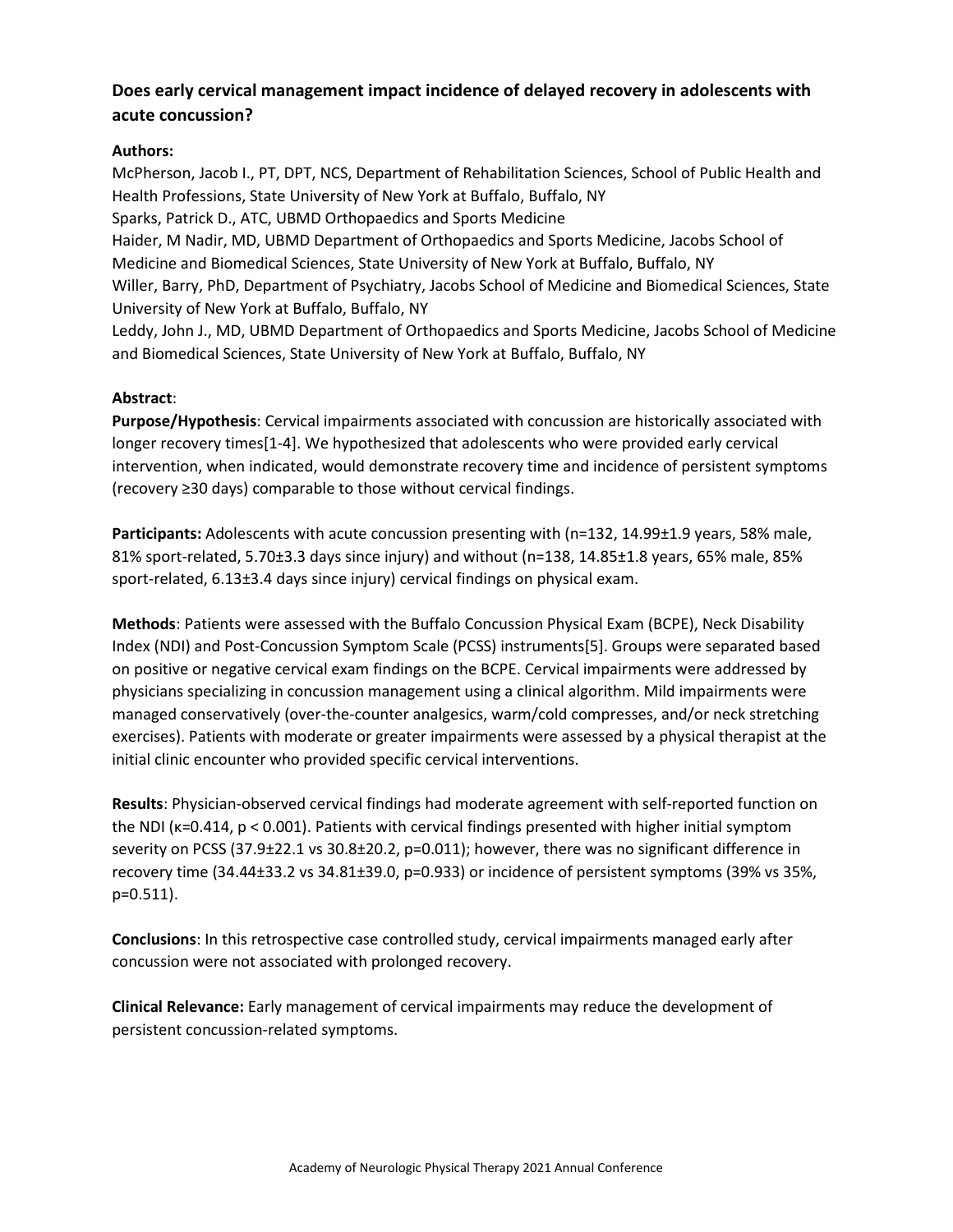# **Effect of Cervical and Vestibular Exercises on a Post-Concussion Disorder Patient: A Case Study**

#### **Author:**

Maureen Clancy PT, DPT, OCS

#### **Abstract**:

**Background**: The CDC in 2014 estimated 2.5 million TBI related ED visits occurred in the US with most classified as mild brain injury or concussion. 70-90 of patients will recover in 1-2 weeks, with those that don't being classified as having post-concussion syndrome (PCS). While concussion is defined as a brain injury, there is agreement that persistent PCS symptoms also arise from other structures, including the upper cervical spine. An abundance of similarities exist between post concussion symptoms and whiplash associated disorder (WAD).

**Purpose:** Identify symptoms, impairments and functional limitations in a PCS patient. Establish any risk factors or poor prognostic indicators for a protracted recovery, or poor outcome. Utilize concussion clinical trajectories to guide clinical management.

**Case Description**: 21 year old male with h/o 14 concussion/concussion type of events over 7 years. Current episode began 3 month earlier while playing Frisbee. Symptoms included difficulty concentrating, photophobia, phonophobia, headaches, lightheadedness, dizziness, and neck pain.

**Objective**: Decreased cervical ROM, decreased scapular strength, decreased deep neck flexor endurance, impaired cervical proprioception and VOR and DHI 36/100. Treatment: stretching, F/B gaze stabilization/proprioception/isometric strengthening, F/B habituation/isotonic strengthening.

**Outcomes/Discussion/Clinical Relevance**: Deep neck flexor endurance (41s) normal, improved ROM/strength, VOR improved and DHI 16/100. Functionally able to return to baseline. It is important to address cervical impairments in patients with PCS who present with dizziness, neck pain and headaches. Relationship between PCS and whiplash associated disorders suggests a link between these etiologies. Further research should be conducted to determine best treatment approach in PCS patients.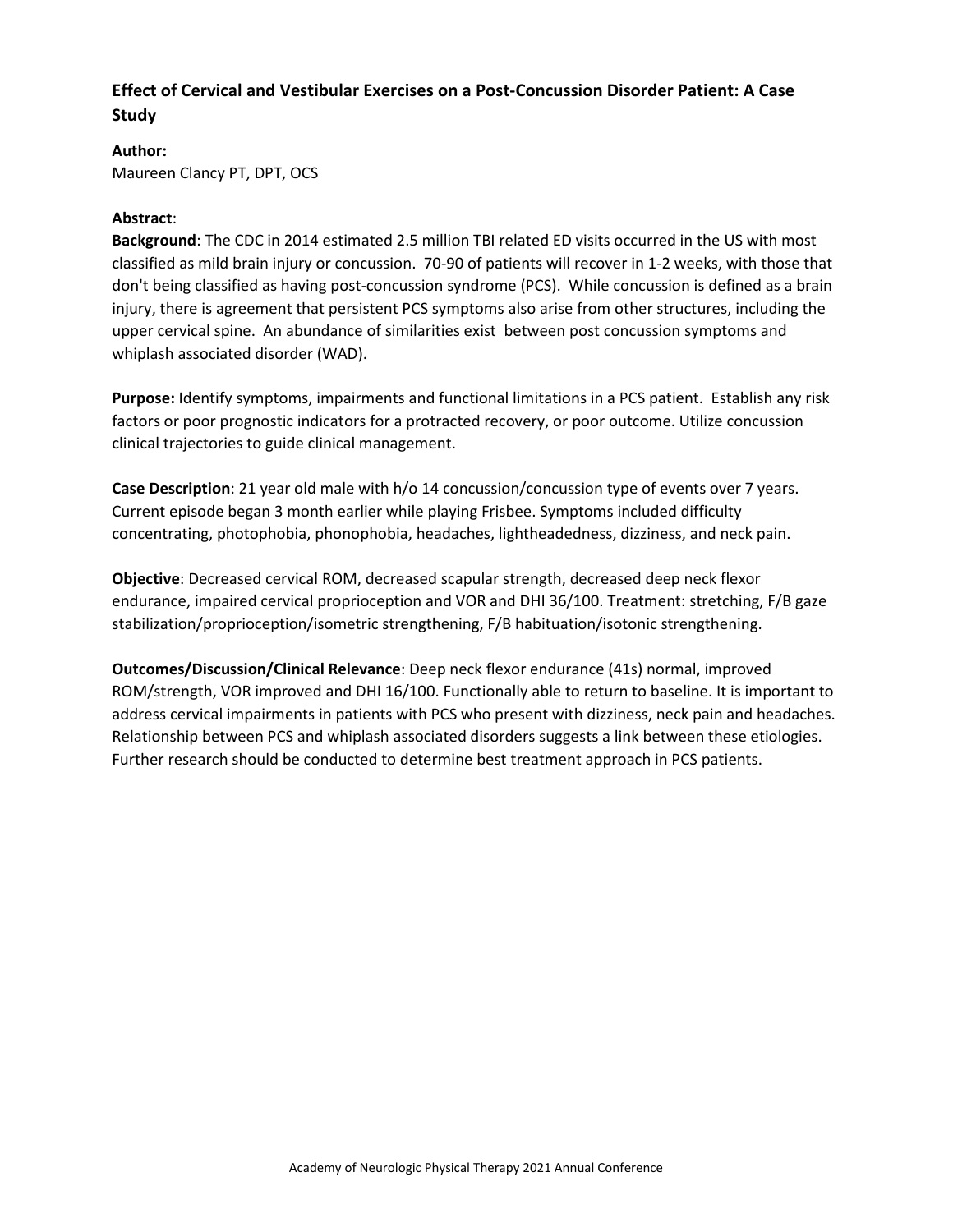# **Effects of a Novel Audio Biofeedback Device on Gait Parameters in Persons with Parkinson's Disease**

## **Authors:**

Lisa Inglis, PT, DPT, Board-Certified Clinical Specialist in Neurologic Physical Therapy, Department of Physical Therapy, Daemen College Erin Egan, SPT, Daemen College Nick Frappa, SPT, Daemen College Allyson Royce, SPT, Daemen College Brian Castonguay, SPT, Daemen College Michael Ross, PT,PT, DHSc, Board-Certified Clinical Specialist in Orthopaedic Physical Therapy, Department of Physical Therapy, Daemen College

## **Abstract**:

**Purpose/Hypothesis**: To examine the effects of a novel audio biofeedback device on gait parameters in subjects with Parkinson's disease (PD).

Participants: Six subjects diagnosed with PD [mean age: 68 ± 10.5 years; mean time since diagnosis of PD:  $11.5 \pm 8.4$  years; Hoehn and Yahr scale: stage I, n=1; stage II, n=2; stage III, n=3].

**Methods**: Subjects completed 3 trials of the 10 Meter Walk Test (10MWT) to establish a baseline and then randomly under three conditions: audio biofeedback only, music only, and audio biofeedback with music. Audio biofeedback was provided through ElectroskipTM technology, which is a wireless, wearable device that sends a discrete real-time generative audio biofeedback signal when the user steps on either the heel or toe force sensors positioned on their shoes. The amount of time/steps required to complete the 10MWT, the number of freezing episodes during the 10MWT, and quality of gait using the Modified Gait Abnormality Rating Scale were assessed. Data for the different conditions were compared with Friedman's tests.

**Results**: There were no statistical or clinically significant differences under any of the conditions for any of the parameters assessed for the 10MWT when compared to the control trials ( $p > 0.05$ ).

**Conclusions:** A novel audio biofeedback device did not immediately influence 10MWT performance in subjects with PD. Further study with larger samples and longer training protocols are warranted.

**Clinical Relevance**: While auditory biofeedback may provide some benefit to individuals with PD, this technology does not have a consistent immediate impact on gait characteristics.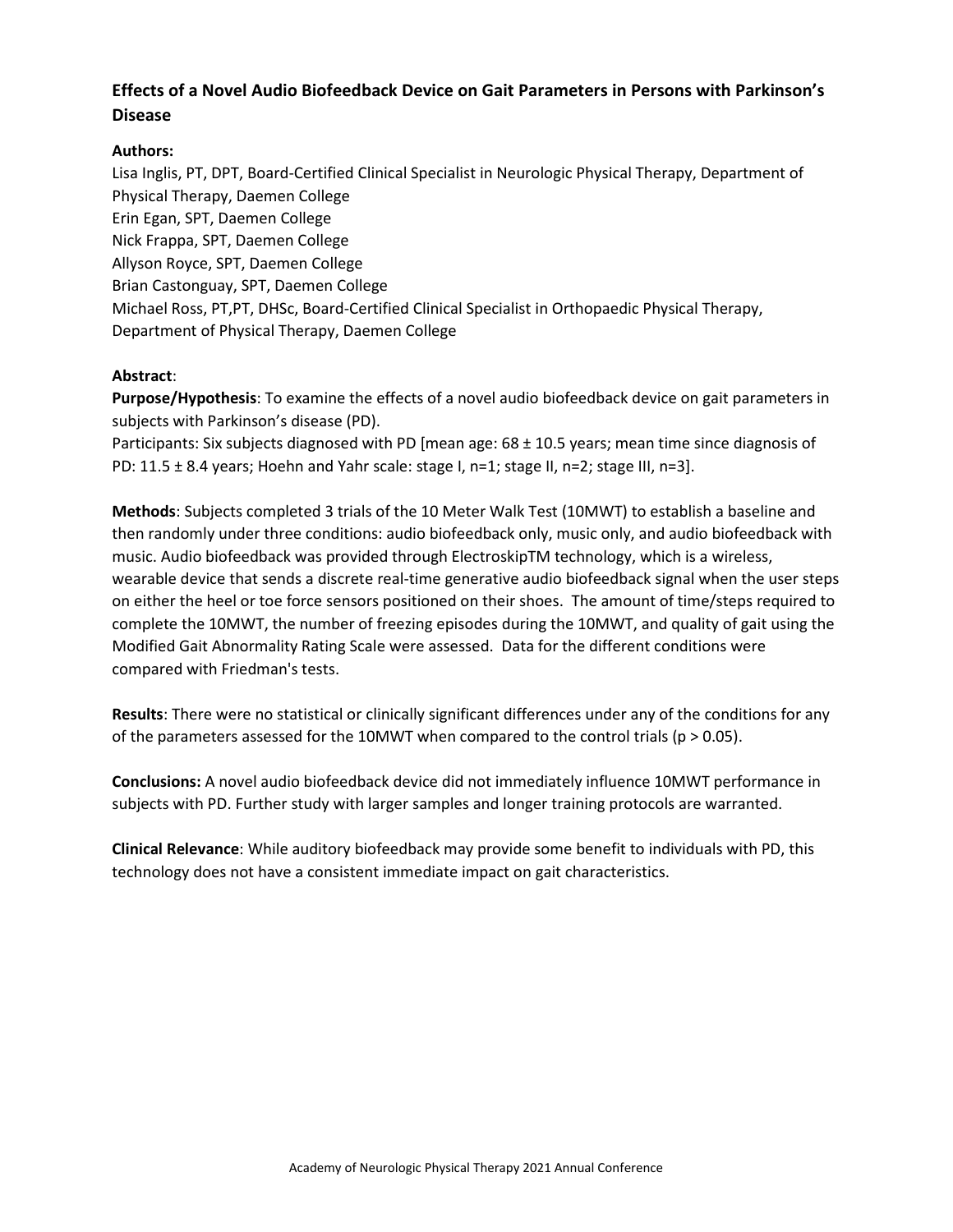## **Effects of Hip Joint Mobilization and Stretching on ROM and Spasticity in Persons with SCI**

## **Authors:**

Brian J. Maloney, PT, DPT, Shepherd Center, Emory University Division of Physical Therapy Ryan Koter, PT, DPT, Shepherd Center Edelle Field-Fote, PT, PhD, FAPTA, Shepherd Center, Emory University Division of Physical Therapy

#### **Abstract**:

.

**Purpose/Hypothesis**: Lower extremity range of motion (ROM) limitations may be detrimental to function in persons with spinal cord injury (SCI). Limited interventions have been researched or shown improvements in ROM. This study will describe the effects of stretching and joint mobilization on ROM improvements, pain, and change of spasticity as well as its feasibility and safety.

**Case description:** 4 male subjects who were in the subacute phase following SCI participated in a repeated measures design with 1 week wash out period. Measures of subjective spasticity, objective spasticity, ROM, global rating of change, and pain were measured immediate post interventions and at 4 hour delayed post intervention. Interventions were lower extremity stretching, hip joint mobilization, or a combination of these two stretches.

**Outcomes:** All subjects had improvements in ROM. All subjects had improvement in either subjective or objective measures of spasticity. Pain was minimally effected. No adverse instances.

**Conclusions:** All interventions were safe and feasible. Improvements in ROM measures were intervention specific. Stretching and joint mobilization may provide a small change to spasticity, and there does not appear to be any cumulative changes when performing both interventions.

**Clinical Relevance:** Joint mobilization may be an additional treatment to address ROM impairments for pwSCI in the subacute stage of recovery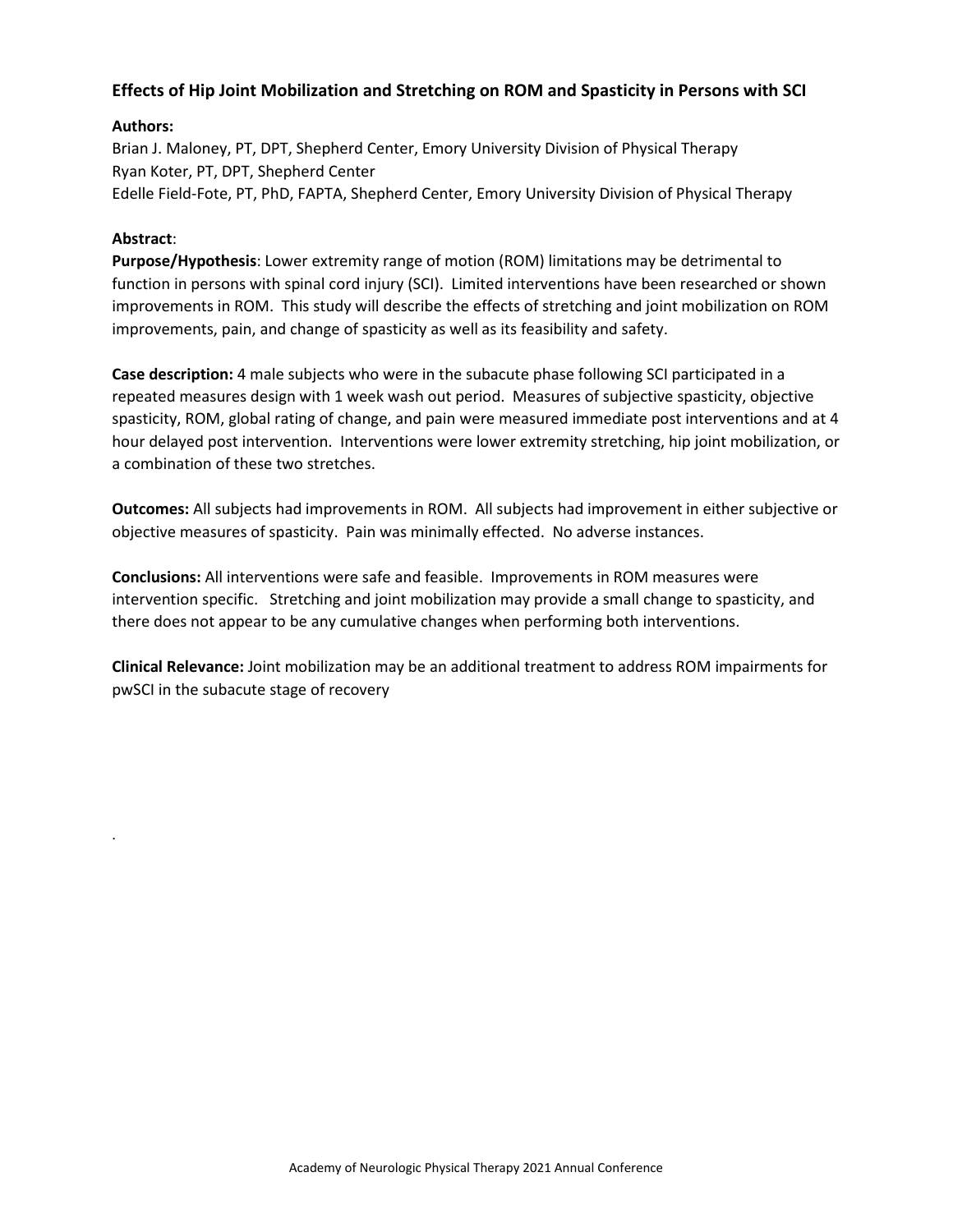## **Effects of modeling on motor control and sway during sit to stand in Parkinson disease**

## **Authors:**

Rebecca Martin, PT, DPT, PhD, NCS, Hanover College, Nova Southeastern University George Fulk, PT, PhD, FAPTA, SUNY Upstate Lee Dibble, PT, PhD, ATC, University of Utah Ali Boolani, PhD, Clarkson University Jennifer Canbek, PT, PhD, NCS, Nova Southeastern University

## **Abstract:**

.

**Purpose/Hypothesis:** Sit to stand (STS) transfers often present challenges for people with Parkinson disease (PwP). Cues promoting an external attentional focus to improve transfers in this population are supported by current evidence. However, current evidence utilizes cues that cannot be easily applied in home and clinical settings. The purpose of this study is to determine the effect of a concurrent modeling cue during the STS transfer of PwP.

**Participants:** Thirteen PwP, 13 healthy controls (HC)

**Methods:** Both groups completed 3 trials of uncued STS transfers. The PwP also completed 3 trials with a modeling cue. Body worn inertial measurement units collected data on postural sway and motor control characteristics during each trial. Data of the two groups were compared using unpaired t-tests. Data between conditions of the PwP group were compared using paired t-tests.

**Results:** Concurrent modeling resulted in a significant decrease ( $p \le 0.01$ ) in duration of transfer. In the uncued condition, the PwP were significantly slower than the HC group. When the modeling cue was provided, the duration of STS of PD and HC groups were similar (p≤ 0.01). Modeling resulted in significantly less coronal plane sway (p≤ 0.01) than the uncued condition for PwP.

**Conclusions**: Our results suggest that concurrent modeling may be a viable option for caregivers and clinicians wanting to improve the motor control and postural stability of individuals with PD during a STS transfer.

**Clinical Relevance:** Cues improving motor control and postural sway of PwP during STS may increase independence and reduce caregiver burden.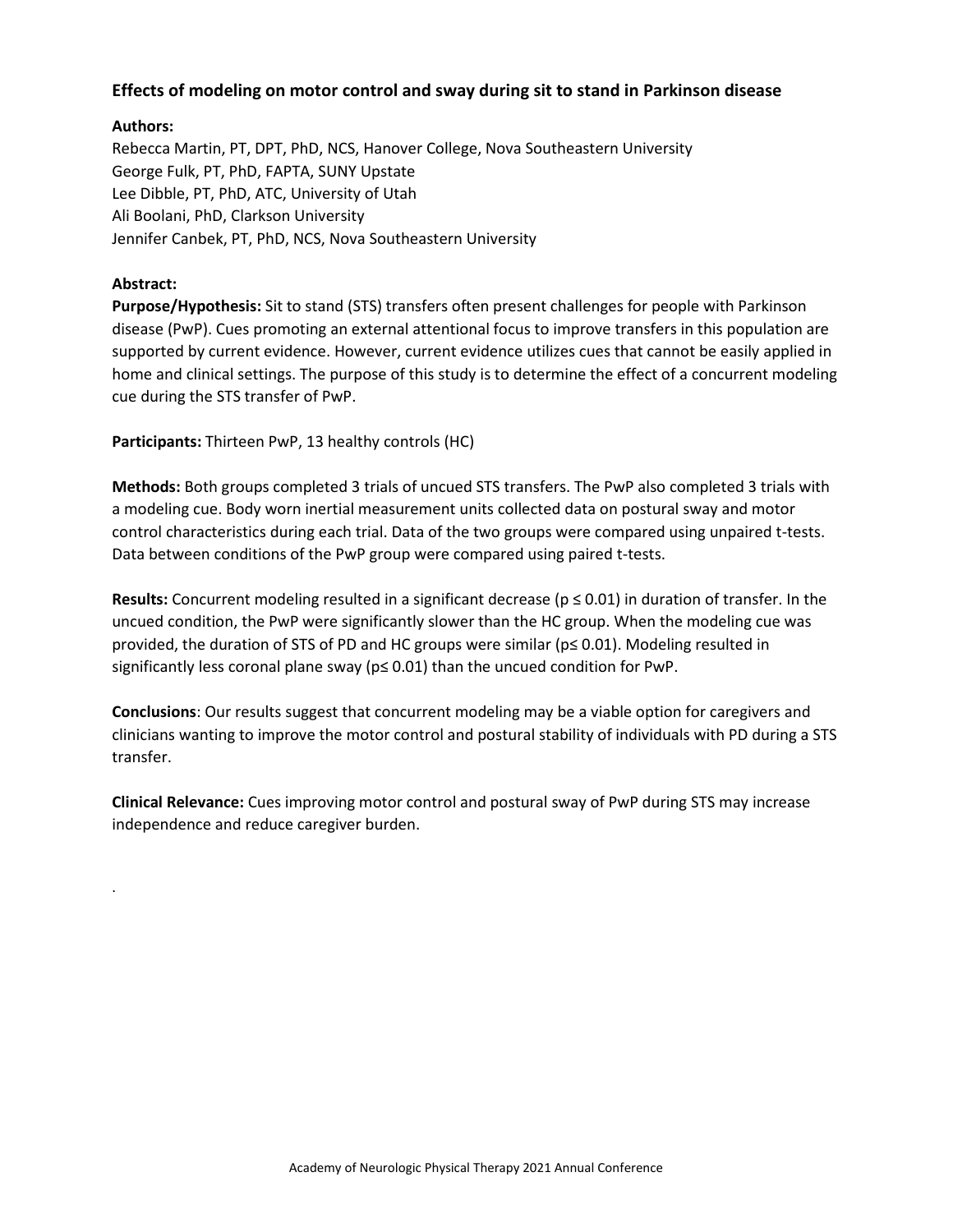# **Effects of Sitting as an Early Intervention for Patients Displaying Pusher Behavior in Acute Care**

## **Author:**

Patricia Newcomb, PhD, RN, CPNPret, Texas Health Resources

#### **Abstract**:

**Purpose:** The purpose of this study is to assess the relationship between the length of time spent in correct, upright, sitting postures and changes in Pusher Behavior (PB) after a stroke in the acute care hospital setting.

**Participants**: A convenience sample of 108 patients admitted to an acute care comprehensive stroke hospital with a diagnosis of acute hemorrhagic or ischemic stroke displaying PB.

**Methods:** In this prospective cohort study, multivariable regression was used to test the hypothesis that time spent in correct sitting posture influenced PB using the Burke Lateropulsion Scale (BLS) and Postural Assessment of Stroke Scale (PASS). Non-parametric analysis was used to test the hypothesis that sitting correctly at least 200 minutes per day improved BLS and PASS scores. Other covariates included skilled therapy time, admitting stroke severity, and age were also analyzed for effect.

**Results**: Only average sitting time was statistically, significantly associated with improvement in BLS and PASS scores (p = 0.001 and 0.009 respectively). Sitting correctly  $\geq$  200 minutes/day was significantly related to improvements in BLS and PASS score improvements.

**Conclusion:** This study confirmed the clinical hypothesis of proper sitting to have a positive effect on the waning of PB. Correct sitting should be encouraged throughout a patient's acute care stay for improved postural and functional outcomes of patients displaying PB after an acute stoke.

**Clinical Relevance:** Time outside of acute therapy interventions/treatments can utilize corrective sitting postures to enforce midline reorientation and diminish the effects of PB.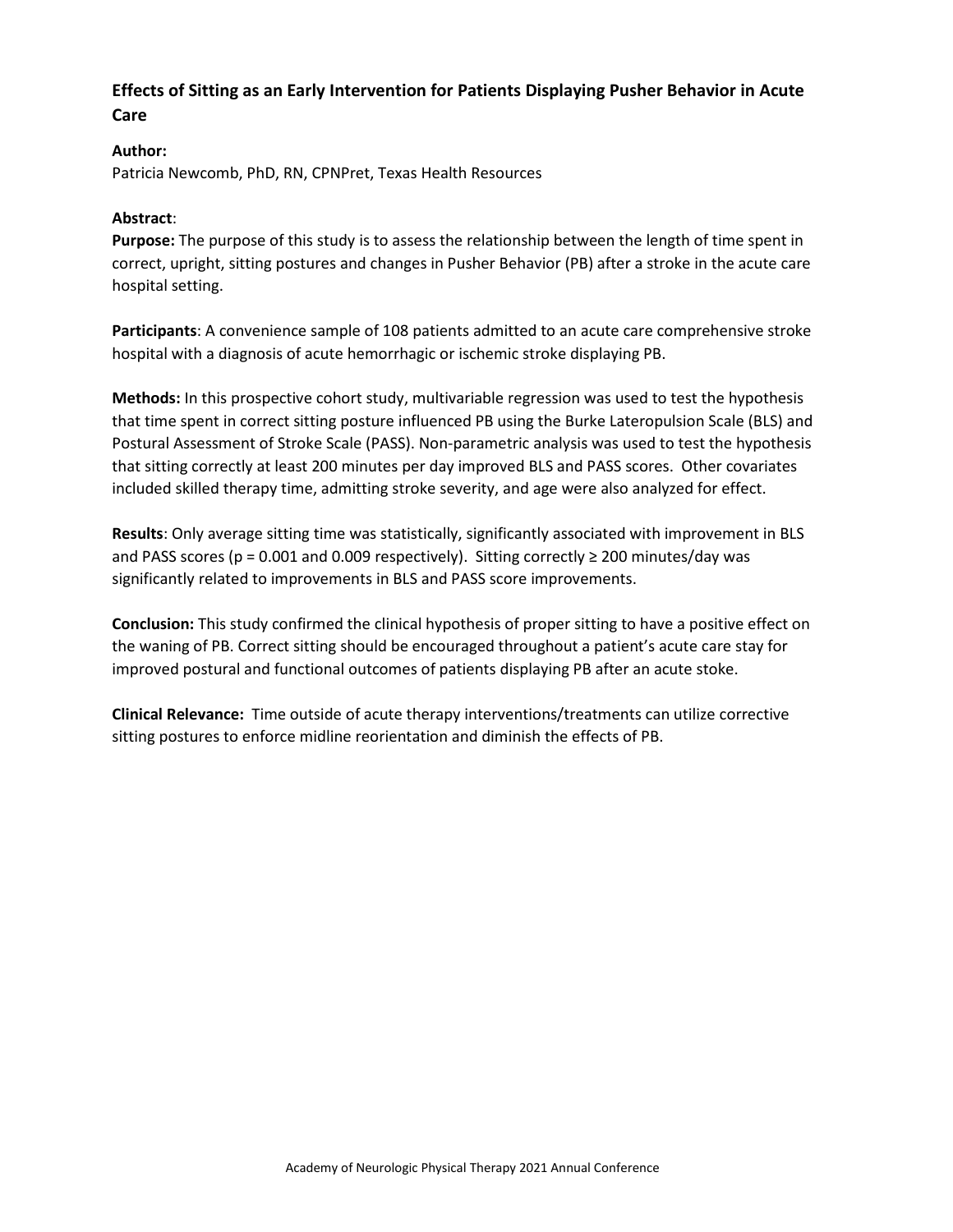# **Engage-PD: Which Patients Benefit Most from a Telehealth Physical Activity Coaching Program for Parkinson's Disease?**

## **Authors:**

Hai-Jung Steffi Shih, PT, PhD<sup>1</sup>, Jamie Rieger<sup>1,2</sup>, Ashrita Satchidanand, BS<sup>1</sup>, Chelsea Macpherson, PT, DPT, NCS<sup>1</sup>, Miriam King, BA<sup>1</sup>, Geraldine Yu PT, DPT, OCS<sup>3</sup>, Julie Fineman, PT, EdD <sup>1,4</sup>, Hiral G. Shah, MD<sup>5</sup>, Roy N. Alcalay, MD, MS<sup>5</sup>, Lori Quinn, PT, EdD<sup>1,6</sup>

- 1. Department of Biobehavioral Sciences, Teachers College Columbia University, New York, NY
- 2. Department of Neuroscience & Behavior, Barnard College, New York, NY
- 3. Department of Physical Therapy, New York Presbyterian Hospital, New York, NY
- 4. Doctor of Physical Therapy Program, Marist College, Poughkeepsie, NY
- 5. Department of Neurology, Columbia University Irving Medical Center, New York, NY
- 6. Department of Rehabilitation and Regenerative Medicine (Physical Therapy), Columbia University Irving Medical Center, New York, NY

#### **Abstract**:

**Purpose:** We explored patient characteristics affecting intervention outcomes for Engage-PD, a telehealth physical activity (PA) coaching program for persons with Parkinson's disease (PwP).

**Hypothesis:** PwP with younger age, earlier disease stage, lower baseline PA, and lower baseline selfefficacy will experience greater intervention efficacy following the Engage-PD program.

**Participant(s):** Thirty-nine PwP (sex: M=25, F=14; age: 64.8±9.0 years; Hoehn & Yahr (H&Y): I=26%, II=49%, III=26%) participated in the study; White=85%, 10% Non-White=10%, declined response=5%.

**Methods:** PwP participated in up to 5 Engage-PD sessions with a physical therapist. Engage-PD was grounded in self-determination theory to facilitate long-term behavior change with an emphasis on higher intensity aerobic exercise. Brunel Lifestyle Physical Activity Questionnaire (BLI) and Norman Exercise Self-efficacy (ESE) Scale were administered pre- and post-intervention. Relationships between patient characteristics and intervention outcomes were analyzed using Pearson's correlation, Mann-Whitney U test, independent t-tests, and Kendall rank correlations where appropriate.

**Results:** Younger age and lower baseline planned PA (BLI) were associated with greater improvements in planned PA post-intervention (r=-0.42, p=0.004; r=-0.79, p < 0.001). Lower baseline ESE was associated with greater improvements in self-efficacy (r=-0.63, p < 0.001). Non-White participants improved more than White participants on planned PA post-intervention (p=0.009). Sex and H&Y were not associated with intervention outcomes.

**Conclusions:** PwP who were younger, had lower baseline PA and ESE, and who were non-White received more benefits from a PA coaching program than their counterparts. Clinical Relevance: Findings facilitate individualized rehabilitation and demonstrate how telehealth PA coaching could increase PA and bridge the gap in health disparities in PwP.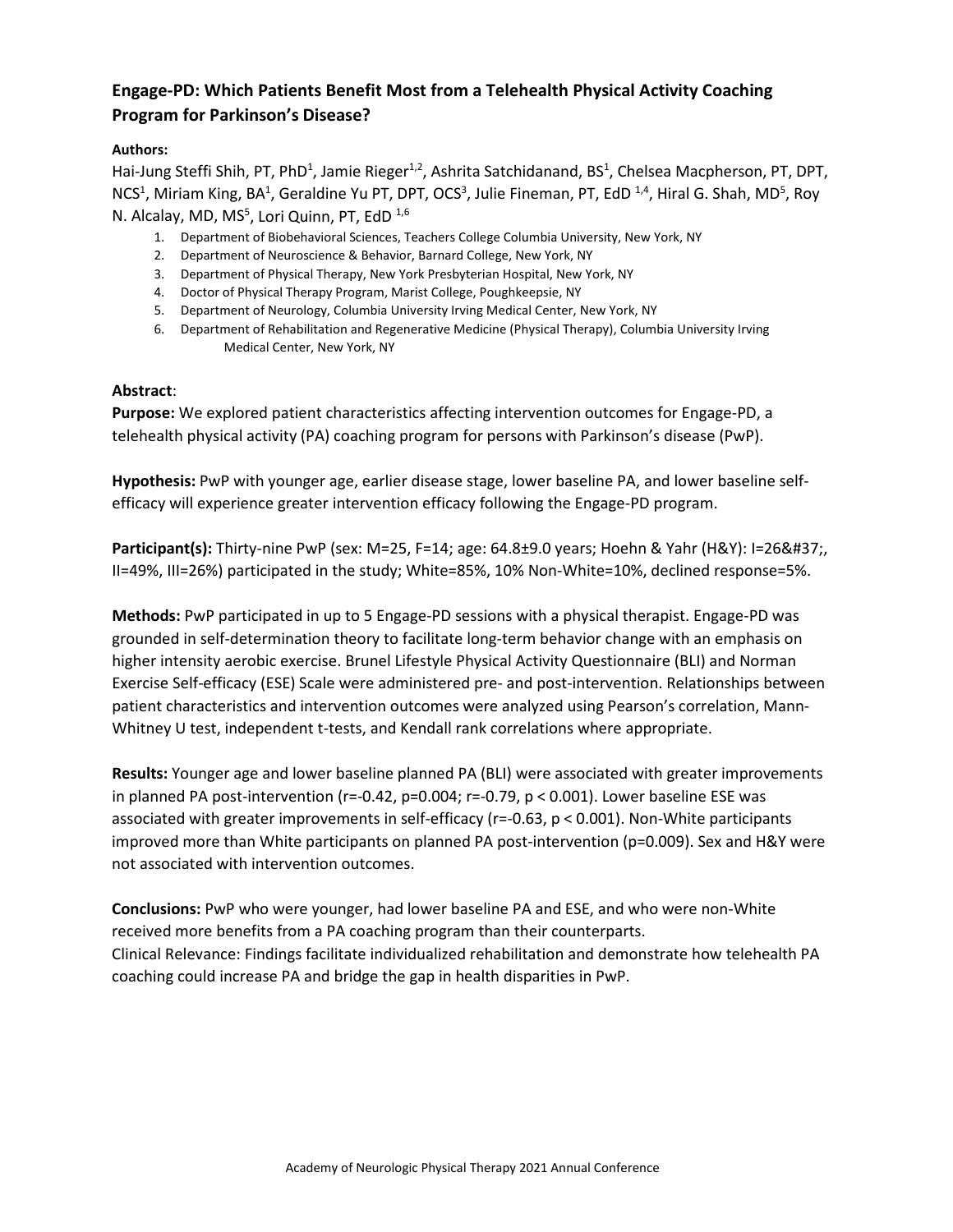# **Environment has an impact on Stroke Survivor Gait Speed and Endurance Outcome Measures**

## **Authors:**

Kari Dunning, PT, PhD, University of Cincinnati Valerie Hill, OTR/L, PhD, University of Cincinnati Pierce Boyne, PT, PhD, University of Cincinnati

## **Abstract**:

**Purpose/Hypothesis:** To examine the influence of the home environment of stroke survivors on standardized gait tests. We hypothesized that the walking environment (home versus laboratory) would influence stroke survivor gait speed and distance.

**Participants:** Individuals (n=18) ≥ six months post stroke with minority or lower socioeconomic status were participants in a larger NIMHD-funded pilot study investigating a lifestyle intervention. Mean comfortable gait speed (CGS) during lab 10 meter walk test (10mWT) was 0.61m/s

**Methods:** Paired tests compared gait measures between the laboratory and the participant's home including the 10mWT, 5 meter walk test (5mWT), 2 minute walk test (2MWT), and 6 minute walk test (6MWT). Fast gait speed (FGS) and CGS were measured.

**Results**: Several gait speed measures were significantly different (p < 0.05), indicating slower walking at home versus laboratory. Mean difference (laboratory versus home) and p-values were as follows: 10mWT CGS 0.05m/s (p=0.04), 10mWT FGS 0.04m/s (p=0.04), 5mWT CGS 0.04m/s (p=0.12), 5mWT FGS 0.10m/s (p=0.02), 2MWT 3.73 (p=0.16), 6MWT 8.67m (p=0.10).

**Conclusions:** Environment seems to have an impact on gait speed testing. Further study to determine the impact of possible reasons (e.g. number of turns, surface changes) is needed.

**Clinical Relevance:** Clinicians and researchers should be aware of the impact of environment on gait tests.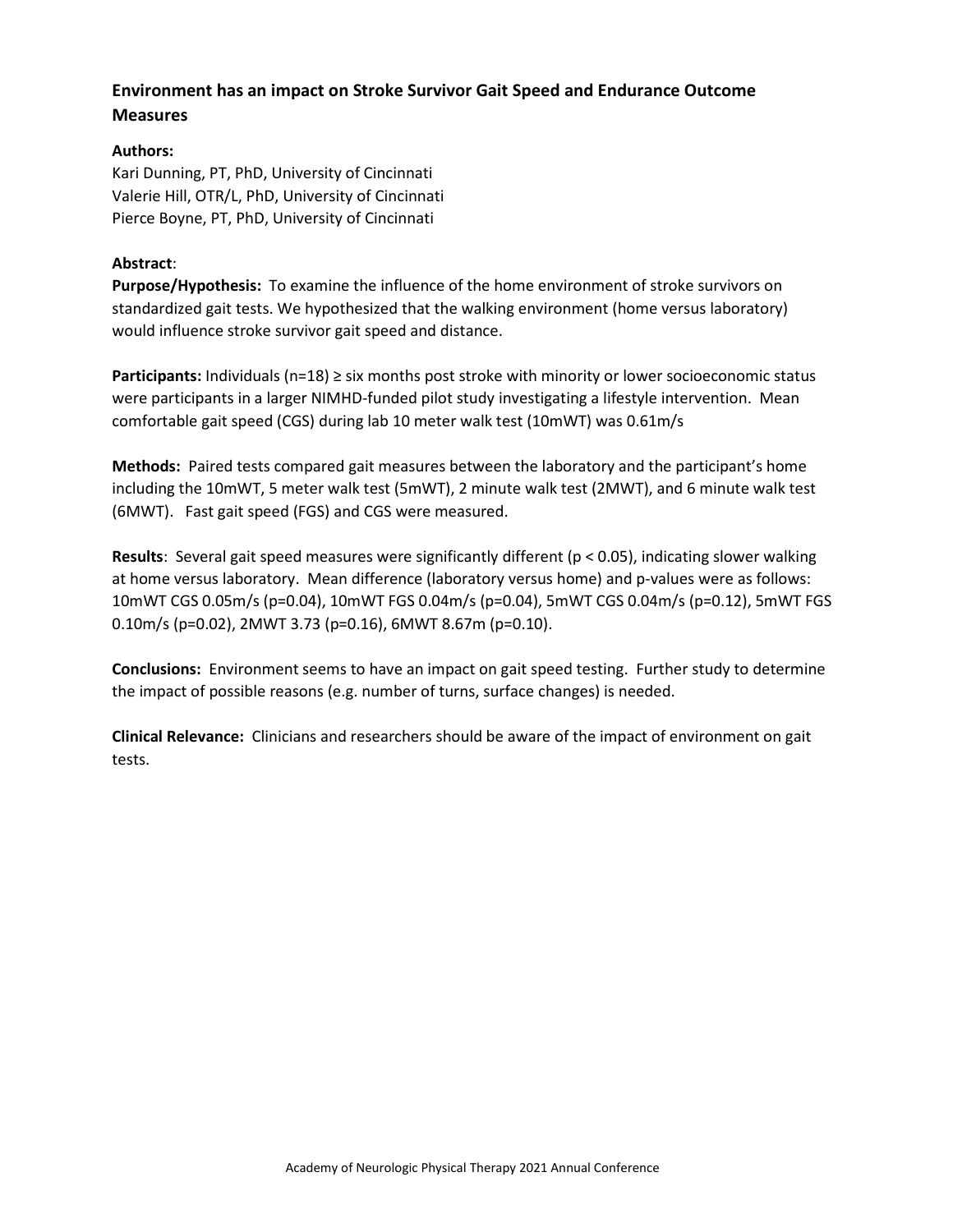# **Epidural Stimulation Facilitates Volitional Lower Extremity Movement in Patients With Spinal Cord Injury: Systematic Review**

## **Authors:**

Becky Schoeneberg, PT, DPT Southwest Baptist University Bolivar, MO Kevin Hodgson, SPT Southwest Baptist University Bolivar, MO Kristin Richardson, SPT Southwest Baptist University Bolivar, MO Keith Smith, SPT Southwest Baptist University Bolivar, MO

## **Abstract:**

**Purpose/Hypothesis**: Spinal cord epidural stimulation (scES) is an emerging area of research in people with spinal cord injury (PWSCI). The purpose of this systematic review was to examine the evidence and evaluate the effectiveness of scES on lower extremity function in patients with motor complete (ASIA A and ASIA B) SCI.

**Participant(s):** Ten subjects, six with ASIA A and four with ASIA B SCI were included. Both thoracic and cervical level lesions were represented. All had chronic SCI ranging from 2.2 years to 4.2 years post injury.

**Methods**: Relevant databases were systematically searched, with 1,280 articles screened. Nine met inclusion criteria and were analyzed using the AACPDM methodology.

**Results:** The included studies were level IV case series (1-4) or level V case studies (5-9). Four main outcomes were reported: standing (3-6), voluntary lower extremity movement (1,7), stepping/walking (2,8), and exoskeleton assisted walking (EAW) (9). In all nine studies, subjects progressed from no lower extremity volitional control or function to volitional movements and/or function with the use of scES.

**Conclusions/Clinical Relevance:** This review suggests that scES, when combined with PT, is a promising intervention that may help restore movement and function for PWSCI. Improvements below the level of lesion are possible using scES. This intervention is currently only approved by the FDA for clinical trials. Therefore, it is critical that PTs stay abreast of advances in this area of research. PTs are in a prime position to redefine SCI rehabilitation by incorporating this revolutionary intervention into clinical practice in the future.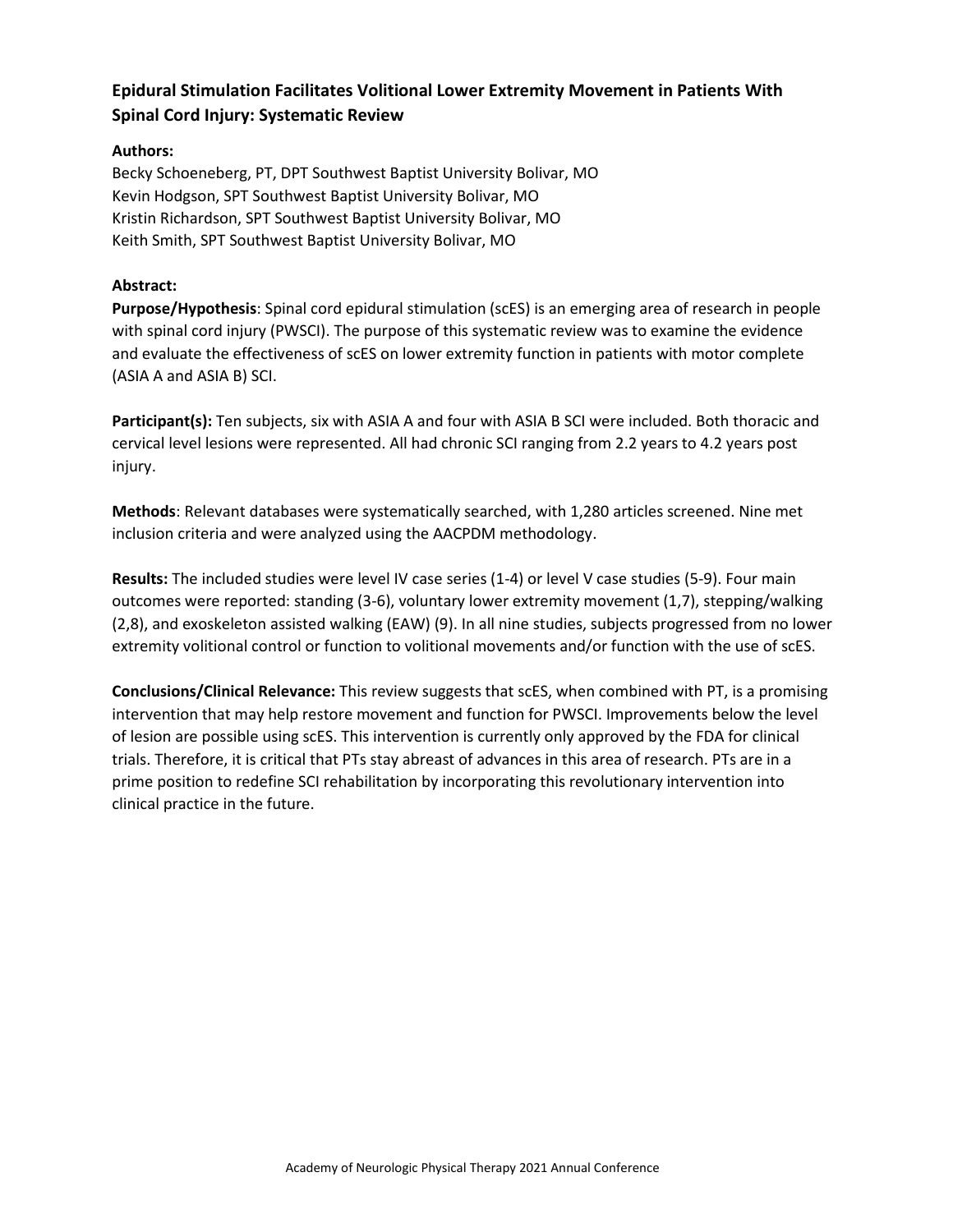# **Feasibility of Incorporating Heart Rate Sensors During Online Exercise for People with Parkinson Disease**

## **Authors:**

Amy Yorke, PT, PhD; Board Certified in Neurologic Physical Therapy. University of Michigan-Flint, Flint, MI.

Leslie Smith, PT, DPT; Board Certified in Cardiopulmonary Physical Therapy. University of Michigan-Flint, Flint, MI.

Kimberly Krakosky, BS, SPT. University of Michigan-Flint, Flint, MI.

Elizabeth Glasco, BS, SPT. University of Michigan-Flint, Flint, MI.

Miriam Rafferty, PT, DPT, PhD. Shirley Ryan AbilityLab and Northwestern University. Chicago, IL.

## **Abstract**:

**Purpose/Hypothesis:** Exercise is essential for successful disease management in people with Parkinson disease (PwPD). In the research setting, high intensity aerobic exercise has been shown to improve motor function in PwPD, while being safe and feasible. Intensity of aerobic exercise can be measured through wearable technologies such as a heart rate sensor (HRS). A gap exists in describing if PwPD can successfully learn to utilize a HRS to monitor their cardiovascular response in an online exercise class.

**Objectives:** Characterize the feasibility of incorporating HRS in PwPD who participate in a weekly high intensity online exercise class.

**Participants:** Convenience sample of 10 PwPD (6 males, 4 females; average age 65.7 years)

**Methods:** All visits, including testing and intervention, were completed remotely using a video conference system. Pre/posttest measurements of physical performance, activity level, and usability of HRS pre and post intervention have/will be completed. Primary outcome measures include attendance and use of HRS. An educational session followed by eight, one hour online exercise sessions were scheduled.

**Results:** Average 5TSTS pretest was 9.7 secs. At time of submission, 7/8 exercise sessions have been completed with > 90% attendance and successful use of HRS.

**Conclusions:** Preliminary results demonstrate that PwPD can successfully utilize HRS during an online exercise class to monitor intensity. Suggested adaptation to improve success of HRS include pretraining sessions, peer mentoring, and troubleshooting guidelines.

**Clinical Relevance:** Wearable technologies may be implemented into an online group exercise class for PwPD in order to monitor intensity of exercise.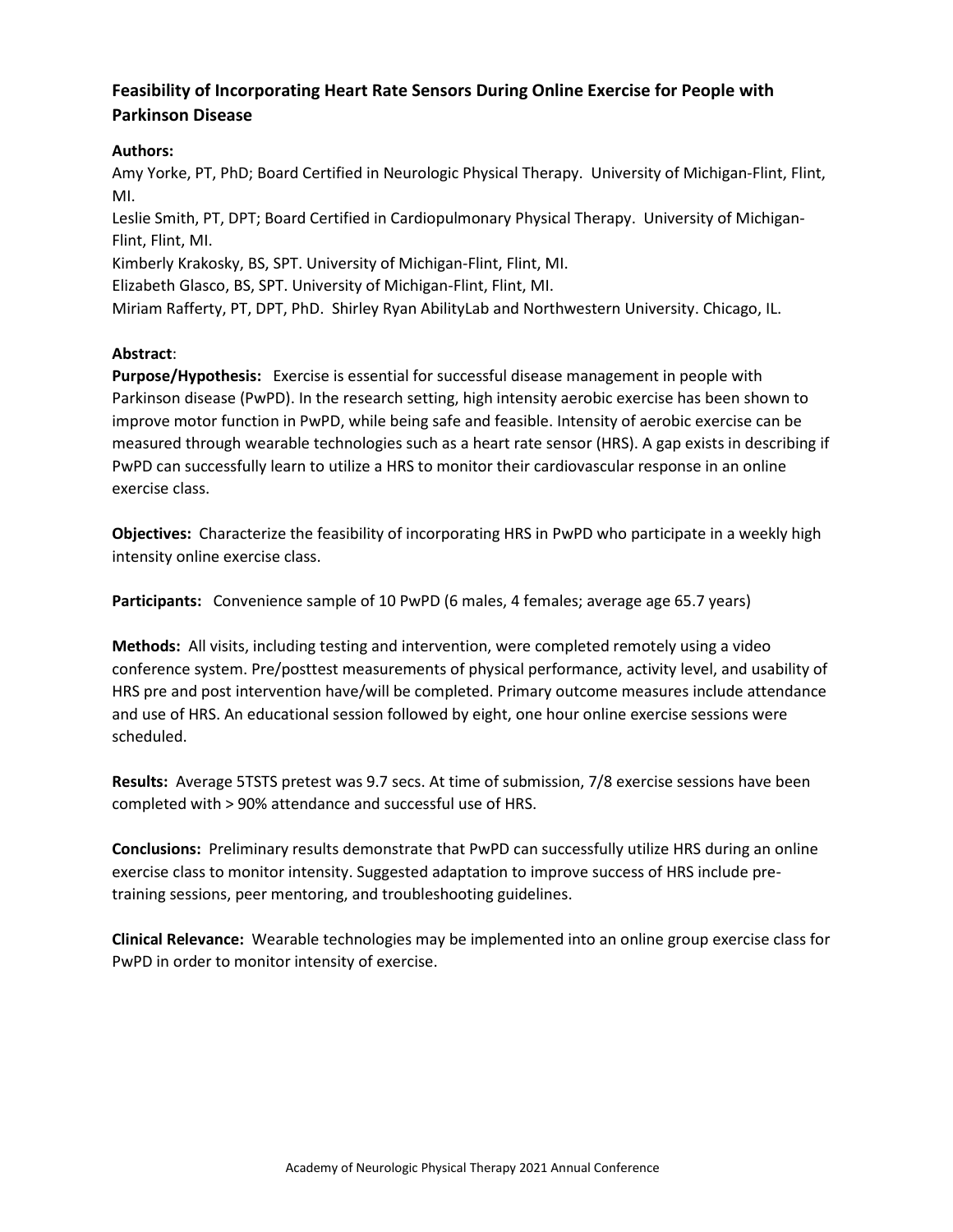## **Feasibility of Therapeutic Yoga for Inpatient Stroke Participants**

#### **Authors:**

Luke Johnson DPT, NCS, Johns Hopkins Specialty Hospital Kristie Weinberger CTRS, RYT, Johns Hopkins Specialty Hospital Rebecca Aclin CTRS, RYT, Johns Hopkins Specialty Hospital Matthew Babunovic DPT, NCS, Johns Hopkins Specialty Hospital

#### **Abstract:**

**Purpose:** To conduct a quantitative, retrospective study on the feasibility of Therapeutic Yoga (TY) for patients with subacute stroke, in the inpatient setting (IRF). Participants: IRF, adult stroke survivors who were ambulatory at baseline. Participants referred to the program by their Physical/Occupational Therapist, with complete pre-post data recorded.

**Methods**: All stroke patients at our facility have the Berg Balance Scale (BBS) administered at admission/discharge, and TY participants are administered the Activities-specific Balance Confidence Scale (ABC-scale) by a Recreation Therapist (TR). (1) After referral, patients are assigned a TR certified in adaptive yoga. Sessions are 30 minutes and typically 5x/wk. Meaningful participation in TY was at least 3 sessions.

**Results:** Data collected so far ( $n=13$ ) show that 76% of participants demonstrate measurable ( $>1$ MDC) improvement in BBS or ABC-scale scores. We expect at least 45 total participants, completing data collection and analysis by 6/2021.

**Conclusions:** TY appears to be a feasible intervention to administer in a multi-disciplinary fashion in the inpatient rehabilitation environment for stroke survivors. The majority of participants demonstrate measurable and clinically significant improvements in chosen balance and balance-confidence measures.

**Clinical Relevance**: There are multiple pilot and feasibility studies exploring the use of TY in adults with neuromuscular conditions (1). Yoga as a balance or psychological intervention has been explored in brain injury (2), as well as TBI (3) and stroke (4,5). There continues to be insufficient evidence supporting this as an effective treatment across various community settings, and no quantitative literature exploring its use in the IRF setting.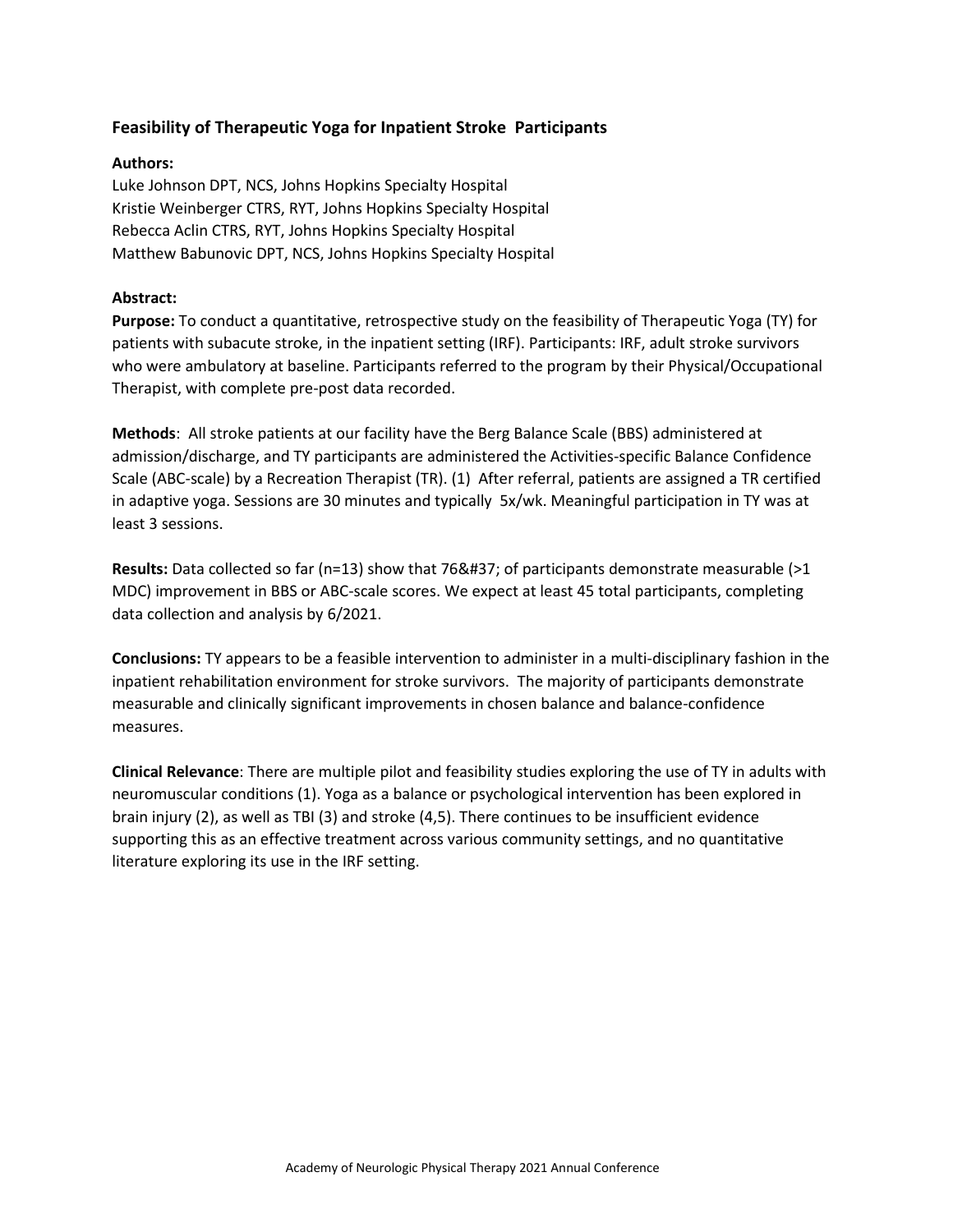## **Functional Intermuscular Reduction in Spasticity in Multiple Sclerosis (MS-FIRSt)**

#### **Authors:**

BJ Miller DPT, NCS1, SA James PT, PhD1, and TH Kolobe PT, PhD, FAPTA1 1Department of Rehabilitation Sciences, University of Oklahoma Health Sciences

#### **Abstract:**

**Background:** Multiple Sclerosis (MS) is a debilitating progressive condition affecting young adults. Altered gait, resulting from spasticity, is the signature impairment impacting walking in 85% of people with MS.

**Purpose/Hypothesis:** IMES followed by TM+FES will decrease spasticity and improve strength, as demonstrated by increases in the number of toe taps and heel raises, increase gait speed and endurance.

**Participants**: Sixteen adults, ages 18-64 years, who were diagnosed with MS, exhibited spasticity of one lower extremity.

**Methods**: Using a pre-post experimental design, we implemented a combination of IMES, followed by TM+FES for 6weeks. Spasticity was measured using the Modified Ashworth Scale (MAS), strength with the number of toe taps and heel raises. Functional outcome measures included the six-minute walk test (6MWT), the 25-foot walk test (25FWT), and the Modified Fatigue Impact Scale (MFIS).

**Results:** MAS scores decreased (p=0.0011). Toe taps (p=0.0123) and heel raises (p=0.0067) increased. The mean scores for the 6MWT increased 39.7 feet (p < 0.0001) and the 25FWT decreased 1.2 seconds (p=0.001) The MFIS mean score decreased, however it was not statistically significant (p=0.1301).

**Discussion/ Conclusion:** Results of this novel combination protocol may be a viable intervention to decrease spasticity, increase strength, and improve walking in individuals with MS. Although changes in fatigue were not statistically significant, the positive trend may suggest a latent response in fatigue due to changes in spasticity and strength.

**Clinical Relevance:** This study is the first to use a combination of IMES and FES to combat the elusive problem of spasticity in people with MS.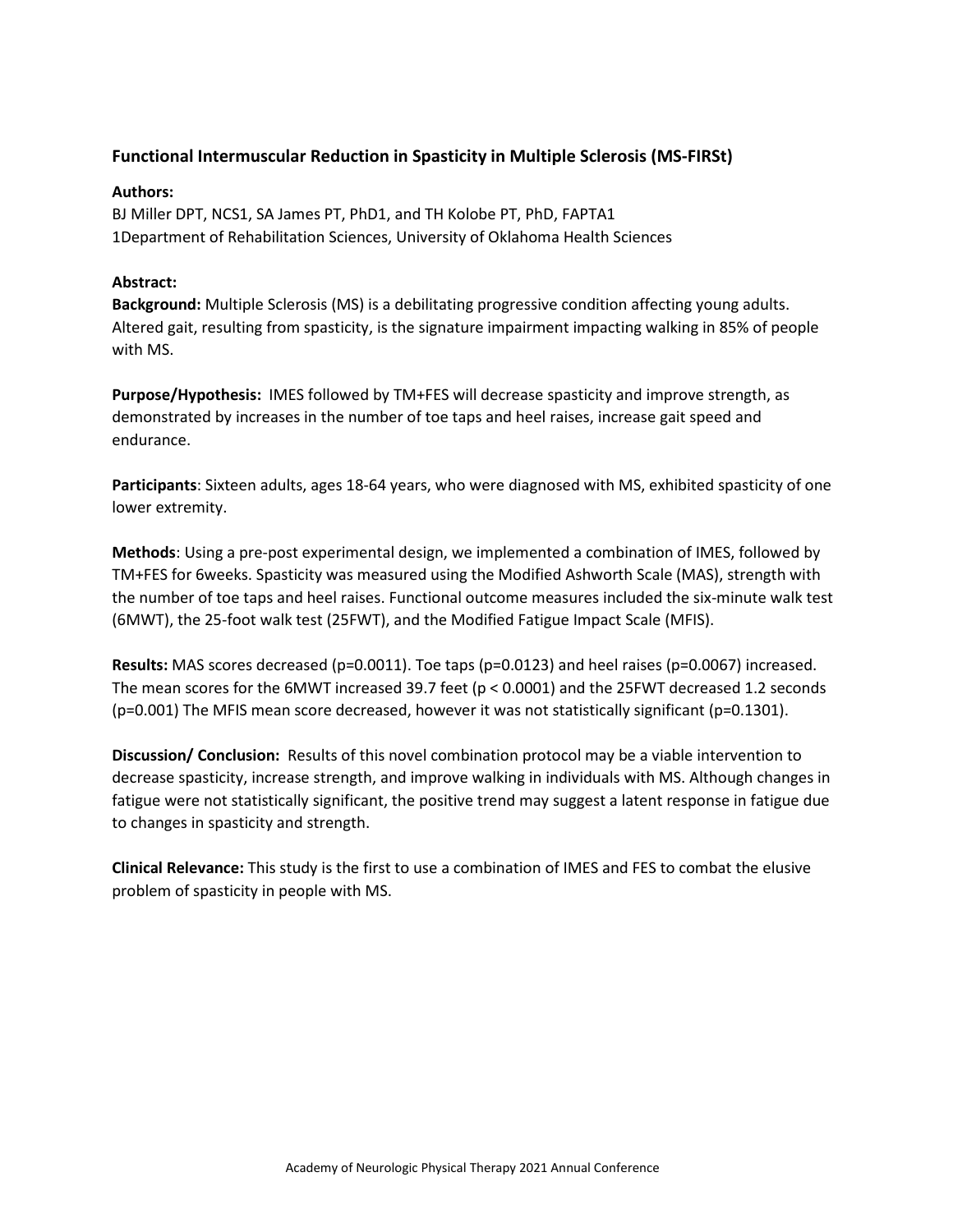## **Geographic Disparities in Access to Outpatient Stroke Rehab Clinics in Southeast Rural Texas**

#### **Authors:**

Susan Dixon Doherty DPTa, Dorothea Parker RNa, Kalyani Sonawane PhDb, Joseph Wozny MPHa, Trudy Krause, DrPHc,

Cecilia Ganduglia-Cazban DrPHc, Nicholas Hoang, Susan Varghese, Sean I Savitz MDa a Department of Neurology and Institute for Stroke and Cerebrovascular Disease. The University of Texas Health Science Center at Houston

b Clinical Analytics & Decision Science Lab. The University of Texas Health Science Center at Houston c School of Public Health. The University of Texas Health Science Center at Houston

#### **Abstract:**

**Purpose:** Outpatient stroke rehabilitation centers (OSRC) play a vital role in providing post-discharge care essential for stroke survivors' optimum recovery. However, with the ongoing pandemic, reduced access to OSRC has become a serious concern, particularly for stroke survivors residing in micropolitan and non-core rural counties in southeastern Texas.

**Method:** We identified OSRC in rural southeast Texas by performing an internet search. A telephonic survey was administered to collect data on OSRC. Estimated stroke incidence and discharge status were extracted from claims databases. Google maps determined travel distance and time. Descriptive statistics were used to examine and compare the characteristics of rural counties. Analyses were performed using SAS® 9.2.

**Results:** We surveyed 65 OSRC from a total of 42 rural (12 micropolitan and 30 non-core) southeast Texas counties (Figure 1). Over 50% non-core counties had no access to OSRC; number of centers per 1000 stroke patients was 4.7 (non-core) versus 11.0 (micropolitan) (P=0.01) (Table 1). Compared to micropolitan areas, fewer centers in non-core rural areas offered physical therapy, occupational therapy, speech-language therapy. Telerehabilitation is far less available in rural non-core counties than micropolitan counties. Survivors from non-core counties need to travel twice the distance to access OSRC. Stroke incidence, however, remains high in non-core vs micropolitan areas.

**Conclusion:** Non-core rural counties in southeast Texas have inferior access to OSRC despite a high need for post-stroke care. During the pandemic when patients remain at home, efforts such as telerehabilitation might improve access to these critical services to improve rural stroke survivor outcomes.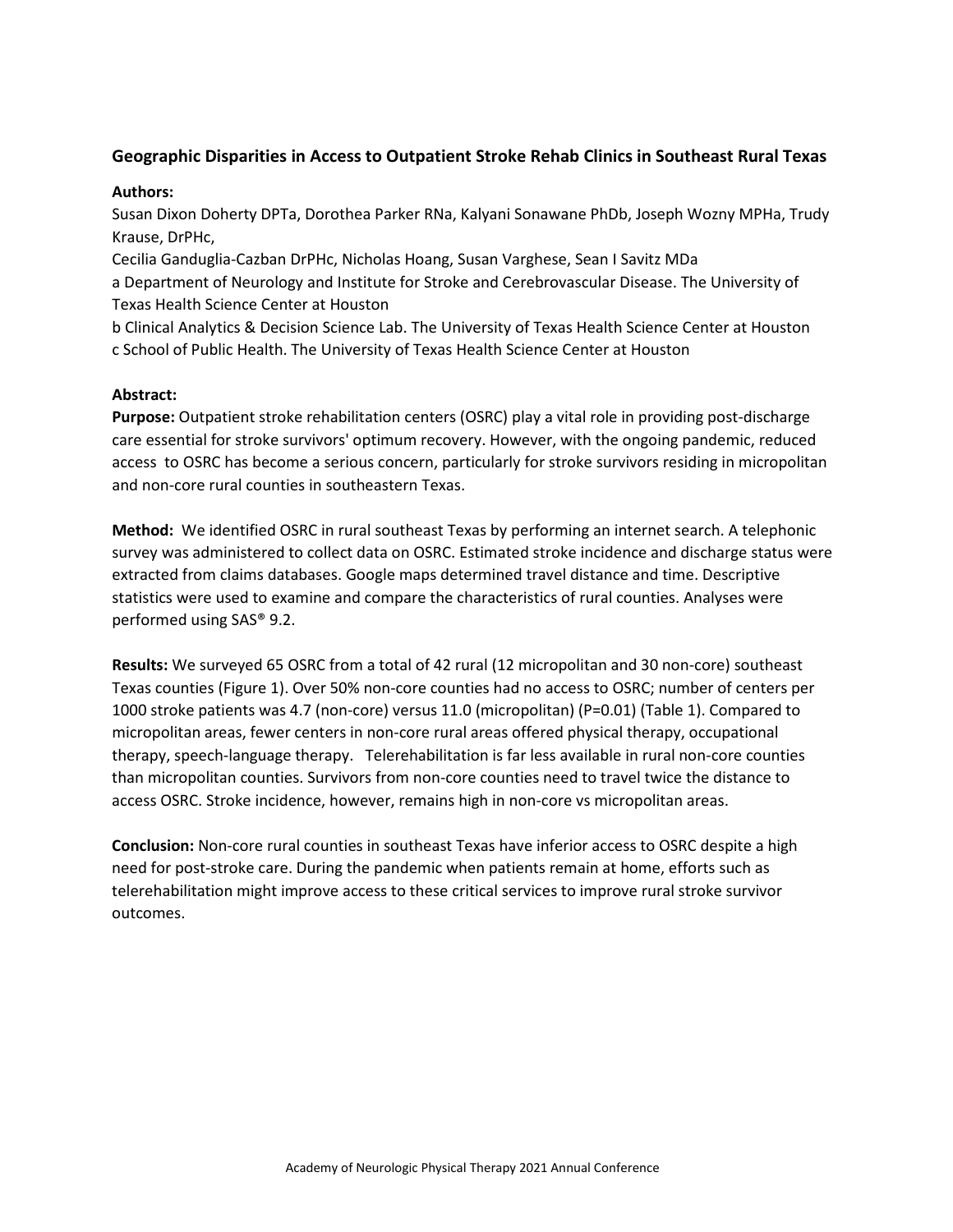## **Head and Trunk instability in Patients Before and After Vestibular Schwannoma Resection**

#### **Authors:**

Angela Weston, DPT, Department of Physical Therapy and Athletic Training, University of Utah, Salt Lake City, UT

Annie Fangman, DPT, Department of Physical Therapy and Athletic Training, University of Utah, Salt Lake City, UT

Carolyn Taylor, MS, Department of Biomedical Engineering, University of Utah, Salt Lake City, UT Lindsey Agnew, Department of Physical Therapy and Athletic Training, University of Utah, Salt Lake City, UT

Mark Lester, PhD, Department of Physical Therapy, College of Health Professions, Texas State University, San Marcos, TX

Carrie Hoppes, PhD, U.S. Army Medical Center of Excellence, Army-Baylor University Doctoral Program in Physical Therapy, San Antonio, TX

Lee Dibble PhD, Department of Physical Therapy and Athletic Training, University of Utah, Salt Lake City, UT

Brian J Loyd, PhD, Department of Physical Therapy and Rehabilitation Sciences, University of Montana, Missoula, MT

#### **Abstract:**

**Background and Purpose:** People with vestibular dysfunction rely on visual compensation to maintain postural control. However, it is unknown if the ability for visual compensation to overcome vestibular deficits remains in the acute period following resection of eighth cranial nerve schwannoma. Therefore, we examined head and trunk control during dynamic gait in individuals prior to and following surgery.

**Methods:** 7 patients diagnosed with vestibular schwannoma (age=36.86+/-10.94) were assessed before and within 2 weeks following schwannoma resection. The primary outcome was the linear variability of head and trunk accelerations during self-selected walking over a 20-foot path while wearing inertial measurement units (IMUs) on the head and sternum. Variability was quantified by calculating the Root Mean Square of accelerometer signals from the head and trunk IMUs and was calculated in the anteroposterior, mediolateral, and craniocaudal directions and normalized to walking speed. Wilcoxon signed-rank tests were used to examine differences between assessments.

**Results:** RMS in the craniocaudal direction significantly increased from pre to post-op (p=0.03) at the head and trunk. RMS values increased in the mediolateral and anteroposterior direction at the head and trunk from pre to post-surgery, but were not significant.

**Conclusions:** Only craniocaudal head stability during walking demonstrated significant increases after surgery. The paucity of significant changes may be a result of pre-surgical deficits resulting in visual compensation that remains after surgery.

**Clinical Relevance:** Head and trunk control deficits may be present both before and following vestibular schwannoma resection, but future work must be done to further quantify these deficits.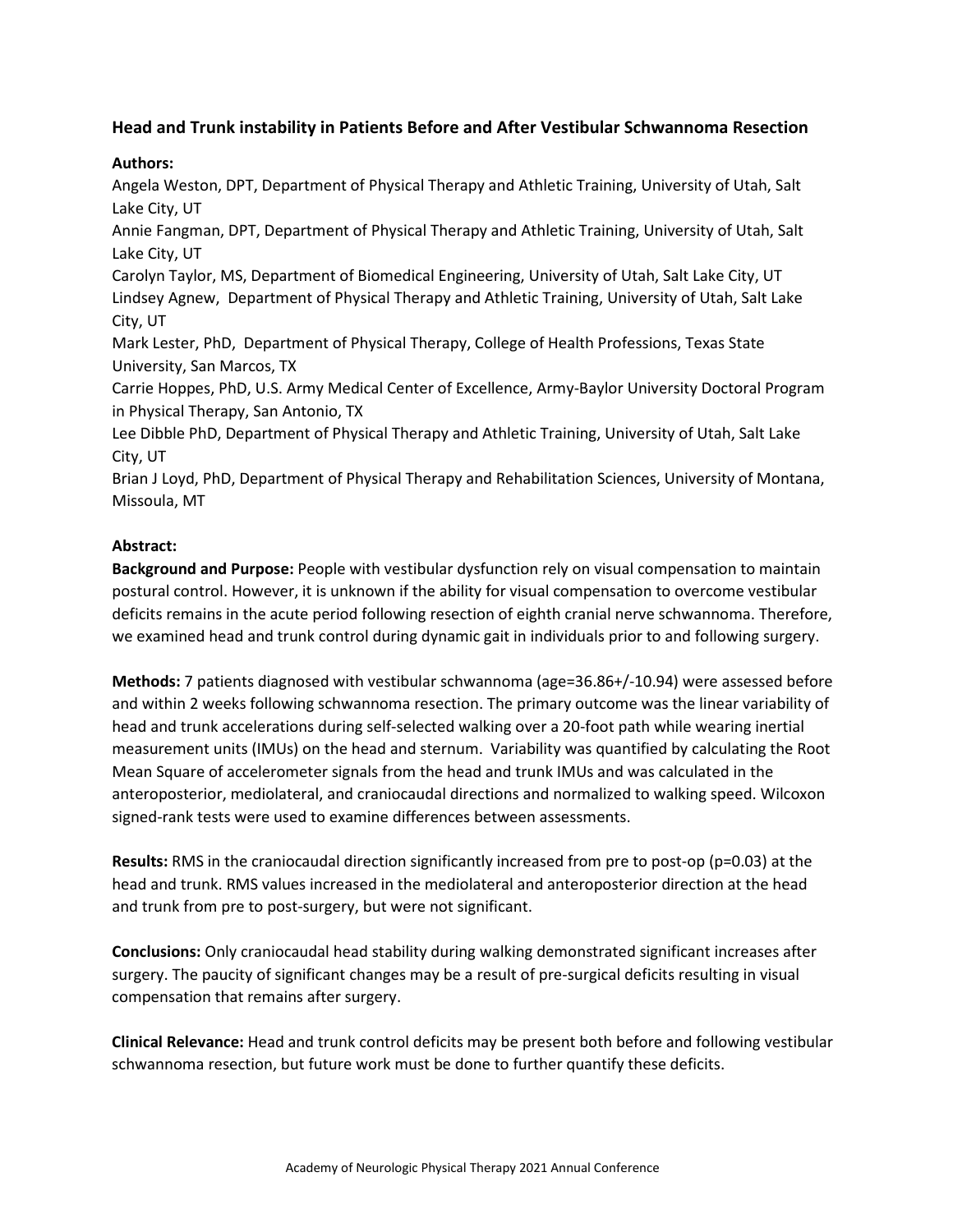## **Head stability during gait in people with Multiple Sclerosis**

## **Authors:**

Cielita, Lopez-Lennon, PT, DPT, Department of Physical Therapy and Athletic Training, University of Utah Carolyn, Taylor, MS, Department of Biomechanical Engineering, University of Utah Annie, Fangman, PT, DPT, Department of Physical Therapy and Athletic Training, University of Utah Robison, Isabeau, SPT, Department of Physical Therapy and Athletic Training, University of Utah Lindsey, Agnew, BS, Department of Physical Therapy and Athletic Training, University of Utah Lee, Dibble, PT, PhD, ATC, FAPTA, Department of Physical Therapy and Athletic Training, University of Utah

Brian, Loyd PT, DPT, PhD, Department of Physical Therapy and Rehabilitation Sciences, University of Montana

## **Abstract:**

Recent research suggests that MS-related demyelination can damage CNS vestibular centers and create gaze and postural (head/body) stability deficits. To examine the potential consequences of such deficits, the effects of visual input on head stability in people with MS during gait tasks were examined. We hypothesized that people with MS (PwMS) would be more reliant on visual input to control head linear accelerations compared to healthy controls.

**Particpants:** 25 PwMS (mean(SD):EDSS=3.67(.99), age=51(13.29); 28% female) and 10 controls (age=37.8( 12.36); 50% female).

**Methods**: Participants walked forward at a self-selected pace along a level walkway in vision present and absent conditions. In both conditions, they wore wireless inertial measurement units on their forehead. Accelerometer data from the head sensor was processed using a custom MATLAB algorithm to produce root mean square (RMS) variability measures of linear accelerations in the cranio-caudal, medio-lateral and anterior-posterior directions for both visual conditions. These RMS values were then normalized to gait speed during the associated trial and separate linear mixed models were used to examine the effect of group, condition, group by condition (p < 0.05)

**Results:** Significant group by condition effects (PwMS:vision absent) were found in the cranio-caudal (β=12.24;P < .001) medio-lateral (β=1.67;P < .001) anterior-posterior (β=2.46;P < .003) directions.

**Conclusion:** PwMS appear more dependent on visual input for head stabilization during gait than healthy controls.

**Clinical Relevance:** Increased variability during vision absent conditions in PwMS suggests deficits in the integration of vestibular input for head stabilization. Rehabilitation targeted at vestibular sensory integration may improve head and body stability during gait.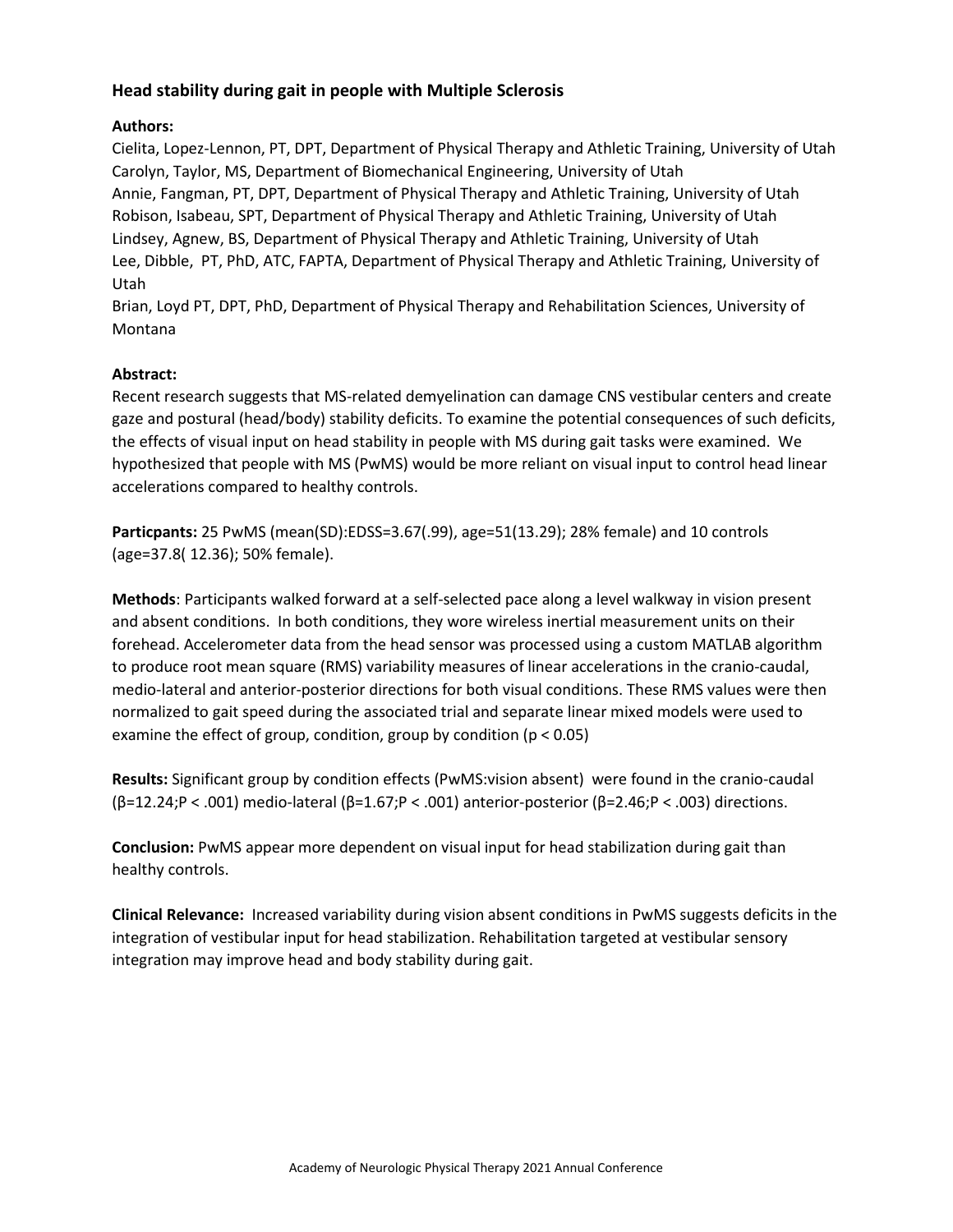# **Head-Mounted Display Training of Sensory Integration in a Functional Context for Patients with Vestibular Disorders**

## **Authors:**

Anat V. Lubetzky, PT, PhD, CSCS, Department of Physical Therapy, Steinhardt School of Culture, Education and Human Development, New York University, New York, NY, USA

Jennifer Kelly, PT, DPT, NCS, Vestibular Rehabilitation, New York Eye and Ear Infirmary of Mount Sinai, New York, NY, USA

Zhu Wang, MS, Future Reality Lab, Department of Computer Science, Courant Institute of Mathematical Sciences, New York University, New York, NY, USA

Marta Gospodarek, MA, Department of Music and Performing Arts Professions, Steinhardt School of Culture, Education and Human Development, New York University, New York, NY, USA

Gene Fu, PT, DPT, Vestibular Rehabilitation, New York Eye and Ear Infirmary of Mount Sinai, New York, NY, USA

Santosh Krishnamoorthy, PT, DPT, Vestibular Rehabilitation, New York Eye and Ear Infirmary of Mount Sinai, New York, NY, USA

Laura Lei-Rivera, PT, DPT, GCS, Vestibular Rehabilitation, New York Eye and Ear Infirmary of Mount Sinai, New York, NY, USA

John Sutera, PT, DPT, Department of Physical Therapy, Steinhardt School of Culture, Education and Human Development, New York University, New York, NY, USA; Vestibular Rehabilitation, New York Eye and Ear Infirmary of Mount Sinai, New York, NY, USA

Bryan D. Hujsak, PT, DPT, NCS, MBA, Vestibular Rehabilitation, New York Eye and Ear Infirmary of Mount Sinai, New York, NY, USA

**Abstract**: **Purpose:** Virtual reality (VR) interventions can simulate real-world environments.[1–3] The purpose of this study was to test the feasibility of a VR application developed for a Head Mounted Display (HMD) to target dizziness and sensory integration in a functional context for patients with vestibular disorders.

Participants: Clinicians at Mount Sinai Vestibular Rehabilitation enrolled 28 patients with central and peripheral vestibular disorders, 15 completed the study.

**Methods:** The application includes a virtual street, airport, subway and park.[4] The clinician controls the sensory load, e.g., direction, amount and speed of objects. We recorded the Visual Vertigo Analog Scale (VVAS)[5], Dizziness Handicap Inventory (DHI), Activities-Specific Balance Confidence Scale (ABC), 8-foot up and go (8FUG) and Four-Step Square Test (FSST) before and after the intervention.

**Results:** Twelve patients with peripheral hypofunction improved significantly on VVAS (P=0.02), DHI (P=0.008), and ABC (P=0.02), and a small significant improvement on the FSST (1.69 seconds on average, P=0.015) with no change in 8FUG. Two patients with mTBI improved on the VVAS. One patient improved on the DHI (by 20 points) and the ABC (by 30%) and the other did not change. The patient with vestibular migraine had worse VVAS (by 10 points), and similar DHI and ABC.

**Conclusions:** The application was found to be feasible, no adverse events were reported and selfreported improvement was noted in the majority of participants. Effectiveness needs to be tested in future randomized trials.

**Clinical Relevance**: HMD training within increasingly complex immersive environments appears to be a promising adjunct modality for vestibular rehabilitation.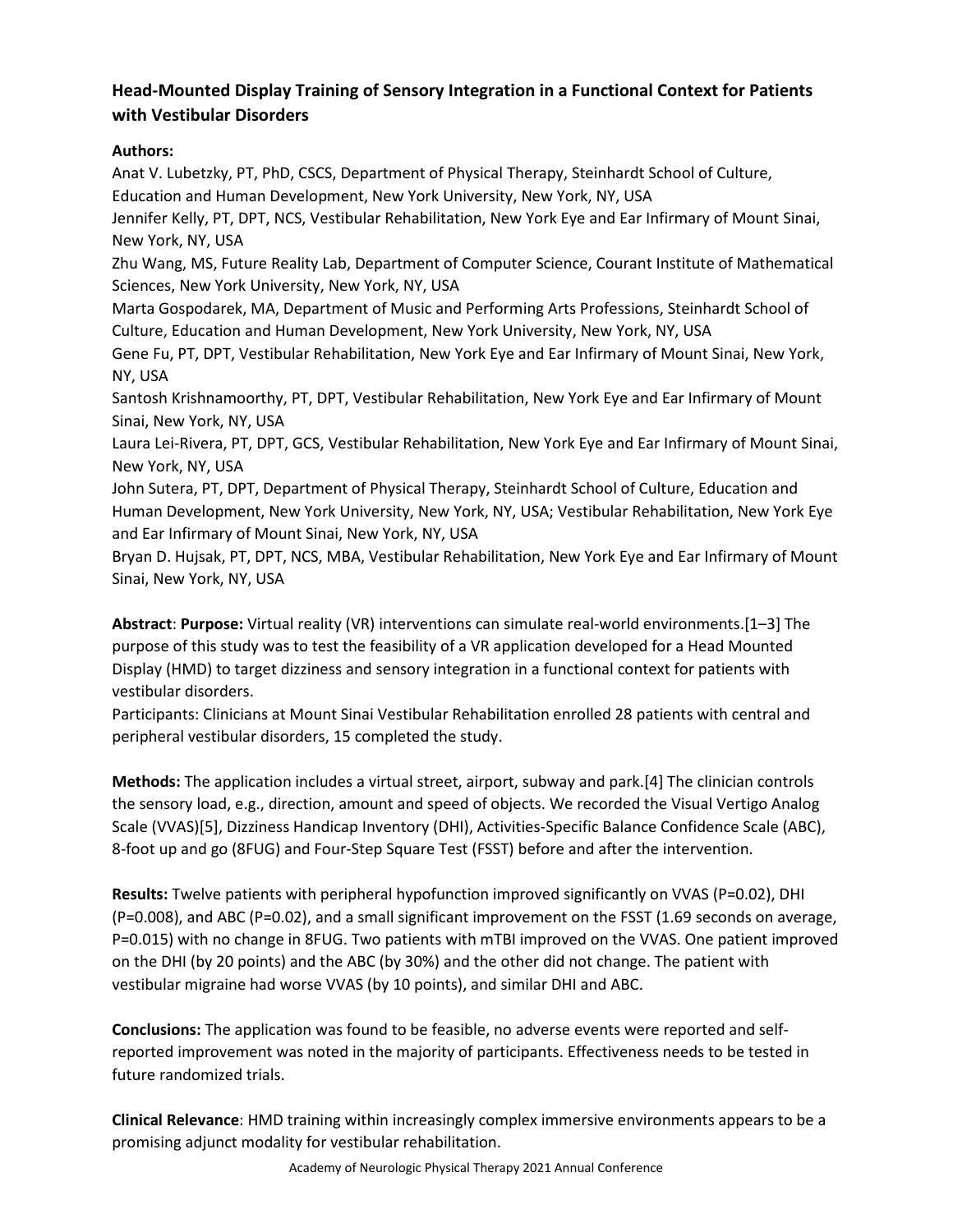# **High Intensity Gait Training in Client with Sub-Acute Paraplegia Following Aortic Dissection:  A Case Study**

## **Authors:**

Carrie Rowlett, PT, DPT, NCS Kristen Cezat, PT, DPT, NCS, ATP/SMS Christina Voigtmann, PT, DPT, NCS

## **Abstract**:

**Background/purpose**: Investigate feasibility/barriers of High Intensity Gait Training (HIGT) for a client with spinal cord injury resulting from aortic dissection.

**Case Description**: A 52 y/o male presented to physical therapy with Type 1 Aortic Dissection resulting in incomplete paraplegia from T5-L1 ischemia and post-operative AV block requiring pacemaker placement.  Precautions included: sternal, pacemaker, and systolic blood pressure < 150mmHg. 

**Initial assessment**: full-time wheelchair user, dependent mobility.  Seventeen HIGT sessions completed in conjunction with usual care from weeks 3 – 10 following onset.

**Interventions**: body weight support treadmill, robot assisted gait training, and variable stepping practice. Vitals, Borg Rating of Perceived Exertion Scale, and physical response were monitored throughout intervention.  PTs and physicians collaborated to establish exercise parameters.

**Outcomes**: Results admission to discharge: 10MWT: 0 m/s to 0.23 m/s, 6MWT: 0m to 48m, WISCI II level: 0/20 to 6/20, and ASIA Impairment Scale classification of T8 AIS C to T8 AIS D.   Discharge function: household ambulator with rolling walker, AFOs, and steadying assistance.  Barriers to HIGT: fatigue, surgical precautions, orthostatic hypotension initially, and hypertension in later weeks. No adverse effects occurred.

**Discussion:** MDC/MCID was met for all outcomes. These results warrant further research and suggest that HIGT not be excluded based solely on cardiac co-morbidities in the sub-acute phase. Collaboration between the PTs and physicians afforded this client with a complex cardiac history to safely participate in HIGT.

**Clinical Relevance**: With proper consultation and vitals monitoring, HIGT may be feasible and safe in medically complex patients that may have previously been precluded.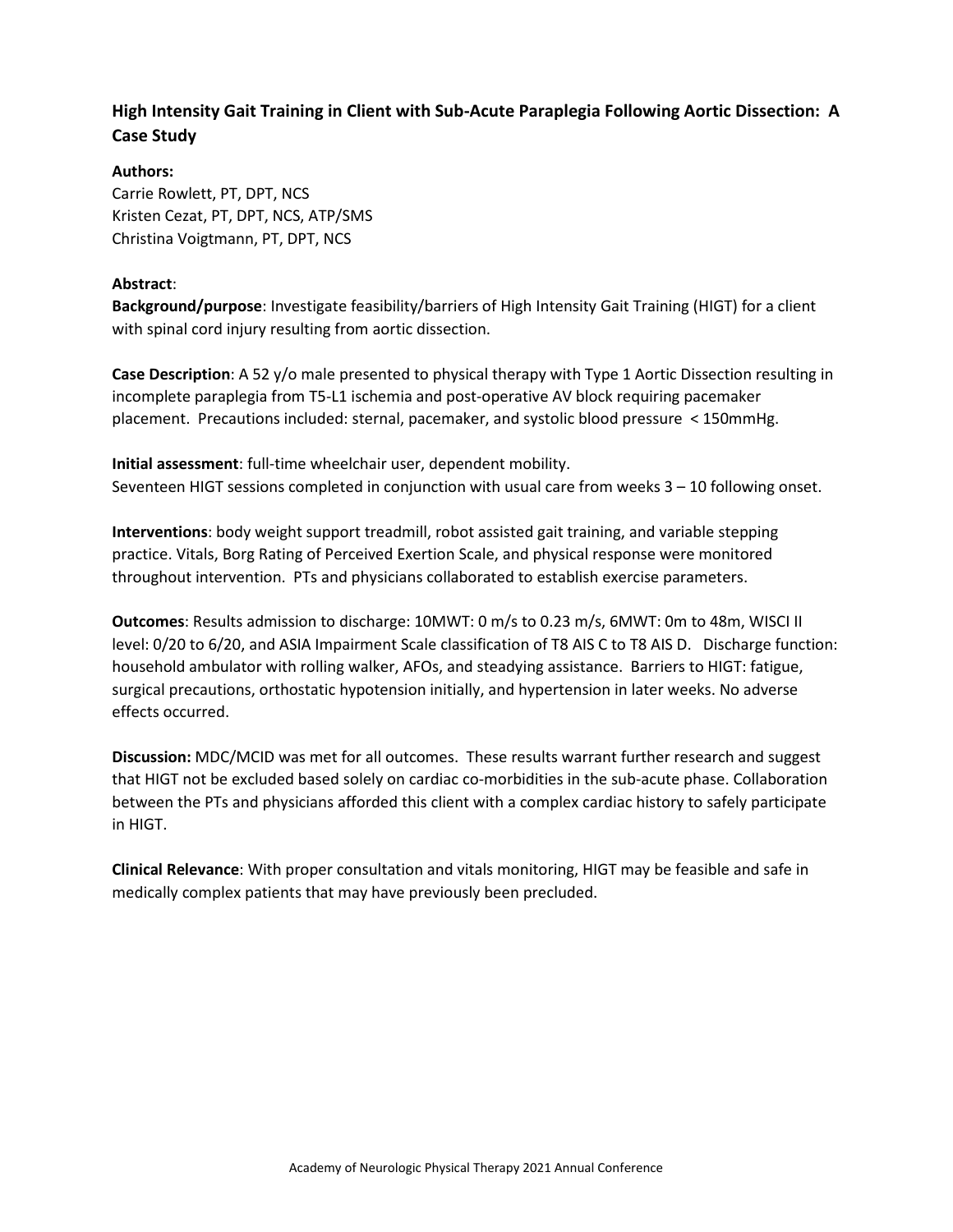## **High Intensity Gait Training in Sub-Acute Transverse Myelitis: A Case Study**

## **Authors:**

1. Kristen Cezat, PT, DPT, NCS, ATP/SMS, Orlando Health ORMC Institute for Advanced Rehabilitation

2. Christina Voigtmann, PT, DPT, NCS, Orlando Health ORMC Institute for Advanced Rehabilitation

3. Anna Dawson, PTA, CBIS, CLT-LANA Orlando Health ORMC Institute for Advanced Rehabilitation

## **Abstract:**

**Background/purpose:** Investigate feasibility and barriers of High Intensity Gait Training (HIGT) for a client with spinal cord injury (SCI) resulting from Transverse Myelitis (TM).

**Case Description**: A 68 year-old-male presented to inpatient rehab facility following TM.   MRI revealed spinal cord inflammation from T7-conus resulting in T6 AIS D SCI.

**Function at admission**: non-functional ambulator requiring full time wheelchair use. Fifteen HIGT sessions were completed in conjunction with usual care during 20-day length of stay. HIGT aimed to achieve up to 85% of heart rate max via treadmill training with and without body weight support, robotic-assisted gait training, and variable stepping practice.  Intensity measured via vital signs, continuous heart rate monitoring, and Borg Rating of Perceived Exertion Scale. Assessed response to intervention daily. Ten Meter Walk Test (10MWT), Walking Index for Spinal Cord Injury II (WISCI II), and ASIA were used as pre and post outcome measures.

**Outcomes**: MCID doubled for 10MWT and tripled for WISCI II. Function at discharge: Improved to a limited community ambulator with rolling walker and AFOs. Barriers to HIGT: fatigue.

**Discussion**: TM is a rare disorder resulting in SCI with traditional PT interventions focused on function and energy conservation. Limited evidence is available regarding HIGT in TM.

**Clinical Relevance**: HIGT intervention was safely performed in this case of TM. No adverse effects were encountered. No functional declines were experienced. The authors found HIGT to be both feasible and beneficial. HIGT should not be excluded based solely on concerns of fatigue following TM.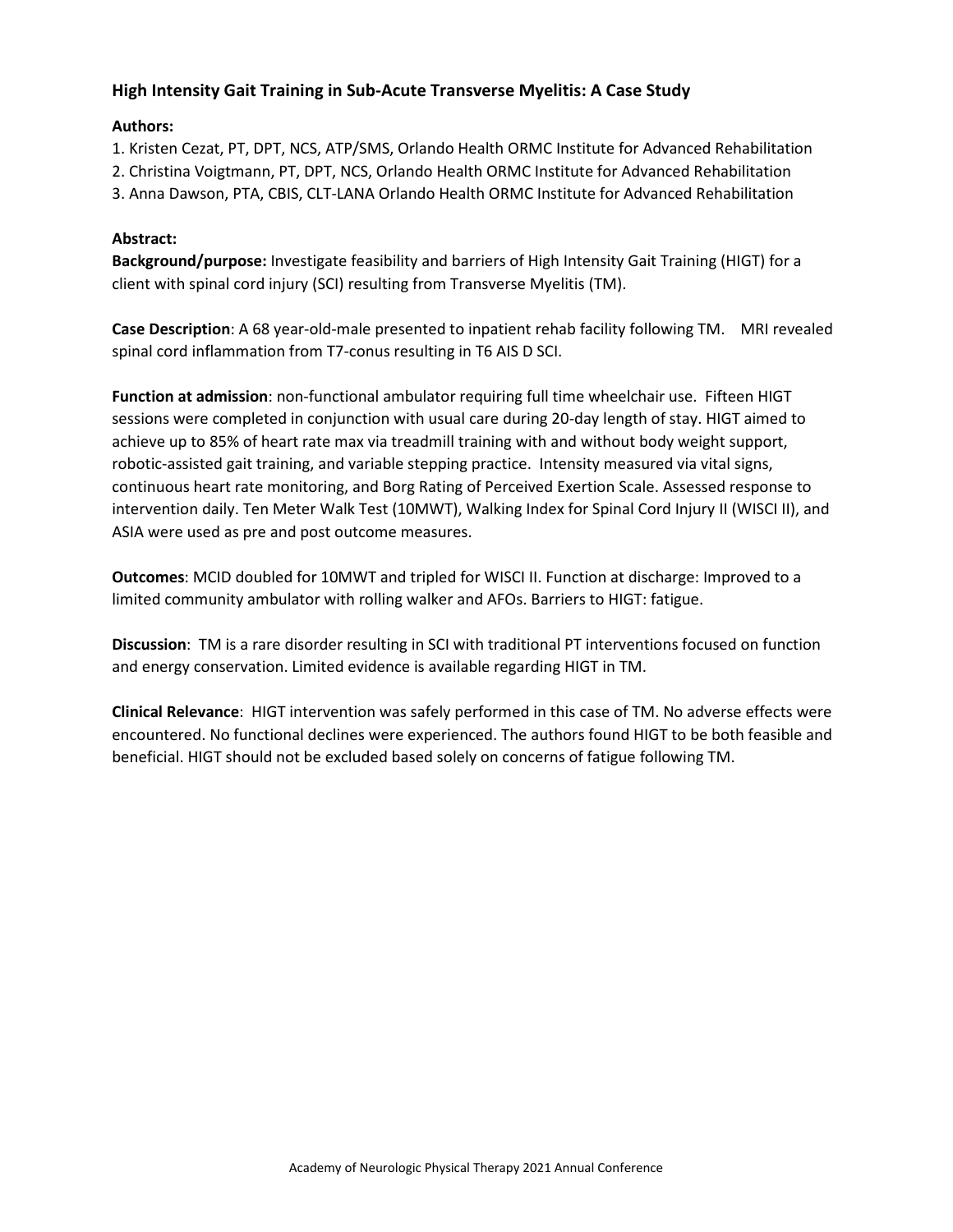# **High Intensity Gait Training Interventions for an Individual Who Is Non-Ambulatory After Acute Stroke**

## **Author:**

Elizabeth Marcy, PT, DPT, NCS, MossRehab

## **Abstract:**

**Background:** The Locomotor Clinical Practice Guideline (CPG) recommends high intensity gait training (HIGT) to improve walking outcomes for ambulatory individuals with chronic stroke. The purpose of this case study was to determine if HIGT could be achieved using body weight support treadmill training (BWSTT) and a robotic exoskeleton (EKSO) for an individual who was non-ambulatory after acute stroke.

**Case Description:** A 63-year-old woman who was non-ambulatory after stroke presented to acute inpatient rehab. The BERG, Six Minute Walk Test (6 MWT), and 10 Meter Walk Test (10 MWT) outcome measures were recorded. A HIGT program was implemented to achieve 65-85% of her heart rate maximum and a BORG Rate of Perceived Exertion (RPE) greater than 13 out of 20 for at least 20 minutes 3 times per week using BWSTT and the EKSO.

**Outcomes:** A patient who was non-ambulatory after acute stroke participated in HIGT using BWSTT and the EKSO. She achieved the targeted heart rate and BORG RPE without adverse events. Outcome measure changes exceeded minimal detectable change values. At discharge, the patient was walking household distances with steadying assistance from a caregiver.

**Discussion:** There is strong evidence for HIGT after stroke but there are challenges to providing this intervention for patients with significant assistance needs. In this case example, BWSTT and EKSO interventions were used to achieve HIGT for the recommended duration and frequency.

**Clinical Relevance:** BWSTT and robotic-assisted gait training may be useful tools to provide HIGT for individuals who are non-ambulatory after acute stroke.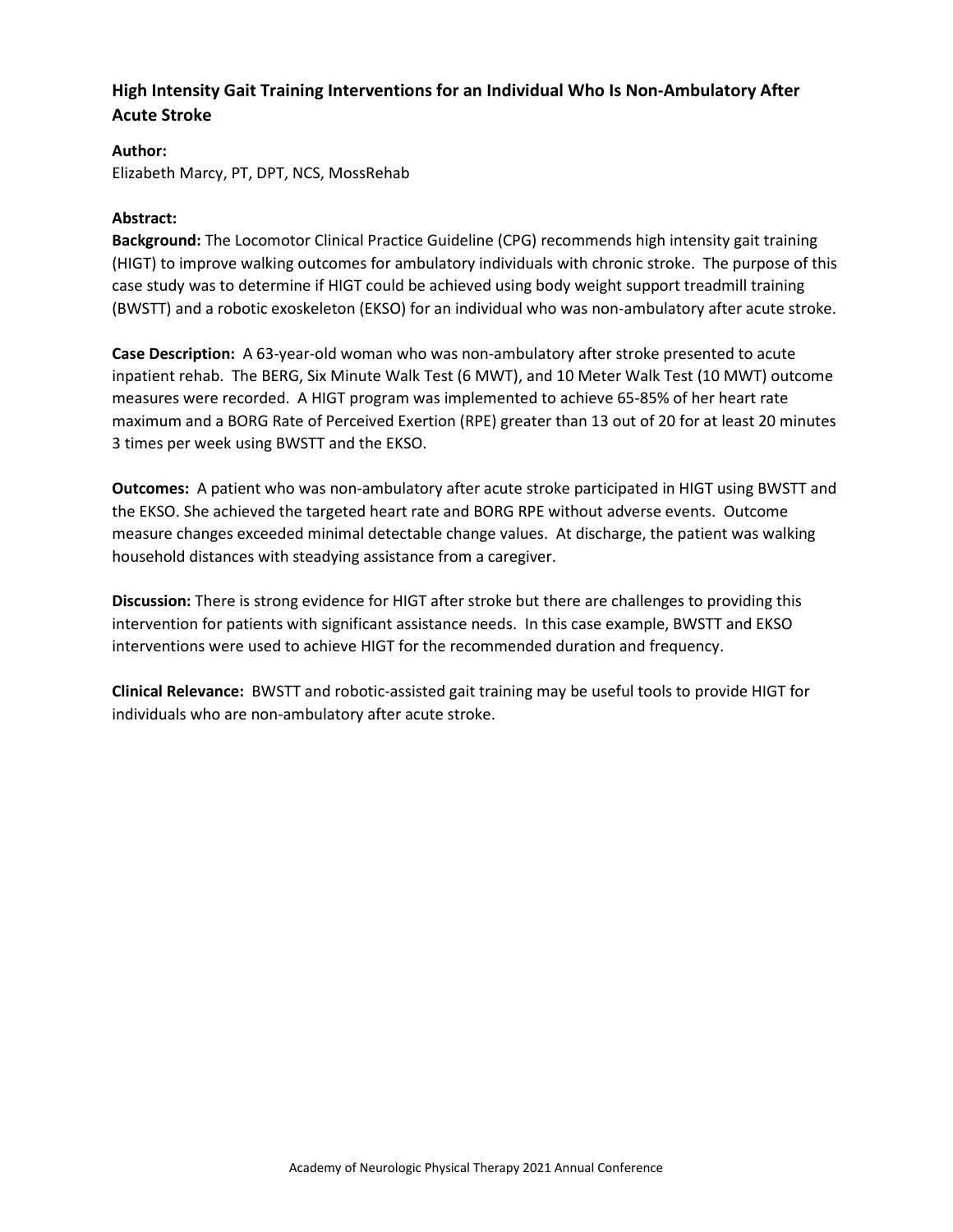#### **High Intensity Gait Training Post Covid-19 Diagnosis**

**Author:**  Liam Barton, P.T., DPT, ATP/SMS

#### **Abstract**:

**Background/Purpose:** High intensity gait training (HIGT) has been shown to be an effective treatment to improve walking and balance outcomes. The purpose of this retrospective case report is to present outcomes following HIGT on a patient post COVID-19.

**Case Description:** A 66-year old male was diagnosed with COVID-19 and resultant pneumonia leading to respiratory failure requiring a hospitalization. Physical therapy evaluation revealed mild intention tremors in bilateral upper extremities and decreased sensation in right foot. Patient required use of an ankle foot orthosis due to foot drop. Patient participated in HIGT for 4 of his 9 days each session lasing between 30-60 minutes. Patient was educated on the Borg scale and target heart rate training zone of 65-85% of heart rate maximum. During HIGT oxygen remained predominantly at 92% or above but did briefly drop below 92% to 83% during HIGT.

**Outcomes:** Six-minute walk test improved from 316 m to 381 m. Five-time Sit To-Stand improved from 21.21 seconds to 14.85 seconds. Dynamic gait index improved from 11/24 to 20/24. Functional gait assessment improved from 8/30 to 18/30. Two-minute step test improved from 43 to 64. Short Physical Performance Battery improved from 9/12 to 10/12. Berg Balance test improved from 41 to 54.

**Discussion:** HIGT is believed to have been crucial in the patient's endurance and functional progress. Constant heart rate and oxygen saturation monitoring ensured patient remained safe throughout HIGT. Despite gains age-matched norms were not obtained by discharge.

**Clinical Relevance:** HIGT was safe and effective post COVID-19 diagnosis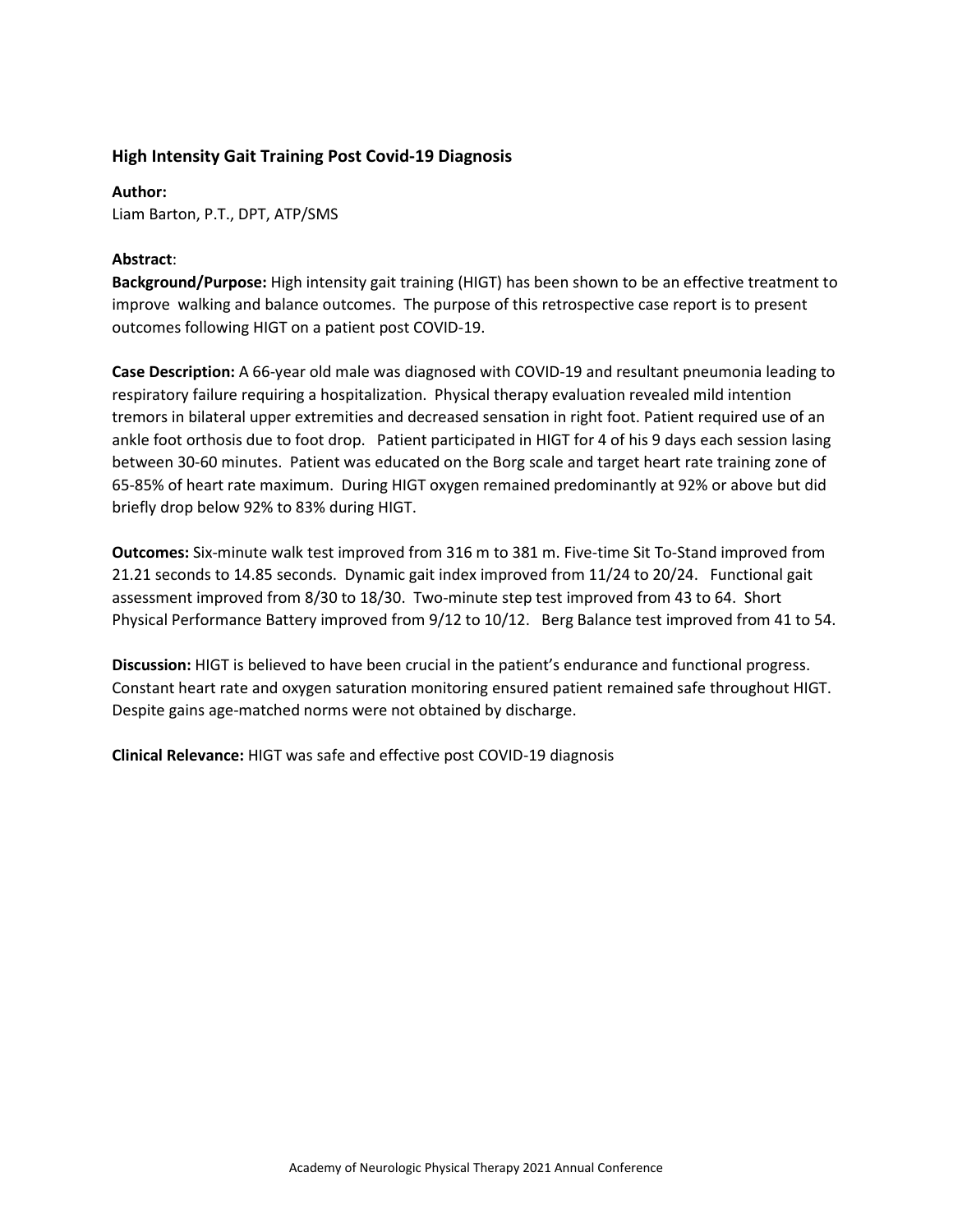## **How practice consistency impacts repetition-based learning**

#### **Authors:**

Jonathan Wood, PT DPT NCS, University of Delaware Susanne Morton, PT PhD, University of Delaware Hyosub Kim, PT DPT PhD, University of Delaware

#### **Abstract:**

**Purpose/Hypothesis**: "Repetition matters" is a fundamental tenet of neuroplasticity. Yet it is not clear how similar movement patterns must be to engage this "use-dependent" learning process. We compared two competing hypotheses from the use-dependent learning literature, each predicting different amounts of dependence on practice consistency.

**Participant(s):** Fifteen young healthy individuals between the ages of 18-40.

Methods: Participants completed three sessions of treadmill walking, each including Baseline, Learning, and Washout phases. During the Learning phase, visual feedback provided participants with step length targets to encourage walking with a novel step length asymmetry. We manipulated the consistency of this asymmetry by moving the target locations with increasingly greater variability across the Constant, Low Variability, and High Variability sessions, respectively, while keeping the average amount of asymmetry the same. Session order was counterbalanced. Our measure of use-dependent learning was the amount of implicit asymmetry (bias in the practiced direction) remaining during Washout, when participants were asked to return to normal walking without visual feedback. We focused our analyses on the Initial Bias (mean asymmetry of the first 5 strides of Washout) and the Early Bias (strides 6 to 30 of Washout).

**Results**: Initial Bias increased with greater practice consistency. However, practice consistency did not have a significant impact on Early Bias.

**Conclusions**: Consistency of practice is necessary to optimize repetition-based learning of asymmetries during walking. However, this effect is not sustained during the remaining Washout phase.

**Clinical Relevance:** Clinicians should focus on practice consistency when using repetition to improve walking patterns.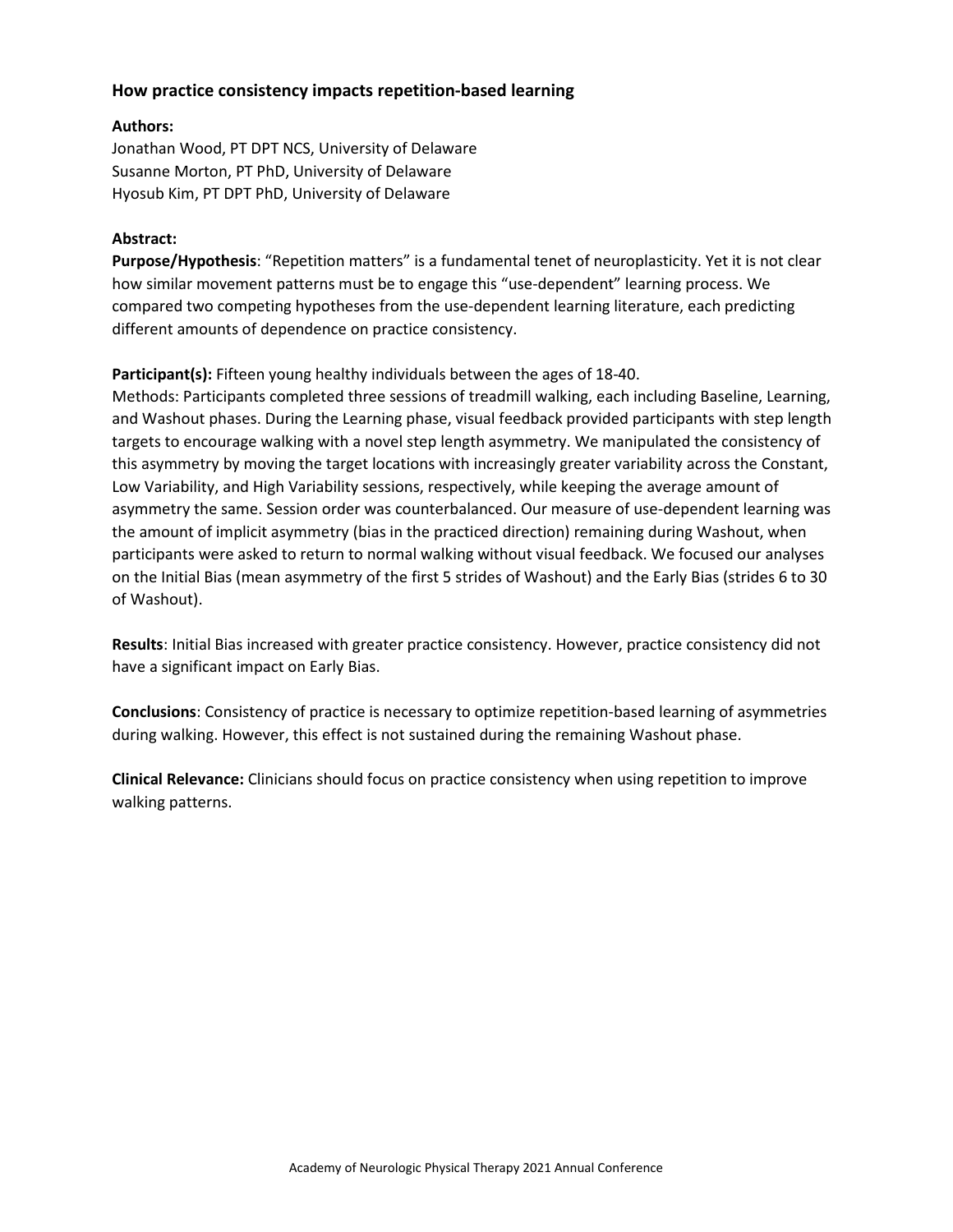# **Hybrid combination of clinical mobility test items for evaluating individuals with mild traumatic brain injury**

## **Authors:**

Patrick Michielutti PT, DPT, OCS, Courage Kenny Research Center-Allina Health, Minneapolis, MN, USA Peter Fino PhD, University of Utah, Salt Lake City, UT, USA Margaret M. Weightman PT, PhD, Courage Kenny Research Center-Allina Health, Minneapolis, MN, USA (submitting) Ryan Pelo PT, DPT, NCS, University of Utah, Salt Lake City, UT, USA Lucy Parrington PhD, Oregon Health & Science University, Portland, OR, USA Leland E. Dibble PT, PhD, University of Utah, Salt Lake City, UT, USA Carrie Hoppes PT, PhD, OCS, NCS, Army-Baylor University DPT Program, Fort Sam Houston, TX, USA Mark Lester PT, PhD, Texas State University, Round Rock, TX, USA Laurie King PT, PhD, MCR, Oregon Health & Science University, Veterans Affairs Portland Health Care System, Portland, OR, USA

## **Abstract**:

**Purpose:** The Functional Gait Assessment (FGA) and High Level Mobility and Assessment Tool (HiMAT) are clinical batteries frequently used to assess people with mild traumatic brain injury (mTBI) despite not being developed for this population. The FGA was developed for individuals with vestibular impairments, and the HiMAT for individuals with more severe TBI. These batteries can be time consuming and may have items not useful in individuals with mTBI. The purpose of this study was to determine which combination of FGA and HiMAT items best discriminated persons with persistent mTBI from controls.

**Participants:** Fifty-three symptomatic individuals with mTBI (21% male, age 31(9.5) years, 328 (267) days since injury and 57 healthy adults (28% male, age 32(9.6) years) participated across 3 sites.

**Methods:** The FGA and HiMAT were evaluated in one session as part of a larger study. Backward logistic regression was used to select the optimal combination of FGA and HiMAT items and the area under the receiver operator curve (AUC) was calculated.

**Results:** The AUCs for FGA and HiMAT total scores were 0.68 (C.I. 95%=0.58-0.78) and 0.65 (C.I. 95%=0.54-0.75), respectively. Backward stepwise regression selected four items: FGA walk with horizontal head turns, HiMAT walk forward, HiMAT walk backward, and HiMAT walk over obstacle, and yielded an AUC of 0.75 (C.I.95%=0.66-0.84).

**Conclusions/Clinical Relevance:** A four item subset of FGA and HiMAT items improves classification and provides initial evidence for components of a reduced item, hybrid mobility assessment for evaluating individuals with mTBI.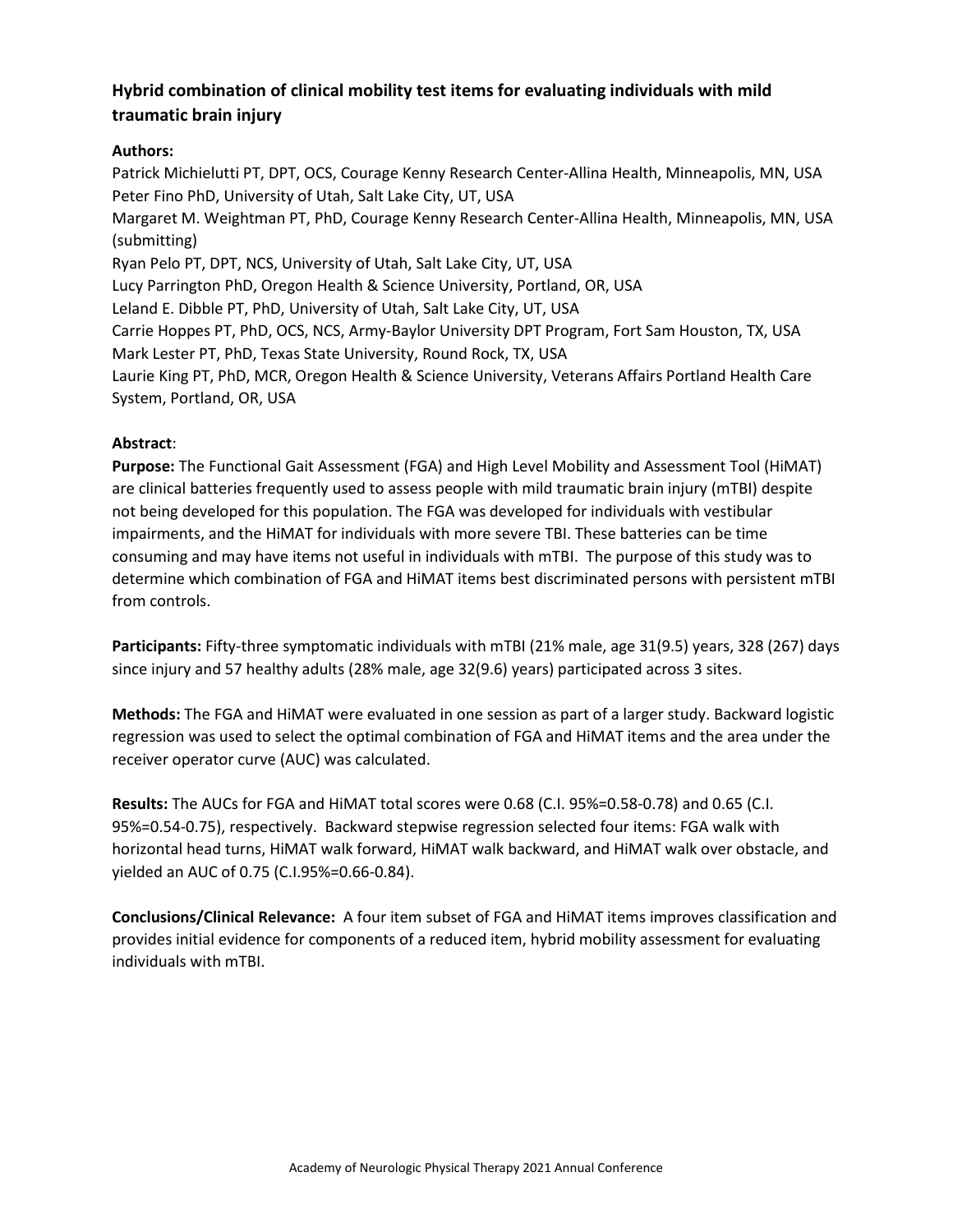# **Implementation of high intensity stepping training in early post-stroke during inpatient rehabilitation: a case series**

## **Authors:**

• Abbey Plawecki, PT, Rehabilitation Hospital of Indiana, Indianapolis, IN

• Christopher E. Henderson, PhD, DPT, Rehabilitation Hospital of Indiana, Indianapolis, IN, Department of Physical Medicine and Rehabilitation, Indiana University School of Medicine, Indianapolis IN

- Jennifer K. Lotter, DPT, Rehabilitation Hospital of Indiana, Indianapolis, IN
- Molly E. Scofield, DPT, Rehabilitation Hospital of Indiana, Indianapolis, IN
- Emily Lucas, BS, Rehabilitation Hospital of Indiana, Indianapolis, IN
- Michael Flores, DPT, James A. Haley Veterans Hospital, Tampa, FL

• T. George Hornby, PhD, DPT, Rehabilitation Hospital of Indiana, Indianapolis, IN, Department of Physical Medicine and Rehabilitation, Indiana University School of Medicine, Indianapolis IN

## **Abstract**:

**Background/Purpose**: Previous data suggest high-intensity gait training (HIT) may improve locomotor function and facilitate home discharge. Clinical implementation of HIT early post-stroke can be difficult due to medical, motor and cognitive deficits. The purpose of this case series is to detail the feasibility and decision-making processes to deliver HIT early post-stroke during inpatient rehabilitation.

**Case Descriptions**: Four participants < 3 months post-stroke with severe to moderate motor impairments are presented. Attempts to maximize stepping at < 85% heart rate (HR) max were performed with HRs and steps/day documented. Outcomes included the 10MWT, 6MWT, BBS, and FIM. Interventions were altered due to specific barriers and facilitators.

**Outcomes**: 3/4 patients presented with BBS < 5, with one exhibiting contraversive pushing. All required total to moderate assistance to ambulate but were able to achieve 1579±979 steps/day with 55% of sessions performing HIT. Specific facilitators included equipment to facilitate stepping activity, availability of clinical aides, and organizational support. Barriers included difficulty achieving higher HRs in more impaired patients. Gains in BBS (16±14), 10MWT (0.24±0.24 m/s), and 6MWT (106±129 m) were observed. Three required no more than minimum assistance at discharge, including resolution of contraversive pushing and most discharged home.

**Discussion:** HIT was possible and tolerated by participants within the first 3 months post-stroke in inpatient rehabilitation with gains in walking and non-walking outcomes achieved. These interventions are difficult to deliver in patients with greater impairments, although specific facilitators enhanced delivery of HIT.

**Clinical Relevance**: HIT can be implemented early post stroke in inpatient rehabilitation.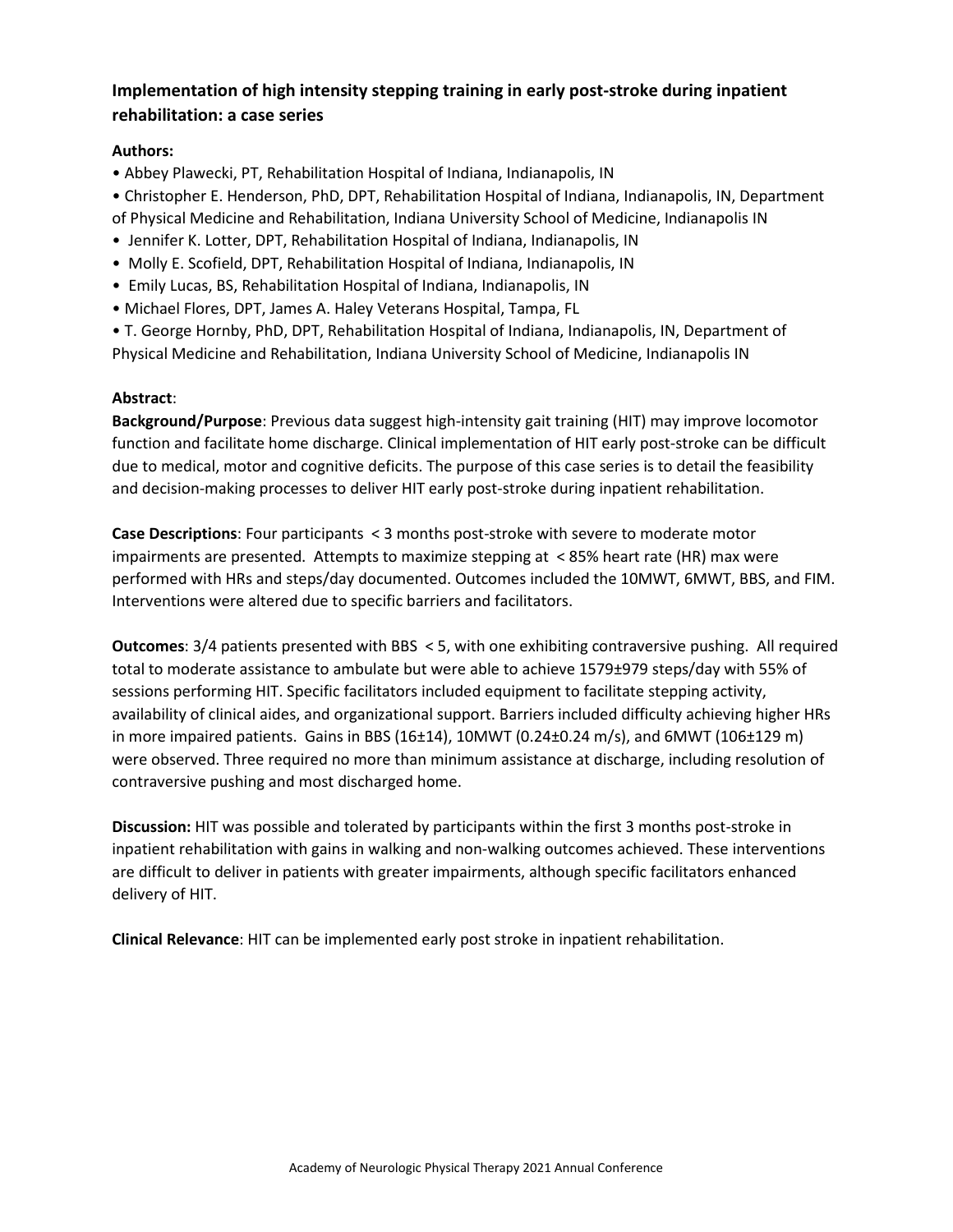## **Implementation of the Core Outcome Measures CPG: Assessing the Know-Do Gap**

## **Authors:**

Suzanne Trojanowski, PT, DPT; Board Certified in Neurologic Physical Therapy. University of Michigan-Flint, Flint MI. Nora Fritz, PT, DPT, NCS, PhD; Board Certified in Neurologic Physical Therapy. Wayne State University, Detroit, MI. Meghan Malley, PT, DPT; The Recovery Project Cheris Grasse PT, MPT; The Recovery Project Emilee Bohde, PT, DPT; The Recovery Project Amanda Woodruff BS, SPT. University of Michigan-Flint, Flint, MI Emily Hein BS, DPT. University of Michigan-Flint, Flint, MI. Amy Yorke, PT, PhD; Board Certified in Neurologic Physical Therapy. University of Michigan-Flint, Flint MI.

## **Abstract:**

**Purpose:** The Knowledge-to-Action (KTA) Cycle is an example of a knowledge translation framework. One of the first steps of the KTA Cycle is assessing the Know-Do Gap, the difference between research recommendations and clinical practice. The purpose of this study was to assess the Know-Do Gap of physical therapist use of the clinical practice guideline recommended core set of outcome measures (OMs) for neurologic conditions.

**Participants:** One neurologic outpatient physical therapy organization with three clinical sites.

**Methods:** Retrospective medical record review of initial evaluation and discharge documentation from a five month period (October 2019 - February 2020).

**Results:** 225 notes were reviewed (evaluation = 134; discharge = 91), performed by 19 physical therapists. 39 unique OMs were used during the 5 month reporting period. Results of the six core OMs were performed at the following frequencies: Six Minute Walk Test 82.2% (n = 185); Berg Balance Scale 43.1% (n = 97); 5 Times Sit-to-Stand 16.9% (n = 38); 10 meter Walk Test 14.7% (n = 33); Functional Gait Assessment 3.1% ( $n = 7$ ); and the Activities-Specific Balance Confidence Scale 1.8% ( $n = 4$ ).

**Conclusions**: Implementation of the six core OMs in this outpatient physical therapy organization was variable. This assessment of the know-do gap is the first step in the KTA Cycle. Future steps include continuing to utilize the KTA Cycle to increase uptake of the core set of OMs.

**Clinical Relevance:** Outcome measure use is critical to assessing the effectiveness of rehabilitation interventions and to decrease unwanted variation in practice.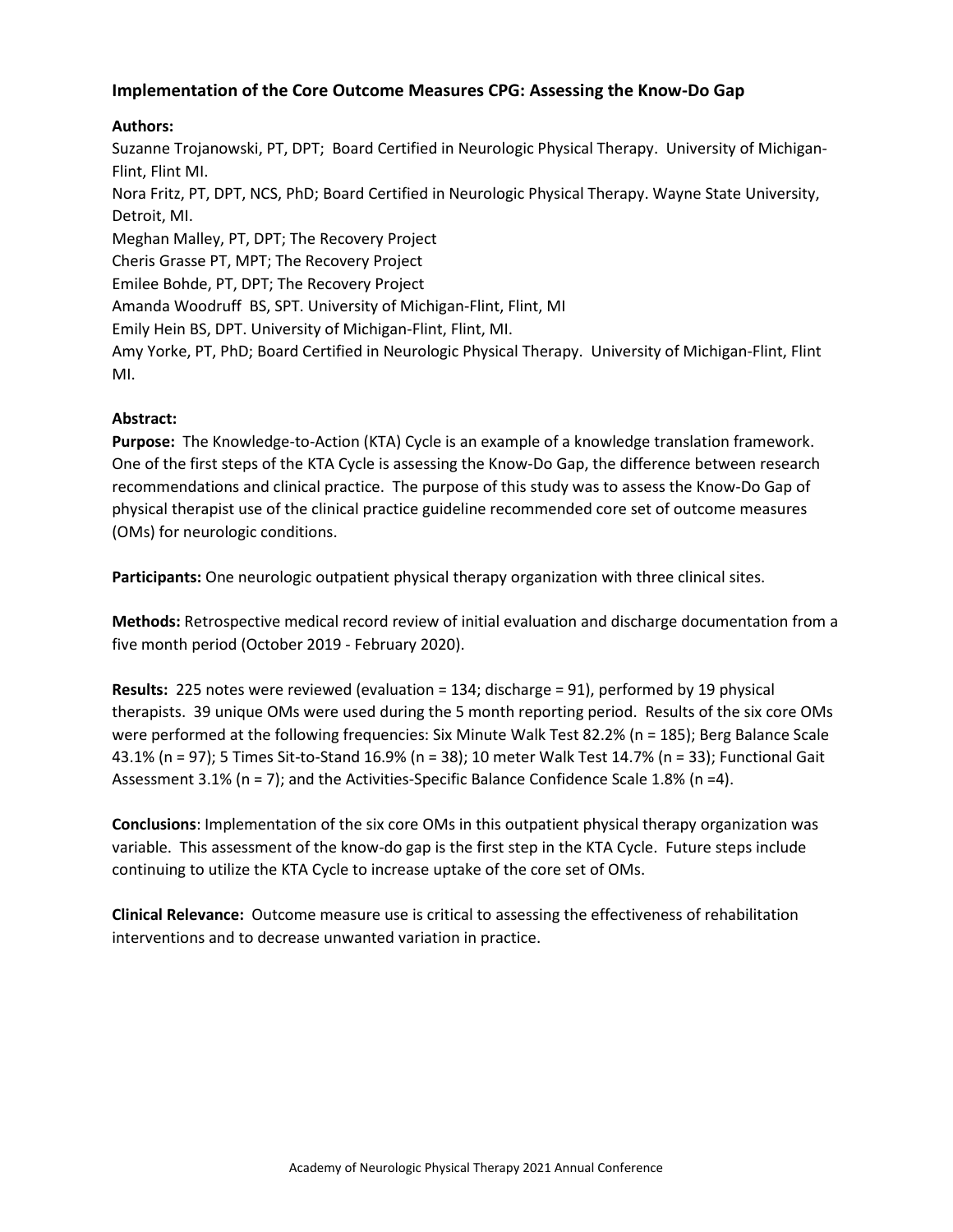## **Implementing the Neuro Core Outcome Measures in Outpatient Rehabilitation: A Knowledge Translation Project**

## **Authors:**

Laura, Patrick, PT, DPT, NCS, AdventHealth Sports Med and Rehab Central Florida Division Samantha Corkwell, PT, DPT, NCS, AdventHealth Sports Med and Rehab Central Florida Division

#### **Abstract:**

**Purpose:** Our goal in our outpatient hospital based was to reduce variability in outcomes to better assess change across clinics, populations, and aid in future knowledge translation projects through Core Outcomes CPG implementation

**Participants:** 16 physical therapists in a hospital-based outpatient rehabilitation system across 4 facilities

**Methods:** Knowledge to Action Cycle with assessment of the know/do gap, review of current literature, adapting to local context, Tailored KT interventions, Monitoring Knowledge Use, and now looking at Sustaining Practice. Goal for compliance: 90% at initial evaluation with use of at least 2 core outcomes, 1 core outcome assessed monthly, and repeated 2 at discharge.

**Results**: Q4 2018 initial audit: Initial evaluation: 34%. Monthly: 0% Discharge:28% Q42020 Audit: Initial Evaluation: 98%. Monthly: 65%. Discharge: 100%

**Conclusions and Clinical Relevance:** We have not yet met our goal of 90% compliance for initial evaluation, monthly, and discharge but we have made a significant change in use of the core outcomes. Through used of the iterative knowledge to action cycle we have continued to improve our use quarterly by addressing barriers and continued focus on improving reliability both intra and inter. A planned knowledge translation cycle can be successful in implementing use of the core outcomes in an outpatient setting.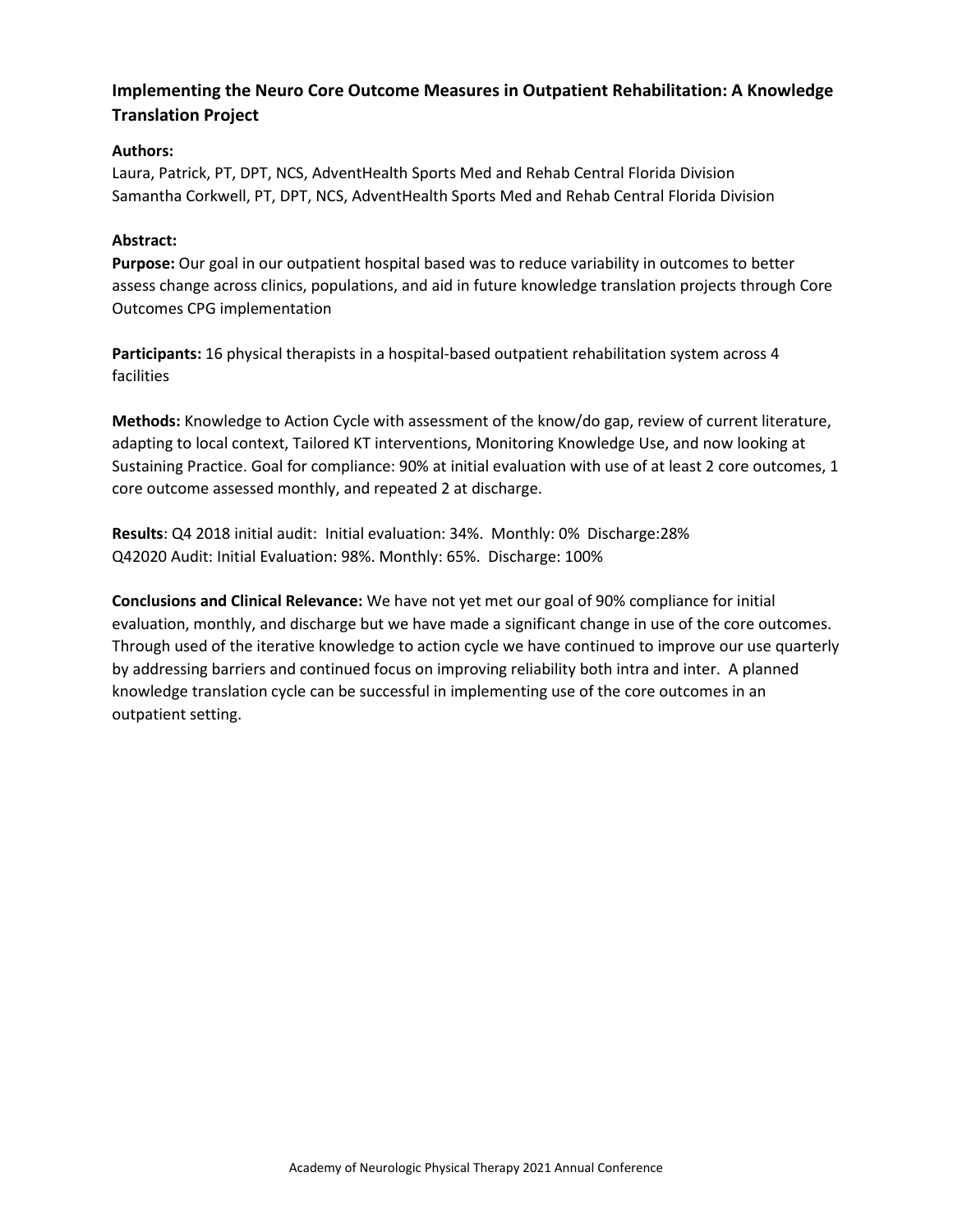## **Knowledge Translation Frameworks Applied to Implement Person-Centered Care after Stroke**

### **Authors:**

Jillian MacDonald, PT, DPT, Shirley Ryan AbilityLab Carolyn Sykes, PT, DPT, Shirley Ryan AbilityLab Miriam Rafferty, PT, DPT, PhD, Shirley Ryan AbilityLab, Northwestern University

#### **Abstract:**

**Purpose/Hypothesis:** The purpose of this study is to demonstrate how using knowledge translation (KT) frameworks can improve adoption of person-centered care (PCC) for individuals post-stroke in one outpatient therapy department.

**Participants:** Administrative (patient service representatives, leaders) and clinical staff (physical therapists, speech therapists and occupational therapists) in one department.

**Methods:** A pre-implementation survey and a retrospective electronic medical record (EMR) review provided insight into knowledge, attitudes and behaviors. Frameworks applied were the Knowledge-to-Action Cycle, Consolidated Framework for Implementation Research (CFIR) and Expert Recommendations for Implementing Change (ERIC). A team, including a facilitator and champions, adapted and implemented strategies including: assessment of barriers and facilitators; education/training; EMR recommendations, and reminders. The RE-AIM (reach, adoption, effectiveness, implementation fidelity, maintenance) framework will be applied with pre- & post-survey data, EMR review, and staff engagement.

**Results:** The pre-test survey reached 39 of 52 potential team members. Initial survey revealed clinical staff felt confident engaging in PCC with a median rating of 75% (range= 20-100%), and the value placed on PCC was 90% (range= 70-100%). In pre-test EMR review, clinicians documented characteristics of PCC in the evaluation only 59% of the time (530/900 evaluations in a 1.5 year period). Post-test results will be completed in June 2021.

**Conclusion:** A need to provide targeted strategies to improve PCC delivery and documentation was identified in one outpatient department. Knowledge translation directed the implementation plan in this clinic environment.

**Clinical Relevance:** Use of KT to tailor strategies in an outpatient department can reach both clinical and administrative staff.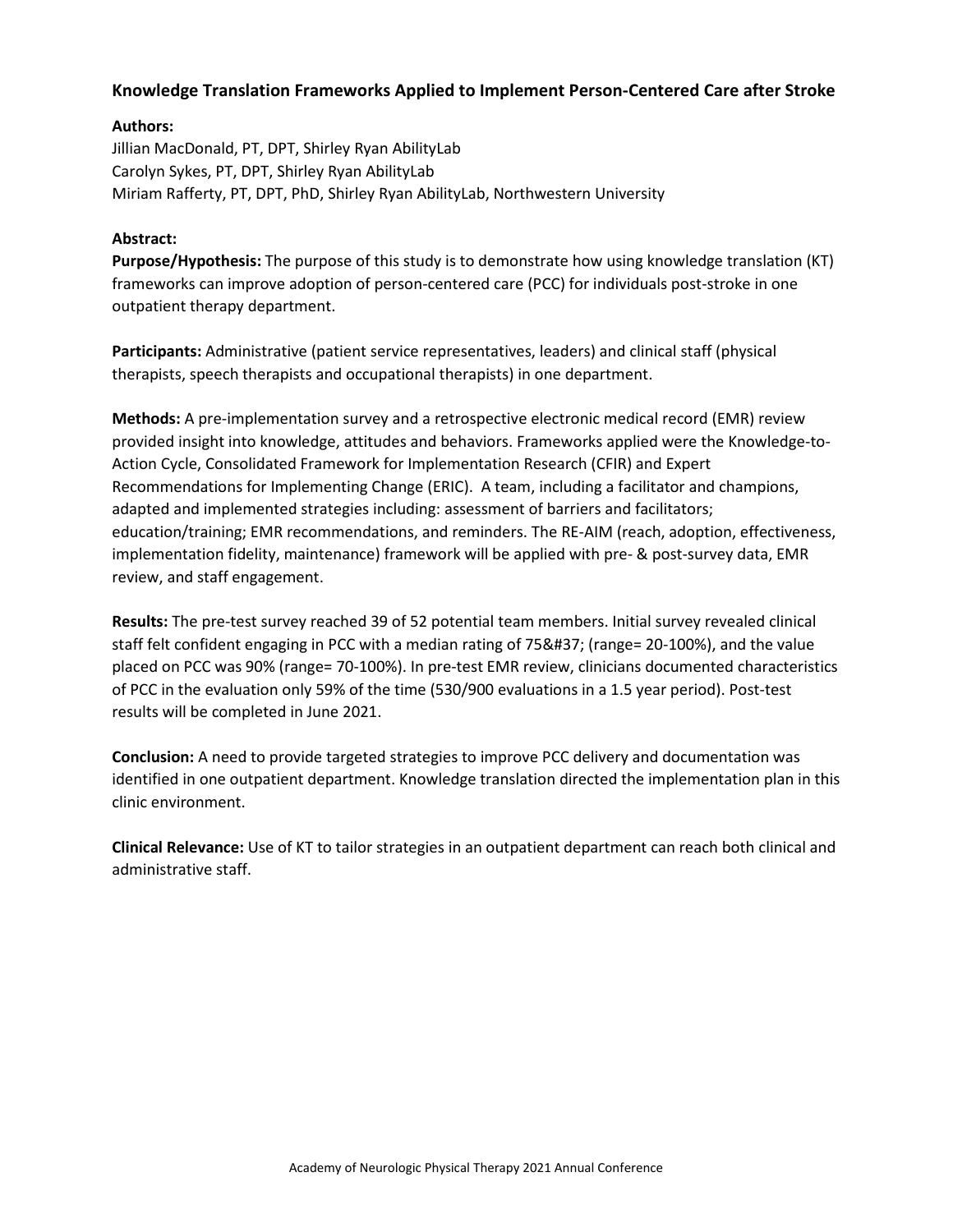# **Knowledge Translation of the Core Outcomes CPG Across Physical Therapy (PT) Settings: A Collaborative Approach**

### **Authors:**

Alicia Esposito O'Hara, PT, DPT, Tufts University Neurologic Certified Specialist Gallo, Estelle, PT, DPT, NYU Langone Health Neurologic Certified Specialist Kedzierksa, Iwona, PT, MSPT, MA, NYU Langone Health Neurologic Certified Specialist Mia Palazzo, PT, DPT, NYU Langone Health

#### **Abstract:**

**Purpose:** The purpose is to utilize the Knowledge to Action (KTA) framework to implement the CPG, "A Core Set of Outcome Measures for Adults with Neurologic Conditions Undergoing Rehabilitation," across inpatient and outpatient PT settings. The goal is to achieve and maintain at least 90% adherence over a 2-year period.

**Participants:** Team includes content experts, Administrators and PTs providing services to patients with neurological conditions.

**Methods:** To identify the problem, a chart audit tool was created to capture baseline use of the core set. Baseline knowledge was captured via quizzes from learning modules provided by the ANPT Synapse Center with a cut off score set at 90%. To adapt knowledge, diagnoses were defined and action statement 9 was removed. A barriers/facilitators survey was distributed. Interventions included general education via asynchronous webinars and meetings with staff to discuss barriers. Additional interventions are currently being designed.

**Results:** 0% of charts were compliant (n=73). Across settings, the most prevalent barriers were time and environment. Facilitators included self-reported knowledge of core set. Average quiz score was 70% (n=120). Score details related to specific outcomes and settings to be provided in poster.

**Conclusions:** No charts were compliant and 21.7% of quizzes met cutoff threshold of 90% despite selfreported knowledge of the core set on surveys.

**Clinical Relevance:** Consistent and accurate utilization of outcomes across settings allows us to measure, track and build confidence in data collected. Sharing data allows staff, departments, the health system and the profession to generate knowledge rapidly and inform clinical decisions.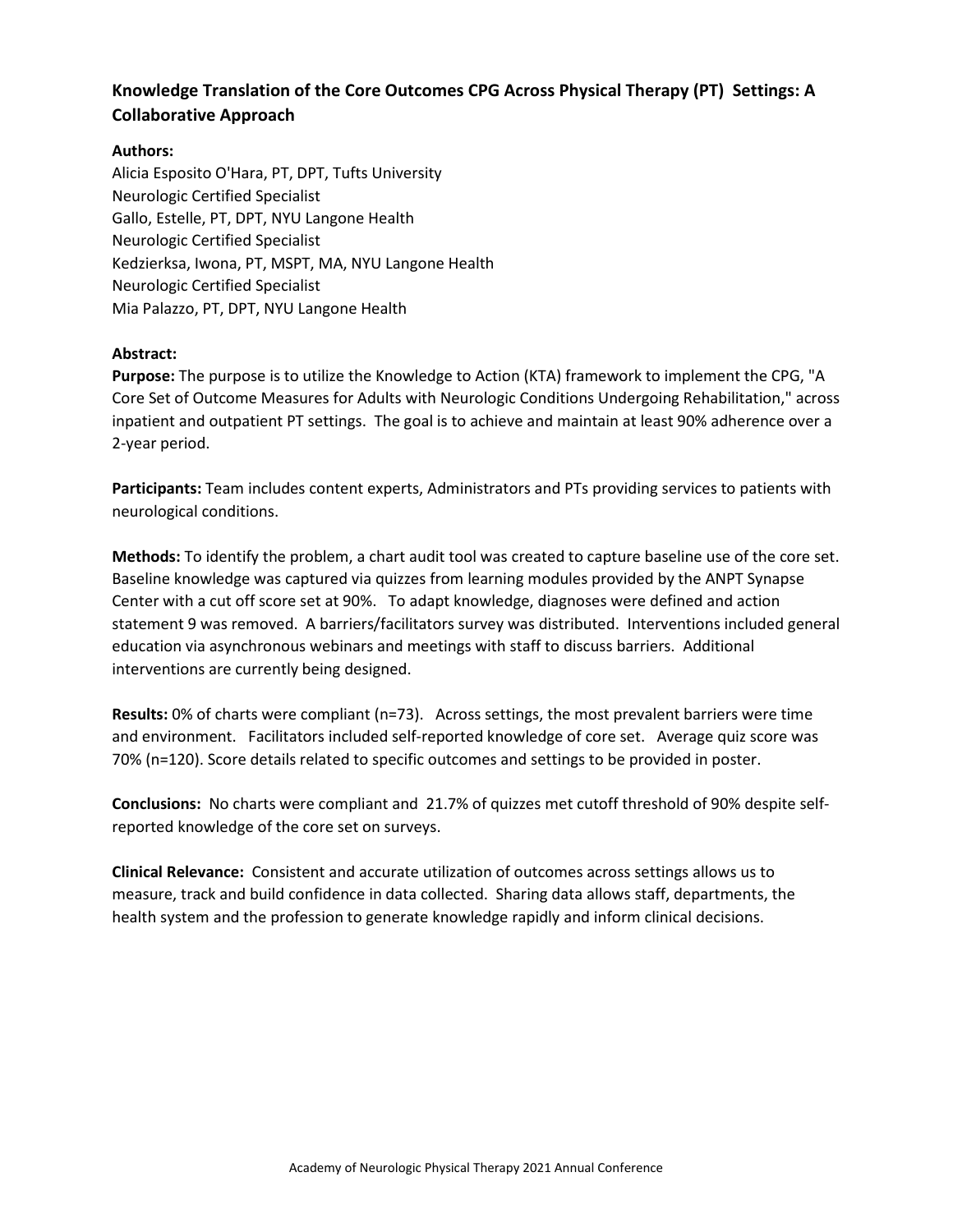## **Large Scale Implementation of a Core Set of Outcome Measures is Possible**

### **Authors:**

Patricia L Scheets, PT, DPT MHS NCS, Vice President Quality & Clinical Outcomes, Infinity Rehab; Michael Billings, PT, DHSC, MS, CEEAA, Chief Strategy & Business Development Officer, Infinity Rehab; Patrick Hennessy, PT, MPT, NCS, Clinical Knowledge Broker, Infinity Rehab

#### **Abstract**:

**Purpose/hypothesis:** To implement a core set of standardized tests to: 1) measure single patient outcomes, 2) aggregate data for analysis, and 3) build the foundation for practice-based evidence study.

**Participants:** This project was initially implemented in 180 skilled nursing facilities (SNF) treating 15000 patients/year. 480 physical (PT) and 279 occupational (OT) clinicians completed the initial training over 4-months.

**Design:** Stakeholders from PT and OT determined constructs to measure and identified tests through evidence review. A set of tests was piloted and modified secondary to feasibility constraints. The final set was: Short Physical Performance Battery (SPPB), 6-minute Walk Test (6MWT), and grip strength (Grip). The St. Louis Mental Status Examination (SLUMS) was implemented to stratify patients. A data pipeline was established through electronic health record (EHR) customization, extraction and transformation rules, data warehouse creation, and dashboard visualization using PowerBI(TM) software. Clinical knowledge tools were developed. Operational and clinical incentives were aligned. Metric adherence to each required test was measured.

**Results:** Initial adherence was 38.3%, 28.4%, and 51.7% for SPPB, 6MWT, and Grip respectively. (Reporting for SLUMS was not available). Adherence improved over the following 11 months and stabilized at 70% (SPPB), 60% (6MWT), and 80% (Grip). Adherence targets were established at 70% for SPPB and 6MWT and 80% for Grip.

**Conclusions:** It is possible to implement and sustain collection of a core set of standardized tests on a large scale.

**Clinical Relevance:** When clinicians collect the same data on all patients, they use the data to inform their clinical decisions.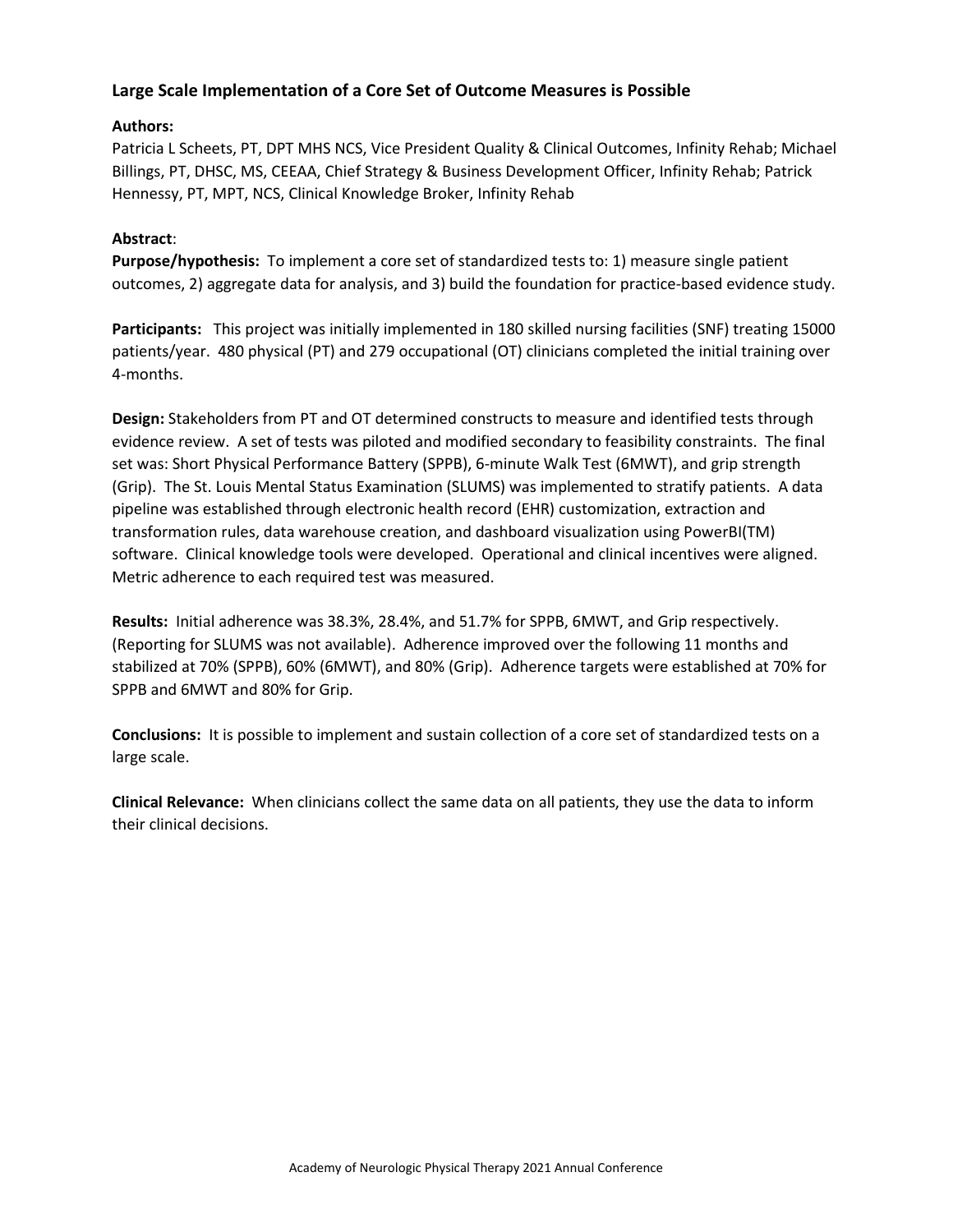## **Limitations in volitional head movements during dynamic gait tasks following mild traumatic brain injury**

## **Authors:**

Leland E. Dibble PT, ATC, PhD, FAPTA, University of Utah, Salt Lake City, UT Brian Loyd, PhD, PT, University of Montana, Missoula, MT Carolyn Taylor, PhD(Cand), University of Utah, University of Utah, Salt Lake City, UT Peter Fino PhD, University of Utah, Salt Lake City, UT Maggie Weightman PT, PhD, Courage Kenny Research Center, Allina Health, Minneapolis MN Ryan Pelo PT, DPT, NCS, University of Utah, Salt Lake City, UT Lucy Parrington PhD, Oregon Health & Science University, Portland OR Carrie Hoppes PT, PhD, OCS, NCS, Army-Baylor University Doctoral Program in Physical Therapy, For Sam Houston, TX Mark Lester PT, PhD, Texas State University, Round Rock, TX Laurie King PT, PhD, Oregon Health & Science University, Portland OR

## **Abstract:**

**Purpose/Hypothesis:** Individuals with mild traumatic brain injury (mTBI), may complain of dizziness and imbalance during gait tasks, particularly those requiring head motions. In this study examining volitional head motion during a clinical gait assessment, we hypothesized that individuals with mTBI would demonstrate reduced speed and amplitude of head rotation when combining head motions with gait.

**Methods:** Thirty-eight adults with mTBI [mean (SD) age = 33.14 (9.52) years, time since injury = 341 (298) days] and 44 age and sex matched healthy adults [31.91 (9.84) years] from two sites consented to participate in this IRB-approved study. Participants completed item 3 (Horizontal head turns during walking) and 4 (Vertical head nods during walking) of the Functional Gait Assessment (FGA) while wearing inertial measurement units on their forehead. Primary outcomes were mean peak angular amplitude and speed of yaw (FGA3) and pitch plane (FGA4) head movements. Between-group differences were tested using independent sample t-tests (p < 0.05).

**Results**: Individuals with mTBI demonstrated smaller and slower yaw rotation (FGA3: amplitude = 109.1(21.1) deg ;speed = 353.8(119.4) deg/s) and slower pitch plane rotation (FGA 4;speed = 240.8(73.0) deg/sec) compared to healthy controls (FGA3 amplitude =119.7(17.8) deg ;speed = 409.1(125.9) deg/s; FGA 4 speed = 268.5(78.3) deg/s)

**Conclusions**: Individuals with mTBI exhibited reduced head motion during dynamic gait tasks compared with healthy adults during a commonly administered evaluation of dynamic gait.

**Clinical Relevance:** Constraints on head motion persist following mTBI, future research should explore if rehabilitation can influence recovery of head-trunk coordination during daily life.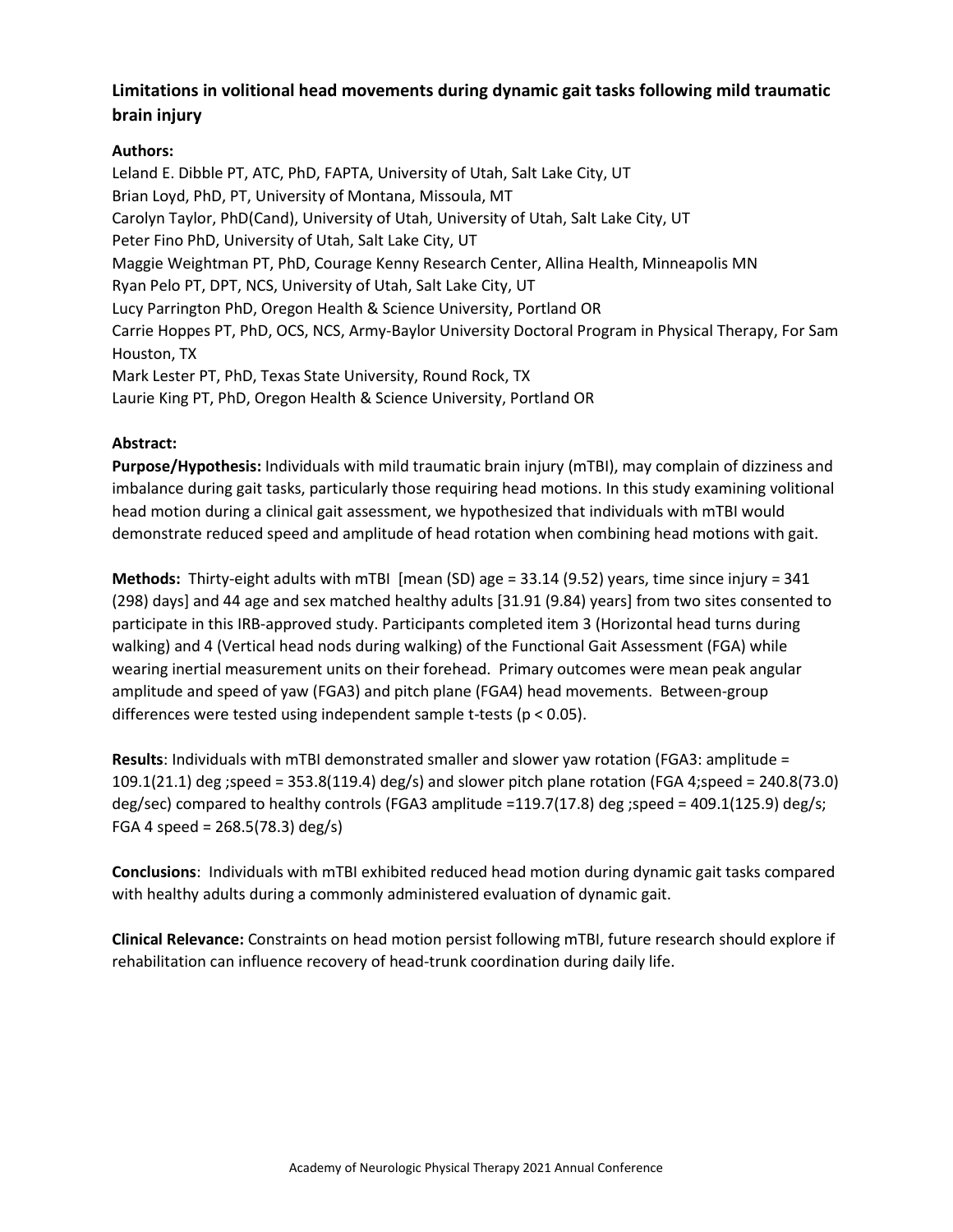# **Mini Balance Evaluation Systems Test: balance deficits by domain after mild traumatic brain injury**

## **Authors:**

Kathleen T Scanlan PT, DPT, NCS - Oregon Health and Science University, Portland, Oregon Jennifer Wilhelm PT, DPT, NCS - Oregon Health and Science University, Portland, Oregon Natalie Pettigrew PT, DPT – Center for Regenerative Medicine, Oregon Health and Science University, Portland, Oregon Akira Neilsen PT, DPT - Oregon Health and Science University, Portland, Oregon Lucy Parrington, Ph.D. - Oregon Health and Science University, Portland, Oregon

Laurie A. King, PT, MCR, Ph.D. - Oregon Health and Science University, Portland, Oregon

## **Abstract**:

**Purpose:** Balance abnormalities are common during the subacute period following mild traumatic brain injury (mTBI). The Balance Error Scoring System (BESS) is most often used to assess static stability under different sensory conditions. Comparatively, the Mini Balance Evaluation Systems Test (mini-BESTest) is a validated balance test that measures balance by including multiple domains: anticipatory postural adjustments (APA), reactive postural control (RPC), sensory orientation (SO), and dynamic gait (DG). The purpose of this report was to compare mini-BESTest balance domains after mTBI ( < 3 months) with healthy controls (HC).

**Participants/ Methods**: Participants (n=94 mTBI, 18% male, age=33.8±12.0, 50.4±22.4 days since injury and n=38 HC, 24% male, age=37.6±13.5) completed the mini-BESTest. Between-group differences were evaluated using Mann-Whitney U tests.

**Results:** The mTBI group (Mdn[min-max], 24[18-28]) had a significantly worse mini-BESTest total score than HC (26[23-28], z=-3.681, p < 0.001). The mTBI group performed significantly worse in 3 of the 4 balance domains compared to the HC: RPC 5[2-6] vs 6[3-6], z=-2.098, p=0.036; SO: 6[5-6] vs 6[6-6], z=- 2.296, p=0.022; DG: 8[6-10] vs 9[8-10], z=-4.845, p < 0.001. There was no significance between groups in the APA domain (5[3-6] vs 5[3-6]; z=-0.319, p=0.750).

**Conclusions:** The mini-BESTest identified deficits in people with subacute mTBI in total score and 3 out of 4 domains, suggesting it may be helpful to use in the clinic to identify balance domain deficits in the subacute mTBI population. Research into sensitivity and specificity is warranted.

**Clinical Relevance:** The mini-BESTest is a clinical test that may identify balance domain deficits in the subacute mTBI population.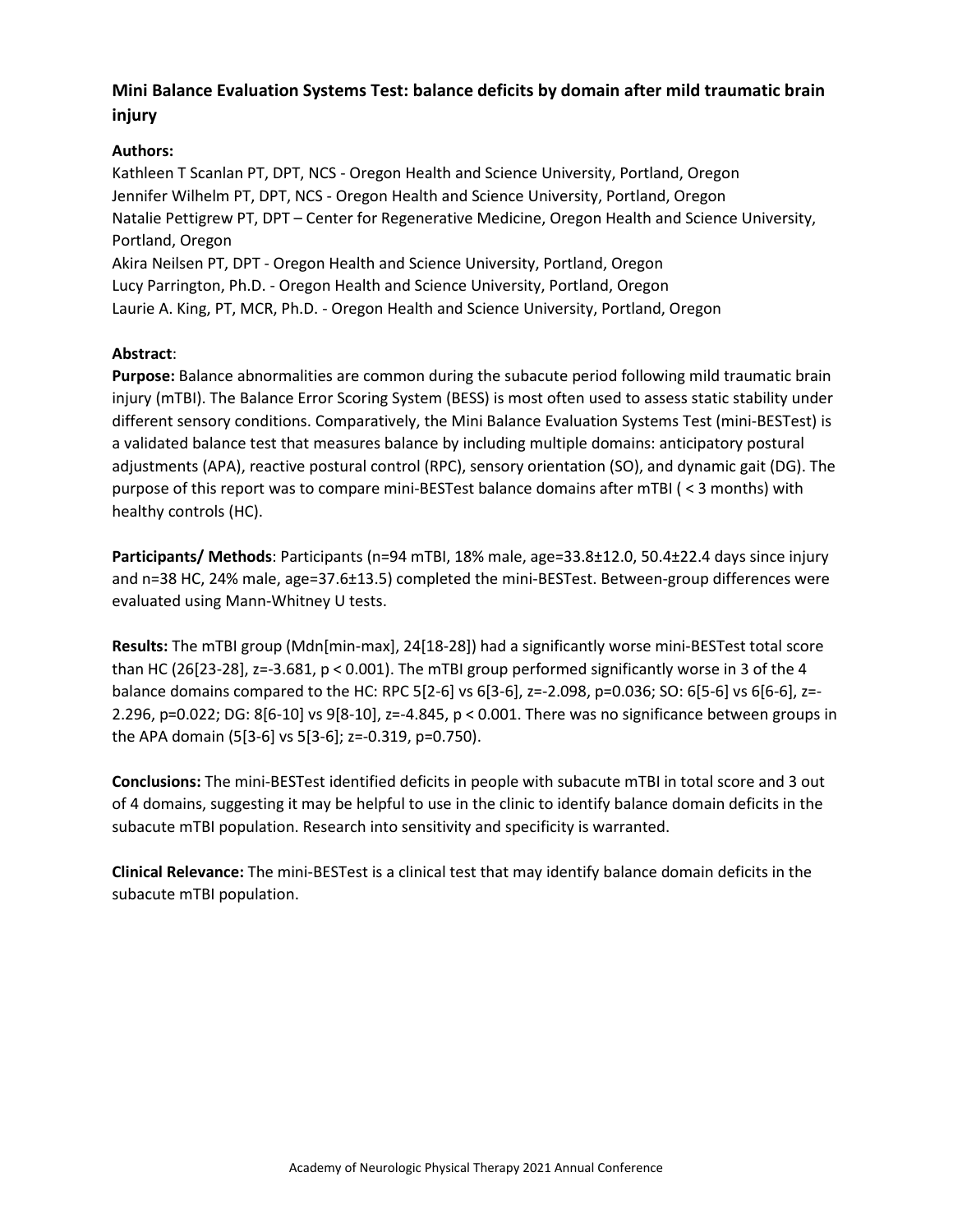## **MS & Social/Emotional Aspects of Quality of Life: What's Grit Got to Do with It?**

#### **Authors:**

Susan G. Klappa PT, MPT, PhD, MA University of North Georgia Kelli Block SPT University of North Georgia Taylor Grant SPT University of North Georgia

#### **Abstract:**

**Purpose/Hypothesis:** Grit is defined as perseverance and passion for long-term goals. A diagnosis of multiple sclerosis (MS) can be a challenging event influencing quality of life (QOL). We hypothesize individuals diagnosed with MS with higher grit scores will have higher social and emotional function after receiving their diagnosis. The purpose of this study was to investigate how grit levels may influence quality of life among individuals diagnosed with MS.

**Participants**: 51 individuals diagnosed with MS.

**Methods:** Mixed methods (survey and phenomenological interviews) were used to answer questions regarding grit and QOL among individuals with MS.

**Results:** Among participants diagnosed with MS (n=51), grit values averaged 3.77 + 0.47. Grit was positively correlated to QOL per total SF-36 score ( $r = +0.330$ ,  $p = 0.05$ ). Emotional coping with problems and grit were positively correlated ( $r = +0.476$ ,  $p < 0.001$ ). Grit and emotional wellbeing were positively correlated (r = .542,  $p < .001$ ). Finally, social functioning and grit were positively correlated (r = .448,  $p <$ .001). Cronbach alpha for the SF-36 was .954. Qualitative themes included: 1) the shock factor, 2) Identity shift, and 3) Little Victories.

**Conclusion:** Grit is a measure of a person's strategies for dealing with challenges and overcoming obstacles. For those with MS, grit was positively correlated with better QOL in the areas of social and emotional functioning.

**Clinical Relevance:** Grit may influence social/emotional coping strategies after a diagnosis of MS.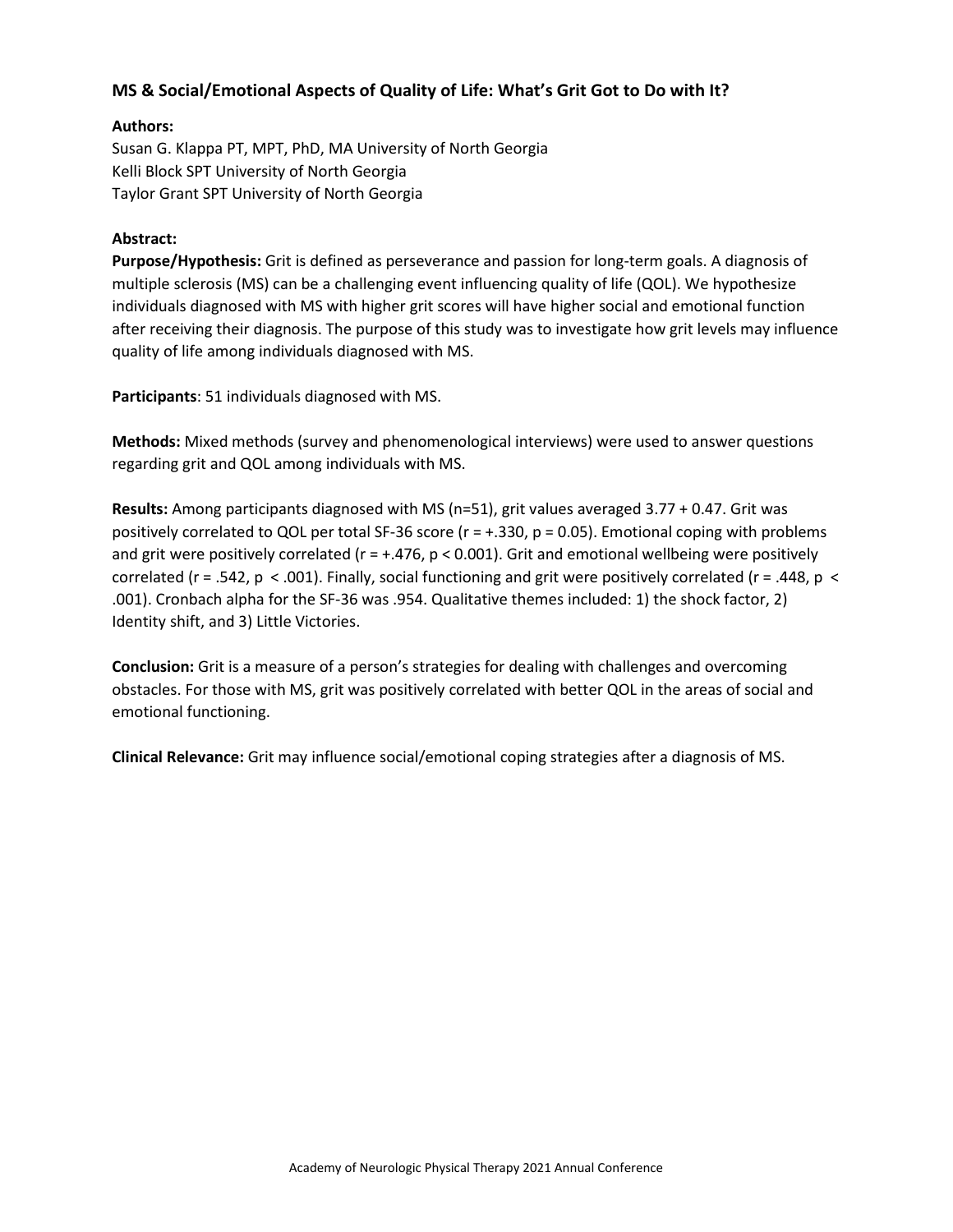# **Observational and Inertial Sensor Measures Discriminate Active Duty Service Members with mTBI from Healthy Controls in the POWAR-TOTAL task**

### **Authors:**

Karen L. McCulloch, PT, PhD, FAPTA, UNC-Chapel Hill Amy Cecchini, PT, DPT, Geneva Foundation Oleg Favorov, PhD, UNC-Chapel Hill Wanqing Zhang, PhD, UNC-Chapel Hill

### **Abstract:**

**Purpose/participants:** Cross-sectional assessment (observational and inertial sensors) with Portable Warrior Test of Tactical Agility (POWAR-TOTAL) contrasting 64 active duty service members with mTBI referred for physical therapy, and 64 active duty healthy controls (HC).

**Methods:** In a single test session participants completed self-reports Neurobehavioral Symptom Inventory, DVBIC Pain Scale, PCL-C (post-traumatic stress), and performance based tests: High Level Mobility Assessment Test (HiMAT), and the POWAR-TOTAL (requiring rapid position changes, running, combat rolls while carrying a simulated weapon, including dual-task trials - working memory task). Smartphone inertial sensors placed on the head and torso captured movement, testing was hand timed and the cognitive task scored by observation.

**Results**: Group demographics were well matched except for educational level. mTBI group had higher levels of self-reported symptoms, pain and post-traumatic stress. POWAR-TOTAL indicators were significantly different for those with mTBI (motor - slower, cognitive - poorer) as detected by simpler clinical measures. Motor variables correlated significantly with HiMAT scores. Inertial sensor measures allowed detection of phases of the complex tactical maneuver, and revealed group differences driven by transitional movements (stand to prone, combat rolls). Ability to discriminate between groups was good for manual timing (AUC= .73), but improved with inertial sensor phase duration measures (AUC=.84).

**Conclusions:** This high level military-type training task was effective in differentiating ADSM with mTBI from those without injury.

**Clinical Relevance:** Challenging mobility tasks may be necessary for mTBI military return to duty assessment and can be implemented with simple clinical measures, but also benefit from inertial sensor measurement.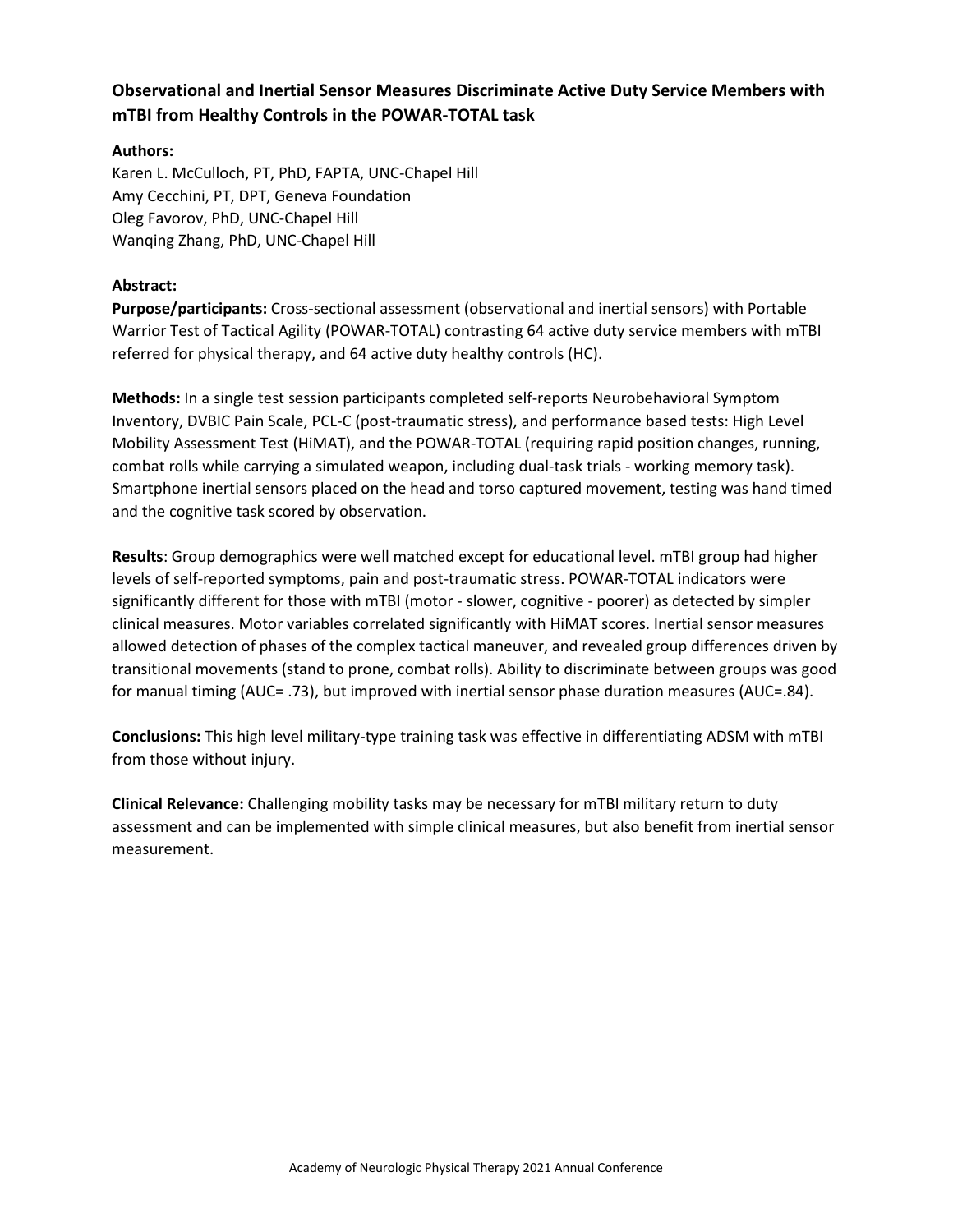# **Outcomes of High-Intensity Gait Training: A Case Series in Three Subacute Neurologic Diagnoses**

### **Authors:**

Maghan Bretz, PT, MPT, NCS- Residency Program Director Jenni Moore PT, DHS, NCS- Residency Didactics Mentor/Facilitator

#### **Abstract:**

**Background/purpose:** Research suggests that maximizing intensity, specificity, and repetition is important during rehabilitation to facilitate recovery post neurologic injury. High-intensity gait training (HIGT) is defined as large amounts of structured walking practice delivered at high cardiovascular intensities. HIGT is feasible and effective post-stroke, but its efficacy is unclear in other neurologic diagnoses. This case series aims to describe the functional outcomes of HIGT when applied to three neurologic diagnoses within a community-based inpatient rehabilitation facility.

**Case Description:** Three patients (stroke, incomplete spinal cord injury, and acute disseminated encephalomyelitis) participated in up to 35 sessions ranging between 30-60 minutes across ~three weeks. HIGT interventions were delivered overground and on a treadmill with minimal body weight support. Sessions challenged the biomechanical subcomponents of gait and aimed to achieve 75-85% of maximum heart rate. The 10 Meter Walk Test, 6 Minute Walk Test, and Berg Balance Scale were administered at evaluation and discharge. Stepping activity was monitored with an accelerometer.

**Outcomes:** Clinically meaningful improvements were achieved in all functional outcomes. 56% of sessions prioritized walking with an average of 3,985 steps/day. Greater than 36% of sessions achieved targeted heart rate and RPE ranges.

**Discussion:** HIGT was feasible and effective in improving functional outcomes across diagnostic groups. All three patients have discharged home independently or with assistance.

**Clinical Relevance:** HIGT is a promising intervention strategy for patients undergoing neurologic rehabilitation. The intervention should be tested further in other diagnoses to assess the effectiveness of improving gait-related outcomes.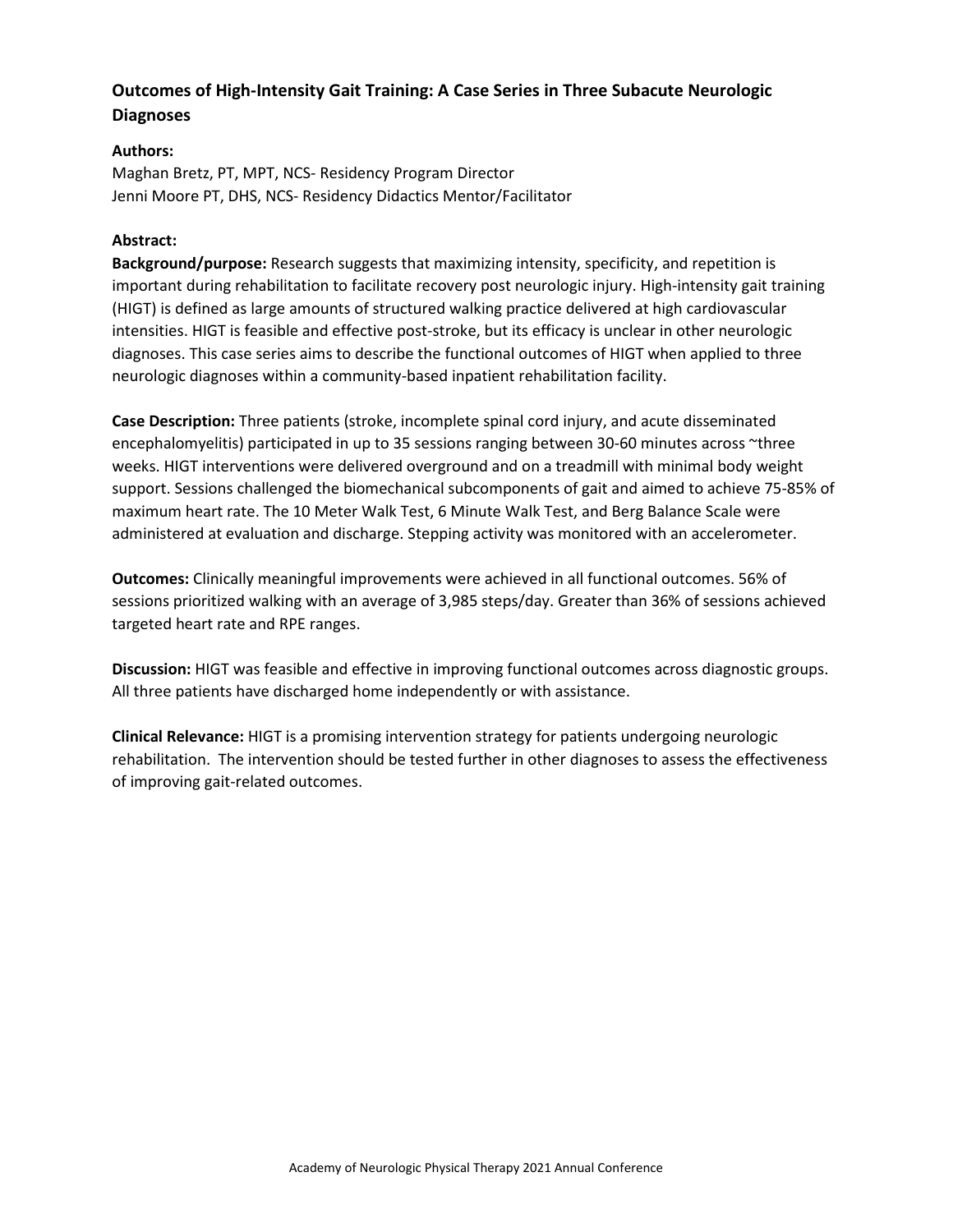## **Perceived Brain Fog in Individuals with Primary Immunodeficiency Disease**

### **Authors:**

- 1. Kerri Sowers, PT DPT Ph.D., Stockton University
- 2. Christine A. Gayda-Chelder, Ph.D., Stockton University

3. Mary Lou Galantino, PT MS Ph.D. MSCE, Stockton University, University of Pennsylvania, University of Witwatersrand, Johannesburg, South Africa

### **Abstract**:

**Purpose/Hypothesis**: Individuals with Primary Immunodeficiency Disease (PID) have increased risk for infection, autoimmune conditions, and inflammatory disorders. Cognitive impairment, also referred to as brain fog, has been recognized in other medical conditions and as a side-effect of treatments; however, has not been previously reported in individuals with PID. This research investigates the perceived memory function of individuals with a diagnosis of PID.

**Methods**: 292 respondents completed a survey using several reliable and valid questionnaires: Memory Functioning Questionnaire, Beck's Depression Inventory II, and Beck's Anxiety Inventory. There was no report of any co-morbid neurological diagnosis or incident of concussion (both of which could influence perceived memory function) by 133 of the respondents.

**Results**: The respondents in this study were found to have significantly greater perceived memory impairment compared to normative values in all categories: Frequency of Forgetting (133.89 +/- 39.11); Seriousness of Forgetting (67.88 +/- 26.30); Retrospective Functioning (13.19 +/- 5.88); and Mnemonics Usage (19.32 +/- 9.49). The respondents also had significantly higher scores for anxiety (20.25 +/- 12.82) and depression (19.13 +/- 11.32) as compared to non-anxious and non-depressed normative scores.

**Conclusion**: This study finds that individuals with a diagnosis of PID have a greater degree of perceived memory impairment, or brain fog, in addition to greater levels of anxiety and depression.

**Clinical Relevance**: Individuals with a diagnosis of PID would benefit from prospective surveillance through a comprehensive neuropsychological assessment. Providers should routinely track cognitive status and implement corrective measures if a decline in cognitive status is identified.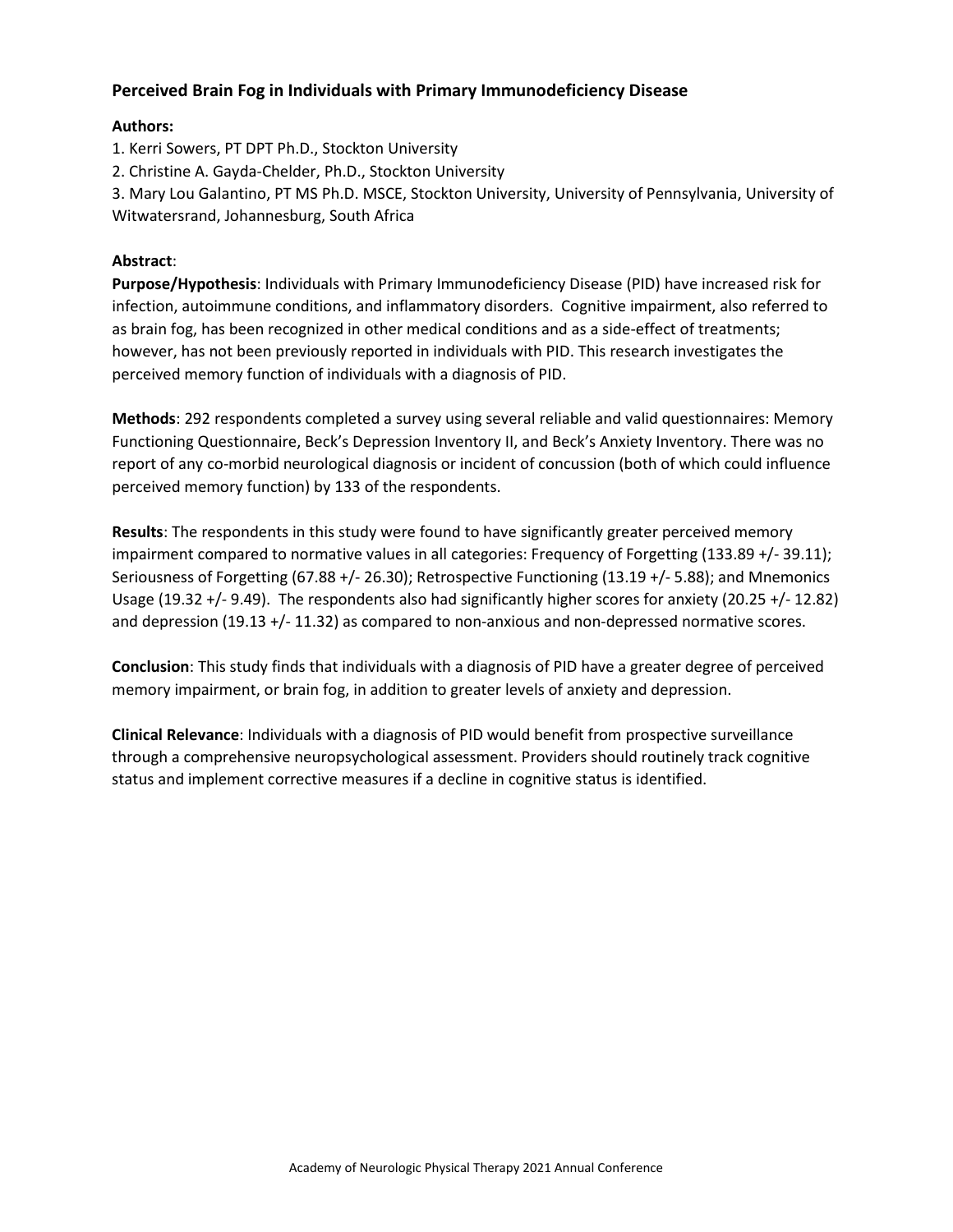# **Perspectives of People with Parkinson Disease Managing Exercise during the COVID-19 Pandemic: A Qualitative Study**

## **Authors:**

Jamie Haines, PT, DScPT Central Michigan University, Physical Therapy Department Amy Yorke, PT, PhD, University of Michigan-Flint, Physical Therapy Department Quinn Hanses, BA, University of Michigan-Flint, Occupational Therapy Department

#### **Abstract**:

**Purpose**: Exercise is an essential component to manage symptoms for people with Parkinson disease (PwPD). In person community-based group exercise classes provide the social support and exercise opportunities for long-term symptom management. Access to these opportunities was terminated in March 2020 in the state of Michigan (U.S.A) due to COVID-19 mandated stay-at-home orders. The purpose of this study was to explore the experiences of PwPD in managing their exercise during the first four months of the pandemic.

**Participants:** Twenty PwPD who regularly attended community-based exercise classes prior to COVID-19.

**Methods:** Participants were purposely recruited via convenience sampling. Semi-structured interviews were completed using video conferencing system four months after classes were canceled. Questions focused on pre-COVID-19 exercise prior to and during stay at home orders. Audio recordings were transcribed and the constant comparative method was used for theme identification.

**Results**: Overall, participants held active lives exercising an average of 4.2 days/week (range 1-7 days) with over half self-reporting frequency of exercise was significantly decreased after stay-at-home orders. Four themes were identified (1) Initial Fear and Loss; (2) Exercise is Essential; (3) Factors that Influenced Exercise Frequency (4) Future of Community Based Classes.

**Conclusions**: COVID-19 changed the way that PwPD managed their exercise. Key factors impacting transitions included reliance on care partner support, willingness to try alternatives, and ability to utilize technology.

**Clinical Relevance:** Understanding key factors that impacted frequency of exercise during the pandemic in PwPD provides insight to the support needed to navigate exercising in a post-COVID environment.

#### **References:**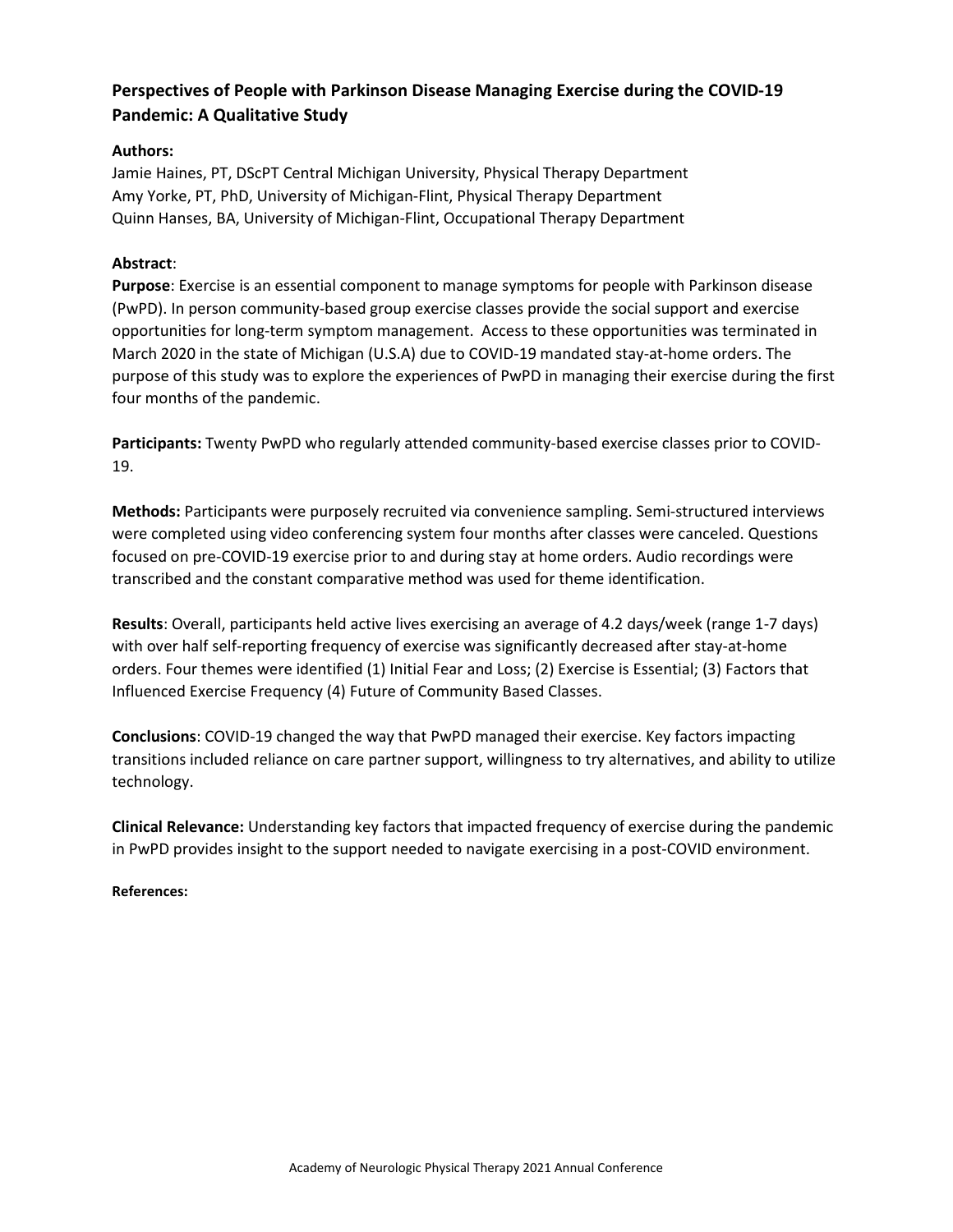# **Physical assistance impacts surf practice and competition ranking in para surfers with spinal cord injury- a correlational study**

## **Authors:**

Heather M. David, PT, MPT, EdD, University of St. Augustine for Health Sciences Maureen E. Johnson PhD, MS, OT/L, University of St. Augustine for Health Sciences Mohan Ganesan, PT, MPT, PhD, University of St. Augustine for Health Sciences

## **Abstract**:

**Purpose/Hypothesis**: To find the co-relation of the number of people required to assist a surfer with the number of practice sessions (per month), practice duration (hours per month), and final competition ranking. We hypothesized that an increased number of assistants for surf practice would have a negative impact on practice time and competition ranking.

**Participant(s):** Thirty-six para surfers (26 males, 10 females) with spinal cord injuries

**Methods**: Archived data from a 2020 international para surfing competition is used in this study. Selfreported data on number of people required to assist and the number of surfing sessions, practice duration, and final competition ranking by the judges were extracted. Spearman co-relation co-efficient  $c(\rho)$  was used to find the co relation between the variables.

**Results:** The number of people required to assist was significantly correlated with a decreased number of surfing practice sessions ( $ρ = -0.418$ ;  $p = .012$ ), decreased surf practice duration ( $ρ = -0.570$ ;  $p = .001$ ), and worse final competition ranking ( $\rho$ = -0.341; p=.033).

**Conclusions:** The number of people required to assist a para surfer to or in the water limits the number of practice sessions and practice duration, and results in worse competition ranking. Improving accessibility to the ocean may improve practice opportunities and improve performance for para surfers.

**Clinical Relevance:** Physical therapists play a key role in facilitating para sports participation for individuals with spinal cord injury and other mobility-restricted conditions. Recognizing the impact of environmental and physical barriers to participation is important to create opportunities for increased accessibility of sport environments.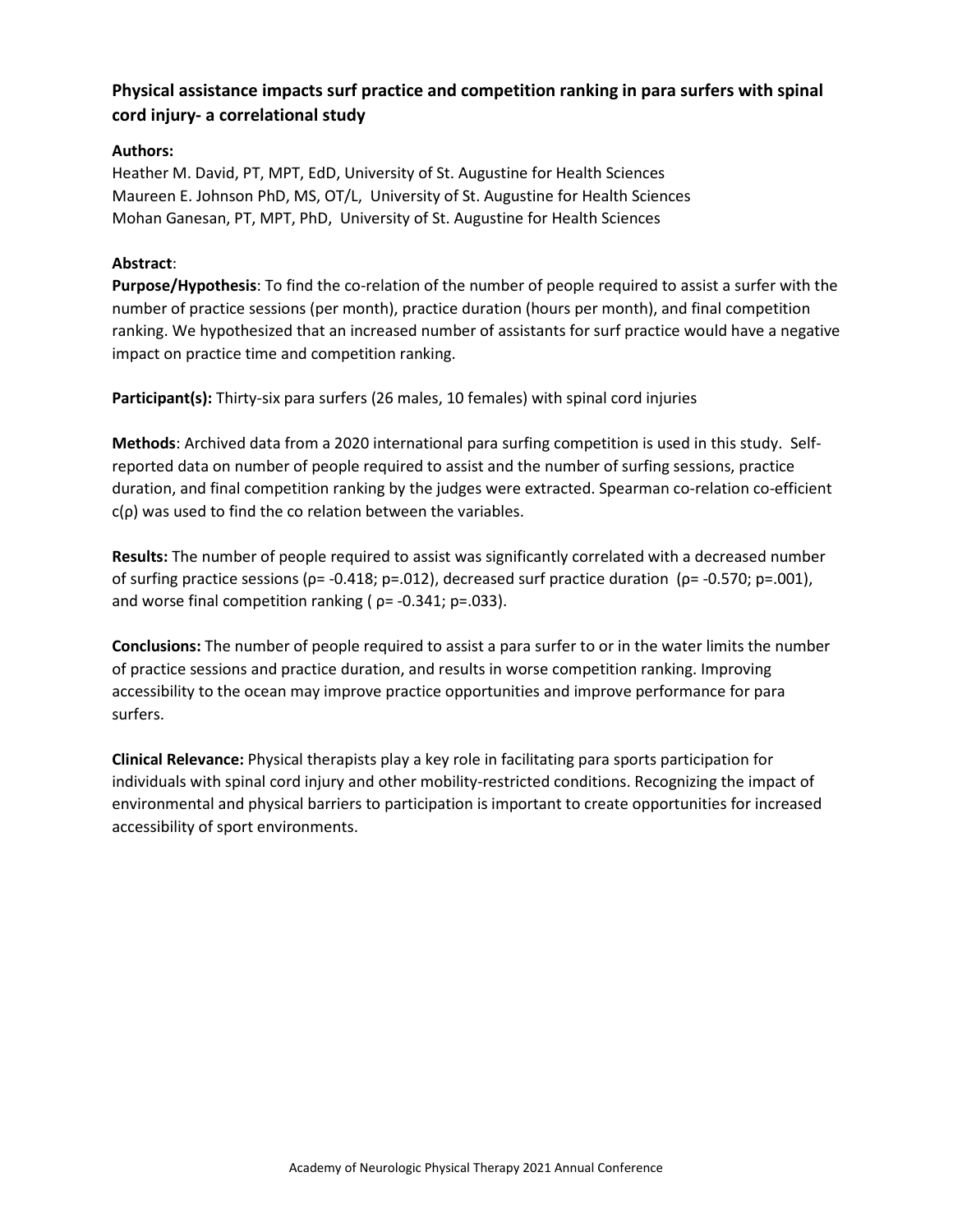# **Physical Therapy Interventions in a Patient with Traumatic Brain Injury and Severe Contraversive Pushing**

### **Authors:**

Alexis Cherven, PT, DPT, Mary Free Bed Rehabilitation Hospital and Grand Valley State University Residency in Neurologic Physical Therapy Graduate Cathy Harro, PT, DPT, MS, NCS, Mary Free Bed Rehabilitation Hospital and Grand Valley State University

Residency in Neurologic Physical Therapy Assistant Director

#### **Abstract**:

**Background and Purpose:** Contraversive Pushing is a perceptual-motor deficit that causes marked balance dysfunction. Remediation of contraversive pushing in individuals with traumatic brain injury (TBI) is uniquely challenging due to the complex cognitive and behavioral impairments that adversely affect motor learning. The purpose of this case report is to describe therapeutic interventions to address contraversive pushing and facilitate functional recovery in a patient with a severe TBI and orthopedic injuries during inpatient rehabilitation.

**Case Description:** The patient was a 58-year-old man with a diffuse axonal brain injury, pneumothorax, unstable rib and scapula fractures due to a motorcycle accident. At admission he was dependent for all mobility tasks with severe cognitive and motor deficits, contraversive pushing, and impaired balance. Interventions focused on forced use of the balance system, provision of midline cues, and task-specific training. Key considerations were his inability to recognize his aberrant midline position, impaired safety and judgment, medical restrictions, and high fall risk.

**Outcomes**: After 44 days he improved in functional mobility skills (36% gain in Quality Reporting Program-Mobility score), midline orientation (Clinical Scale of Contraversive Pushing-admission 6/6, discharge 0/6) and functional balance (Function in Sitting Test-admission 0/56, discharge 47/56; Berg Balance Scale admission 0/56, discharge 21/56). He remained at a high fall risk due to distractibility, poor deficit awareness, and lack of reactive balance strategies.

**Discussion/Clinical Relevance:** Despite the severity of his lateral lean and postural instability during early recovery, locomotor training was prioritized to challenge his postural control system and engage him in concrete, meaningful tasks.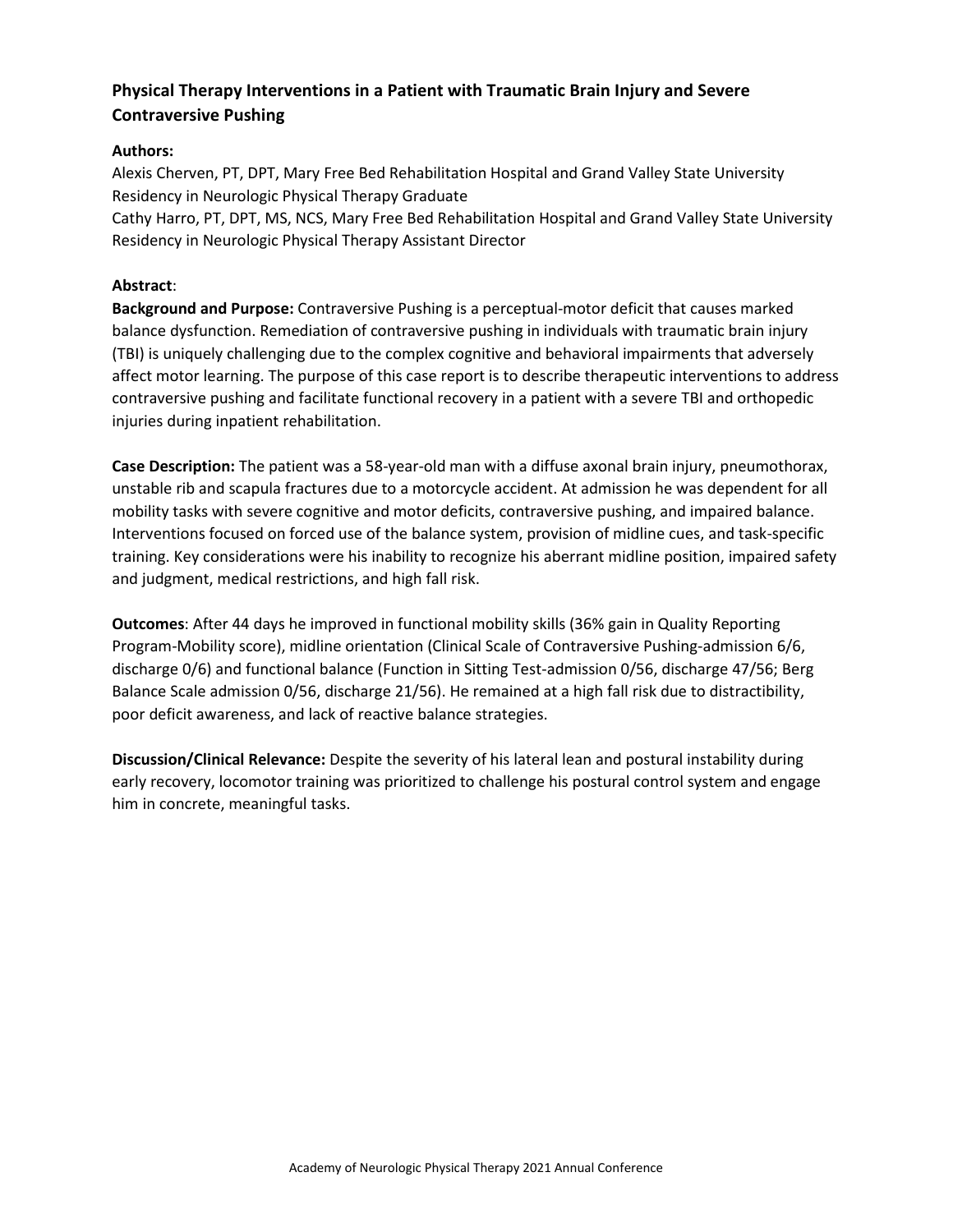## **Postural and Head Control: The role of environmental context**

## **Authors:**

Anat V. Lubetzky, PT, PhD, CSCS, Department of Physical Therapy, Steinhardt School of Culture, Education and Human Development, New York University, New York, NY, USA Jennifer L. Kelly, PT, DPT, NCS, Vestibular Rehabilitation, New York Eye and Ear Infirmary of Mount Sinai, New York, NY, USA Bryan D. Hujsak, PT, DPT, NCS, MBA, Vestibular Rehabilitation, New York Eye and Ear Infirmary of Mount Sinai, New York, NY, USA Jenny Liu, MSc, New York University, Department of Applied Statistics, Social Science and Humanities, Steinhardt School of Culture Education and Human Development Daphna Harel, PhD, New York University, Department of Applied Statistics, Social Science and Humanities, Steinhardt School of Culture Education and Human Development Maura Cosetti, MD, Department of Otolaryngology-Head and Neck Surgery, New York Eye and Ear Infirmary of Mount Sinai, New York, NY, USA

#### **Abstract**:

**Purpose:** How do postural sway and head kinematics change in response to auditory and visual perturbations? Does this response vary by context?

Participants: Healthy adults (n=25), people with diverse monaural hearing (n=7), or unilateral vestibular dysfunction (n=7).

**Methods:** Participants stood naturally on a stable force-plate and looked at 2 environments via the Oculus Rift (abstract 'stars'[1]; busy 'street') with 3 visual and auditory levels (static, 'low', 'high'). We quantified medio-lateral (ML) and anterior-posterior (AP) postural sway path from the center-ofpressure data and ML, AP, pitch, yaw and roll head path from the headset.[2]

**Results:** We found no differences between the different combinations of 'low' and 'high' visuals and sounds. We combined all perturbations data into one 'dynamic' level and compared it to the static level. The increase in path between 'static' and 'dynamic' was significantly larger in the city environment for: Postural sway ML, Head ML, AP, pitch and roll. The majority of the vestibular group moved more than controls, particularly around the head, when the scenes, especially the city, were dynamic. Several patients with monaural hearing performed similar to controls whereas others, particularly older participants, performed worse.

**Conclusions:** Responses to sensory perturbations are magnified around the head. Significant differences in performance difference between environments support the importance of context in sensory integration.

**Clinical Relevance:** Future studies should investigate the sensitivity of head kinematics to diagnose vestibular disorders[3,4] and the implications of aging with hearing loss to postural control.[5] Balance assessment and rehabilitation should be conducted in different environmental contexts.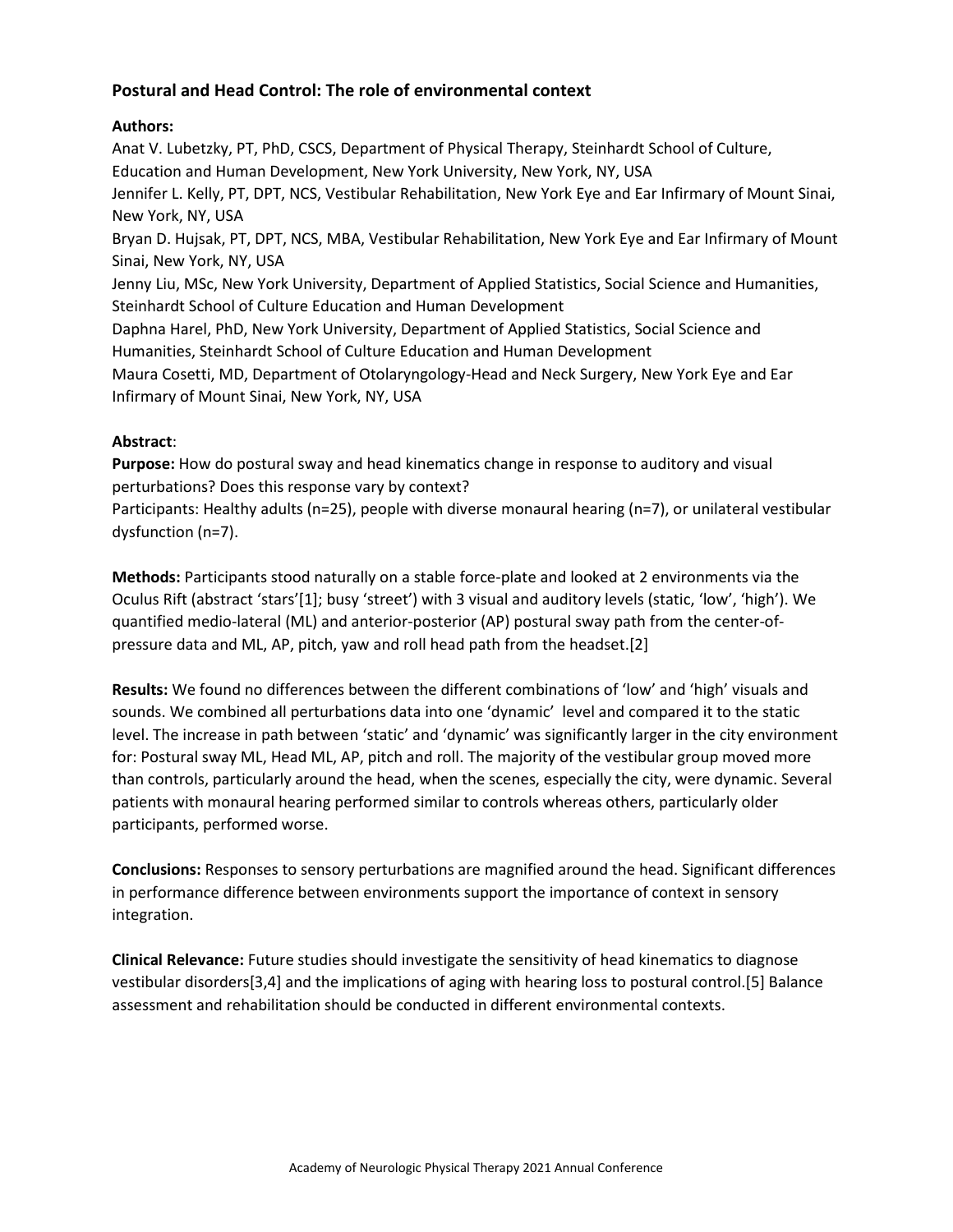## **Proximal Muscle Use in Functional Mobility and Balance in Community Dwelling 40-59 Year Olds**

### **Authors:**

Dr. Sharon Fleming Walsh, PT, DCS, MA, PCS, Emeritus, The University of Findlay Monica Boswell, SPT, The University of Findlay Mackenzie Ringwald, SPT, The University of Findlay Lorin Denney, SPT, The University of Findlay Allison Thobe, SPT, The University of Findlay Cole Kelly, SPT, The University of Findlay Logan Konst, SPT, The University of Findlay

#### **Abstract**:

**Purpose:** As adults age falls can lead to serious injury and decline. Individuals who have fallen display a greater incidence of gluteus medius (GM) weakness. This study investigated the activation of lower extremity musculature, specifically GM, in 40-59-year-olds during the Community Balance and Mobility Scale (CBM). Participants: 55 community dwelling adults between the ages of 40-59 yrs. (n=25, 40-49 yrs. and n=30, 50-59 yrs.).

**Methods:** Subjects were stratified as 5x/week for 30 minutes of exercise by using the Global Physical Activity Questionnaire. sEMG was gathered from bilateral erector spinae, GM, gluteus maximus, rectus femoris, anterior tibialis and lateral gastrocnemius during the CBM.

**Results:** There was a mild negative correlation of GM activation with CBM score (r= -.3721). GM activation was significantly greater in the 40-49 year olds as compared to the 50-59 year olds, (p=.0251) during a dual task walking activity. There was no significant difference on the CBM between age groups. As age increased GM activation decreased during dual task walking activities (p=.0190 and .0442). Those who exercised at least 3x/week or 5x/week for 30 minutes scored significantly higher on the CBM (p=.0023 and .0001) and activated GM less during up and down stair tasks (p=.0183, .0447, and .0463).

**Conclusions:** There were suggestions of significant differences as subjects aged in balance and GM activation. Exercise provided some positive affect to both balance and GM activation. Clinical

**Relevance:** Identifying changes in proximal muscle use as adults age and the affects exercise can play is important to mediate future fall risk.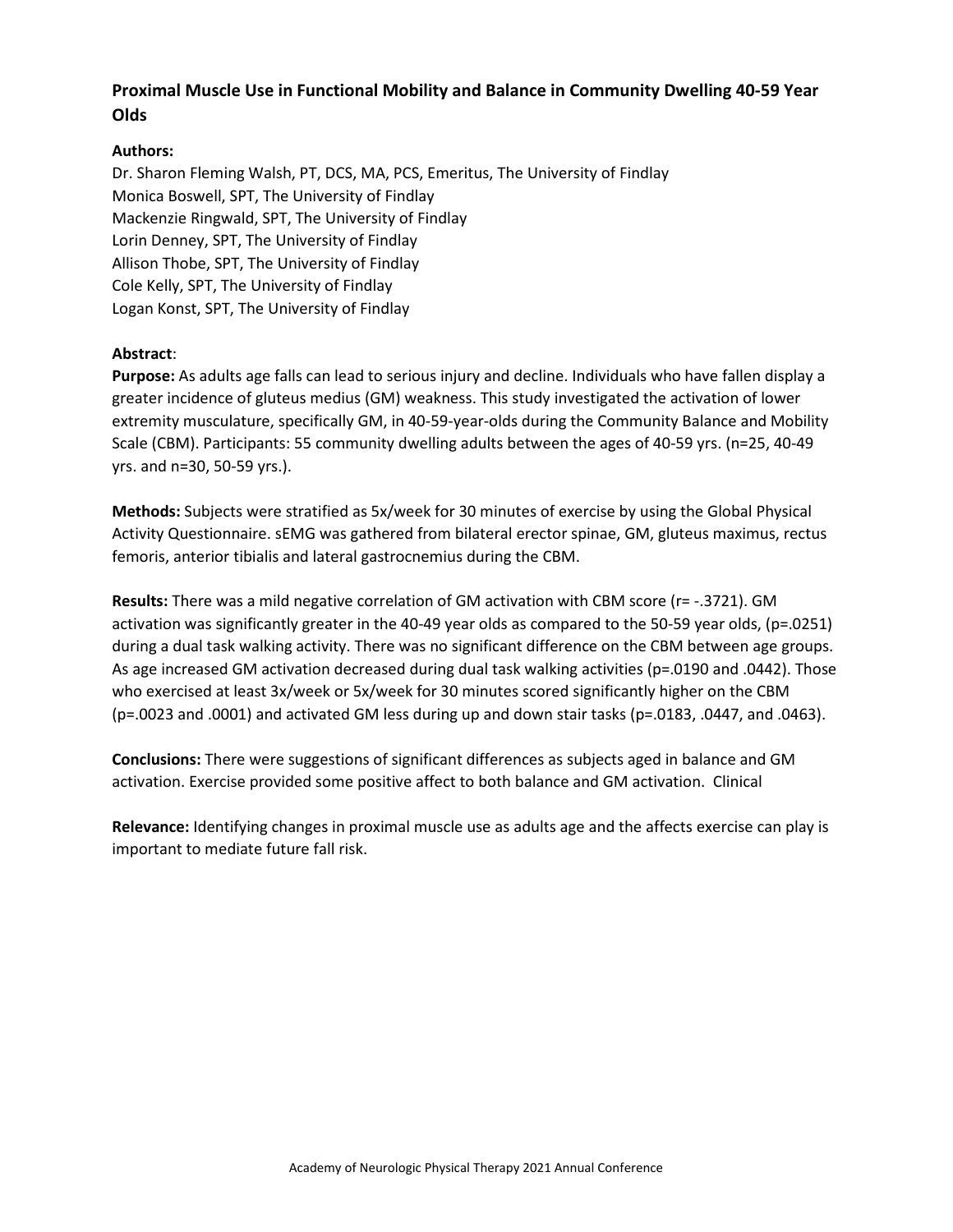## **Psychosocial Aspects of Perceived Fatigue are Associated with Mobility Outcomes in People Multiple Sclerosis**

## **Authors:**

Rashelle Hoffman, PT, DPT, PhD, GCS; Affiliations: Physical Therapy Program, Department of Physical Medicine and Rehabilitation, University of Colorado, Aurora, CO & Geriatric Research Education and Clinical Center, VA Eastern Colorado Healthcare System, Denver, CO

Graciela Salinas, SPT,MS; Affiliations: Physical Therapy Program, Department of Physical Medicine and Rehabilitation, University of Colorado, Aurora, CO

Cory Christiansen, PT, PhD; Affiliations: Physical Therapy Program, Department of Physical Medicine and Rehabilitation, University of Colorado, Aurora, CO & Geriatric Research Education and Clinical Center, VA Eastern Colorado Healthcare System, Denver, CO

Mark Mañago, PT, DPT, PhD, NCS; Affiliations: Physical Therapy Program, Department of Physical Medicine and Rehabilitation, University of Colorado, Aurora, CO & Department of Neurology, School of Medicine, University of Colorado, Aurora, CO

## **Abstract**:

**Purpose/Hypothesis**: Rehabilitation interventions designed to improve functional mobility in people with MS commonly target physical components of fatigue and focus less on psychosocial aspects. The aim of this project was to determine the relationship of physical, psychosocial, and cognitive aspects of fatigue with common mobility outcomes. We hypothesized that psychosocial fatigue would correlate significantly with mobility outcomes.

**Participant(s):** Seventy-two individuals with MS (age: 47.7+11.3 yrs; Expanded Disability Status Scale: 3.5+1.1; 83.3% female) participated in this cross-sectional study.

Methods: The 21-item modified fatigue impact scale (MFIS total and physical, psychosocial, and cognitive subscales) measured fatigue, with higher scores representing a larger impact of fatigue on the individual's activities. Dynamic Gait Index, 6-min Walk Test, Timed Up and Go, and the Timed 25-Foot Walk Test measured mobility. Relationships between fatigue and mobility outcomes were determined by Pearson correlations.

**Results:** For all outcomes, worse mobility performance was associated with greater perceived fatigue as measured by the total MFIS score (r=0.287 to 0.434, p < 0.02). The MFIS psychosocial subscale was weakly-to-moderately correlated with all mobility outcomes (r=0.326 to 0.425, p < 0.01). The MFIS physical subscale was moderately correlated with all mobility outcomes (r=0.483 to 0.572, p < 0.001). The MFIS cognitive subscale was not correlated to mobility outcomes.

**Conclusions:** Greater perceived psychosocial and physical aspects of fatigue were related to worse mobility performance.

**Clinical Relevance:** In addition to physical components of fatigue, evaluation and intervention of psychosocial aspects of fatigue through behavioral intervention frameworks may be important when seeking to improve mobility in people with MS.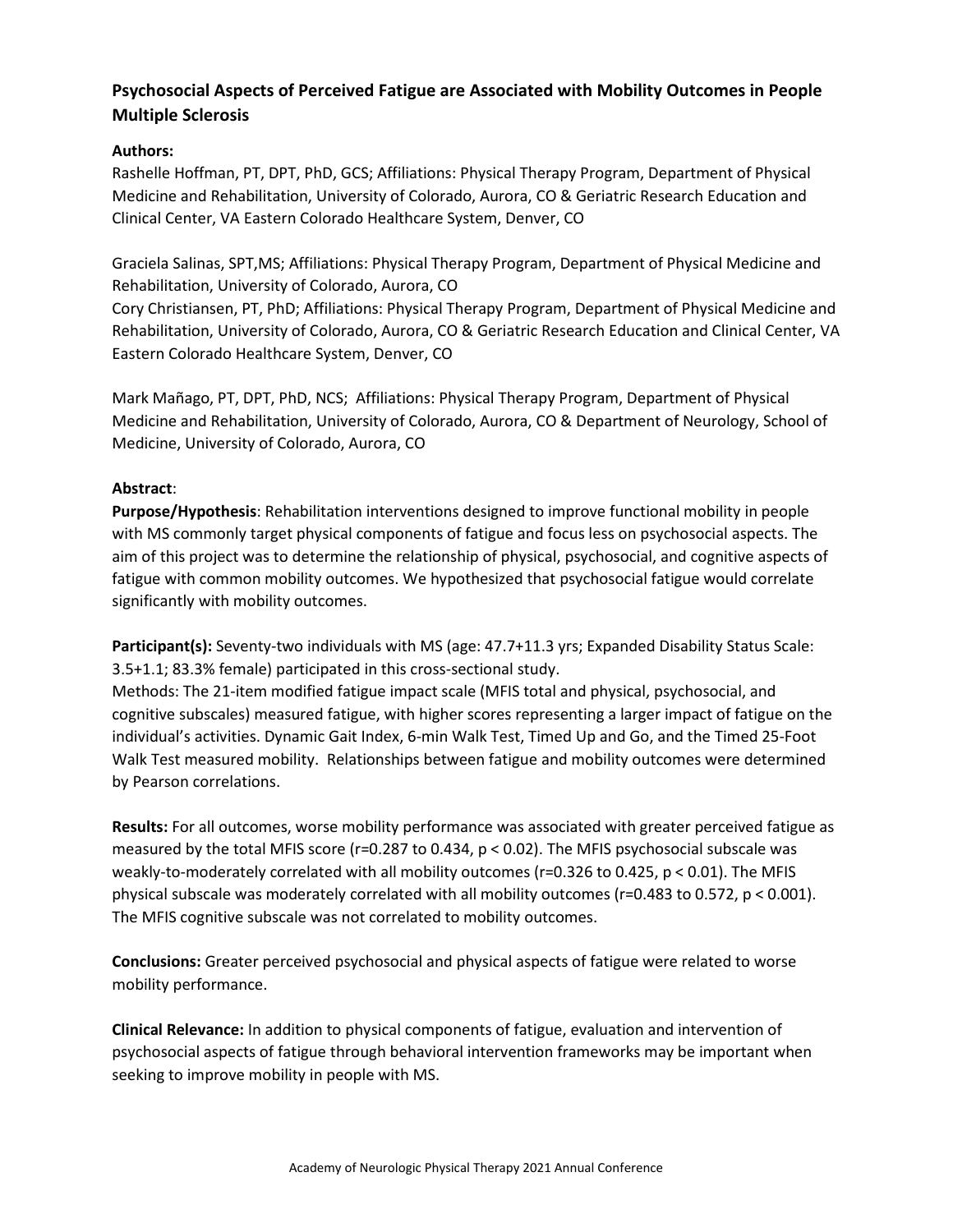# **Relationship between Head and Center-of-Mass Kinematics during a Head-Mounted Display Balance Assessment**

## **Authors:**

Brittani Morris, PT, DPT, PhD Student, Department of Physical Therapy, Steinhardt School of Culture, Education and Human Development, New York University, New York, NY, USA

Madison A. Pessel, SPT, Department of Physical Therapy, Steinhardt School of Culture, Education and Human Development, New York University, New York, NY, USA

Susan R. Lunardi, SPT, Department of Physical Therapy, Steinhardt School of Culture, Education and Human Development, New York University, New York, NY, USA

Sarah Mischianti, SPT, Department of Physical Therapy, Steinhardt School of Culture, Education and Human Development, New York University, New York, NY, USA

Andrew Medlin, SPT, Department of Physical Therapy, Steinhardt School of Culture, Education and Human Development, New York University, New York, NY, USA

Maura Cosetti, MD, Department of Otolaryngology-Head and Neck Surgery, New York Eye and Ear Infirmary of Mount Sinai, New York, NY, USA

Jennifer Kelly, DPT, NCS, Vestibular Rehabilitation, New York Eye and Ear Infirmary of Mount Sinai, New York, NY, USA

Anat Lubetzky, PT, PhD, CSCS, Department of Physical Therapy, Steinhardt School of Culture, Education and Human Development, New York University, New York, NY, USA

## **Abstract:**

**Purpose:** Standing balance requires keeping the body's center of mass (COM) inside its base of support.[1] It has been proposed that the human body acts as an inverted pendulum in standing.[2] Head-mounted display paradigms provide accurate assessment of head kinematics but do not assess COM.[3–5] We investigated the relationship between head and COM kinematics in standing. We hypothesized that deviations from the inverted pendulum model will be observed with sensory perturbations provided via the headset.

Participants: 14 adults (8 females, mean age=45, SD=18.19): healthy individuals (N&#3f6), vestibular dysfunction (N&#3f4), or hearing loss (N&#3f4) were tested at the Mount Sinai Ear Institute.

**Methods**: Individuals stood hip-width apart wearing the HTC Vive Pro Eye. A Vive tracker was placed between the posterior-superior-iliac-spines. Two levels of visual and sound (static and dynamic) were implemented in 4 scenes, each 60-seconds long, performed twice. We analyzed intraclass correlations (ICC, [95% Confidence Interval]) for head and COM path and acceleration in the medio-lateral and anterior-posterior directions and inspected bland-Altman plots measures for between-segment bias.

**Results:** Medio-lateral: strong absolute agreement for: Path ICC=0.89 [0.25-0.97] and Acceleration: ICC=0.91 [0.81-.95]. Anterior-posterior: Moderate agreement for Path ICC=0.772 [0.68-0.84] and weak for Acceleration ICC=0.42 [0.1-.74]. A positive bias demonstrated increased head movement relative to COM across measures.

**Conclusion:** The increase in the difference between head and COM in response to perturbations, suggests a deviation from a standing inverted pendulum model.

**Clinical Relevance:** Head-mounted displays paradigms involving a Vive headset and a COM Vive tracker provides a comprehensive, accurate, in-clinic balance assessment.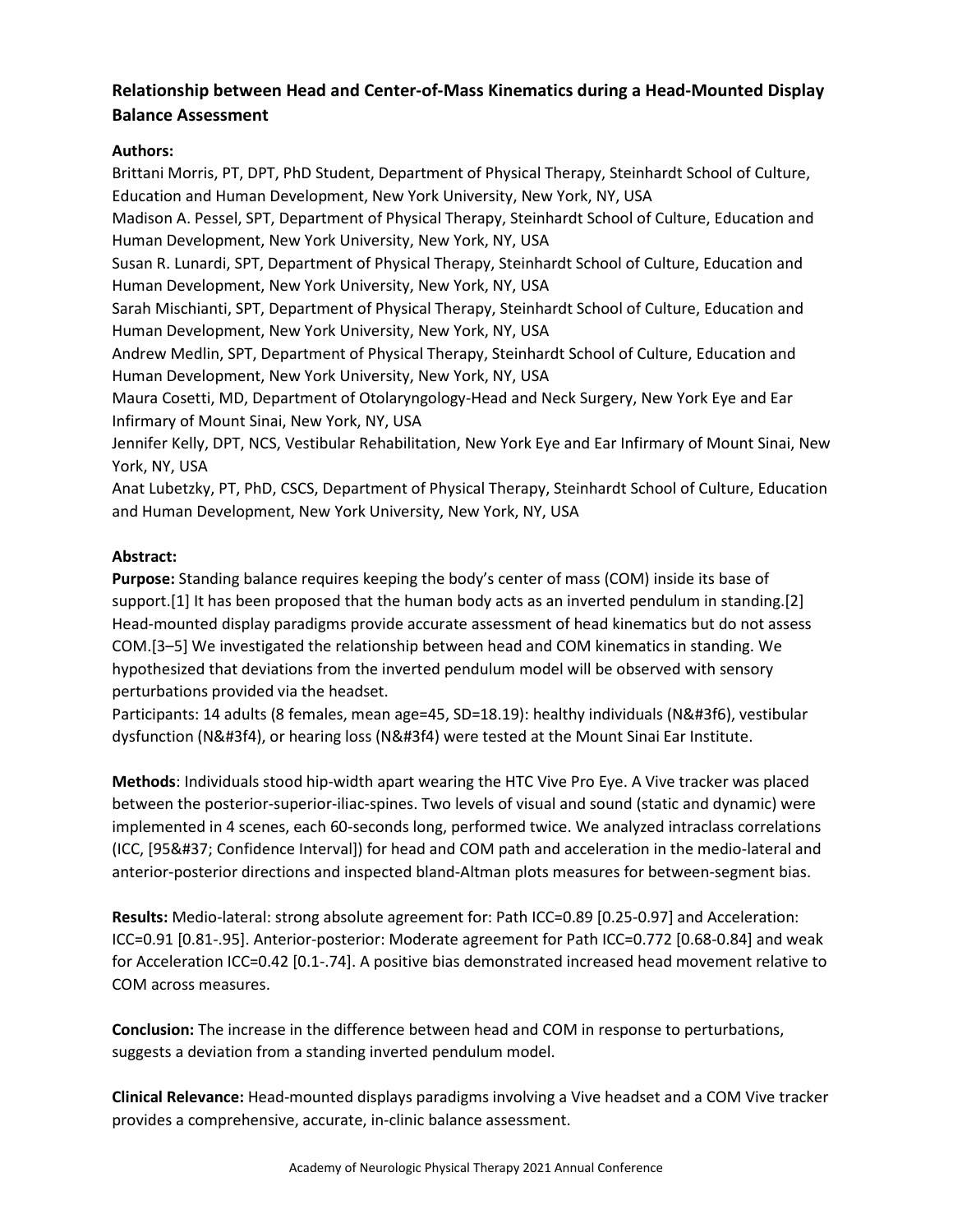# **Relationship between multiple chronic comorbidities and functional outcome in individuals after stroke**

## **Authors:**

Elizabeth Thompson PT, PhD, NCS; Darcy Reisman PT, PhD Department of Physical Therapy, University of Delaware

### **Abstract:**

**Purpose/Hypothesis**: The impact of multiple chronic conditions (MCC) on functional outcome after stroke is not fully understood.1,2,3,4,5,6 Recent work noted inconsistencies in the literature,3,4,6,7 and a need to understand mediating factors.3,7 The purpose of this study was to investigate the relationship between MCC and functional outcome after stroke, and variables that influence this relationship.

**Participants:** 226 stroke survivors (age 63.2 ± 12.8, 36.6 ± 46.9 months since stroke).

**Methods:** Retrospective analysis of data from the university's Stroke Research Registry. Modified Cumulative Illness Rating Scale (MCIR)8 measured MCC; the Stroke Impact Scale – Participation (SIS-P)9 measured global function. Age, Fugl Meyer Assessment lower extremity scores (FMA-L), Activity-Specific Balance Confidence (ABC) Scale, Yesavage Geriatric Depression Scale (GDS), and gait speed (6meterwalk) were analyzed as possible mediators. These variables were selected after demonstrating significant correlation with SIS-P in preliminary analysis. Ordinal regression and mediation analysis were used to investigate relationships.

**Results:** MCIRS was predictive of SIS-P (p = 0.019). Mediation analysis found ABC (beta=0.310, p < 0.001), GDS (beta=-0.286,  $p < 0.001$ ), and age (beta=0.113,  $p = 0.003$ ) significant mediators of the relationship between MCIRS and SIS-P. 6meterwalk and FMA-L were not (p=0.728 and p=0.075).

**Conclusions:** There was a significant relationship between MCIRS and SIS-P. This relationship was mediated by age, self-efficacy (ABC), and depression symptoms (GDS), but not by gait speed (6meterWT) or limb impairment (FMA-L).

**Clinical Relevance:** The relationship between chronic comorbidities and function after stroke must be viewed by incorporating measurements including self-efficacy, depressive symptoms, and age.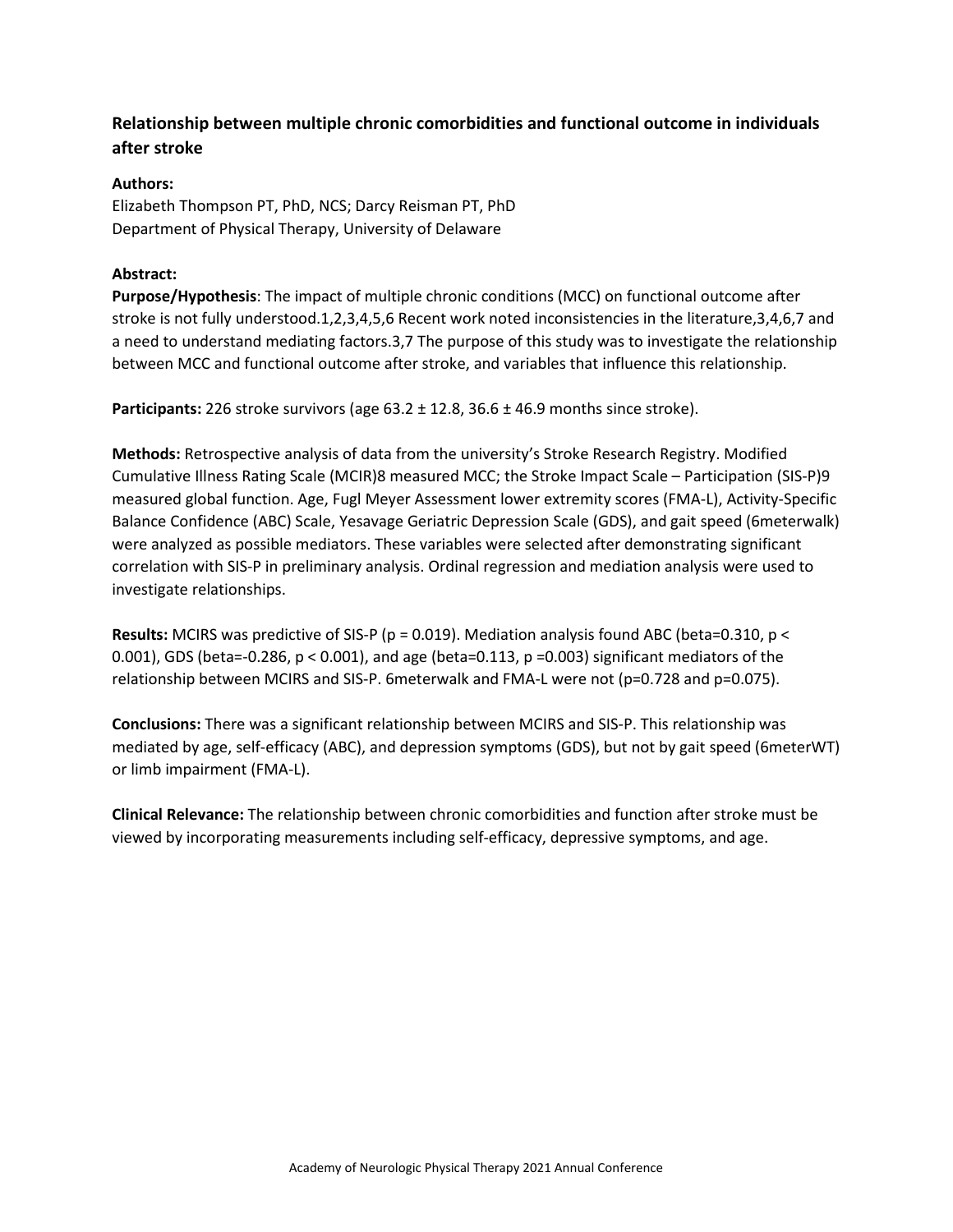## **Reliability of the Intersection Point Balance Metric in Community-dwelling Adults**

### **Authors:**

Colin R. Grove, PT, DPT, PhD, University of Wisconsin-Madison Jennifer N. Bartloff, PT, DPT, University of Wisconsin-Madison Kreg G. Gruben, PhD, University of Wisconsin-Madison

#### **Abstract**:

**Purpose/Hypothesis:** The intersection point (IP) represents the interaction of the direction and center of pressure of the ground-on-foot force. We aimed to determine the reliability of repeated IP measures.

Participant(s): One-hundred-forty-six community-dwelling adults from two age groups, younger (n = 83; mean age = 27.5 [ $\pm$ 7.6] years old; 53 female) and older (n = 63; mean age = 72.2 [ $\pm$ 6.4] years old; 51 female), were included.

**Methods**: Complete sets of force-plate data from non-disabled subjects in the Human Balance Evaluation Database were analyzed. Data from three consecutive trials of four posturography conditions were processed: C1) firm/eyes open, C2) firm/eyes closed, C3) foam/eyes open, and C4) foam/eyes closed. The height of the intersection point (zIP) during each trial was calculated and plotted as a curve across 17 frequency bands (0.3 Hz to 3.7 Hz; 0.2 Hz increments). The analysis metric was the mean value for each curve. Reliability was assessed using the intraclass correlation coefficient (ICC[3,1]).

**Results:** The ICC(3,1) values (95% confidence interval) were C1 = 0.793 (0.732, 0.845), C2 = 0.897 (0.863, 0.924), C3 = 0.728 (0.653, 0.793), and C4 = 0.750 (0.680, 0.811) for younger adults and C1 = 0.660 (0.559, 0.749), C2 = 0.858 (0.806, 0.900), C3 = 0.757 (0.676, 0.824), and C4 = 0.686 (0.590, 0.769) for older adults.

**Conclusion(s):** Repeated measures of mean zIP curve values have moderate to excellent reliability across sensory conditions.

**Clinical Relevance:** Clinicians may view this promising new metric as a precise and more complete characterization of balance control.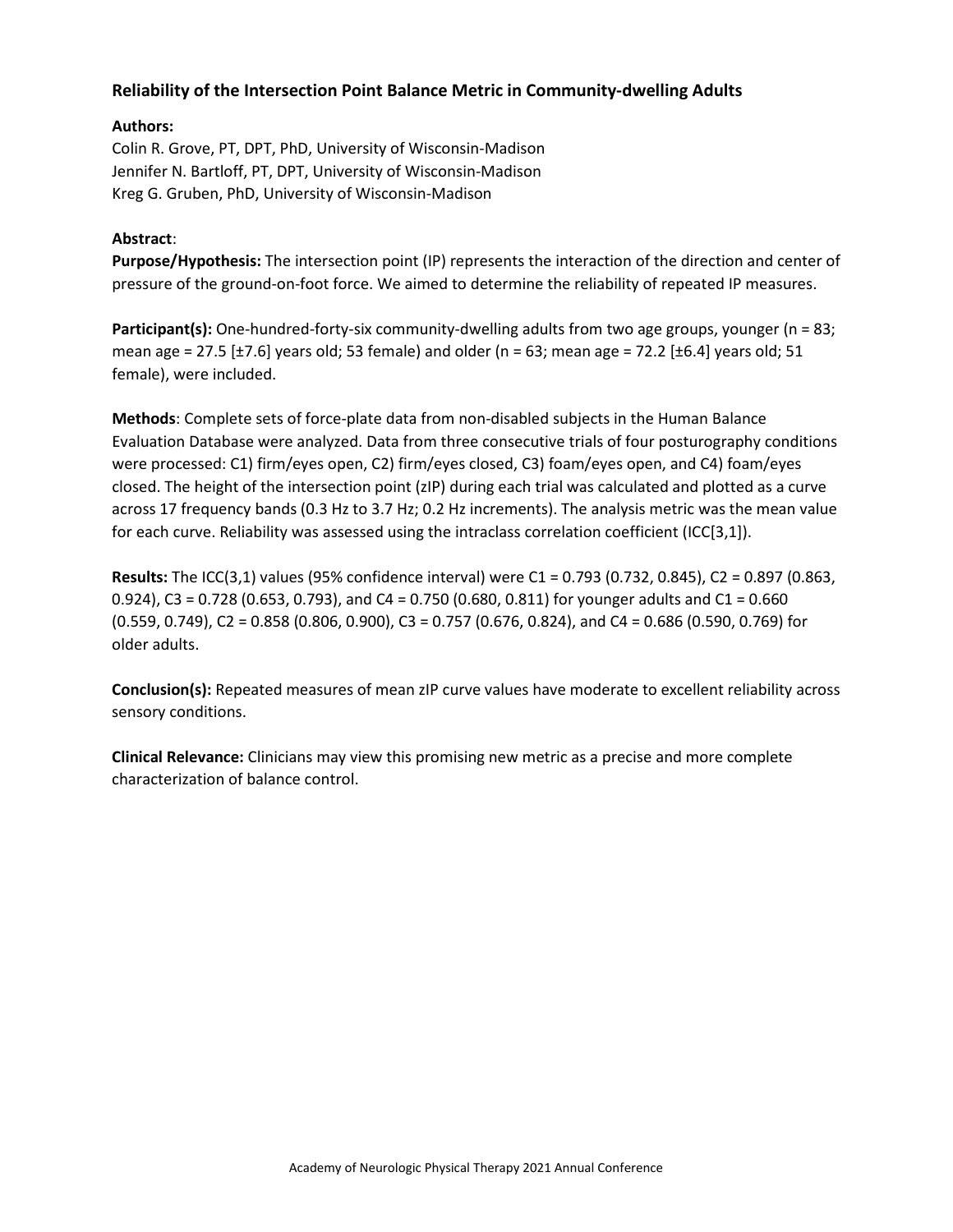# **Spinal cord tissue bridges validation study: predictive relationships with sensory scores following spinal cord injury.**

## **Authors:**

Andrew C. Smith, PT, DPT, PhD, University of Colorado School of Medicine, Department of Physical Medicine and Rehabilitation, Physical Therapy Program Denise R. O'Dell, PT, DSc, NCS, Regis University School of Physical Therapy David Dungan, MD, Radiology Imaging Associates Ashesh Thaker, MD, University of Colorado School of Medicine, Department of Radiology Robyn Gisbert, PT, DPT, University of Colorado School of Medicine, Department of Physical Medicine and Rehabilitation, Physical Therapy Program Kenneth A. Weber II, DC, PhD, Stanford University School of Medicine, Department of Anesthesiology, Perioperative and Pain Medicine Jeffrey C. Berliner, DO, Craig Hospital Stephanie R. Albin, PT, DPT, PhD, Regis University School of Physical Therapy

#### **Abstract:**

**Purpose/Hypothesis**: Using magnetic resonance imaging (MRI), widths of ventral tissue bridges demonstrated significant predictive relationships with future pin prick sensory scores, and widths of dorsal tissue bridges demonstrated significant predictive relationships with future light touch sensory scores, following spinal cord injury. These studies involved smaller participant numbers and external validation of their findings is warranted. The purpose of this study was to validate these previous findings using a larger independent external data set. We hypothesized that our findings would be in alignment, and thus validate, the previous investigations.

**Participants:** 136 participants with spinal cord injury.

**Methods**: In this retrospective study, widths of ventral and dorsal tissue bridges were quantified using mid-sagittal T2-weighted MRI (average 3.7 weeks post injury), and pin prick and light touch sensory scores were acquired at discharge from inpatient rehabilitation.

**Results**: Wider ventral tissue bridges were significantly correlated with pin prick scores at 13.5 weeks post injury ( $r = 0.31$ ,  $p < 0.001$ ,  $N = 136$ ) and wider dorsal tissue bridges were significantly correlated with light touch scores ( $r = 0.31$ ,  $p < 0.001$ ,  $N = 136$ ).

**Conclusions**: This retrospective study's results provide external validation of previous findings, using a larger sample size. Following spinal cord injury, ventral tissue bridges hold significant predictive relationships with future pin prick sensory scores and dorsal tissue bridges hold significant predictive relationships with future light touch sensory scores.

**Clinical Relevance**: The healthcare team could use these relatively simple tissue bridge measures, in conjunction with information from clinical examination, to help prognose future light touch or pin prick sensory recovery following spinal cord injury.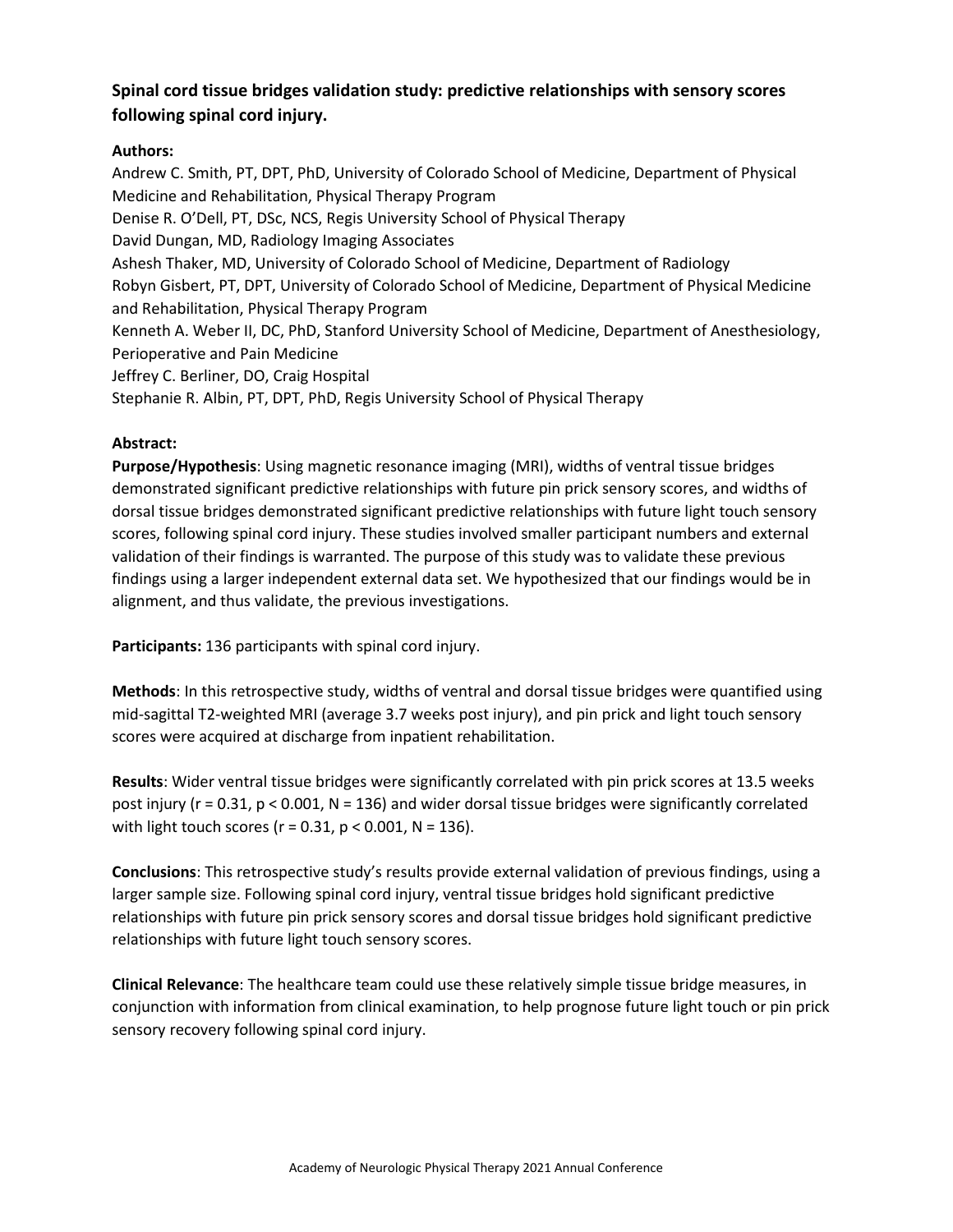# **Telehealth Delivery of Treatment with a Gait Device for Stroke Survivors During the COVID-19 Pandemic**

## **Authors:**

Brianne Darcy, PT, DPT - Moterum Technologies, Inc. Lauren Rashford, PT, DPT - Moterum Technologies, Inc. Tyler Shultz, PT, DPT, OCS - Wingate University Nancey T. Tsai, MD, FABPMR - Moterum Technologies, Inc. David Huizenga, PhD - Moterum Technologies, Inc. Stacy Bamberg, ScD - Moterum Technologies, Inc.

#### **Abstract**:

**Purpose/Hypothesis**: This study aimed to investigate the feasibility of remote treatment with a gait device in stroke survivors.

**Participants:** Participants included five individuals with chronic stroke (average age 72 years and 84 months post-stroke). Four of the participants had previously begun in-person treatment with the gait device. Upon worsening of the coronavirus pandemic, they transitioned to telehealth delivery to continue their gait treatment remotely. The fifth participant performed all study-related activities remotely.

**Methods:** Activities were overseen remotely by physical therapists. The protocol included a virtual caregiver training session followed by three months of remote treatment with the gait device. Gait sensors were utilized to monitor gait patterns and treatment compliance. Functional assessments including the 10-Meter Walk Test (10MWT), the Timed Up and Go (TUG) test, the Six-Minute Walk Test (6MWT), and the Stroke Specific Quality of Life Scale occurred at baseline and after each month of treatment.

**Results:** No significant adverse events occurred and survey responses indicated a high level of acceptability for remote treatment delivery. Participants complied with >94% of remote treatment sessions and 100% of assessments. Additionally, average improvement on the 10MWT, TUG, and 6MWT surpassed the minimal clinically important difference or minimal detectable change value.

**Conclusions:** Results indicate considerable promise for the feasibility of remote treatment with the gait device.

**Clinical Relevance:** Utilization of telehealth technologies has expanded considerably as a result of the COVID-19 pandemic. This study depicts a replicable framework for the remote delivery of gait treatment.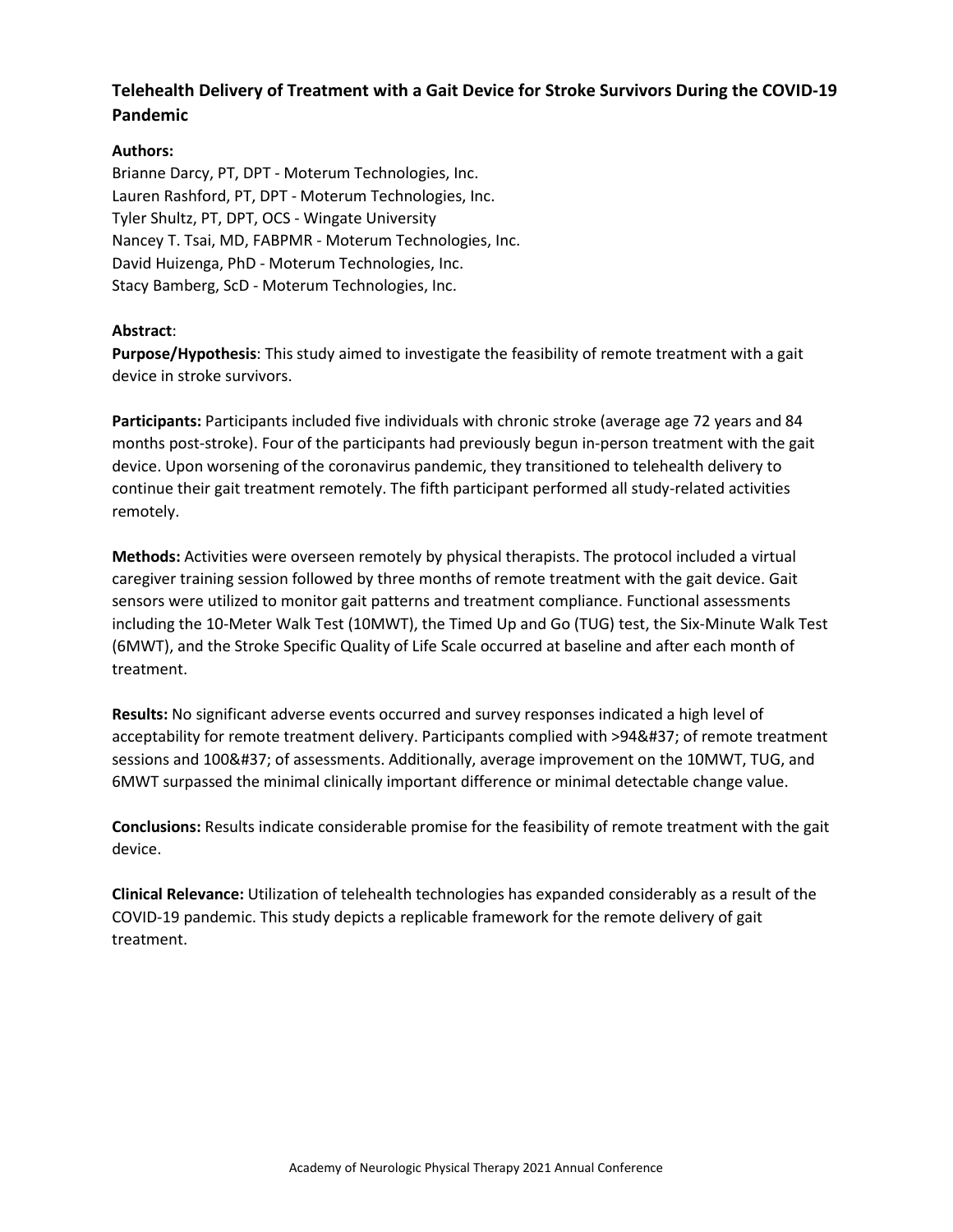# **The Community Balance and Mobility Scale in community-dwelling older adults: implications for other populations**

## **Authors:**

Holly J. Roberts, PT, PhD, GCS, NCS University of Puget Sound, Tacoma, WA Lindsay Dirringer, SPT University of Puget Sound, Tacoma, WA Ana Sabates, SPT University of Puget Sound, Tacoma, WA Alex Carr, SPT University of Puget Sound, Tacoma, WA Hannah Johnson, SPT University of Puget Sound, Tacoma, WA Elise Whisler, SPT University of Puget Sound, Tacoma, WA

## **Abstract**:

**Purpose/Hypothesis**: To determine the convergent validity, age-referenced scores, and ceiling and floor effects for the Community Balance and Mobility Scale (CB&M) in community-dwelling older adults. We hypothesized that CB&M scores would decrease with age.

**Participants:** 89 community-dwelling older adults (76+/-7 years, 54 female, 1.10+/-2.46 falls in the previous year)

**Methods:** Participants completed the CB&M, Functional Gait Assessment (FGA), and Activities-specific Balance Confidence scale (ABC) and were stratified into three age groups: 65-74 (n=41), 75-84 (n=33), and 85+ years (n=15). A one-way ANOVA was calculated to determine differences in outcome measure scores among age groups. Spearman's rho were calculated to determine the correlations between the outcome measures.

**Results:** There were moderate to high convergent validities (rho=0.63 to 0.89, p < 0.001) among the CB&M, FGA, and ABC. CB&M scores for each age group were: 71.54+/-17.38 (65-74), 48.18+/-21.55 (75- 84), and 30.67+/-17.39 (85+), and differed among all age groups (p < 0.01). There were no ceiling or floor effects for any outcome measures.

**Conclusions:** The CB&M is a valid measure of balance and dynamic gait for community-dwelling older adults. CB&M scores decreased with age. The lack of ceiling and floor effects suggest the CB&M may be a useful measure for high-functioning individuals with subtle balance impairments.

**Relevance:** There has been a recent emphasis on detecting subtle changes in balance in high-functioning older adults. These are the first age-referenced scores for the CB&M in this population. These values establish reference points for clinicians evaluating balance and dynamic gait in community-dwelling older adults with and without neurologic conditions.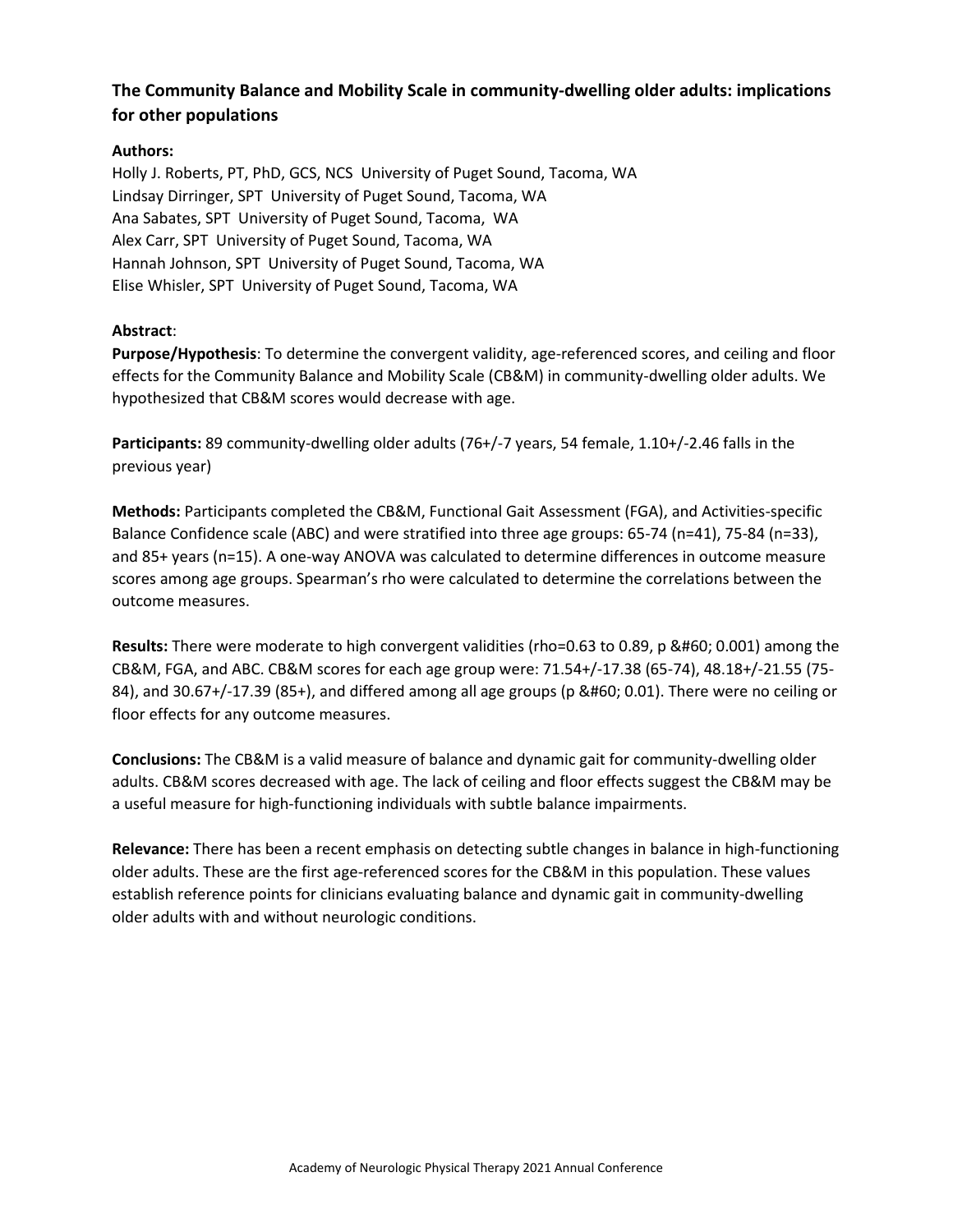## **The Core Set of Outcome Measures for Adults with Neurologic Conditions: A Survey Study**

#### **Authors:**

Stacey D Rittenberg, PT, DPT, NCS, Mercy College Megan J. Cotta, SPT, Mercy College Juliana De Oliveira, PT, DPT\*, Mercy College Lauren M Giannoni, PT, DPT\*, Mercy College Jennifer Llanos, PT, DPT\*, Mercy College Marc Campo, PT, DPT, OCS, PhD, Mercy College \*Authors were students at the time of involvement in this study.

#### **Abstract**:

**PURPOSE/HYPOTHESIS**: The Academy of Neurologic Physical Therapy (ANPT) recently created a clinical practice guideline surrounding a core set of Outcome Measures (COM-CPG) for adults with neurologic conditions. Baseline knowledge surrounding COM-CPG is unknown. The purpose of this study is to determine baseline knowledge of neurologic PTs regarding COM-CPG. Board certification (NCS) and confidence administering COM-CPG was also investigated. We hypothesized these factors would be positively associated with knowledge of COM-CPG.

**PARTICIPANTS:** Participants were 137 licensed U.S. PTs working with adults undergoing neurologic rehabilitation. Eighty-seven (64%) were NCS PTs. Most participants (69%) had more than 5 years experience.

**METHODS:** Study design was quantitative, non-experimental, cross-sectional electronic survey using convenience sampling. Questions were formulated based on the Recommended Standardized Administration of COM-CPG published by the ANPT. All participants gave informed consent electronically.

**RESULTS:.** Completed surveys were received from 137 PTs. Scores on knowledge tests were generally low, ranging from 42% (6MWT) to 76% (BBS). NCS PTs scored significantly higher in knowledge of all instruments except the BBS. Significant, moderate correlations were noted between confidence in administering the 10mWT and the ABC scale. Remaining correlations were low and/or not significant.

**CONCLUSION**: In conclusion, although PTs believe they're correctly utilizing COM- CPG a gap in baseline knowledge exists. Sample bias in favor of PTs interested or knowledgeable of COM-CPG may exist, however scores were still lower than needed for effective clinical decision making.

**CLINICAL REVELANCE**: For COM-CPG to demonstrate value it must be utilized correctly. Education is needed to enhance efficacious application of COM-CPG.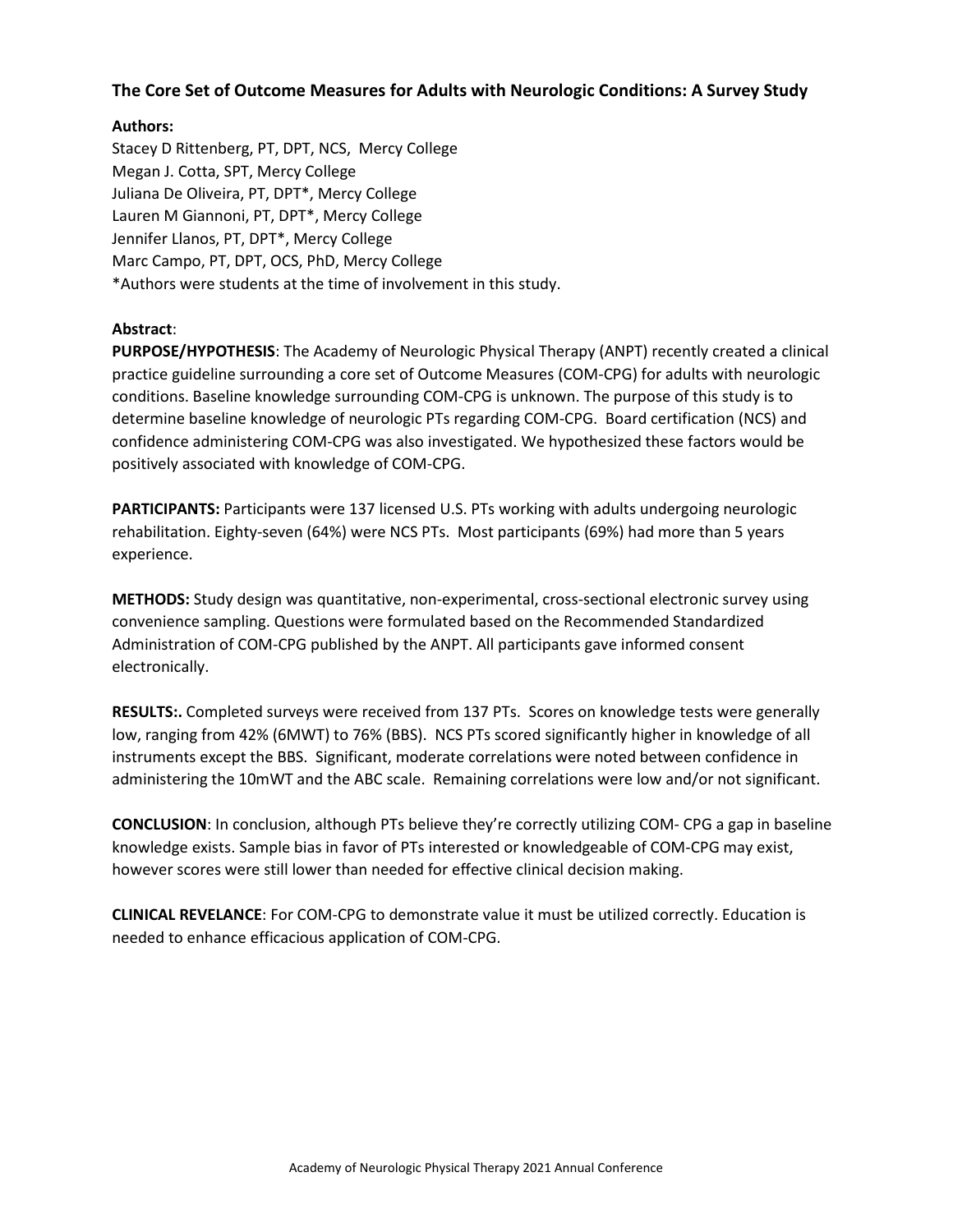## **The Effects of Ischemic Conditioning on Motor Performance Post Stroke.**

### **Authors:**

Saad Z. Alqahtani, PT1; Zhilun Zhou, MS, ME1; Jennifer N. Nguyen, BS2; Francesco Negro, PhD3; Matthew J. Durand, PhD2; Brian D. Schmit, PhD4; Allison S. Hyngstrom, PT, PhD1 1 Department of Physical Therapy, Marquette University, Milwaukee, WI, USA 2 Department of Physical Medicine and Rehabilitation, Medical College. of Wisconsin, Milwaukee, WI, USA 3 Department of Clinical and Experimental Sciences, Università degli Studi di Brescia, Brescia, Italy

4 Department of Biomedical Engineering, Marquette University and the Medical College of Wisconsin, Milwaukee, WI, USA

#### **Abstract:**

**Purpose**: Quantify the effects of a single session of ischemic conditioning (IC) on sub-maximal force regulation and neuromuscular fatigability post stroke. There is emerging evidence IC may improve motor performance post stroke by increasing the neural activation of paretic muscles (1,2). Understanding how IC affects different types of contractions is important for determining its use as a potential physical therapy adjunct.

**Hypothesis:** Following IC, stroke survivors will have improved sub-maximal force regulation and increased task endurance as compared to IC-Sham.

**Participants:** 10 stroke survivors participated (13.1±7.3yrs post stroke, 51.2±14.2yrs).

**Methods**: Participants completed two sessions (IC or IC-Sham). An inflatable cuff was placed over the paretic thigh and inflated/deflated for five minutes cycles at 225 mmHg (IC) or 10-20 mmHg (IC-Sham). Pre- and post-testing included: maximal voluntary contractions (MVCS) of the knee extensors, submaximal ramp contractions of 20 and 60% MVC, and a sub-maximal sustained knee extension fatiguing task. The coefficient of variation (STDev Torque/Mean Torque) and task duration were calculated.

**Results:** On average, following IC, there was a larger percent decrease in the coefficient of variation during the 20% and 60% conditions compared to IC-Sham, respectively (-10.9±9.9% vs 15.4±11.1%) and (-3.9±5.1% vs 5.8±10.9%). The task duration for the fatigue task was greater for the IC versus IC-Sham condition (468.7±95.5s vs 394.9±112.4s).

**Conclusions/Clinical Relevance**: During sub-maximal contractions, IC improved force regulation and task endurance. IC may be a potential physical therapy adjunct to optimize the performance of sub-maximal tasks which are important for activities of daily living post stroke.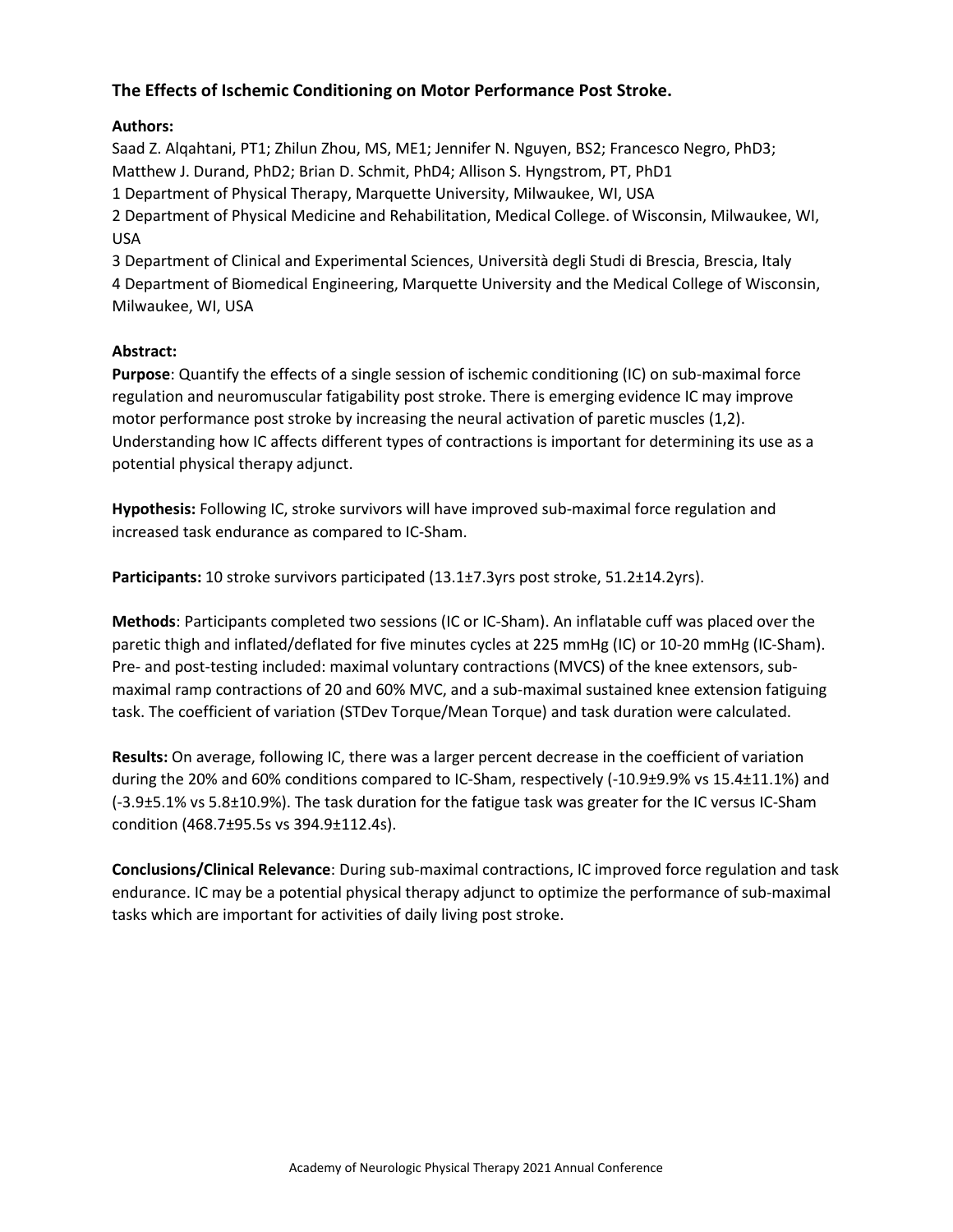# **The Importance of the Measurement of Cardiovascular Autonomic Dysfunction after Mild Traumatic Brain Injury due to Symptom Overlap and Mechanism of Injury**

### **Authors:**

Ryan Pelo PT, DPT, University of Utah, Lee Dibble PhD, PT, University of Utah, Peter Fino, PhD, University of Utah, Melissa M. Cortez, DO, University of Utah

### **Abstract**:

**Purpose:** Exercise intolerance after mild traumatic brain injury (mTBI) is often thought to be indicative of a reduction in cerebral blood flow (CBF), and attributed to cardiovascular autonomic dysfunction (CAD). Yet limited understanding of how clinical exercise testing relates to CAD poses a major challenge; further, symptom provocation to exercise testing is nonspecific, and may reflect an array of physiological changes that are not necessarily restricted to CAD.

**Description:** Cardiovascular autonomic control is largely driven by brainstem nuclei, which maintain homeostasis of blood pressure (BP) and heart rate (HR). mTBI has been associated with stress and strain on brainstem structures, which may result in impaired BP/HR regulation, and thereby, impaired CBF. Change in CBF is associated with symptoms of fatigue, headache, memory dysfunction, attention complaints, brain fog, anxiety, depression, and insomnia – all of which are commonly reported symptoms following mTBI.

**Summary of Use:** Standardized cardiovascular autonomic testing such as, HR variability to deep breathing/Valsalva and tilt-table testing can provide localizing information about CAD (e.g. cardiovagal/parasympathetic, cardiovascular adrenergic/sympathetic). Further, frequency domain analysis of HR/BP can also provide insight into parasympathetic/sympathetic outflow.

**Importance to Neurologic Physical Therapy:** Evaluation of mTBI continues to be a complex challenge. Clinical correlation of post-mTBI symptoms and clinically utilized exercise tolerance testing with standardized autonomic testing measures would enhance understanding of underlying physiological changes. Although access to specialized autonomic testing can be a barrier, an increased push for directed CAD testing would improve identification of clinically informative physiological deficits and guide individualized treatments.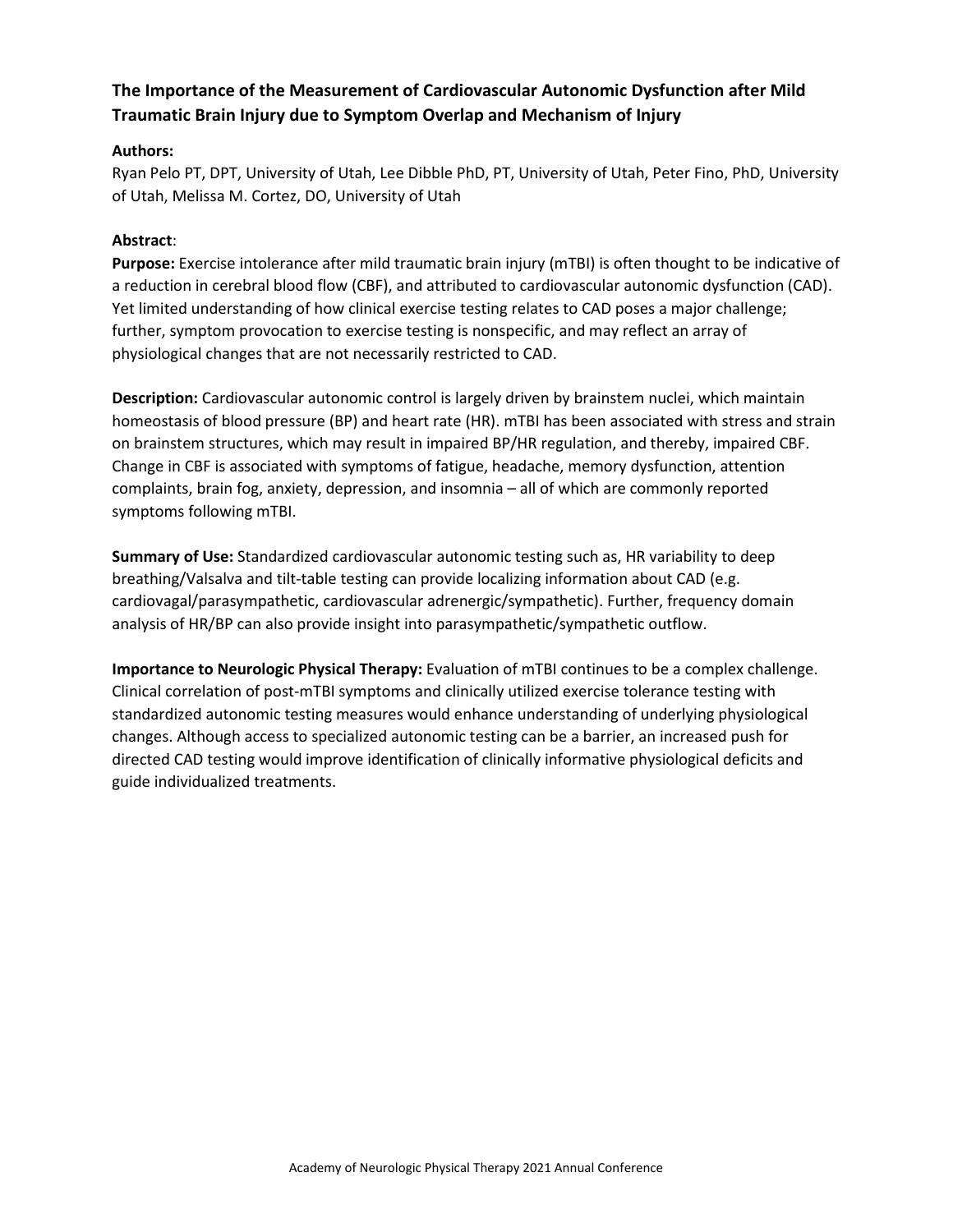## **The Occurrence of Benign Paroxysmal Positional Vertigo Following Moderate to Severe COVID-19: A Case Series**

#### **Author:**

Branden, Dennis, PT, DPT, NYU Langone Health: Rusk Rehabilitation

#### **Abstract:**

**Background/purpose:** COVID-19 proved to be one of the leading causes of hospitalization within the past year. The novelty of the virus has presented an array of impairments that are still not fully understood. The purpose of this study is to illustrate the occurrence of Benign Paroxysmal Positional Vertigo (BPPV) in a series of individuals, who have recovered from moderate to severe COVID-19, and discuss the response to vestibular rehabilitation therapy (VRT).

**Case Description:** This case series included four individuals, ranging from 33 to 72 years old, in inpatient rehab. Treatment involved traditional interventions with specific emphasis on VRT. Outcome measures specific to VRT related to a negative finding on the Dix-Hallpike/Roll Test or denial of vertigo with bed mobility.

**Outcomes:** Three out of four patients reported a reduction in the severity of symptoms and/or complete resolution following one to two treatments. One patient was not provided treatment due to the acuity of his impairments associated with prolonged hospitalization and hypoxic brain injury.

**Discussion:** Several potential theories have been hypothesized that could explain this occurrence. Perhaps, the COVID-19 virus targets the vestibulocochlear nerve similar to a vestibular neuritis. Other potential associations could be the multitude of new pharmaceuticals and/or due to prone positioning. In conclusion, I'm unable to state a definitive correlation between BPPV and COVID-19 but would inquire more research to investigate if a true relationship exists.

**Clinical Relevance:** This case series is clinically relevant due to the potential for a missed diagnosis of BPPV within this patient population.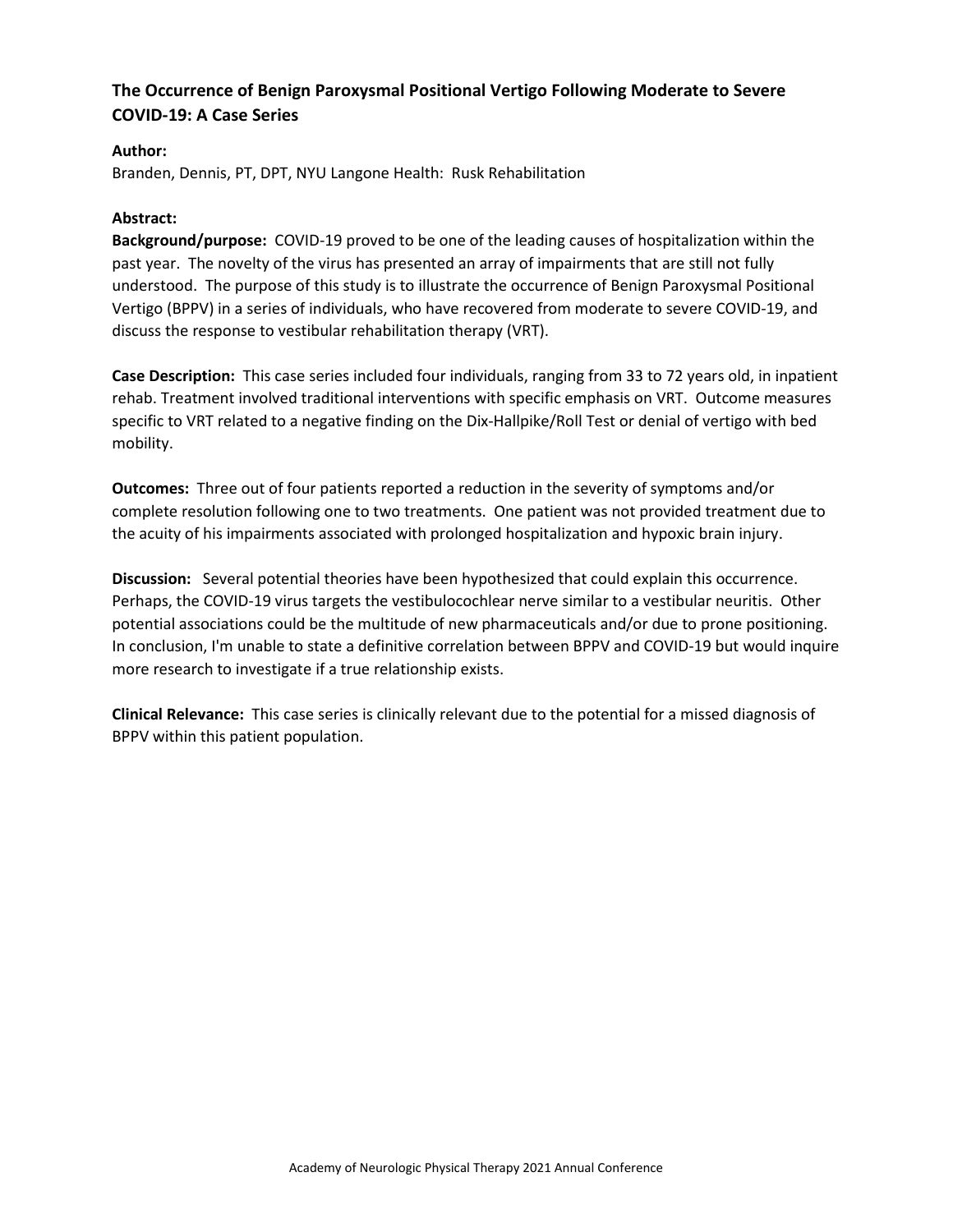# **The role of the physical therapist in facilitating acceptance post-stroke: a possible knowledge gap**

## **Authors:**

Olivia Harris, SPT University of Cincinnati, College of Allied Health Sciences, Department of Rehabilitation, Exercise and Nutrition Sciences Megan Marie Maag, SPT University of Cincinnati, College of Allied Health Sciences, Department of Rehabilitation, Exercise and Nutrition Sciences Ally Mohler, SPT University of Cincinnati, College of Allied Health Sciences, Department of Rehabilitation, Exercise and Nutrition Sciences Valerie Hill, PhD, OTR/L University of Cincinnati, College of Allied Health Sciences, Department of Rehabilitation, Exercise and Nutrition Sciences Chalee R. Engelhard, PT, EdD University of Cincinnati, College of Allied Health Sciences, Department of Rehabilitation, Exercise and Nutrition Sciences Erin Wagner, MS, CCRP University of Cincinnati, College of Allied Health Sciences, Department of Rehabilitation, Exercise and Nutrition Sciences Kari Dunning, PT, PhD University of Cincinnati, College of Allied Health Sciences, Department of Rehabilitation, Exercise and Nutrition Sciences

## **Abstract:**

**Purpose/Hypothesis**: Survivors who find acceptance after stroke have lower rates of depression and anxiety. Recent studies report strategies to facilitate acceptance post-stroke including a potential role for the physical therapist. The purpose of this project was to determine possible gaps in knowledge among physical therapists.

**Participants**: 31 therapists (26PT, 5PTA); 29 female; average age 37.2 years; number of clients with stroke per month 5 clients (n14).

**Methods:** A 1-hour educational webinar was conducted. Before the webinar (PRE), attendees rated their knowledge: Extremely well, Somewhat well, Not sure, Not really well, or Definitely not well. After the webinar (POST), attendees were asked: "After taking this course, do you think there is a gap in PT knowledge regarding the journey to stroke acceptance?": Yes definitely, Yes perhaps, Not sure, No not really, or Definitely not.

**Results:** At PRE:16.1% understood the journey of acceptance post-stroke "Extremely" or "Somewhat" well; 20.0% were "Extremely" or "Somewhat" familiar with the literature; 12.9% knew factors/strategies that facilitated acceptance "Extremely" or "Somewhat" well. Therapists who saw less than 5 clients with stroke per month were more likely to report not understanding the journey (p=.002). At POST, 86.7% stated either "Yes, definitely" or "Yes, perhaps" there is a gap in knowledge among physical therapists.

**Conclusions**: Physical therapists may benefit from education regarding acceptance after stroke, especially those who see fewer clients with stroke.

**Clinical Relevance:** Educating physical therapists regarding the journey of acceptance post-stroke may improve therapeutic interactions and client outcomes.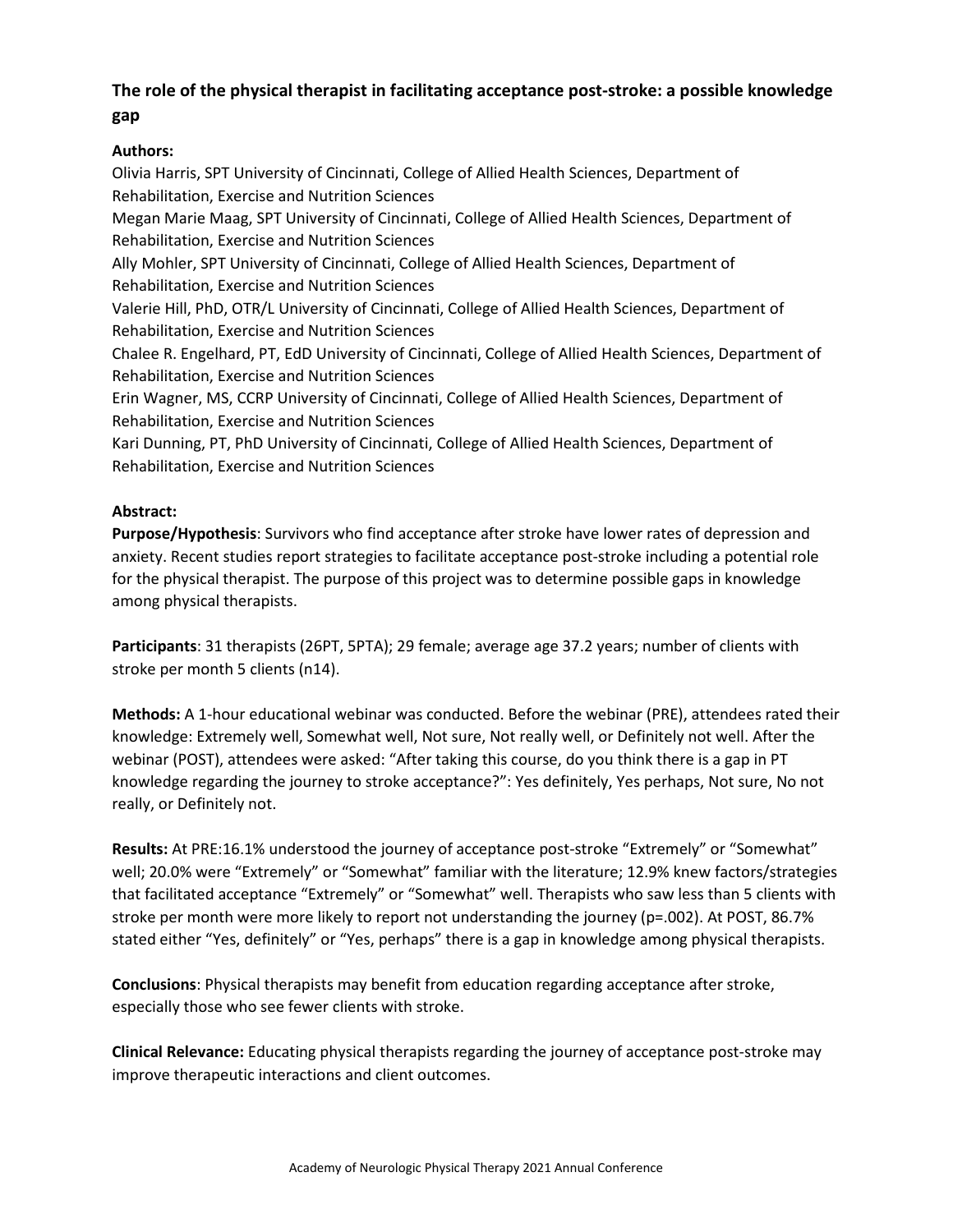# **Toward Implementing High Intensity Gait Training in Inpatient Rehab: A Knowledge Translation Journey**

## **Authors:**

Ryan Gorecki, PT, DPT, NCS - Zablocki VA Medical Center, Milwaukee, WI Brittany Kennedy, PT, DPT, NCS - Zablocki VA Medical Center, Milwaukee, WI

**Abstract**: Conventional interventions to improve walking after neurologic injury lack principles of neuroplasticity and motor learning including task specificity, repetition, and intensity.1 Recent CPG's recommend: 1) utilize core measures to track patient function,2 and 2) maximize gait training dosage at 70-85% HR max.3 Our project's goals were to: 1) Evaluate how our facility's practice patterns compared to these CPG's, and 2) Utilize knowledge translation strategies to improve our clinic's fidelity to those CPG's and ultimately provide best care.

A retrospective chart review revealed practice patterns were not consistent with above recommendations. 70% age-predicted HR max.

The Knowledge-to-Action framework4 was utilized to identify and address barriers to implementing the above recommendations. Barriers included knowledge gaps, beliefs, equipment needs, and workflow issues. A variety of strategies were utilized to address these barriers.

Ongoing data collection shows a significant improvement in percentage of sessions where exertional heart rate is documented ( $>$ ~60%) and reaches  $>$ 70% HR max ( $>$ ~40%), well above the < 8&#37; and &#60; 5&#37; respective baselines. This suggests our clinics are progressing toward improved fidelity to above CPG's.

Our current KT effort requires a multifaceted strategy. Without the resources of an in-house research team, it has been feasible to use key data from chart reviews to meaningfully evaluate practice patterns before and during KT efforts.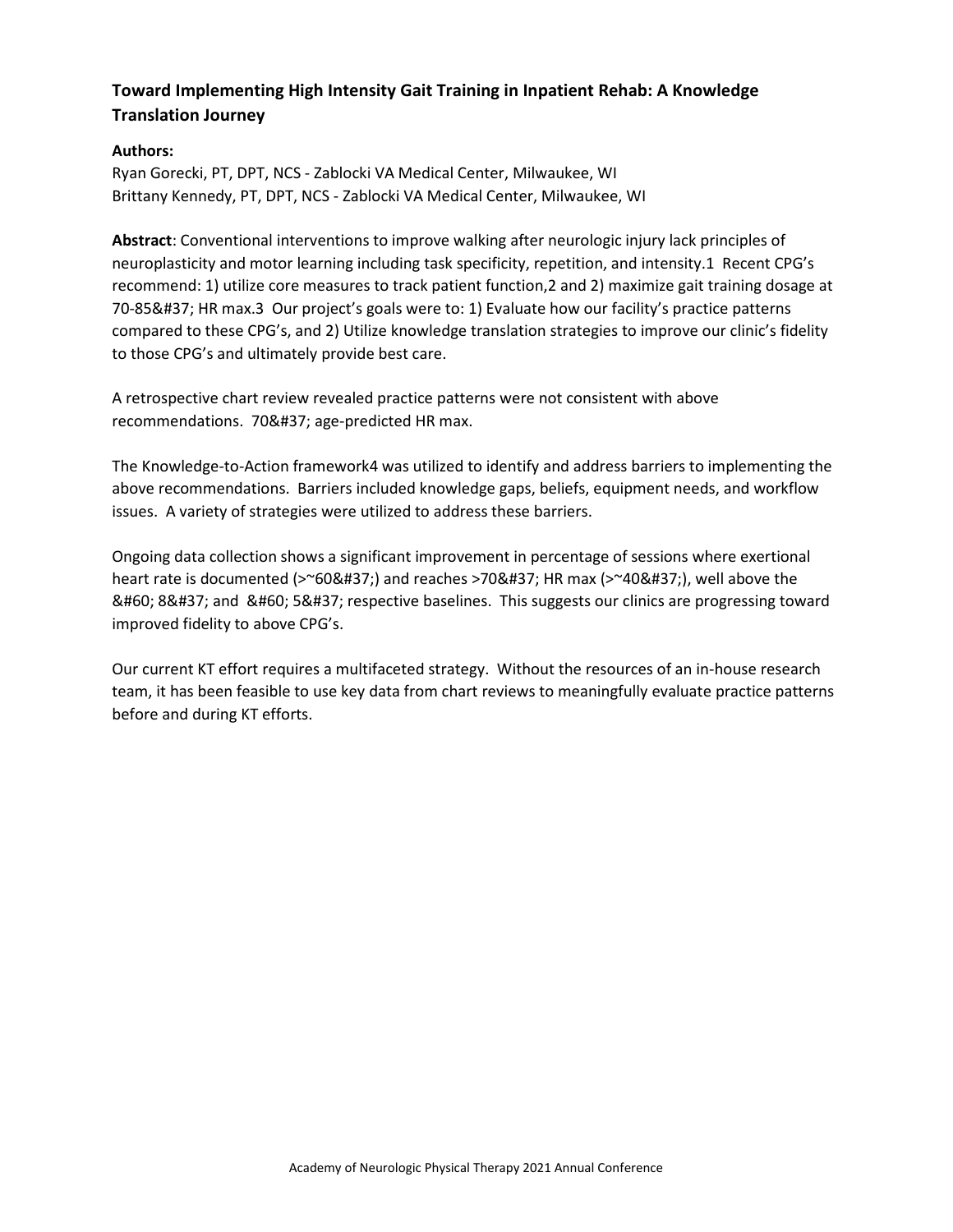# **Transforming Culture by Monitoring Fidelity to Treatment Parameters: Implementing High Intensity Gait Training in an Acute Inpatient Brain Injury Program**

### **Authors:**

Irene Ward PT, DPT, NCS, Kessler Institute for Rehabilitation Erin Donnelly PT, NCS, Kessler Institute for Rehabilitation Marisa King PT, DPT, Kessler Institute for Rehabilitation Justine Mamone-Lucciola PT, DPT, NCS, Kessler Institute for Rehabilitation Shannon Motisi PT, DPT, NCS, Kessler Institute for Rehabilitation Brittany O'Reilly PT, DPT, Kessler Institute for Rehabilitation Melissa Perret PT, DPT, NCS, Kessler Institute for Rehabilitation Jordana Reich PT, DPT, Kessler Institute for Rehabilitation T. George Hornby PT, PhD, Indiana University School of Medicine

#### **Abstract**:

**Purpose:** Improving walking function after an acquired brain injury is one of the most common goals stated by patients and/or caregivers receiving inpatient physical therapy. Given the strength of evidence in favor of high intensity gait training (HIT) and recent practice recommendations from the ANPT, our therapy team in the Brain Injury Unit and Kessler Institute for Rehabilitation (KIR) has initiated an implementation project to integrate HIT into the standard of care. This project will illustrate the relevance of monitoring treatment fidelity as a first step in delivering HIT within an inpatient brain injury program.

**Participants:** Adults with acquired brain injury receiving acute inpatient rehabilitation

**Methods:** Quantitative analysis of frequency of HIT variables (number of HIT sessions, time in heart rate (HR) zone, rate of perceived exertion (RPE) and step count) documented in a consecutive sample of patients thought to have received HIT during their inpatient rehabilitation.

**Results**: Documentation of 60 physical therapy sessions in 3 patients was reviewed. Of those, HIT was provided in 20 out of 60 sessions. However, time in HR zone was documented in only 6/20 HIT sessions, RPE in only 10/20 HIT sessions and step counts were not in any HIT sessions.

**Conclusions:** While RPE may be easier to obtain, other measures are necessary to understand whether HIT was delivered with fidelity to allow comparisons to published implementation efforts.

**Clinical Relevance**: Clinical programs are encouraged to monitor treatment fidelity through chart audits as a first step towards consistently delivering the targeted intervention.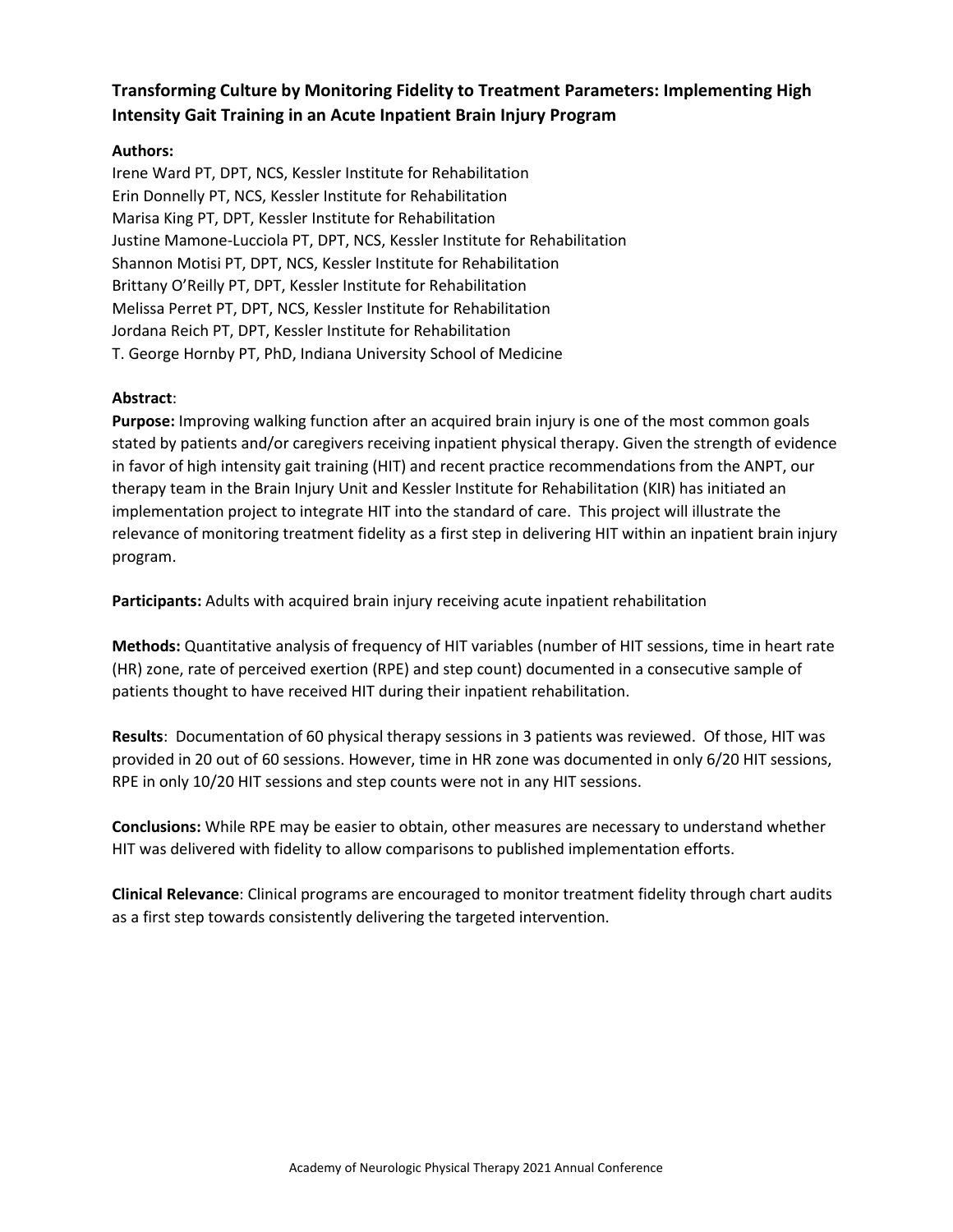# **Usability and Comprehensibility of a Computerized Measure of Dynamic Visual Acuity for Assessing Vestibular Function**

## **Authors:**

Christy Heidema, PhD, University of Montana School of Physical Therapy and Rehabilitation Science Andrew Kittelson, PhD, University of Montana School of Physical Therapy and Rehabilitation Science Brian Loyd, PhD, University of Montana School of Physical Therapy and Rehabilitation Science

#### **Abstract**:

**Purpose/Hypothesis:** Computerized assessment of Dynamic Visual Acuity (cDVA) is a reliable and validated measure of vestibular function, which was recently deployed in the National Institutes of Health Toolbox. However, the clinical feasibility yet to be established. The purpose of this project was to examine patient usability and comprehensibility of cDVA via qualitative and quantitative methods, to inform future clinical implementation work.

**Participants:** Nine healthy adults were prospectively enrolled.

**Methods:** Participants underwent testing over a three-day period. On day 1, a trained research assistant oriented the participants to the wearable sensors, testing software, performance of the measure, and interpretation of the cDVA score. On day 2 and 3, participants independently performed cDVA testing. Post-assessment, participants underwent a semi-structured interview and completed questionnaires (System Usability Scale and NASA Task Load Index).

**Results:** Qualitative analysis revealed barriers to usability and comprehensibility. Limitations in usability related to technological and engineering constructs: engaging the tablet stand, navigating the software, and inserting wearable sensors into the fitted headband. Comprehensibility of the system was negatively impacted by difficulty communicating the meaning and relevance of the cDVA score.

Quantitative analysis revealed acceptable Systems Usability Scale (Median: 90; Range: 65-95) and NASA Task Load Index (Median: 40.0; Range: 26.7-44.17) scores.

**Conclusion:** Usability and comprehensibility of the cDVA system may be improved through streamlining of the assessment technology and testing steps, as well as by anchoring scores against normative data or risk of vestibular impairment.

**Clinical Relevance:** The cDVA system may be used clinically to monitor vestibular function.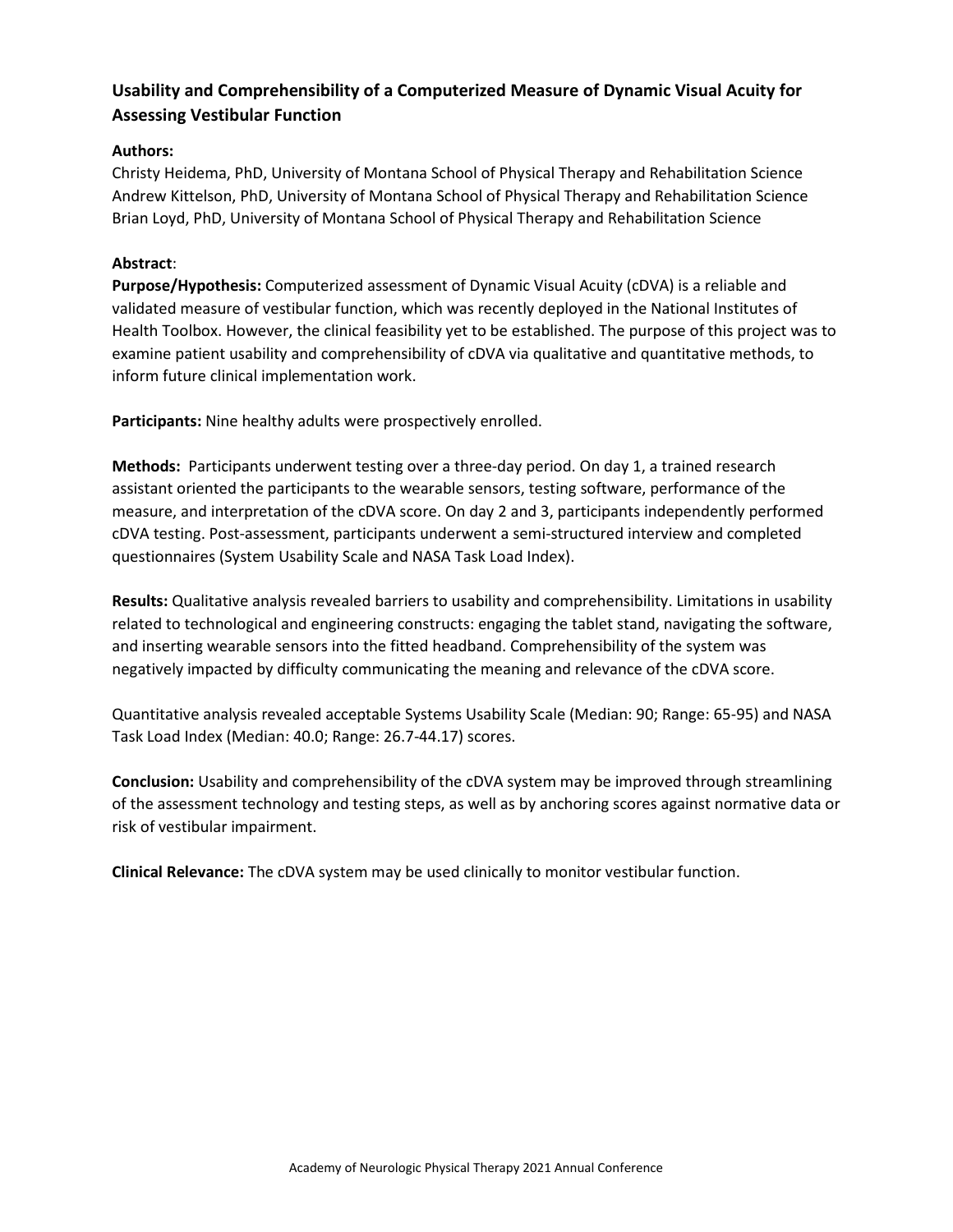## **Use of the Outcome Measure Core Set for Adults with Neurologic Conditions in Acute Care**

## **Authors:**

Kirsten Potter, PT, DPT, MS (1); Jessica Bollinger, SPT (1); Alexandra Hill, SPT (1); Morgan Keesee, SPT (1); Elise Watts, PT, DPT (2); Kelly Kantor, PT, DPT (2); Jennifer Moore, PT, DHSc, NCS (3). 1:Rockhurst University; 2: St. Luke's Health System; 3: Institute for Knowledge Translation

#### **Abstract:**

**Purpose:** The core set of outcome measures (OM) Clinical Practice Guideline (CPG) recommends six OMs: Berg Balance Scale (BBS), Functional Gait Assessment (FGA), Activities-Specific Balance Confidence (ABC), 10-Meter Walk Test (10mWT), 6-Minute Walk Test (6MWT), and 5-Times Sit to Stand (5TSTS). The purpose of this study was to establish the knowledge and opinions of acute care physical therapists (PT) regarding the core set and barriers to use.

#### **Participants:** 23 PTs and 6 PTAs.

**Methods:** An online survey was administered to PTs treating adults with neurologic conditions in acute care.

**Results**: 24.14% of respondents had read the CPG abstract and summary and 31.03% knew which OMs comprised the core set. Nearly 38% find the core set OMs useful, but 6.9% do not use any core set OMs. 77.78% agreed that using OMs helps direct patient care. 82.76% use the BBS and 5TSTS; fewer use the FGA (41.38%), 6MWT (34.48%), 10mWT (17.24%), and ABC (10.34%). Few always or frequently use any core set measures. The 5xSTS was used most frequently at initial exam (29.63%), discharge (25%), and interim times (24.14%). Clinicians feel most confident using the BBS, 5TSTS, FGA, and 6MWT. The top barriers to using the OMs are too long to administer (78.57%), insufficient time in sessions (67.86%), and knowledge of how to complete (42.86%).

**Conclusion:** The respondents have positive attitudes about the OM benefits and use some, but not all, core set OMs due to knowledge and time limitations.

**Relevance:** Study findings will inform KT efforts to enhance OM adoption.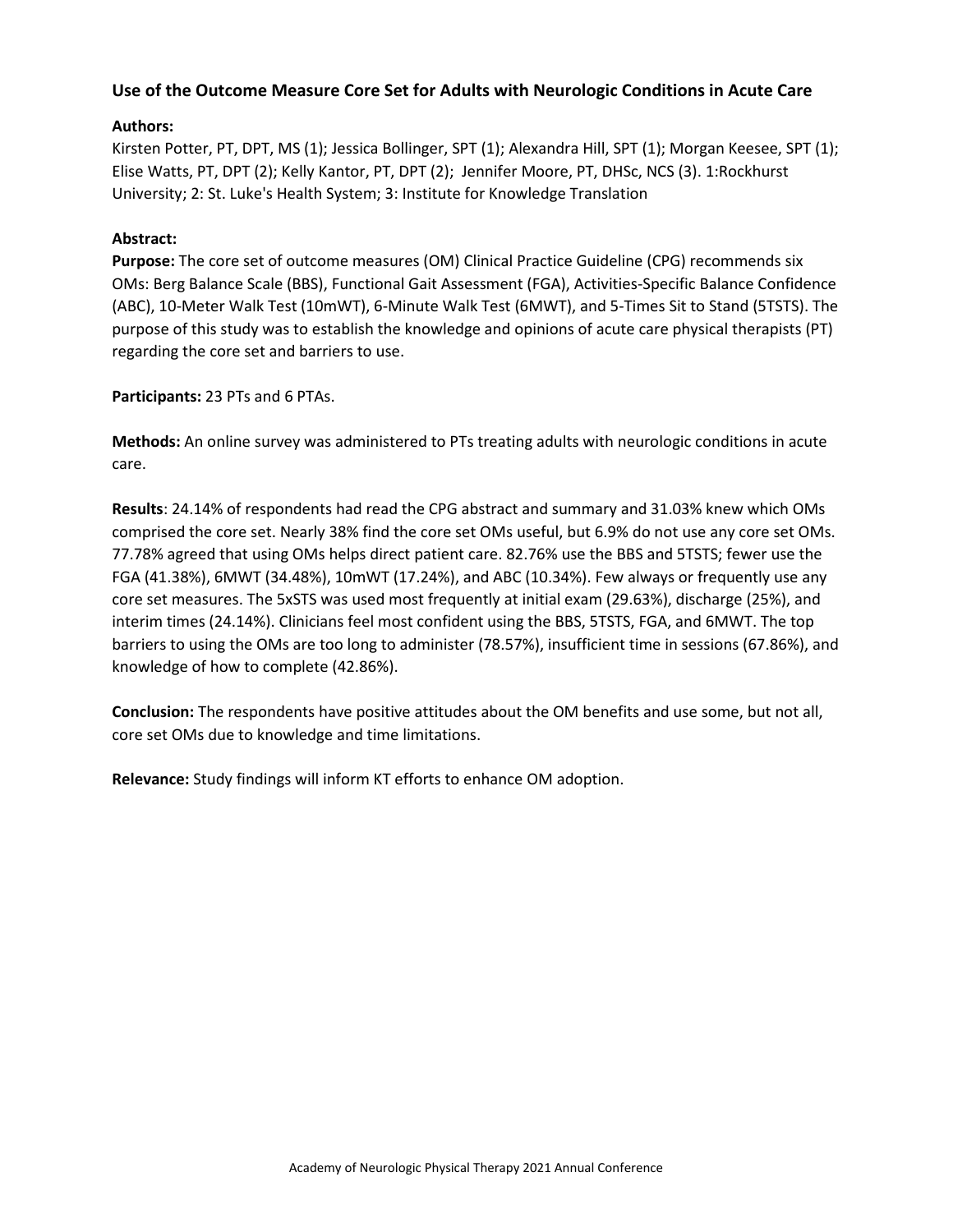# **Using Clinical Knowledge Brokers as a Part of an Ongoing KT Effort Leads to Improved Clinical Practice**

## **Authors:**

Patrick Hennessy, PT, MPT, NCS, Clinical Knowledge Broker, Infinity Rehab; Sarah E Townsend-Grant, PT, DPT, OCS, Clinical Knowledge Broker, Infinity Rehab; J Kele Murdin, PT, GCS, CEEAA, GTC, Clinical Knowledge Broker, Infinity Rehab; Patricia L Scheets, PT, DPT MHS NCS, Vice President Quality & Clinical Outcomes, Infinity Rehab

## **Abstract:**

**Purpose/hypothesis**: Clinical Knowledge Brokers (CKBs) may assist in closing gaps in implementing evidence in practice by facilitating desired behavior changes. The questions are: 1) Will using CKBs improve skills with standardized evidence-based guidelines? and 2) Will a virtual CKB strategy be as effective as face-to-face (F2F)?

**Participants:** 102 physical and occupational therapy (PT and OT) clinicians (13 facilities) participated in phase 1 and 59 (7 facilities) in phase 2.

**Methods**: A clinical model was developed to reduce variability in PT and OT. After clinicians completed training, 3 CKBs assisted in the knowledge translation process by providing 1:1 mentoring and assessment of skills using checklists citing desired practice behaviors and scored on a 3-point scale. Phase 1 consisted of 4 F2F interactions. Phase 2 (modified in response to COVID-19) consisted of 3 virtual interactions. Descriptive statistics and paired and unpaired t-tests were used to measure improvement in checklist scores.

**Results**: In phase 1, data from 98 clinicians (45 therapists, 53 assistants) with multiple appraisals were included. There was a significant improvement in skills (52.7%  $\textdegree$  30.6, p < .0001), with no difference between the initial or final scores of therapists versus assistants. PT clinicians had higher initial and final scores compared to OT clinicians ( $p < .001$ ,  $p < .05$ , respectively), while OT clinicians demonstrated greater change (p < .05). Data from phase 2 are in process.

**Conclusions:** Clinician behaviors changed significantly with coaching and feedback.

**Clinical Relevance**: These data are being used to modify knowledge tools and focus attention in ongoing efforts to reduce unwarranted variation in care.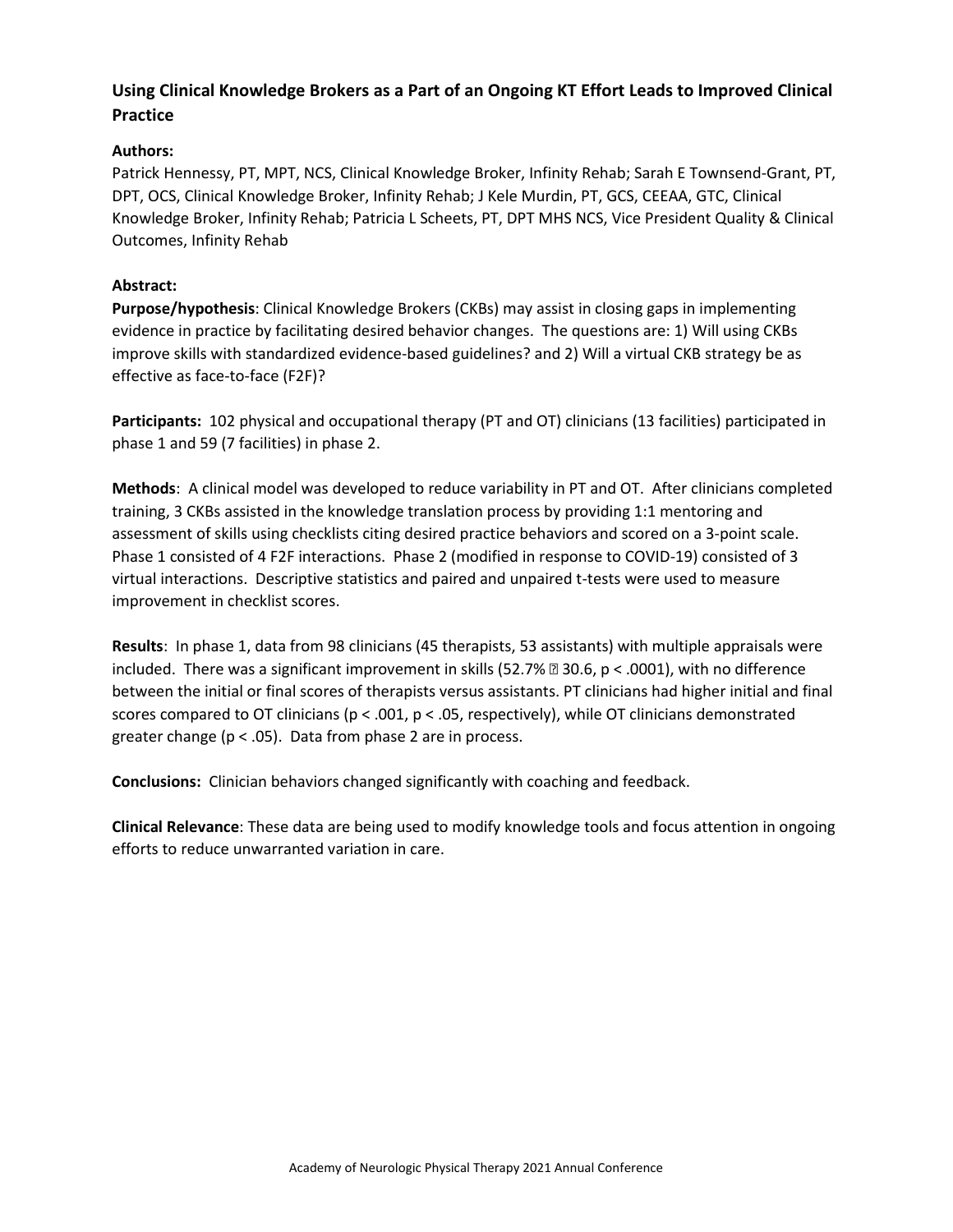# **Using Outcome Measures to Promote Clinically Successful High Intensity Gait Training in Stroke Populations**

#### **Authors:**

Brian Wadsworth, PT, DPT, NCS, NYU Langone Health

**Abstract**: High intensity variable gait training (HIVGT) promotes improved gait speed and capacity in stroke. Over ground training (OGT) HIVGT is clinically more challenging to achieve than treadmill training (TT). Using outcome measures (OMs) (e.g. 10-Meter Walk Test (10MWT) and 6-Minute Walk Test (6MWT)) is best practice. This case series investigated the use of OMs to identify patients who may be less likely to succeed at OGT HIVGT.

This case series included 5-males and 1-female with stroke (mean: age 46yrs; acuity 3.1yrs). Mean group 10MWT was 0.86m/s (self-paced) and 1.12m/s (fast-paced). Mean group 6MWT distance was 220m. Functional Gait Assessment identified all patients as being at increased fall risk.

Successful vs unsuccessful OGT patients' mean: 10MWT self-paced was 1.08m/s vs 0.75m/s; 10MWT fast-pace 1.61m/s vs 0.87m/s; with a mean 6MWT distance of 398.5m vs 242m, respectively. Unsuccessful OGT patients achieved 110% of their 60% HRR goal during TT versus 84% of this goal during OGT. Successful OGT patients achieved 114% of their target range vs 111% during TT.

Clinically significant differences existed in patients' 10MWT and 6MWT for successful and unsuccessful OGT HIVGT patients. Stroke patients with a self-selected 10MWT of ≤0.75m/s or 6MWT distance of ≤242m may be less likely to succeed at OGT. Further research is needed to validate these findings. TT patients achieved greater training intensity although this mode sacrifices practice variability.

This case series supports the idea that OMs may guide clinician decision making in choosing between TT and OGT for HIVGT and promotes knowledge translation.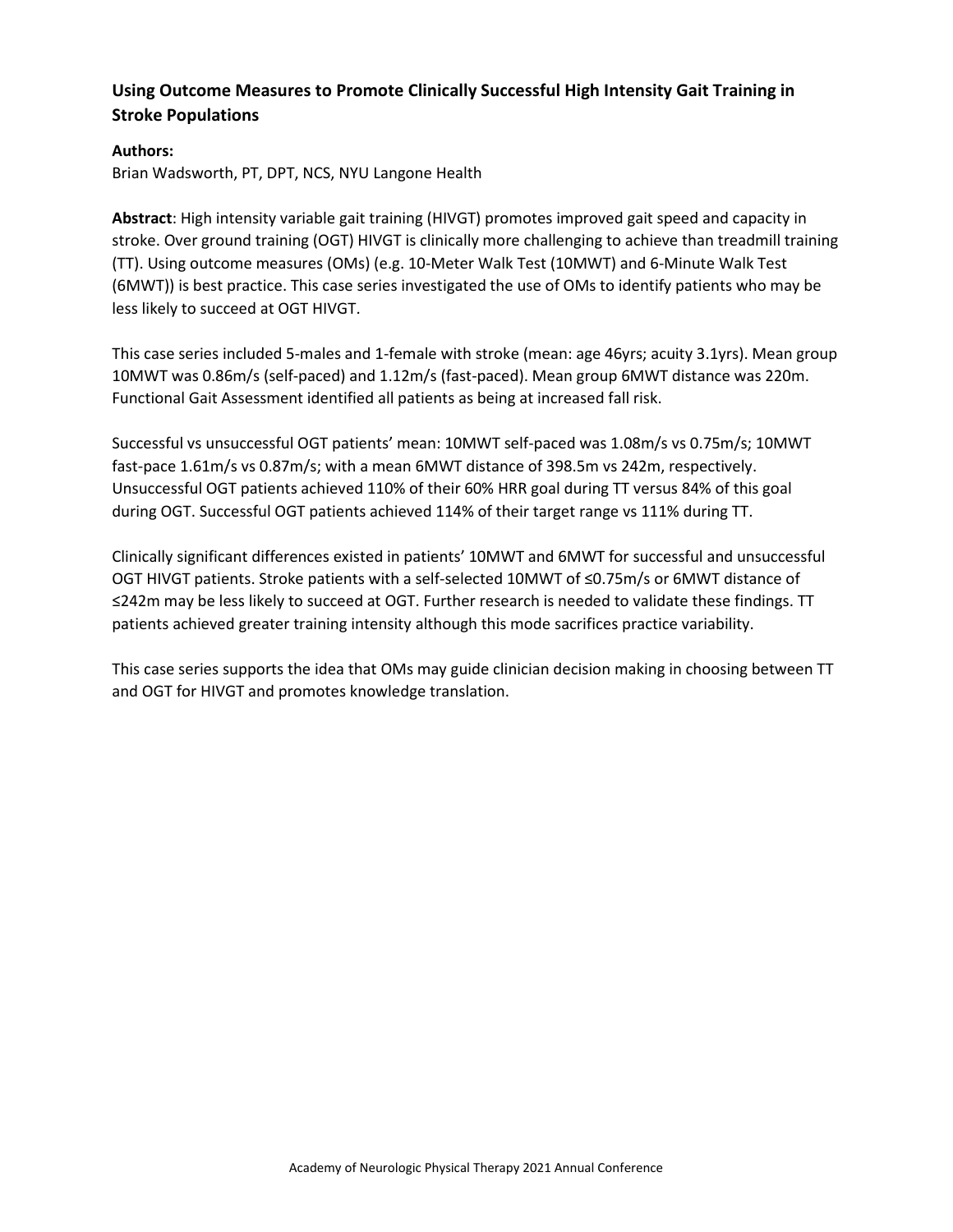## **Validation of the Intersection Point Balance Metric in Adults**

### **Authors:**

Colin R. Grove, PT, DPT, PhD, University of Wisconsin-Madison Jennifer N. Bartloff, PT, DPT, University of Wisconsin-Madison Kreg G. Gruben, PhD, University of Wisconsin-Madison

#### **Abstract:**

**Purpose/Hypothesis**: The intersection point (IP) represents how the central nervous system controls the interaction between the direction and center of pressure of the ground-on-foot force during quiet standing. We aimed to demonstrate the concurrent validity of the IP.

**Participant(s):** Eighty-three young adults (mean age = 27.5 [±7.6] years old; 53 females) and 63 older adults (mean age = 72.2  $[\pm 6.4]$  years old; 51 females).

**Methods:** Data from non-disabled subjects with complete force-plate data in the Human Balance Evaluation Database were analyzed. Measures included demographics and the Short Falls Efficacy Scale-International (FES-I), Trail Making Test (TMT-A, TMT-B), Mini Balance Evaluation Systems Test (mini-BEST), and force-plate data that was collected following an adapted Clinical Test of Sensory Interaction in Balance (a-CTSIB). The force-plate data were processed to calculate the mean intersection point height (zIP) during each a-CTSIB condition. An overall zIP value was derived by summing the mean zIP values for each a-CTSIB condition. Concurrent validity for the zIP values was assessed using Spearman correlations.

**Results**: Correlations ([95% confidence interval]; p-value) with the overall zIP value were 0.64 ([0.54, 0.73]; < 0.001) for age, -0.19 ([-0.35, -0.03]; 0.019) for FES-I (total score), 0.45 ([0.31, 0.57]; < 0.001) for TMT-A (time), 0.45 ([0.31, 0.57]; < 0.001) for TMT-B (time), and -0.46 ([-0.58, -0.32]; < 0.001) for mini-BEST (total score).

**Conclusion(s):** The overall zIP value obtained while assessing sensory interactions in standing is a valid balance metric.

**Clinical Relevance**: The zIP is a promising new measure for evaluating sensory contributions to balance.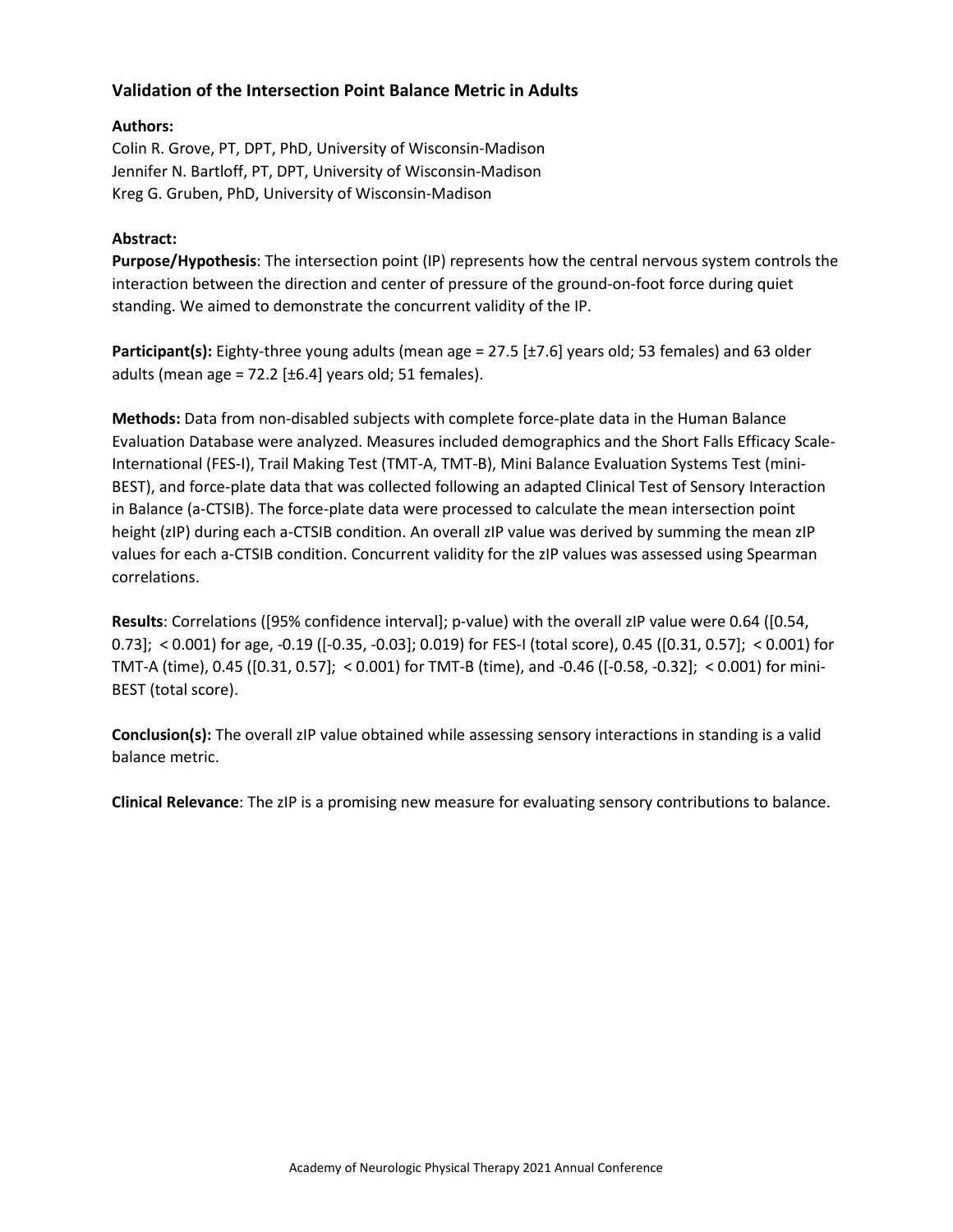## **Validity and Reliability of a Computer Vision-based Kinematic Measure of Hand Dexterity**

#### **Authors:**

Edwin Jung, SPT, SUNY Upstate Medical University Syna Matchanickal, SPT, SUNY Upstate Medical University Alexandra Messur, SPT, SUNY Upstate Medical University Jocelyn Penteck, SPT, SUNY Upstate Medical University

#### **Abstract**:

**Purpose:** To identify the reliability and validity of computer vision-based kinematic measures to assess hand dexterity.

**Participants:** Sixteen non-disabled young adults (average age of 25, 10 females, 6 males)

**Methods**: Participants performed Box and Block Test (BBT) and Modified Box and Block using chopsticks (mBBT) on each hand, and Chopstick Object Pickup Test (COPT) on non-dominant hand at two different time points (T1, T2) with a week difference. We recorded the kinematics of chopstick performance during COPT using stereo cameras. Following kinematic variables were calculated: performance duration, peak velocity, time to peak velocity, and movement jerkiness. We performed ICC(3,1) and ICC(3,k) analyses to assess the test-retest reliability of mBBT and COPT, as well as Pearson correlation analysis to assess the concurrent validity of these new tests.

**Results:** Modified BBT and COPT kinematic variables did not show statistically significant concurrent validity than the BBT (correlation coefficients ranged from 0.01 to 0.41). The mBBT and the COPT performance duration showed moderate test-retest reliability (ICC ranged from 0.61 to 0.79).

**Conclusion:** Computer vision-based fine hand motor skill kinematic measure is moderately reliable, but these lack significant concurrent validity with the BBT, likely resulting from these measures assessing different domains of fine hand motor skills. Further kinematic studies using a motion capture system are required to accomplish the validity of the computer vision-based kinematic measures.

**Clinical Relevance**: Fine hand motor kinematic measure using computer vision will allow us to assess hand dexterity more objectively in clinical and home-based rehabilitation settings.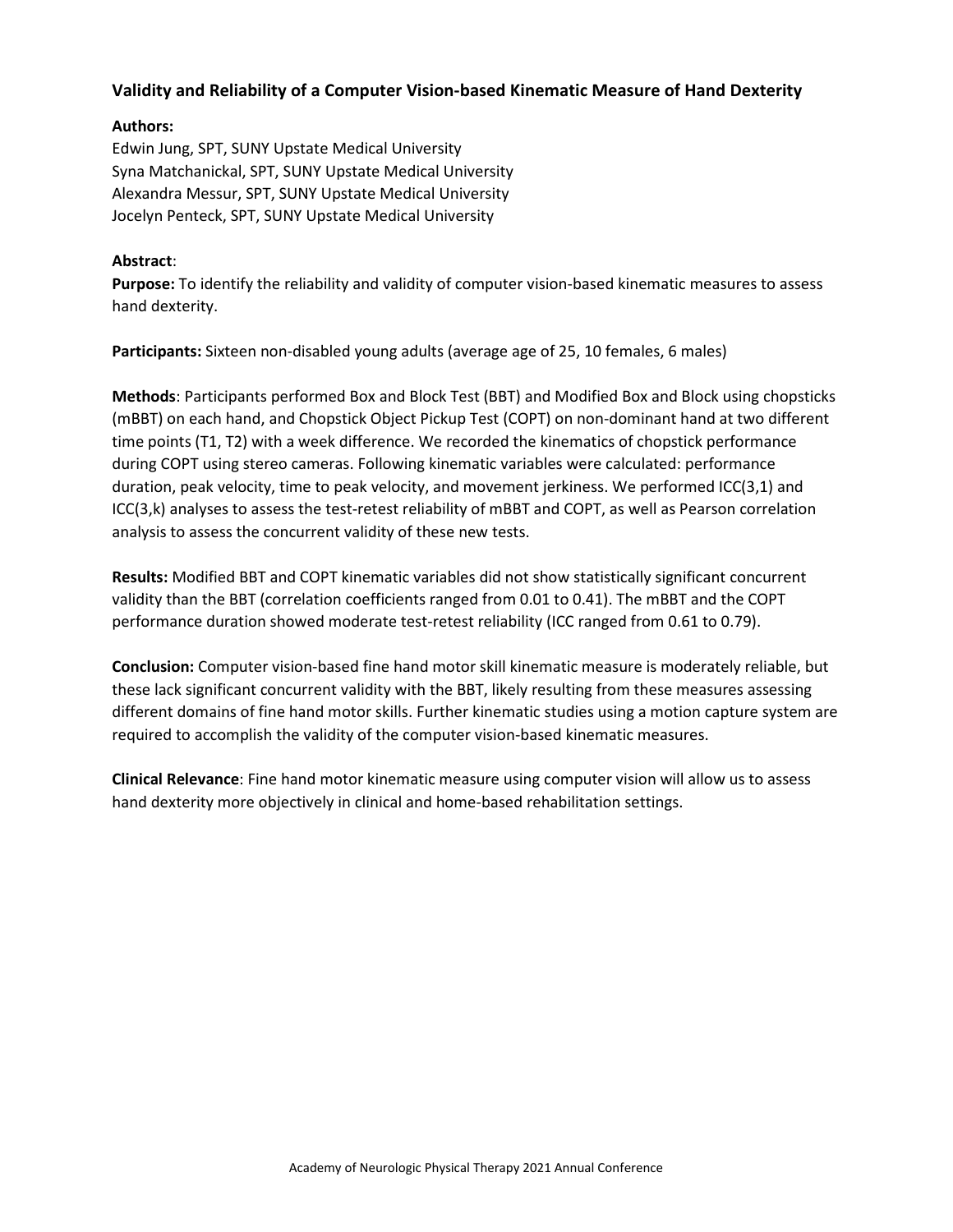## **Virtual reality setting influences anxiety without modulating body sway**

## **Authors:**

Edward, Chen, Department of Brain and Cognitive Sciences, University of Rochester, Rochester NY, USA Rodriguez, Raul, PhD, Department of Biomedical Engineering, University of Rochester, Rochester NY, USA

Kyle, Critelli, Department of Otolaryngology, University of Rochester, Rochester NY, USA Benjamin, Crane, MD, PhD, Department of Otolaryngology, University of Rochester, Rochester NY, USA Eric, Anson, PT, PhD, Department of Otolaryngology, University of Rochester, Rochester NY, USA

## **Abstract**:

.

**Purpose/Hypothesis**: Postural control changes when standing at a high height compared to ground level. Co-contraction increases, sway area decreases, and physiological arousal increases. It is unclear whether vision is used differently for postural control when standing at heights in virtual reality (VR).

**PARTICIPANTS:** Twenty young adults (28 (11.6) years), 8 older non-fallers (72.3 (5.2) years), and 8 older fallers (74.1 (6.0) years) participated.

**METHODS**: Subjects stood for 8 minutes 3 times each at both both low and high virtual heights. The virtual environment oscillated in pitch at ±0.6 degrees at 0.2 Hz. Body sway velocity and electromyography was measured at the lower back, tibialis anterior and medial gastroc. RMS sway velocity and co-contraction index were calculated in 30 second bins. Repeated measures ANOVAs were used to determine whether sway RMS or co-contraction levels differed across virtual heights or between groups. Reported fear, anxiety, and stability were correlated with visually induced sway.

**RESULTS:** In repeated measures ANOVAS, RMS sway (F 2,858 = 22.45, p < 0.001) and leg co-contraction (F 2,858 = 35.49, p < 0.001) significantly increased across groups. Fear and anxiety were positively correlated with visually induced sway magnitude.

**CONCLUSIONS**: Older fallers had the highest muscle co-contraction and RMS sway velocity followed by older non-fallers and young adults. Although the VR setting did not impact visually mediated sway velocity or muscle co-contraction, higher anxiety was reported at high virtual heights.

**Clinical Relevance**: Anxiety may be more of a limiting factor in selecting VR based exercises.